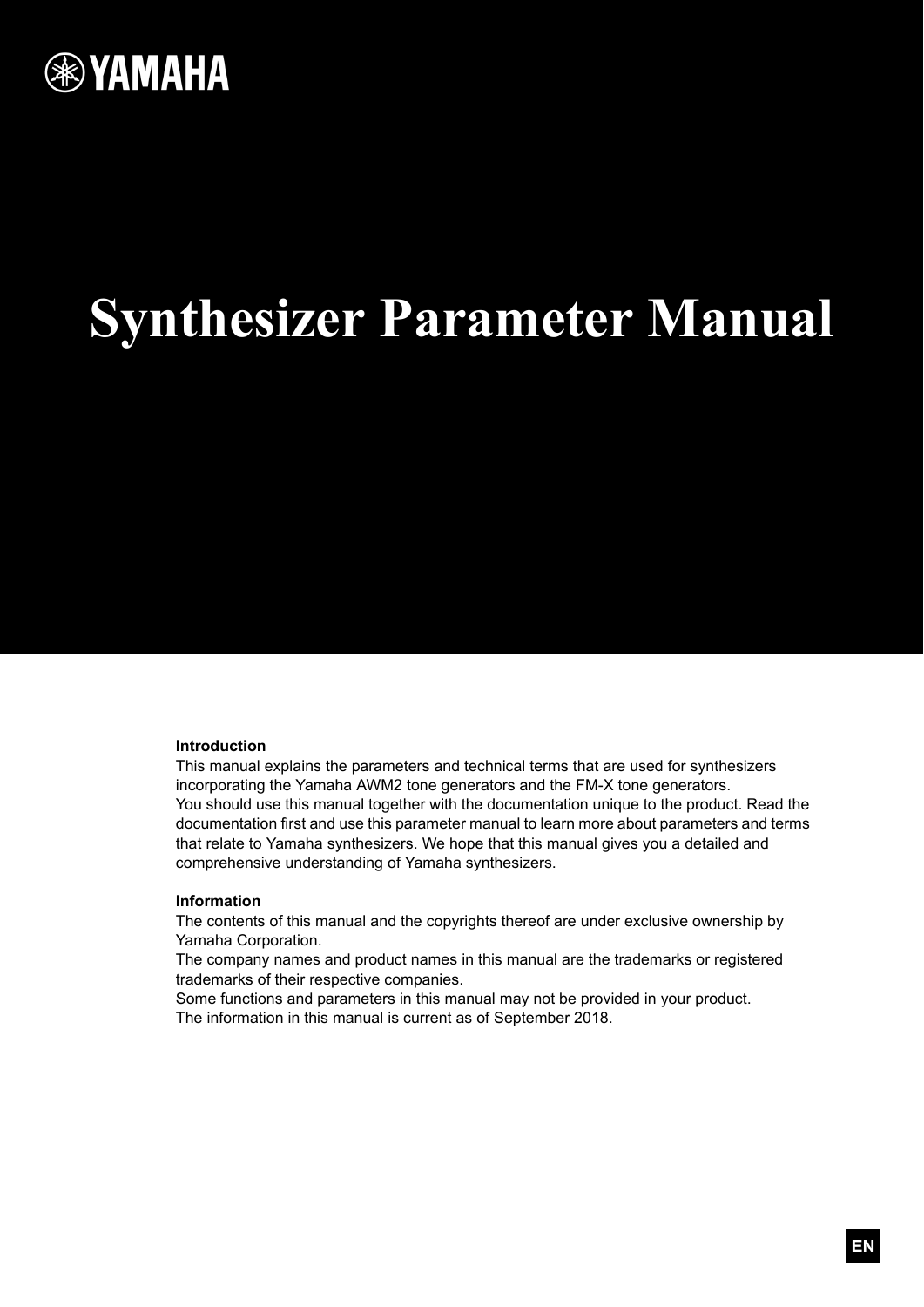# **Table Of Contents**

| 1           |         |                                                                |
|-------------|---------|----------------------------------------------------------------|
|             | $1 - 1$ | <b>Basic Terms</b>                                             |
|             |         | $1 - 1 - 1$                                                    |
|             | $1 - 2$ |                                                                |
|             |         | $1 - 2 - 1$                                                    |
|             |         | $1 - 2 - 2$<br>Pitch                                           |
|             |         | Pitch EG (Pitch Envelope Generator)  12<br>$1 - 2 - 3$         |
|             |         | $1 - 2 - 4$                                                    |
|             |         | $1 - 2 - 5$                                                    |
|             |         | Filter EG (Filter Envelope Generator)  25<br>$1 - 2 - 6$       |
|             |         | $1 - 2 - 7$                                                    |
|             |         | $1 - 2 - 8$                                                    |
|             |         | Amplitude EG (Amplitude Envelope Generator)  33<br>$1 - 2 - 9$ |
|             |         |                                                                |
|             |         |                                                                |
|             | $1 - 3$ |                                                                |
|             |         | $1 - 3 - 1$                                                    |
|             |         | $1 - 3 - 2$                                                    |
|             |         | $1 - 3 - 3$                                                    |
|             |         | $1 - 3 - 4$                                                    |
|             |         | $1 - 3 - 5$                                                    |
|             |         | $1 - 3 - 6$                                                    |
|             |         | $1 - 3 - 7$                                                    |
|             |         | $1 - 3 - 8$                                                    |
|             |         | $1 - 3 - 9$                                                    |
|             |         |                                                                |
|             |         |                                                                |
| $\mathbf 2$ |         |                                                                |
|             | $2 - 1$ |                                                                |
|             |         | $2 - 1 - 1$                                                    |
|             | $2 - 2$ | <b>Effect Types</b>                                            |
|             |         | $2 - 2 - 1$                                                    |
|             |         | $2 - 2 - 2$                                                    |
|             |         | $2 - 2 - 3$<br>61                                              |
|             |         | $2 - 2 - 4$                                                    |
|             |         | $2 - 2 - 5$                                                    |
|             |         | $2 - 2 - 6$                                                    |
|             |         | $2 - 2 - 7$                                                    |
|             |         | $2 - 2 - 8$                                                    |
|             |         | $2 - 2 - 9$                                                    |
|             |         |                                                                |
|             |         |                                                                |
|             |         | 2-2-12 Misc<br>66                                              |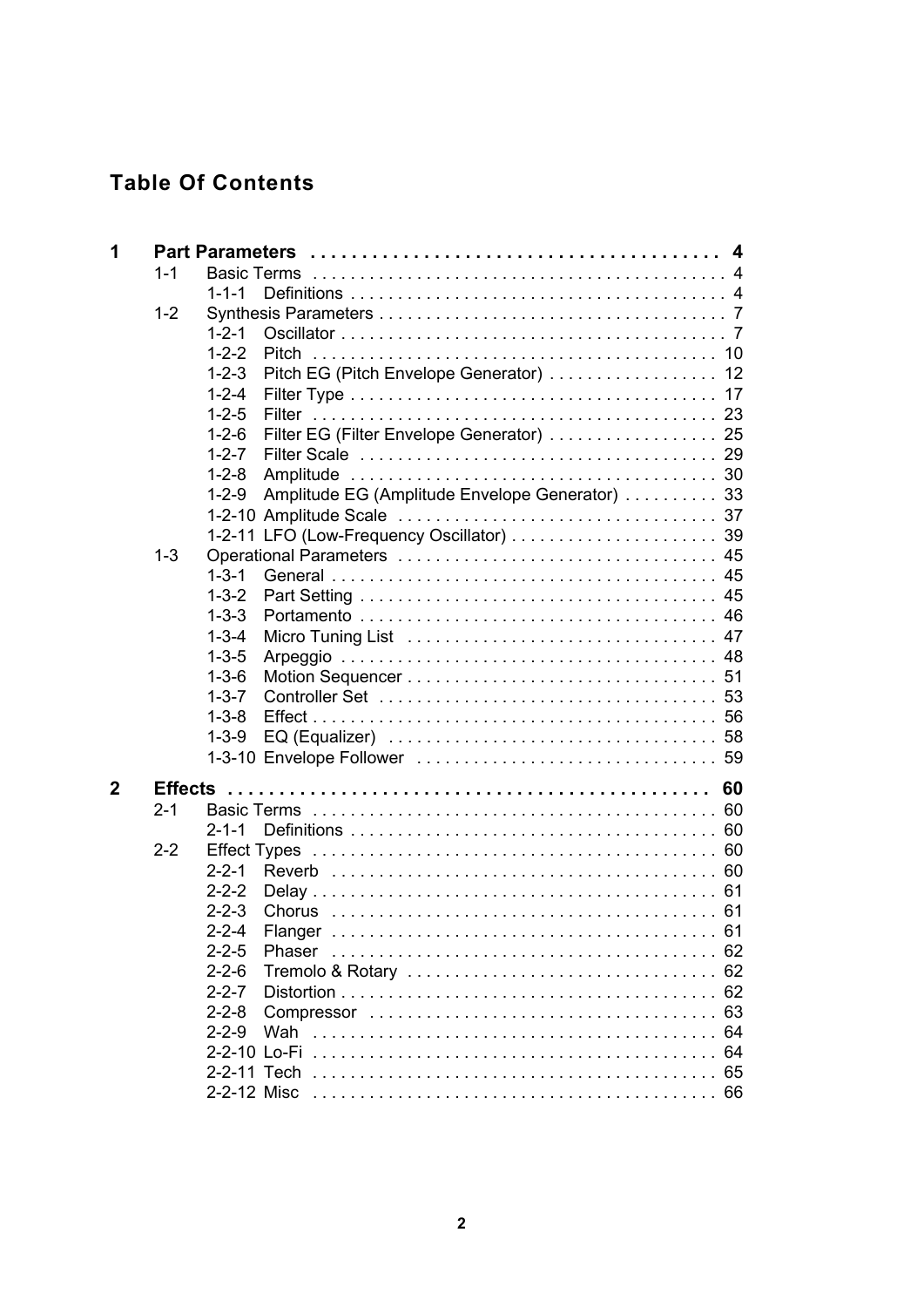|   | $2 - 3$     |                            |                              |    |
|---|-------------|----------------------------|------------------------------|----|
|   |             | 2-3-1                      | A                            | 67 |
|   |             | $2 - 3 - 2$                | B                            | 67 |
|   |             | $2 - 3 - 3$                | C                            | 68 |
|   |             | $2 - 3 - 4$                | D                            | 69 |
|   |             | $2 - 3 - 5$                | E                            | 70 |
|   |             | $2 - 3 - 6$                |                              | 71 |
|   |             | $2 - 3 - 7$                | G                            | 72 |
|   |             | $2 - 3 - 8$                | н                            | 72 |
|   |             | $2 - 3 - 9$                |                              | 73 |
|   |             | 2-3-10 K                   |                              | 73 |
|   |             | 2-3-11                     | L                            | 74 |
|   |             |                            |                              | 75 |
|   |             | $2 - 3 - 13$ N             |                              | 76 |
|   |             | $2 - 3 - 14$ O             |                              | 77 |
|   |             | 2-3-15 P                   |                              | 77 |
|   |             | 2-3-16 R                   |                              | 78 |
|   |             | $2 - 3 - 17$ S             |                              | 79 |
|   |             | 2-3-18 T                   |                              | 80 |
|   |             | 2-3-19 U                   |                              | 81 |
|   |             |                            |                              | 81 |
|   |             | 2-3-21 W                   |                              | 81 |
| 3 |             |                            |                              |    |
|   | <b>MIDI</b> |                            |                              | 82 |
|   | $3 - 1$     |                            |                              | 82 |
|   |             | 3-1-1                      |                              | 82 |
|   |             | $3 - 1 - 2$                |                              | 82 |
|   |             | $3 - 1 - 3$                |                              | 83 |
|   |             | $3 - 1 - 4$                |                              | 83 |
|   | $3 - 2$     |                            |                              | 84 |
|   |             | $3 - 2 - 1$<br>$3 - 2 - 2$ |                              | 84 |
|   |             |                            |                              | 84 |
|   |             | $3 - 2 - 3$<br>$3 - 2 - 4$ | Program Change               | 84 |
|   |             |                            |                              | 84 |
|   |             | $3 - 2 - 5$                | Channel Mode message         | 87 |
|   |             | $3 - 2 - 6$                |                              | 88 |
|   |             | $3 - 2 - 7$                |                              | 88 |
|   | $3-3$       |                            | System Messages              | 89 |
|   |             | $3 - 3 - 1$                | System Exclusive Messages    | 89 |
|   |             | $3 - 3 - 2$                | System Realtime Messages  89 |    |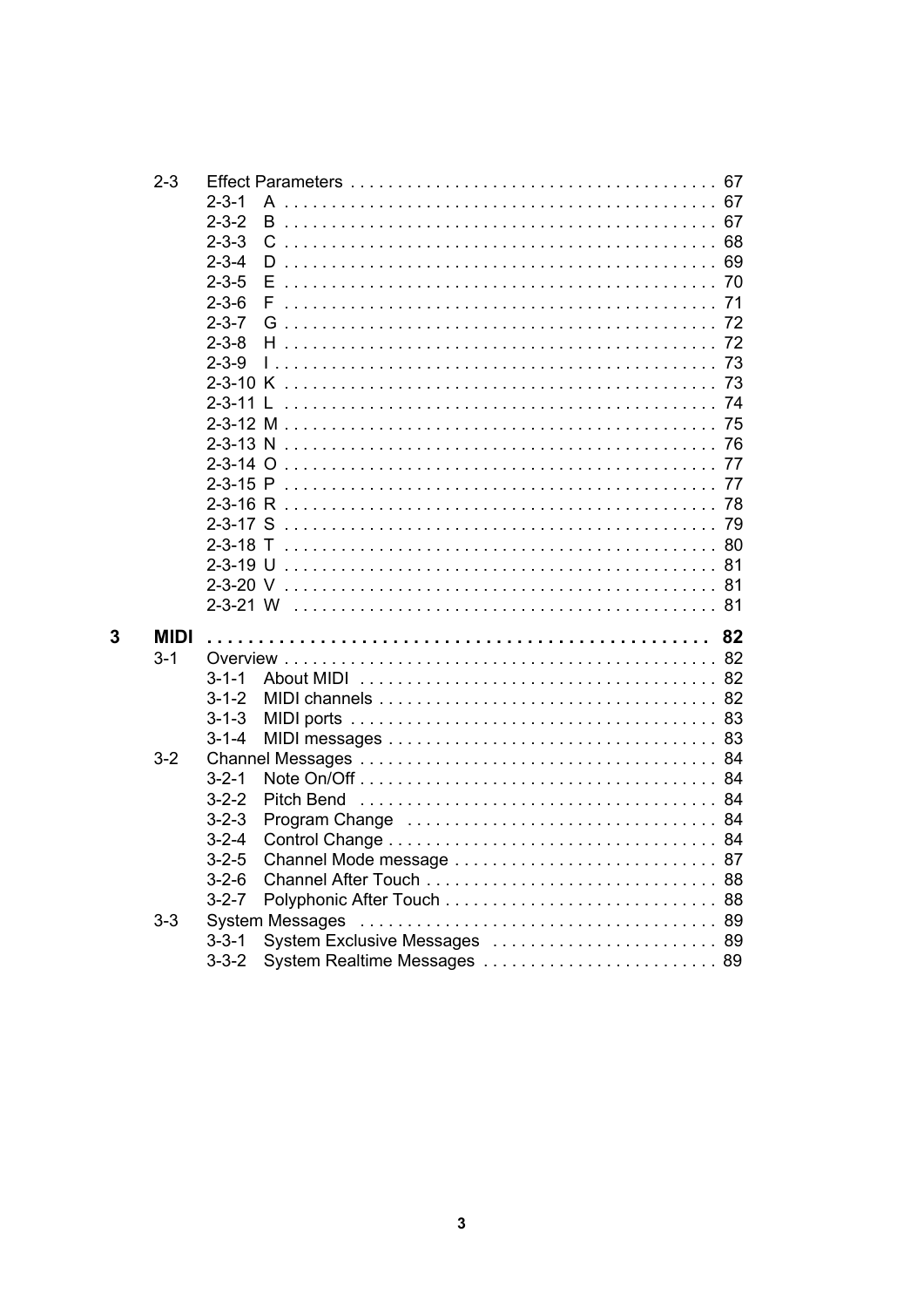# <span id="page-3-1"></span><span id="page-3-0"></span>**1-1 Basic Terms**

# **1-1-1 Definitions**

<span id="page-3-4"></span><span id="page-3-3"></span><span id="page-3-2"></span>

| Part                      | A Part is a musical instrument sound that is built into an Electronic Musical<br>Instrument.<br>There are three Part Types:<br>Normal Parts (AWM2)<br>Normal Parts (FM-X)<br><b>Drum Parts</b>                                                                                                                                                                                                                                                                              |
|---------------------------|-----------------------------------------------------------------------------------------------------------------------------------------------------------------------------------------------------------------------------------------------------------------------------------------------------------------------------------------------------------------------------------------------------------------------------------------------------------------------------|
| <b>Normal Part (AWM2)</b> | Normal Parts (AWM2) are mainly pitched musical instrument-type sounds<br>such as Piano, Organ, Guitar, and Synthesizer. You can play over the<br>range of the keyboard at the standard pitch for each key.<br>Normal Parts (AWM2) consist of multiple Elements (see "Element").                                                                                                                                                                                             |
| Normal Part (FM-X)        | Normal Parts (FM-X) are mainly pitched musical instrument-type sounds<br>created by an FM-X tone generator. You can play over the range of the<br>keyboard at the standard pitch for each key.<br>Normal Parts (FM-X) consist of multiple Operators by which fundamental<br>waveforms are produced (see "Operator").                                                                                                                                                        |
| <b>Drum Part</b>          | Drum Parts are mainly percussion/drum sounds.<br>A Drum Part consists of mainly percussion/drum sounds that are assigned<br>to individual notes on the keyboard, or a collection of assigned percussion/<br>drum waves. The Drum Part is also known as a Drum Kit.<br>F1<br>C6<br>C0<br>Figure 1: Individual drum sounds, different for each key.                                                                                                                           |
| <b>Element</b>            | An Element is the smallest unit that makes up a Normal Part (AWM2).<br>An Element is created by applying Part Parameters to sound material. A<br>single Normal Part (AWM2) can be created by combining several<br>Elements.                                                                                                                                                                                                                                                 |
| <b>Operator</b>           | An Operator is a device for creating sound fundamental waveforms for<br>Normal Part (FM-X).<br>A sound for a Normal Part (FM-X) is created by modulating a frequency of<br>a fundamental waveform with another waveform.<br>An operator that generates a fundamental waveform is a "carrier," and an<br>operator that modulates these waveforms is a "modulator." Each of the<br>multiple operators will be used as a carrier or a modulator depending on<br>the algorithm. |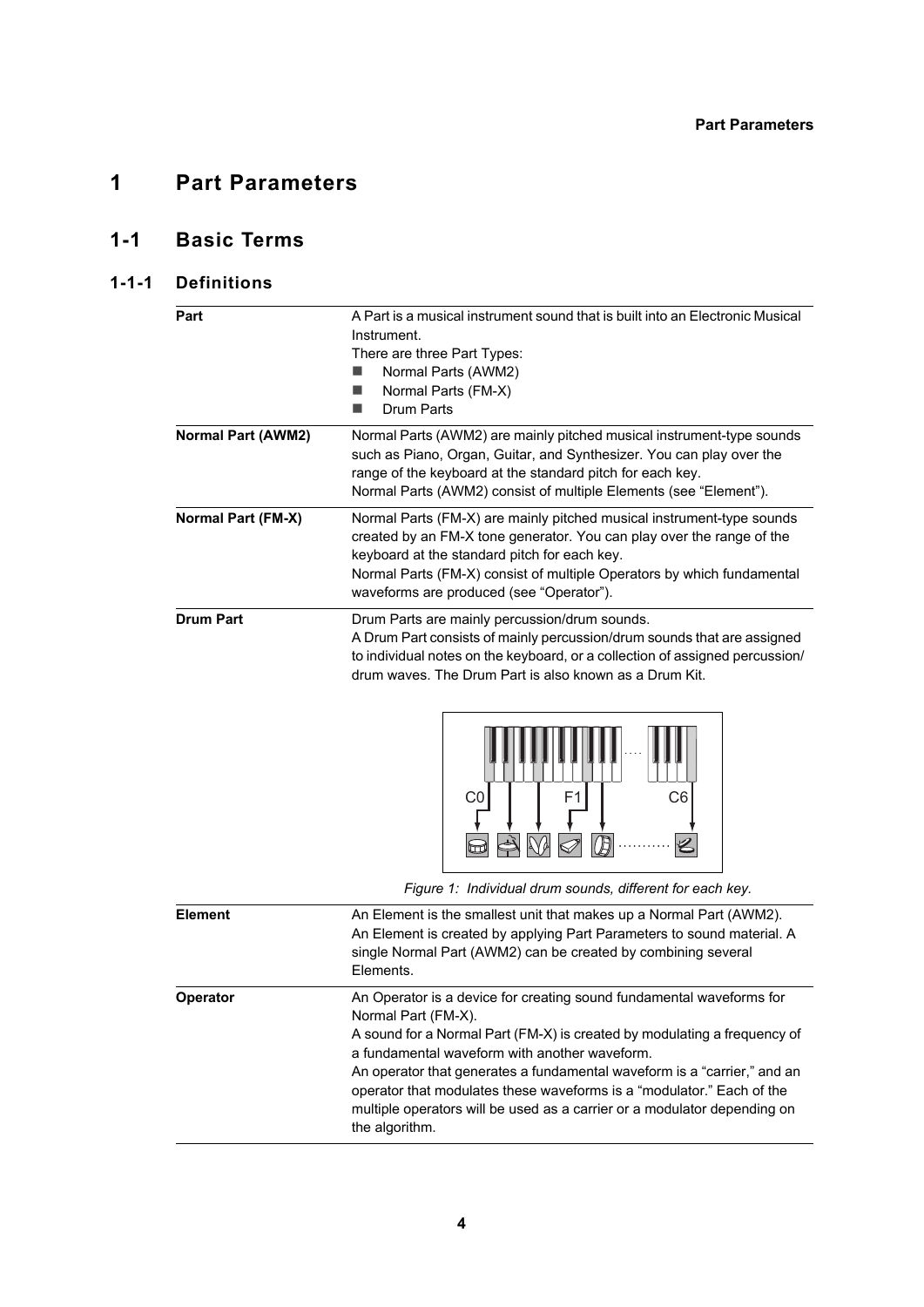**Algorithm** The combination of a number of Operators is called an "Algorithm." When the waveform output from the Operator is a simple sine wave, no harmonics are included other than the fundamental tone. However, you can create harmonics by modulating the waveform with other Operators. How harmonics can be created depends on the Modulators' output levels and the frequency rates of Carriers and Modulators. On the other hand, the basic pitch is determined by Carrier's frequency, and the output level is determined by the Carrier's output level. The figure described below shows a basic way to create FM sound by using an analog synthesizer.



*Figure 2: A basic way to create FM sound by using two operators.*

|          | Modulator OP: Frequency ratio of the Modulator and the Carrier<br>А:<br>determines the base waveform including specific harmonics by the<br>Oscillator. |
|----------|---------------------------------------------------------------------------------------------------------------------------------------------------------|
|          | Modulator output level determines the Cutoff Frequency of the Filter.<br>В:                                                                             |
|          | Modulator envelope determines the Filter envelope.<br>C:                                                                                                |
|          | Modulation<br>D:                                                                                                                                        |
|          | Carrier OP: Carrier Frequency determines the pitch of the Oscillator.<br>Е:                                                                             |
|          | Carrier output level determines the volume by using the amplifier.<br>F:                                                                                |
|          | Carrier envelope determines the amplifier envelope.<br>G:                                                                                               |
| Feedback | Waveforms can be changed by feeding some of the signal generated by<br>an operator back through that operator. This is called "Feedback."               |
| Drum Key | A Drum Key is the smallest unit that makes up a Drum Part.                                                                                              |
|          | A Drum Key is assigned to individual notes on the Keyboard. The                                                                                         |
|          | percussion or drum wave is assigned to a Drum Key.                                                                                                      |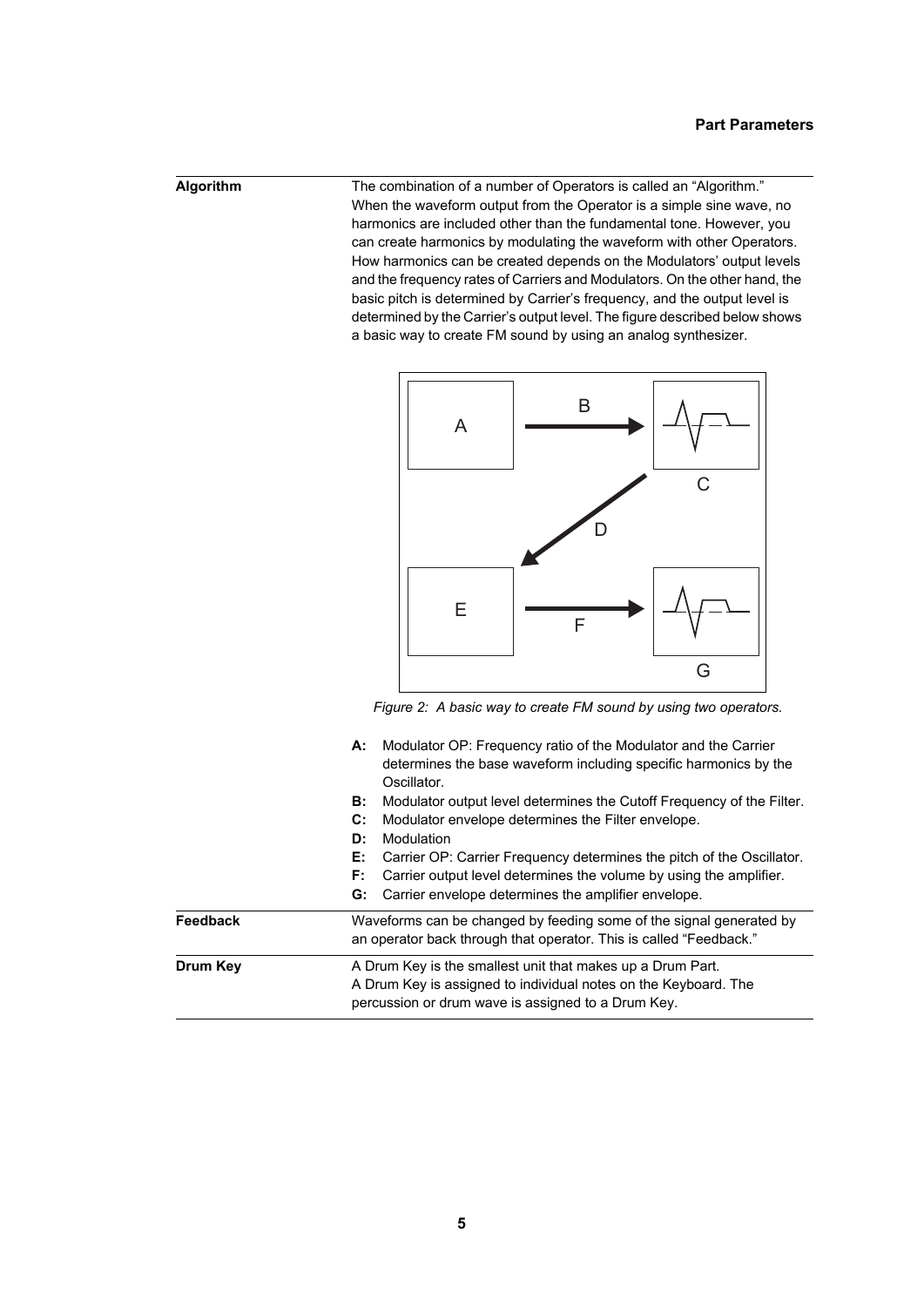| <b>Part Edit</b> | A function that lets you create your own Parts.<br>Use Part Edit to adjust or apply Part Parameters to a Part.<br>For Normal Parts (AWM2):<br>Use Element Common Edit to edit the settings that are common to all<br>Elements;                                                                                                                                                                                            |
|------------------|---------------------------------------------------------------------------------------------------------------------------------------------------------------------------------------------------------------------------------------------------------------------------------------------------------------------------------------------------------------------------------------------------------------------------|
|                  | Use Element Edit to edit the settings for each Element separately.<br>For Normal Parts (FM-X):                                                                                                                                                                                                                                                                                                                            |
|                  | Use Operator Common Edit to edit the settings that are common to<br>all Operators;                                                                                                                                                                                                                                                                                                                                        |
|                  | Operator Edit to edit the settings for each Operator separately.                                                                                                                                                                                                                                                                                                                                                          |
|                  | For Drum Parts:                                                                                                                                                                                                                                                                                                                                                                                                           |
|                  | Use Key Common Edit to edit the settings that are common to all<br>keys;                                                                                                                                                                                                                                                                                                                                                  |
|                  | Use Key Edit to edit the settings for each key separately.                                                                                                                                                                                                                                                                                                                                                                |
| <b>GM</b>        | General MIDI (GM) is a worldwide standard for voice organization and<br>MIDI functions of synthesizers and tone generators.<br>This standard ensures that any song sounds virtually the same on any GM<br>device of any manufacturer. The GM Bank on this synthesizer is designed<br>to appropriately play back GM song data. However, the sound may not be<br>exactly the same as played by the original tone generator. |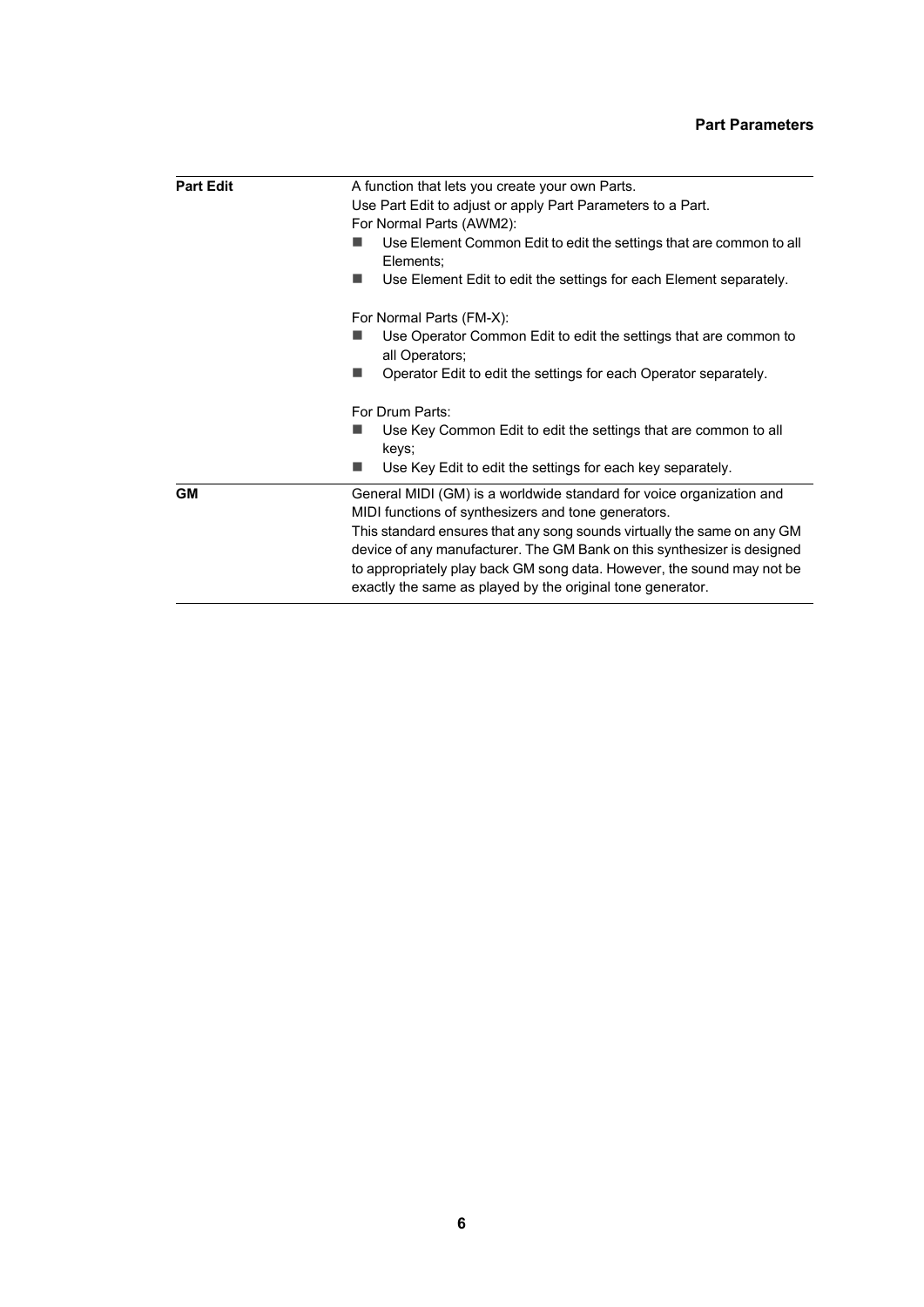# <span id="page-6-0"></span>**1-2 Synthesis Parameters**

# **1-2-1 Oscillator**

<span id="page-6-1"></span>An Oscillator is one unit of the tone generator block of the Electronic Musical Instrument to control the waveform and Operators.

<span id="page-6-2"></span>

| <b>Key On Delay Tempo</b><br><b>Sync</b>      | Determines if the Key On Delay (the time delay between when a key is<br>pressed and the corresponding sound is actually played) is synchronized<br>to the tempo of the Arpeggio or phrase.                                                                                                                                                     |  |  |
|-----------------------------------------------|------------------------------------------------------------------------------------------------------------------------------------------------------------------------------------------------------------------------------------------------------------------------------------------------------------------------------------------------|--|--|
| Key On Delay Note<br>Length                   | Determines the timing of the Key On Delay when the Delay Tempo Sync<br>is set to On.                                                                                                                                                                                                                                                           |  |  |
|                                               | On the other hand, there is another parameter called "Key On Delay<br>Length." The parameter determines the timing of the Key On Delay when<br>the Delay Tempo Sync is set to Off.                                                                                                                                                             |  |  |
| <b>Velocity Limit</b>                         | Determines the minimum and maximum Velocity values within which an<br>Element responds.                                                                                                                                                                                                                                                        |  |  |
|                                               | Each Element will only sound for notes played between its specified<br>Velocity Limits.                                                                                                                                                                                                                                                        |  |  |
|                                               | For example, this lets you have one Element sound when you play softly<br>and have a different one sound when you play strongly.                                                                                                                                                                                                               |  |  |
|                                               | If you first specify the maximum value and then the minimum value, for<br>example "93 to 34," then the Velocity range covers both "1 to 34" and<br>"93 to 127," with a Velocity "hole" between 34 and 93.                                                                                                                                      |  |  |
| <b>Velocity Cross Fade</b>                    | Determines how gradually the volume of an Element decreases in<br>proportion to the distance of Velocity changes outside the Velocity Limit<br>setting.<br>The higher the value, the more gradually the volume decreases.<br>$\blacksquare$<br>0: No sound outside the Velocity Limit (see "Velocity Limit") is<br>$\mathbb{R}^n$<br>produced. |  |  |
| <b>Note Limit</b>                             | Determines the lowest and highest notes of the keyboard range for an<br>Element.                                                                                                                                                                                                                                                               |  |  |
|                                               | The selected Element will sound only when you play notes within this<br>range.                                                                                                                                                                                                                                                                 |  |  |
|                                               | If you first specify the highest note and then the lowest note, for example<br>"C5 to C4," then the note range covers both "C-2 to C4" and "C5 to G8,"<br>with no sound for the Element between C4 and C5.                                                                                                                                     |  |  |
| <b>Element Switch</b>                         | Switches a selected Element On or Off.<br>Elements for which the Element Switch is switched off will not sound.                                                                                                                                                                                                                                |  |  |
| <b>Bank</b>                                   | Indicates the Waveform Bank of an Element or Drum Key (Drum Part).                                                                                                                                                                                                                                                                             |  |  |
| <b>Waveform Category and</b><br><b>Number</b> | Indicates a waveform category and a waveform number of an Element or<br>Drum Key. The waveform is specified by selecting with the Category<br>search function or by directly entering the number.                                                                                                                                              |  |  |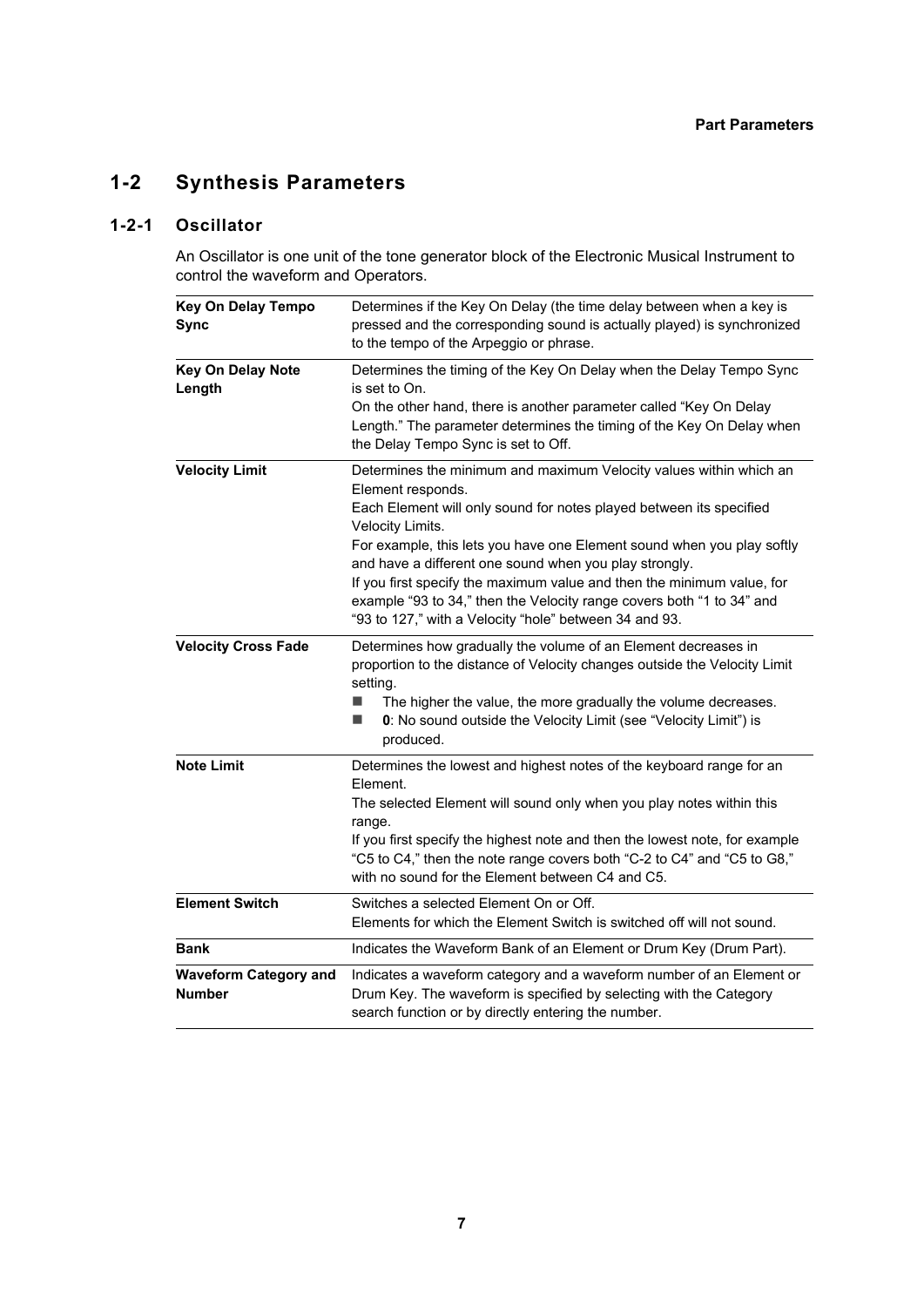<span id="page-7-0"></span>

| <b>XA Control</b>                   | Determines the functioning of the Expanded Articulation (XA) feature of an<br>Element.<br>The XA feature is sophisticated tone generator system that allows you to<br>more effectively recreate realistic sound and natural performance<br>techniques. It also provides other unique modes for random and alternate<br>sound changes as you play.<br>For each Element, you can set to:<br>Normal: The Element sounds normally each time you play the note.<br>Legato: When the Mono/Poly parameter is set to Mono, this Element<br>ш<br>will be played in place of the one which is set to "Normal" of the XA<br>Control parameter when you play the keyboard in legato fashion<br>(playing the next note of a single-note line or melody before releasing<br>the previous note).<br>Key off: The Element will sound each time you release the note.<br>Cycle (for multiple Elements): Each Element sounds alternately<br>$\mathcal{L}_{\mathcal{A}}$<br>according to its numerical order. In other words, playing the first note |
|-------------------------------------|-----------------------------------------------------------------------------------------------------------------------------------------------------------------------------------------------------------------------------------------------------------------------------------------------------------------------------------------------------------------------------------------------------------------------------------------------------------------------------------------------------------------------------------------------------------------------------------------------------------------------------------------------------------------------------------------------------------------------------------------------------------------------------------------------------------------------------------------------------------------------------------------------------------------------------------------------------------------------------------------------------------------------------------|
|                                     | will sound Element 1, the second note Element 2, and so on.<br>Random (for multiple Elements): Each Element will sound randomly<br>each time you play the note.                                                                                                                                                                                                                                                                                                                                                                                                                                                                                                                                                                                                                                                                                                                                                                                                                                                                   |
|                                     | A.SW1 On (Assignable Switch 1 On): When the [ASSIGN 1] button is<br>ш<br>turned On, the Element will sound.<br>A.SW2 On (Assignable Switch 2 On): When the [ASSIGN 2] button is                                                                                                                                                                                                                                                                                                                                                                                                                                                                                                                                                                                                                                                                                                                                                                                                                                                   |
|                                     | turned On, the Element will sound.<br>A.SW Off (Assignable Switch Off): When both the [ASSIGN 1] and<br>[ASSIGN 2] buttons are turned Off, the Element will sound.                                                                                                                                                                                                                                                                                                                                                                                                                                                                                                                                                                                                                                                                                                                                                                                                                                                                |
|                                     | To create the desired sound, assign the same Element Group to all<br>Elements that have the same XA features. See "Element Group Number".                                                                                                                                                                                                                                                                                                                                                                                                                                                                                                                                                                                                                                                                                                                                                                                                                                                                                         |
| <b>Element Group Number</b>         | Determines the group for XA Control.<br>The Elements of a group can be called up in sequential order or in random<br>order. All Elements that have the same type of XA features must have the<br>same group number.<br>This setting does not apply when the XA Control parameters of all<br>Elements are set to "Normal".                                                                                                                                                                                                                                                                                                                                                                                                                                                                                                                                                                                                                                                                                                         |
| <b>Element Connection</b><br>Switch | Determines which Insertion Effect (A or B) is used to process each<br>individual Element. Set this to "Thru" to bypass the Insertion Effects for the<br>specified element.                                                                                                                                                                                                                                                                                                                                                                                                                                                                                                                                                                                                                                                                                                                                                                                                                                                        |
| <b>Key Assign Mode</b>              | Enables or disables double playback of the same note.<br>Single: Double or repeated playback of the same note is not possible.<br>The first note will be stopped, then the next note will be sounded.<br>Multi: All notes are sounded simultaneously. This allows playback of<br>-<br>the same note when it is played multiple times in succession<br>(especially for tambourine and cymbal sounds that you would want to<br>ring out to their full decay).                                                                                                                                                                                                                                                                                                                                                                                                                                                                                                                                                                       |
|                                     | In general, you can use the setting Multi. Keep in mind that the Multi<br>setting consumes overall polyphony and that sounds may be cut off.                                                                                                                                                                                                                                                                                                                                                                                                                                                                                                                                                                                                                                                                                                                                                                                                                                                                                      |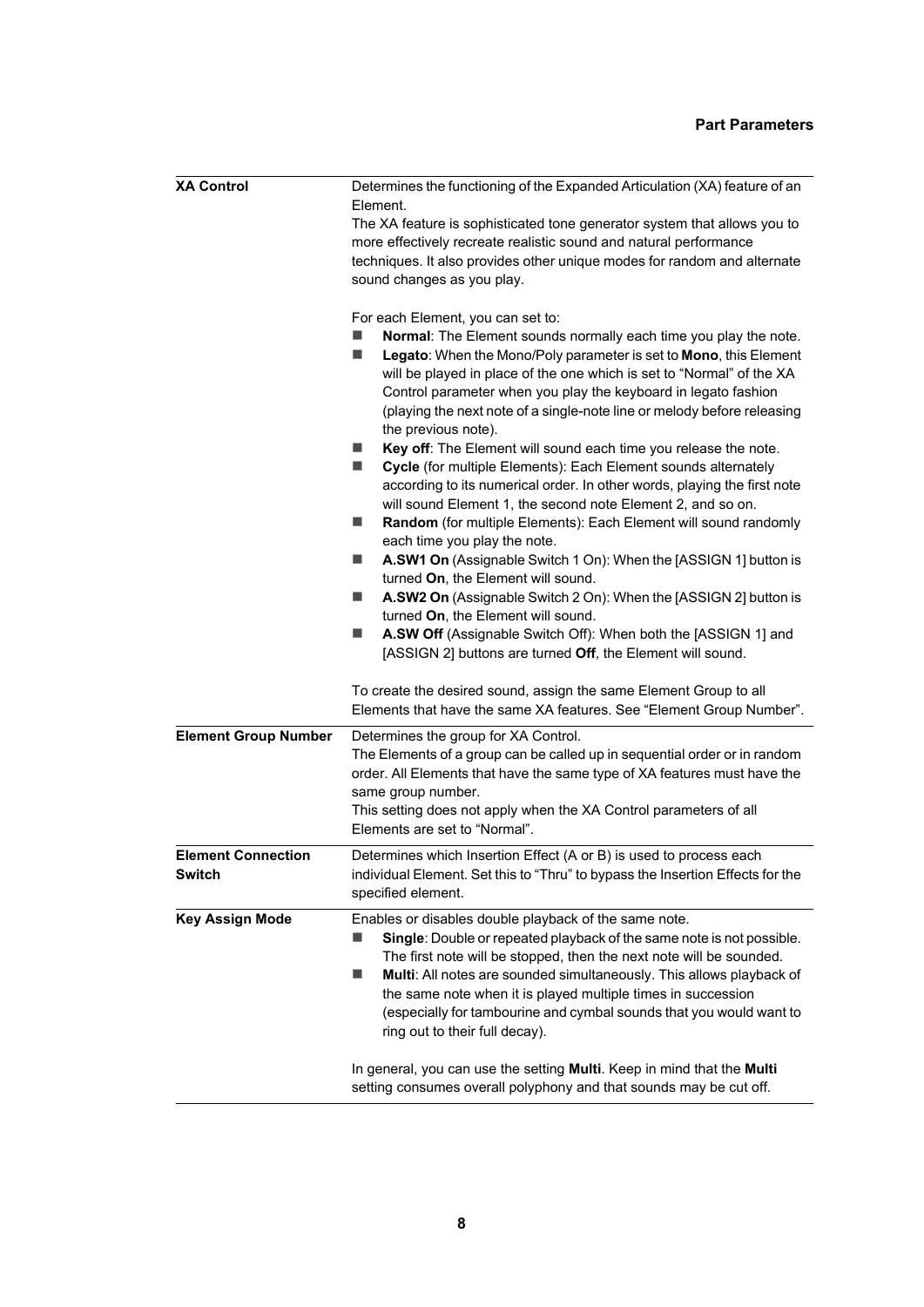| <b>Receive Note Off (for</b><br><b>Drum Parts)</b> | Determines whether a Drum Key responds to the MIDI Note Off message<br>or not. |                                                                                                                                                                                                                                                                                |  |
|----------------------------------------------------|--------------------------------------------------------------------------------|--------------------------------------------------------------------------------------------------------------------------------------------------------------------------------------------------------------------------------------------------------------------------------|--|
|                                                    | ▄                                                                              | On: Stops the sound when you release the key (Drum Key). For<br>sustained, non-fading drum sounds.                                                                                                                                                                             |  |
|                                                    |                                                                                | Off: Continues the (fading) sound when you release the key (Drum<br>Key).                                                                                                                                                                                                      |  |
| <b>Alternate Group (for</b><br><b>Drum Parts)</b>  |                                                                                | Prevents playback of unnatural combinations of Drum Keys.<br>You should assign Drum Keys that cannot be played simultaneously on a<br>real Drum Kit (like open and closed hi-hats) to the same Alternate Group.<br>Select Off for Drum Keys that can be played simultaneously. |  |
| <b>Oscillator Key On Reset</b>                     | played.                                                                        | Determines whether or not the Oscillator is reset each time a note is                                                                                                                                                                                                          |  |
|                                                    | $\blacksquare$                                                                 | Off: The Oscillator cycles freely with no key synchronization.<br>Pressing a key starts the Oscillator wave at whatever phase the<br>Oscillator happens to be at that moment.                                                                                                  |  |
| <b>Spectral Form</b>                               |                                                                                | Determines a basic waveform of the Operator.                                                                                                                                                                                                                                   |  |
|                                                    | ■                                                                              | Sine: Simple Sine waves without harmonics                                                                                                                                                                                                                                      |  |
|                                                    | ■                                                                              | All 1: Waves containing a wide range of harmonics                                                                                                                                                                                                                              |  |
|                                                    | H                                                                              | All 2: Waves containing a narrow range of harmonics                                                                                                                                                                                                                            |  |
|                                                    | H                                                                              | Odd 1: Waves containing a wide range of odd-order harmonics                                                                                                                                                                                                                    |  |
|                                                    | ■                                                                              | Odd 2: Waves containing a narrow range of odd-order harmonics                                                                                                                                                                                                                  |  |
|                                                    | ■                                                                              | Res 1: Waves containing a wide range of harmonic peaks                                                                                                                                                                                                                         |  |
|                                                    | ▄                                                                              | Res 2: Waves containing a narrow range of harmonic peaks                                                                                                                                                                                                                       |  |
| <b>Spectral Skirt</b>                              |                                                                                | This parameter is effective for waveforms selected as "Spectral Form,"<br>with the exception of the Sine waveform.                                                                                                                                                             |  |
|                                                    |                                                                                | It sets the spread of the "skirt" at the bottom of the harmonics curve. Higher                                                                                                                                                                                                 |  |
|                                                    |                                                                                | values produce a wider skirt and smaller values produce a narrower skirt.                                                                                                                                                                                                      |  |
| <b>Spectral Resonance</b>                          |                                                                                | This parameter is effective when "Res 1" or "Res 2" is selected as<br>"Spectral Form."                                                                                                                                                                                         |  |
|                                                    |                                                                                | The center frequency moves to higher frequencies and complex sounds<br>with resonance can be created.                                                                                                                                                                          |  |
| <b>Oscillator Frequency</b>                        |                                                                                | Determines the Oscillator pitch.                                                                                                                                                                                                                                               |  |
| Mode                                               | ■                                                                              | Ratio: Sets the Oscillator pitch to correspond to the standard<br>keyboard pitch.                                                                                                                                                                                              |  |
|                                                    | ■                                                                              | Fixed: Determines a fixed Oscillator pitch by using Coarse and Fine.                                                                                                                                                                                                           |  |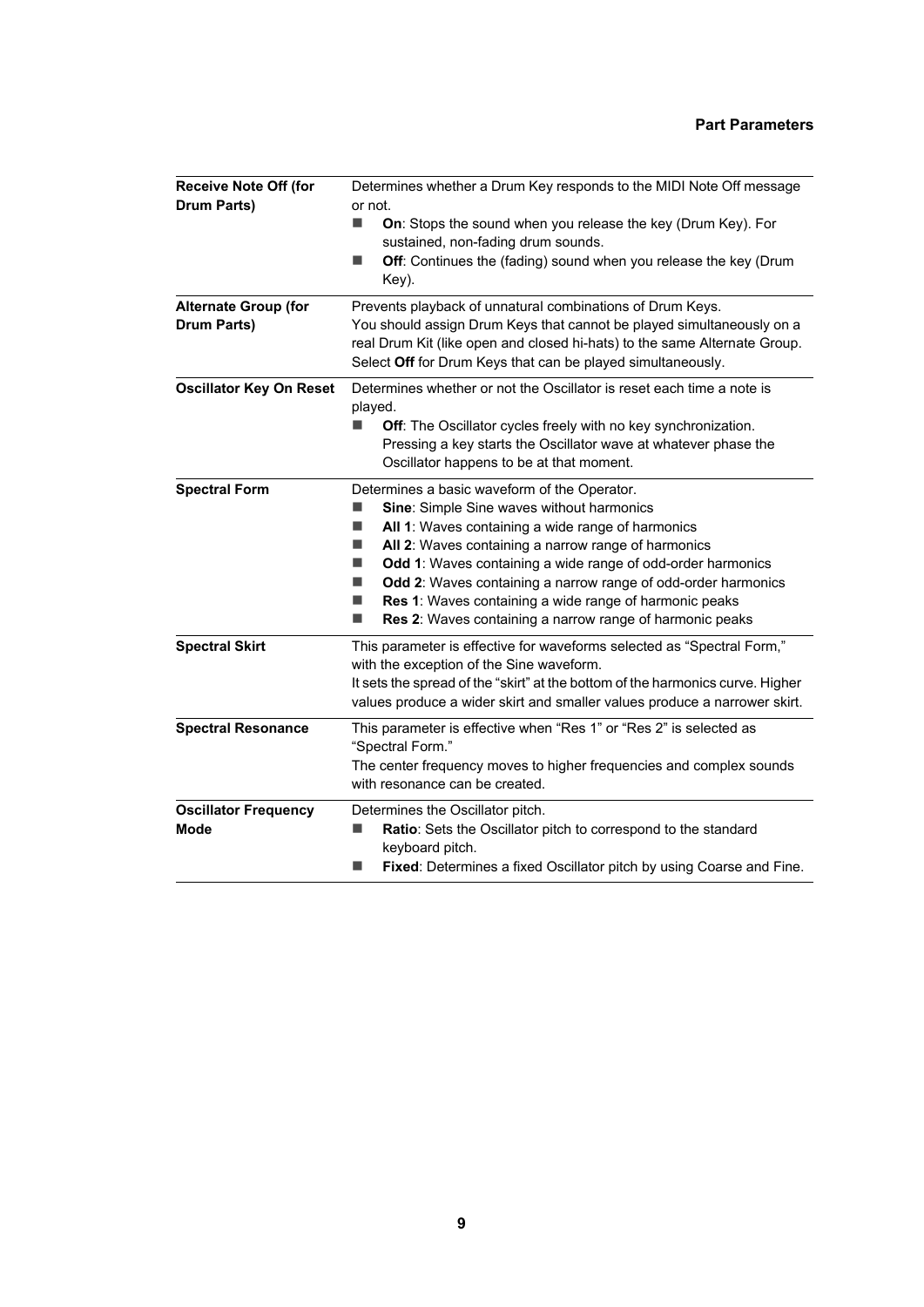# **1-2-2 Pitch**

<span id="page-9-0"></span>The processing unit controls the pitch of the wave output from the Oscillator on the tone generator block of the Electronic Musical Instrument.

You can detune separate Elements/Operators, apply Pitch Scaling and so on. Also, by setting the Pitch Envelope Generator (Pitch EG), you can control how the pitch changes over time.

| <b>Coarse Tune</b>                                 | Determines the pitch of each Element/Operator/Drum Key.                                                                                                                                                                                                                                                                                                                                                                                                                                                                                                                                                                                                                                                                                                                                                                                                                                                     |
|----------------------------------------------------|-------------------------------------------------------------------------------------------------------------------------------------------------------------------------------------------------------------------------------------------------------------------------------------------------------------------------------------------------------------------------------------------------------------------------------------------------------------------------------------------------------------------------------------------------------------------------------------------------------------------------------------------------------------------------------------------------------------------------------------------------------------------------------------------------------------------------------------------------------------------------------------------------------------|
| <b>Fine Tune</b>                                   | Fine-tunes the pitch of each Element/Operator/Drum Key.                                                                                                                                                                                                                                                                                                                                                                                                                                                                                                                                                                                                                                                                                                                                                                                                                                                     |
| <b>Pitch Velocity Sensitivity</b>                  | Determines how the pitch of the Element/Operator/Drum Key responds to<br>Velocity.<br>Positive values: The harder you play the keyboard, the more the pitch<br>$\blacksquare$<br>rises.<br>Negative values: The harder you play the keyboard, the more the<br>$\blacksquare$<br>pitch falls.<br>0: No change in pitch.<br>This parameter for the Normal Part (FM-X) is available only when<br>"Oscillator Freq Mode" is set to "Fixed."                                                                                                                                                                                                                                                                                                                                                                                                                                                                     |
| <b>Pitch Fine Key Follow</b><br><b>Sensitivity</b> | Determines the degree to which the notes (specifically, their position or<br>Octave Range) affect the pitch in Fine Tuning.<br>Positive values: The pitch of lower notes drops and that of higher<br>$\blacksquare$<br>notes rises.<br>Negative values: The pitch of lower notes rises and that of higher<br>$\blacksquare$<br>notes drops.                                                                                                                                                                                                                                                                                                                                                                                                                                                                                                                                                                 |
| <b>Random Pitch Depth</b>                          | This lets you randomly vary the pitch of the Element/Operator for each<br>note you play.<br>$\blacksquare$<br>The higher the value, the greater the pitch variation.<br>0: No pitch change.<br>■                                                                                                                                                                                                                                                                                                                                                                                                                                                                                                                                                                                                                                                                                                            |
| <b>Pitch Key Follow</b><br><b>Sensitivity</b>      | Determines the sensitivity of the Key Follow effect (the pitch interval of<br>adjacent notes), assuming the pitch of the Center Key as standard.<br>+100% (the normal setting): Adjacent notes are pitched one semitone<br>■<br>apart.<br>■<br>0%: All notes have the same pitch as the Center Key.<br>Negative values: The settings are reversed.<br>■<br>This parameter is useful for creating alternate tunings, or for use with<br>sounds that do not need to be spaced in semitones, such as pitched drum<br>sounds in a Normal Part.<br>In case of the Normal Part (FM-X), available setting value range for the<br>parameter is between 0 and 99. If set to 0, the pitch of the note is same as<br>the pitch of the next note on the keyboard. If set to 99, this results the<br>normal pitch setting (+100%).<br>This parameter is available only when "Oscillator Freq Mode" is set to<br>"Fixed." |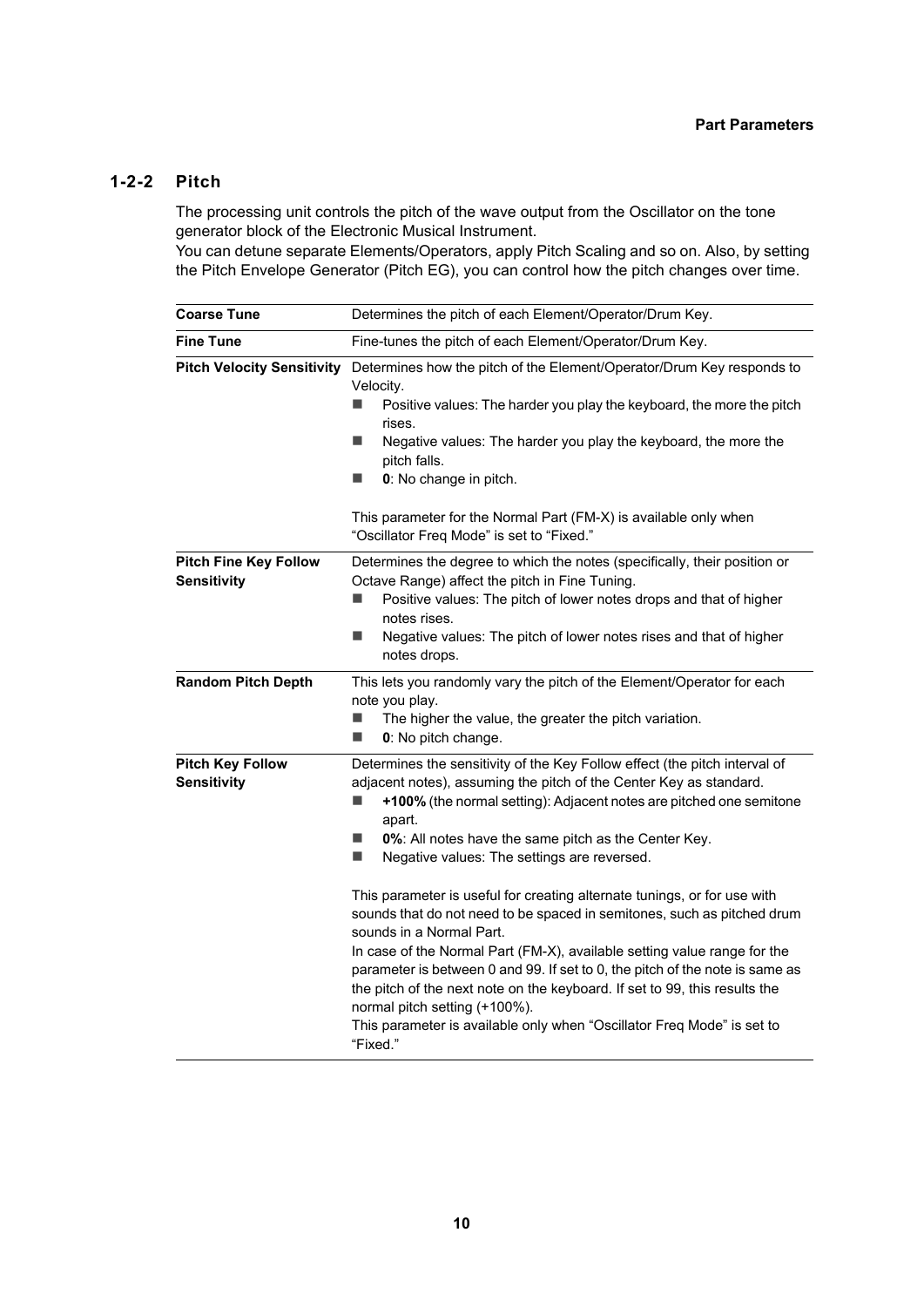**Pitch Key Follow Sensitivity Center Key** Determines the central note or pitch for Pitch Key Follow Sensitivity. The note number set here is the same pitch as normal regardless of the Pitch Key Follow Sensitivity setting.



*Figure 3: Pitch Key Follow Sensitivity and Center Key*

| A: Lower range       |
|----------------------|
| <b>B:</b> Center Key |

- **C:** Higher range
- **D:** Amount of pitch change
- **E:** When Pitch Key Follow Sensitivity = +100%
- **F:** Large
- **G:** Small

This parameter for the Normal Part (FM-X) is fixed to C3. You can not change the value. This parameter is available only when "Oscillator Freq Mode" is set to "Fixed."

|         | <b>Detune (for Normal Parts</b> Sets the Output Pitch of the Operator slightly higher or lower. |
|---------|-------------------------------------------------------------------------------------------------|
| (FM-X)) | Even if the same parameter value is set for both "Coarse Tune" and "Fine"                       |
|         | Tune," the Detune lets you slightly raise or lower the pitch of each                            |
|         | Operator, allowing you to add an extra dimension to the sound and                               |
|         | enhance the spatial characteristics.                                                            |
|         |                                                                                                 |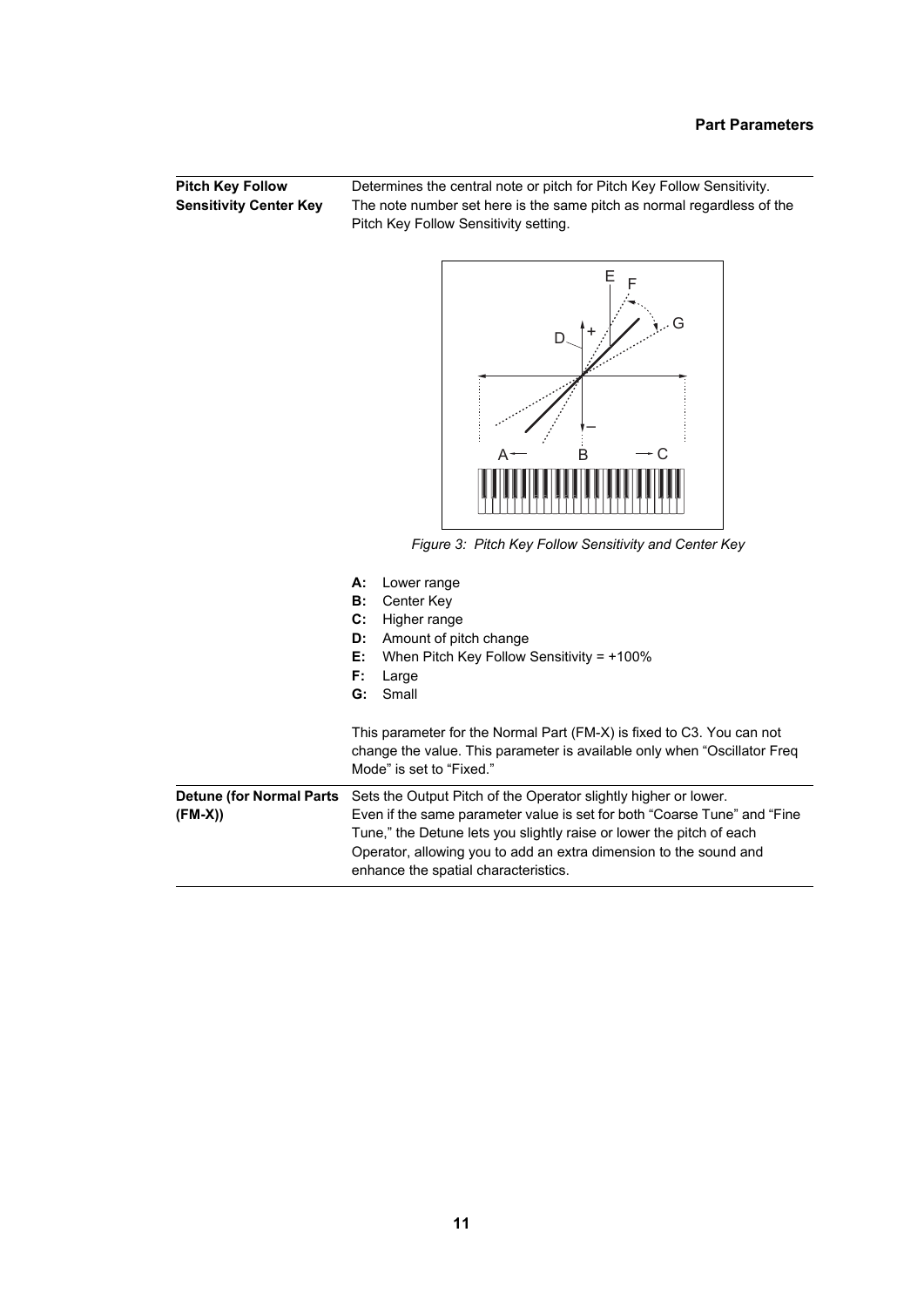## **1-2-3 Pitch EG (Pitch Envelope Generator)**

<span id="page-11-0"></span>This lets you control the transition in pitch from the moment the sound starts to the moment the sound stops. You can create the Pitch EG by setting parameters as illustrated below. When you press a key on the keyboard, the pitch of the Part will change according to these Pitch EG settings.

This is useful for creating automatic changes in pitch, which is effective for Synth Brass sounds.



*Figure 4: Pitch Envelope Generator (For the Normal Part (AWM2))*

- **A:** Key On: Pressing the key
- **B:** Key Off: Releasing the key
- **C:** Time
- **D:** Pitch
- **E:** Hold Time
- **F:** Attack Time
- **G:** Decay 1 Time
- **H:** Decay 2 Time
- **I:** Release Time
- **J:** Hold Level
- **K:** Attack Level
- **L:** Decay 1 Level
- **M:** Decay 2 Level = Sustain Level
- **N:** Release Level



*Figure 5: Pitch Envelope Generator (For the Normal Part (FM-X))*

- **A:** Key On: Pressing the key
- **B:** Key Off: Releasing the key
- **C:** Time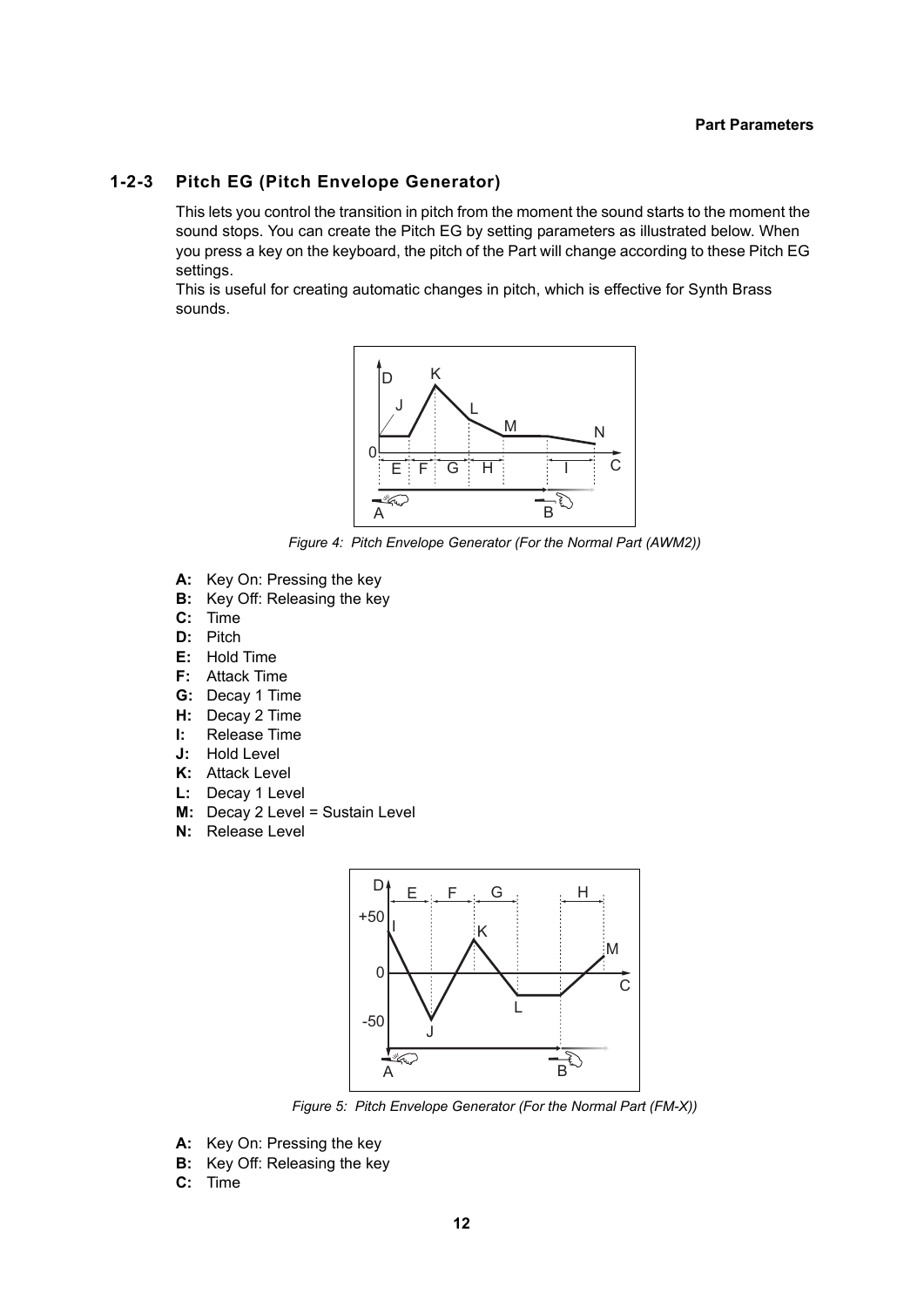| D: | Pitch                    |                                                                                                                                                                   |
|----|--------------------------|-------------------------------------------------------------------------------------------------------------------------------------------------------------------|
| Е. | <b>Attack Time</b>       |                                                                                                                                                                   |
| F: | Decay 1 Time             |                                                                                                                                                                   |
| G: | Decay 2 Time             |                                                                                                                                                                   |
| Н: | Release Time             |                                                                                                                                                                   |
| Ŀ. | <b>Initial Level</b>     |                                                                                                                                                                   |
| J: | <b>Attack Level</b>      |                                                                                                                                                                   |
| K: | Decay 1 Level            |                                                                                                                                                                   |
| Ŀ. | Decay 2 Level            |                                                                                                                                                                   |
| М: | Release Level            |                                                                                                                                                                   |
|    | <b>PEG Hold Time</b>     | Determines the time between the moment you press a key on the<br>keyboard and the moment the envelope starts to rise.                                             |
|    | <b>PEG Attack Time</b>   | Determines the speed of attack from the initial pitch (Hold Level) to the<br>normal pitch of the Part after the Hold Time has elapsed.                            |
|    | <b>PEG Decay 1 Time</b>  | Determines how fast the envelope falls from the normal pitch (Attack<br>Level) of the Part to the pitch specified as the Decay 1 Level.                           |
|    | <b>PEG Decay 2 Time</b>  | Determines how fast the envelope falls from the pitch specified as the<br>Decay 1 Level to the pitch specified as the Decay 2 Level.                              |
|    | <b>PEG Release Time</b>  | Determines how fast the envelope falls from the pitch specified as the<br>Decay 2 Level to the pitch specified as the Release Level when the note is<br>released. |
|    | <b>PEG Hold Level</b>    | Determines the initial pitch at the moment the key is pressed.                                                                                                    |
|    | <b>PEG Attack Level</b>  | Determines the normal pitch of the pressed key.                                                                                                                   |
|    | PEG Decay 1 Level        | Determines the level which the pitch of sound reaches from the Attack<br>Level after the Decay 1 time elapses.                                                    |
|    | PEG Decay 2 Level        | Determines the sustain-level pitch which will be maintained while a note is<br>held.                                                                              |
|    | <b>PEG Release Level</b> | Determines the final pitch reached after the note is released.                                                                                                    |
|    | <b>PEG Initial Level</b> | Determines the initial pitch at the moment the key is pressed.                                                                                                    |
|    | <b>PEG Depth</b>         | Determines the range over which the pitch envelope changes.                                                                                                       |
|    |                          | For Normal Parts (AWM2)                                                                                                                                           |
|    |                          | H<br>0: The pitch does not change.                                                                                                                                |
|    |                          | $\mathbb{R}^n$<br>The farther from 0 the value is, the larger the pitch range.                                                                                    |
|    |                          | Negative values: The pitch change is reversed.<br>п                                                                                                               |
|    |                          | For Normal Parts (FM-X)                                                                                                                                           |
|    |                          | The parameter settings are 8oct, 2oct, 1oct, or 1/2oct. If 8oct is selected                                                                                       |
|    |                          | and the PEG is set to the minimum value, the input sound pitch (0) moves                                                                                          |
|    |                          | -4 octaves. If the PEG is set to the maximum value, the input sound pitch                                                                                         |

moves +4 octaves.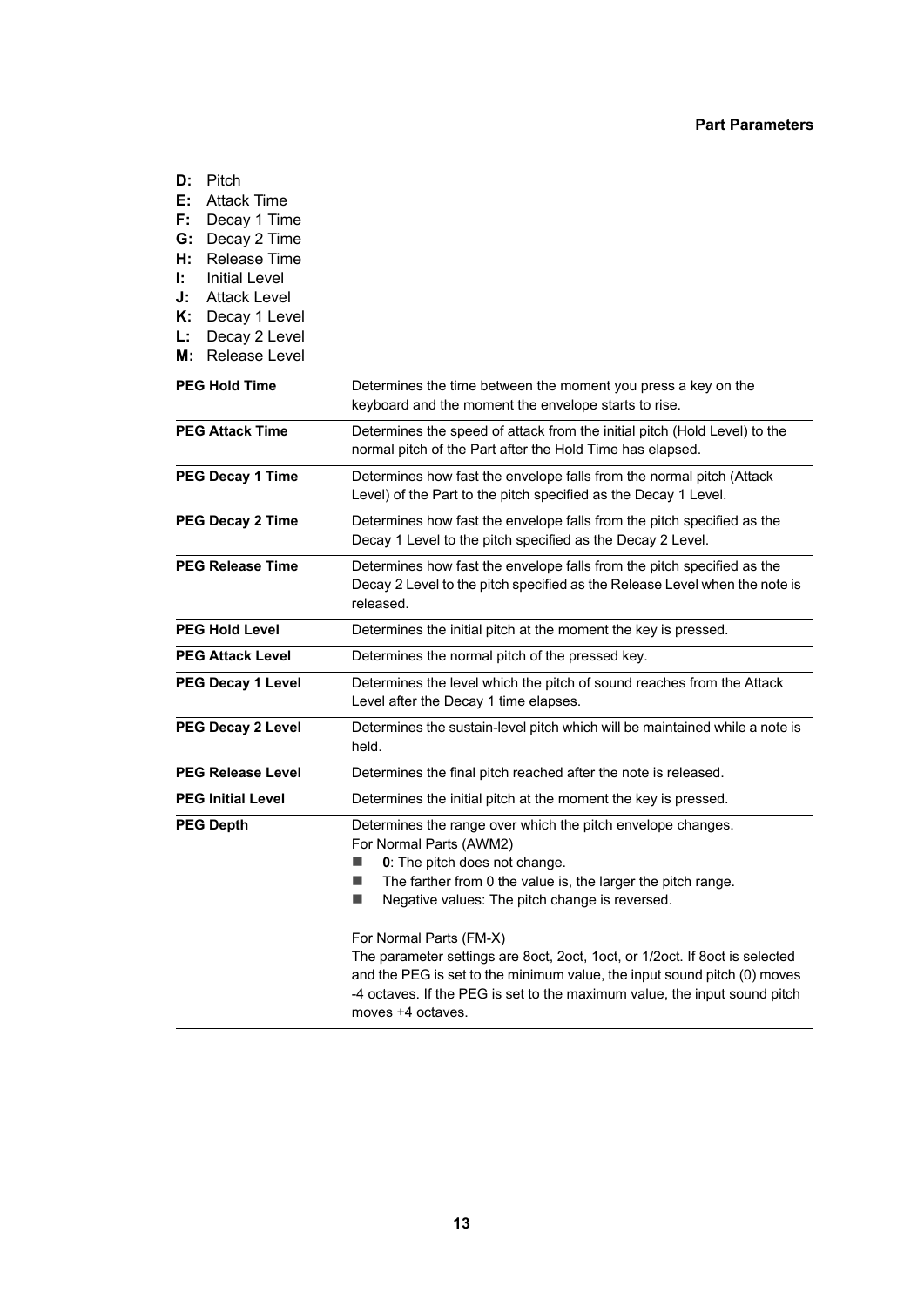<span id="page-13-1"></span>

| <b>PEG Depth Velocity</b><br><b>Sensitivity</b>                                            | Determines how the pitch range of the Element responds to Velocity.<br>Positive values: High Velocities cause the pitch range to expand<br>(Figure 6) and low Velocities cause it to contract (Figure 7).<br>Negative values (only for Normal Parts (AWM2)): High Velocities<br>cause the pitch range to contract and low Velocities cause it to<br>expand.<br>0: The pitch envelope does not change, regardless of the Velocity.<br>■ |
|--------------------------------------------------------------------------------------------|----------------------------------------------------------------------------------------------------------------------------------------------------------------------------------------------------------------------------------------------------------------------------------------------------------------------------------------------------------------------------------------------------------------------------------------|
|                                                                                            | Figure 6: High Velocity, large range                                                                                                                                                                                                                                                                                                                                                                                                   |
|                                                                                            | Figure 7: Low Velocity, narrow range                                                                                                                                                                                                                                                                                                                                                                                                   |
| <b>PEG Depth Velocity</b><br><b>Sensitivity Curve</b><br>(only for Normal Parts<br>(AWM2)) | Determines how the pitch range will be generated according to the Velocity<br>(strength) with which you play notes on the keyboard. The selected curve<br>is displayed on the screen.                                                                                                                                                                                                                                                  |
|                                                                                            | D<br>Y<br>х                                                                                                                                                                                                                                                                                                                                                                                                                            |
|                                                                                            | Figure 8: Pitch EG Depth Velocity Sensitivity Curve                                                                                                                                                                                                                                                                                                                                                                                    |
|                                                                                            | А:<br>Low<br>в:<br>High<br>$N = 1$                                                                                                                                                                                                                                                                                                                                                                                                     |

- <span id="page-13-0"></span>**C:** Narrow
- **D:** Wide
- **X:** Velocity
- **Y:** Pitch Change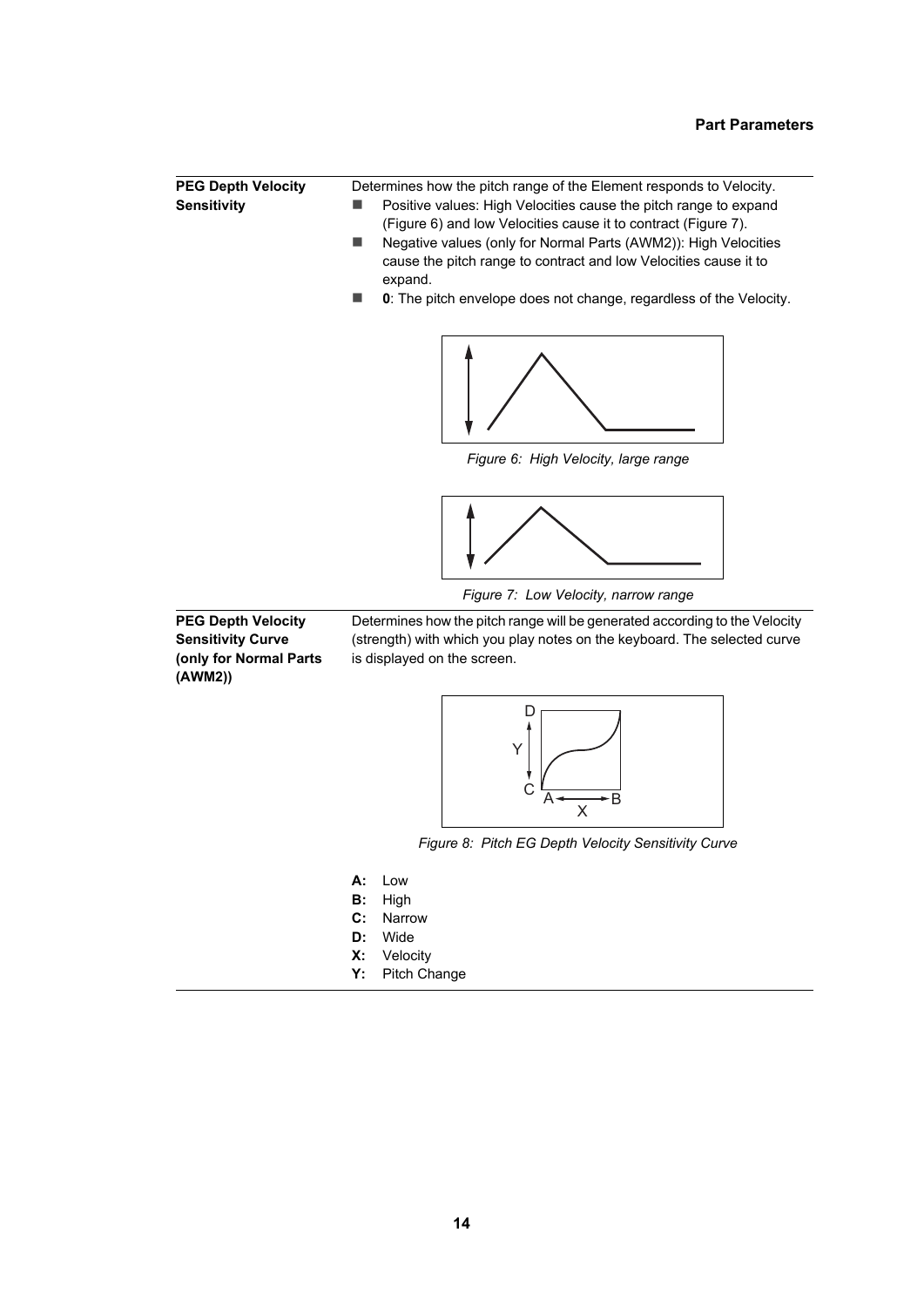**PEG Time Velocity Sensitivity (only for Normal Parts (AWM2))** Determines how the PEG transition time (speed) responds to Velocity, or to the strength with which the key is pressed.

- **Positive values: High Velocities result in a fast PEG transition speed** ([Figure 9\)](#page-14-1) while low Velocities result in a slow speed ([Figure 10\)](#page-14-0).
- Negative values: High Velocities result in a slow PEG transition speed while low Velocities result in a fast speed.
- **0**: The PEG transition speed does not change, regardless of the Velocity.



*Figure 9: High Velocity, fast speed*

<span id="page-14-1"></span>

<span id="page-14-0"></span>*Figure 10: Low Velocity, slow speed*

| <b>PEG Time Velocity</b><br><b>Sensitivity Segment</b><br>(only for Normal Parts)<br>(AWM2)) | Determines the part of the PEG that is affected by the PEG Time Velocity<br>Sensitivity.                                                                                                                                                                                                                                                                                                                                                                            |
|----------------------------------------------------------------------------------------------|---------------------------------------------------------------------------------------------------------------------------------------------------------------------------------------------------------------------------------------------------------------------------------------------------------------------------------------------------------------------------------------------------------------------------------------------------------------------|
| <b>PEG Time Key Follow</b><br><b>Sensitivity</b>                                             | Determines the degree to which the notes (specifically, their position or<br>Octave Range) affect the PEG.<br>Positive values: High notes result in a high PEG transition speed<br>while low notes result in a slow speed.<br>Negative values (only for Normal Parts (AWM2)): High notes result in<br>a slow PEG transition speed while low notes result in a high speed.<br><b>0</b> : The PEG transition speed does not change, regardless of the<br>played note. |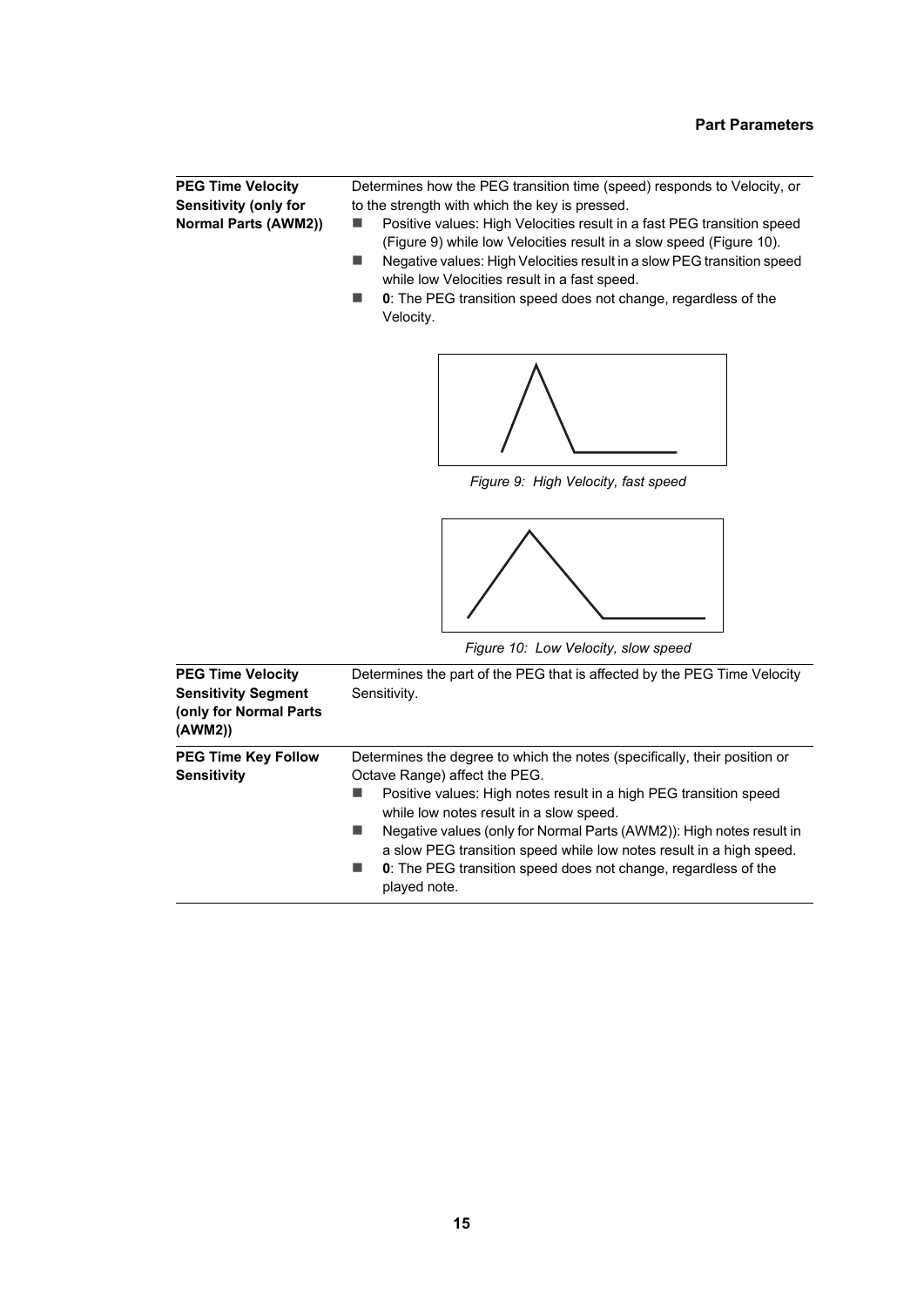**PEG Time Key Follow Sensitivity Center Key (only for Normal Parts (AWM2))**

Determines the central note or pitch for the PEG Time Key Follow Sensitivity. When the Center Key note is played, the PEG behaves according to its



*Figure 11: PEG Time Key Follow Sensitivity and Center Key*

**A:** Center Key

actual settings.

- **B:** Slower Speed
- **C:** Faster Speed
- **D:** Lower range
- **E:** Higher range
- **F:** Positive value
- **G:** Negative value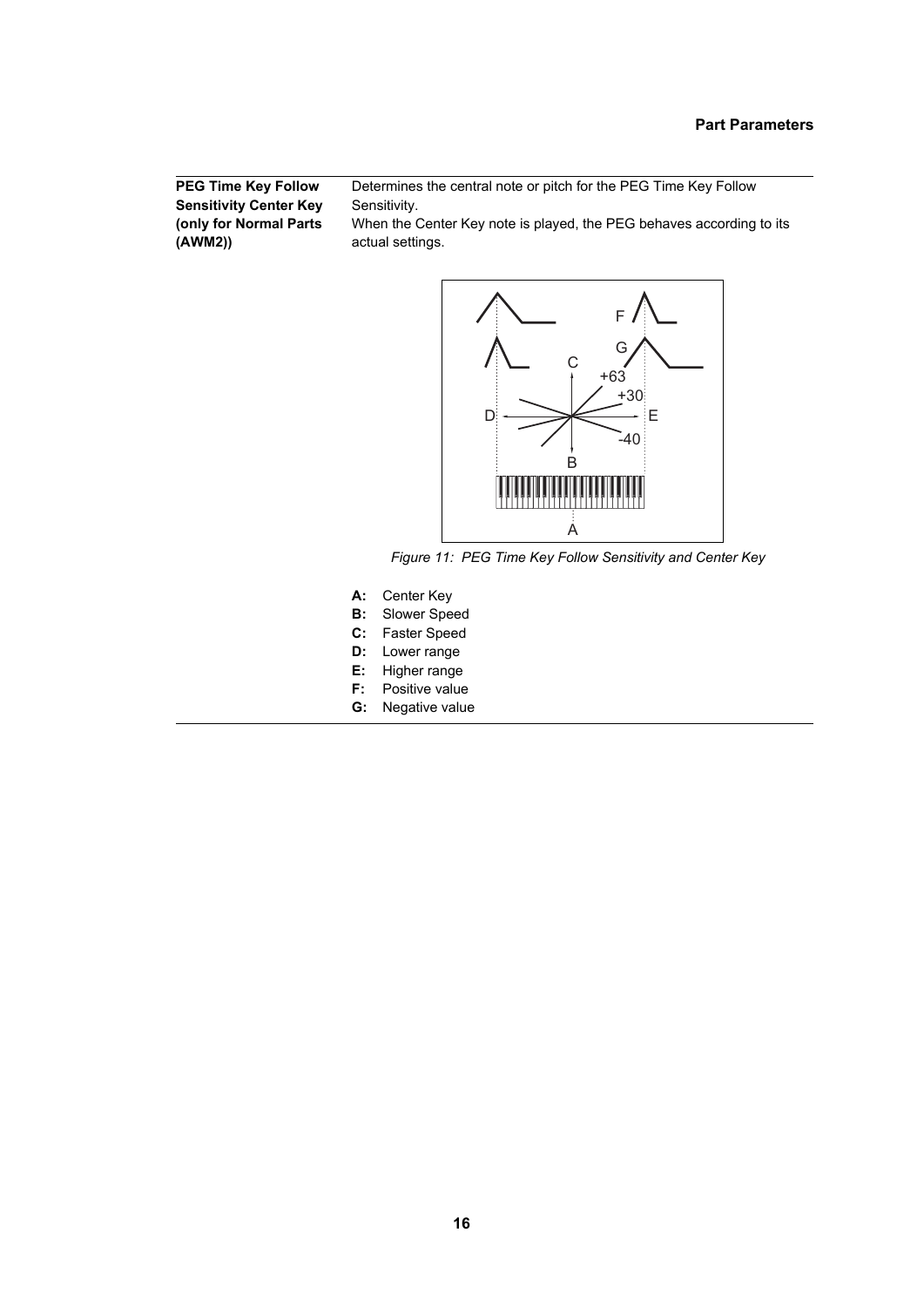# **1-2-4 Filter Type**

<span id="page-16-0"></span>**LPF (Low-Pass Filter)** This is a Filter Type that only passes signals below the Cutoff Frequency. The sound can be brightened by raising the Cutoff Frequency of the filter. On the other hand, the sound can be darkened (muffled) by lowering the Cutoff Frequency of the filter. You can produce a distinctive "peaky" sound by raising the Resonance to boost the signal level in the area of the Cutoff Frequency.

> This Filter Type is very popular and useful for producing classic synthesizer sounds.



*Figure 12: Low-Pass Filter*

- **A:** Cutoff Frequency
- **B:** Resonance
- **C:** Frequencies that are "passed" by the filter
- **X:** Frequency (Pitch)
- **Y:** Level

**LPF24D** A dynamic -24 dB/oct Low-Pass Filter with a characteristic digital sound. Compared to the LPF24A type, this filter can produce a more pronounced Resonance effect.



*Figure 13:* LPF24D

- **A:** Resonance
- **B:** Frequencies that are "passed" by the filter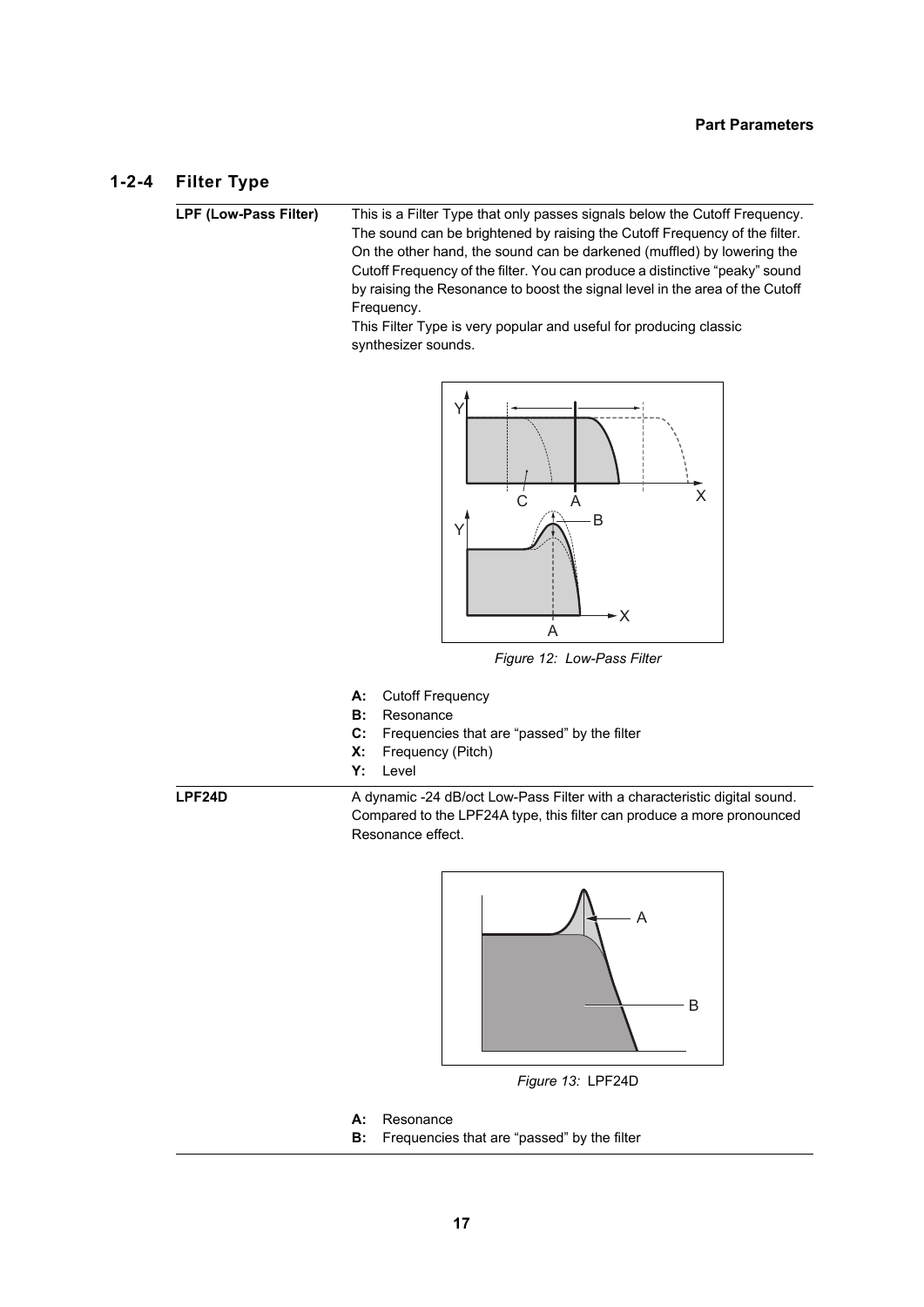| LPF24A                        | A digital dynamic Low-Pass Filter with characteristics similar to a 4-pole<br>analog synthesizer filter. |
|-------------------------------|----------------------------------------------------------------------------------------------------------|
| LPF18                         | 3-pole -18 dB/oct Low-Pass Filter.                                                                       |
| LPF18s                        | 3-pole -18 dB/oct Low-Pass Filter.<br>This filter has a smoother cutoff slope than the LPF18 type.       |
| <b>HPF (High-Pass Filter)</b> | A Filter Type that only passes signals above the Cutoff Frequency.                                       |



You can use the Resonance parameter to add further character to the

*Figure 14: High-Pass Filter*

- **A:** Cutoff Frequency
- **B:** Resonance

sound.

- **C:** Frequencies that are "passed" by the filter
- **X:** Frequency (Pitch)
- **Y:** Level

**HPF24D** A dynamic -24 dB/oct High-Pass Filter with a characteristic digital sound. This filter can produce a pronounced Resonance effect.



*Figure 15: HPF24D*

#### **A:** Resonance

**HPF12** -12 dB/oct dynamic High-Pass Filter.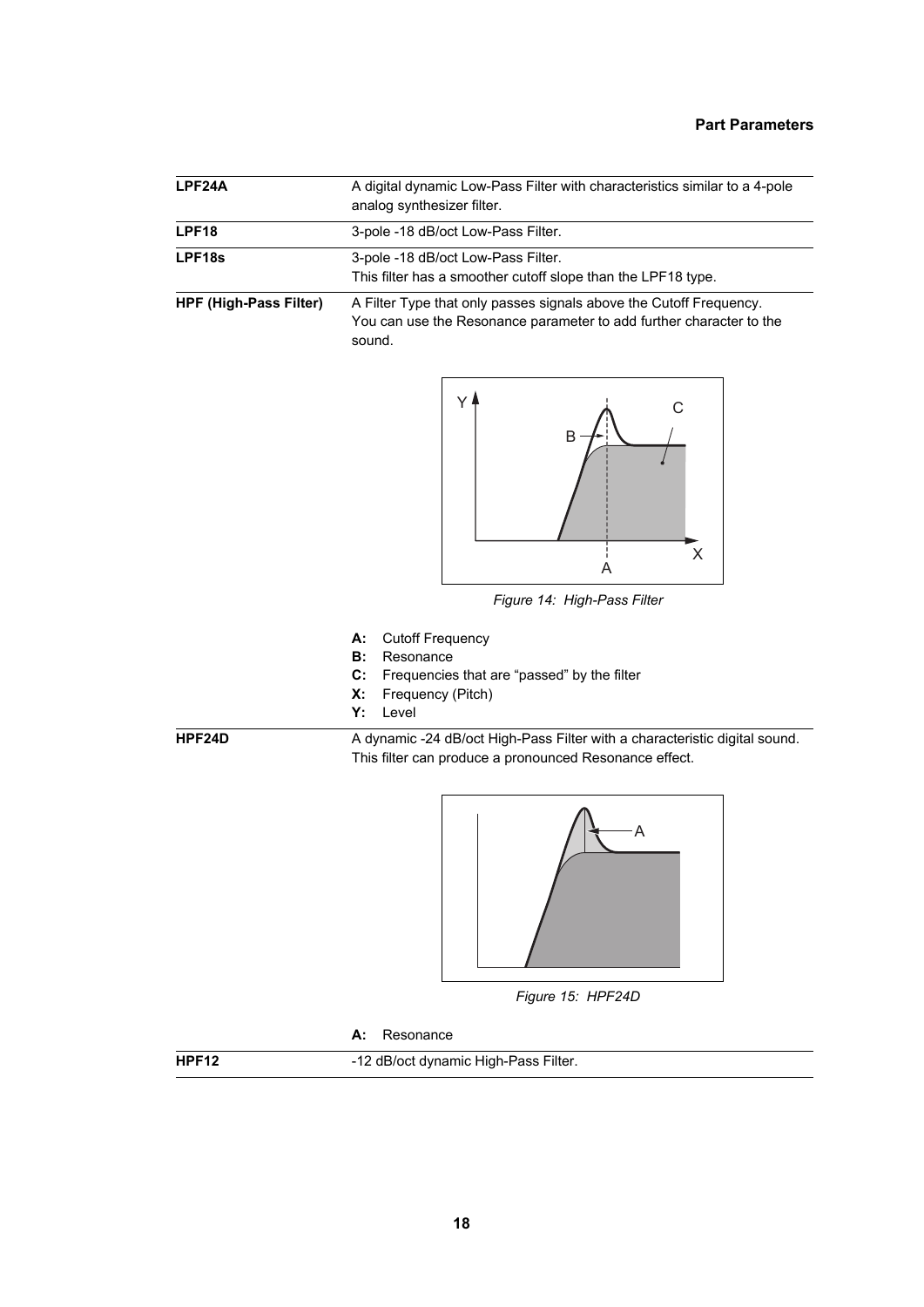



*Figure 16: Band-Pass Filter*

- **A:** Center Frequency
- **B:** Cutoff Range
- **C:** Frequencies that are "passed" by the filter
- **X:** Frequency
- **Y:** Level

**BPF12D** The combination of a -12 dB/oct HPF and LPF with a characteristic digital sound.



*Figure 17: BPF12D*

- **A:** Resonance
- **B:** Cutoff Range
- **C:** Frequencies that are "passed" by the filter
- **D:** -12 dB/oct
- **X:** Frequency
- **Y:** Level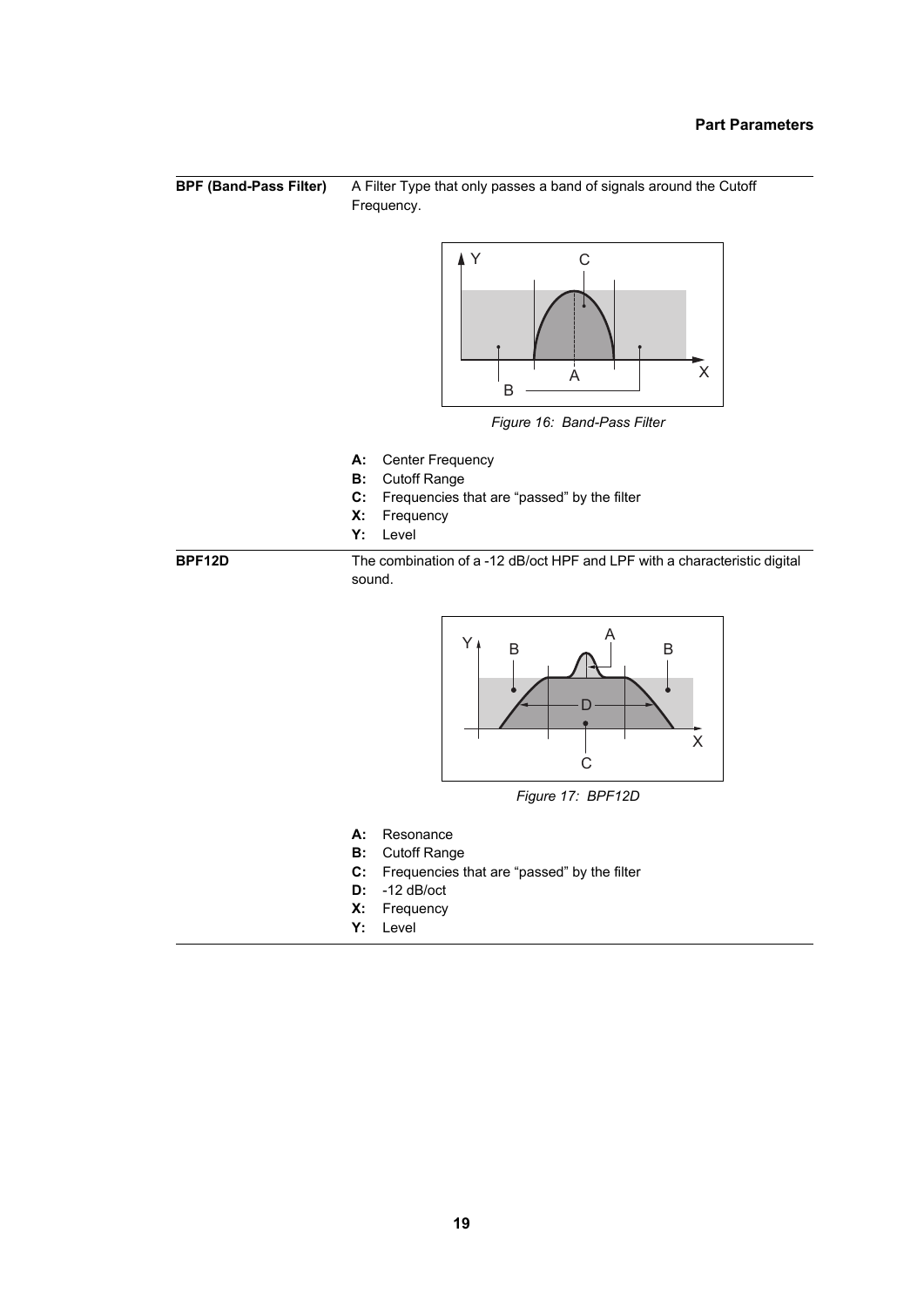



*Figure 18: BPF6*

- **A:** Resonance
- **B:** Cutoff Range
- **C:** Frequencies that are "passed" by the filter
- **D:** -6 dB/oct
- **X:** Frequency
- **Y:** Level

**BPFw** A -12 dB/oct BPF that combines HPF and LPF filters to allow wider bandwidth settings.



*Figure 19: BPFw*

- **A:** Width can be increased
- **B:** Cutoff Range
- **C:** Frequencies that are "passed" by the filter
- **X:** Frequency
- **Y:** Level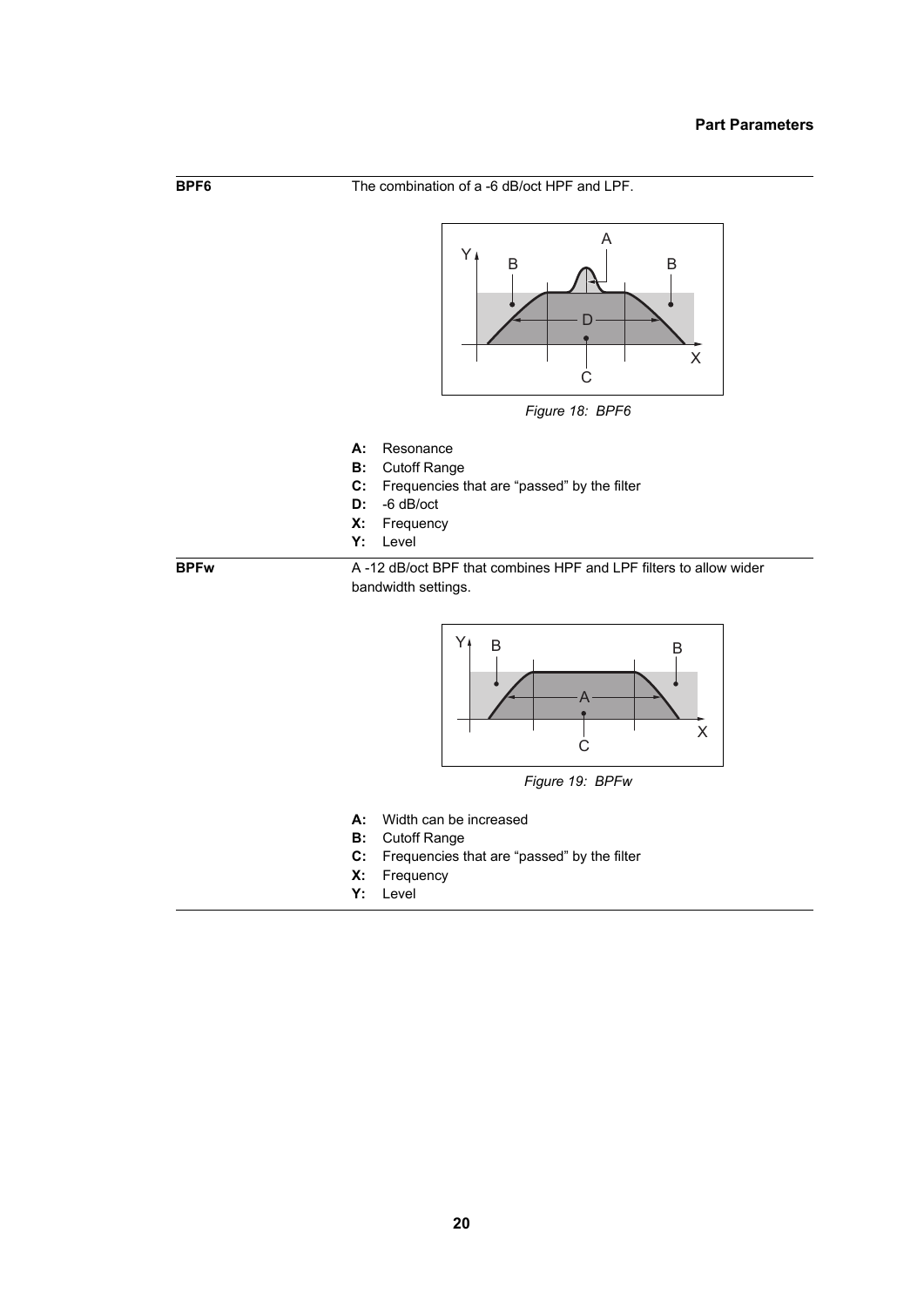**BEF (Band-Eliminate Filter)** The Band-Eliminate Filter has an opposite effect on the sound compared to the Band-Pass Filter.

When this Filter Type is selected, you can set the Cutoff Frequency around which the audio signal is muted or eliminated.



*Figure 20: Band-Eliminate Filter*

- **A:** Center Frequency
- **B:** Cutoff Range
- **C:** Frequencies that are "passed" by the filter
- **X:** Frequency
- **Y:** Level

| BEF12           | -12 dB/oct Band-Eliminate Filter.                                                                                                  |
|-----------------|------------------------------------------------------------------------------------------------------------------------------------|
| BEF6            | -6 dB/oct Band-Eliminate Filter.                                                                                                   |
| <b>Dual LPF</b> | Two -12 dB/oct Low-Pass Filters connected in parallel.<br>You can edit the distance between the two Cutoff Frequencies. The result |
|                 | of the filter is displayed on the screen.                                                                                          |



*Figure 21: Dual Low-Pass Filters*

| <b>A:</b> Distance<br><b>B:</b> Lower Cutoff Frequency (Once you set the Lower Cutoff Frequency,<br>the Higher Cutoff Frequency will be automatically set.) |
|-------------------------------------------------------------------------------------------------------------------------------------------------------------|
| X: Frequency                                                                                                                                                |
| $Y:$ level                                                                                                                                                  |

| <b>Dual HPF</b> | Two -12 dB/oct High-Pass Filters connected in parallel. |
|-----------------|---------------------------------------------------------|
| <b>Dual BPF</b> | Two -6 dB/oct Band-Pass Filters connected in parallel.  |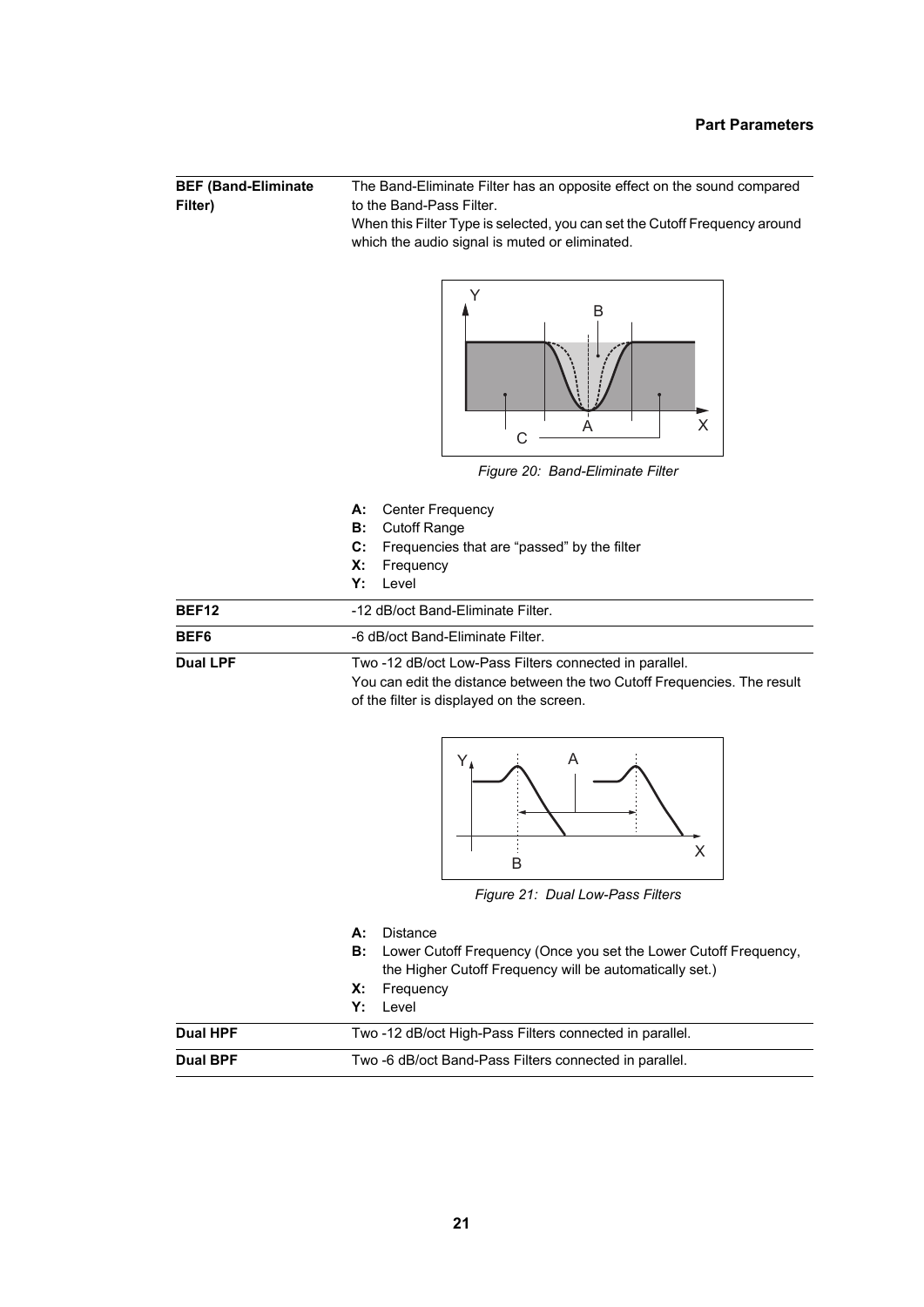| <b>Dual BEF</b> | Two -6 dB/oct Band-Eliminate Filters connected in serial.                                                                                                                                                                                             |
|-----------------|-------------------------------------------------------------------------------------------------------------------------------------------------------------------------------------------------------------------------------------------------------|
|                 | Y<br>X<br>B<br>Figure 22: Dual Band-Eliminate Filters                                                                                                                                                                                                 |
|                 | <b>Distance</b><br>А:<br>Lower Cutoff Frequency (Once you set the Lower Cutoff Frequency,<br>В:<br>the Higher Cutoff Frequency will be automatically set.)<br>Х:<br>Frequency<br>Level<br>Υ:                                                          |
| LPF12+HPF12     | A combination of a -12 dB/oct Low-Pass Filter and a -12 dB/oct High-Pass<br>Filter connected in serial.<br>When this Filter Type is selected, HPF Cutoff and HPF Key Follow<br>Sensitivity can be set.                                                |
| LPF6+HPF6       | A combination of a -6 dB/oct Low-Pass Filter and a -6 dB/oct High-Pass<br>Filter connected in serial.<br>When this Filter Type is selected, HPF Cutoff and HPF Key Follow<br>Sensitivity can be set.                                                  |
| LPF12+BPF6      | A combination of a -12 dB/oct Low-Pass Filter and a -6 dB/oct Band-Pass<br>Filter connected in parallel.<br>You can edit the distance between the two Cutoff Frequencies. The result<br>of the filter is displayed on the screen.<br>Y<br>А<br>X<br>в |

*Figure 23: LPF12+BPF6*

- **A:** Distance
- **B:** Lower Cutoff Frequency (Once you set the Lower Cutoff Frequency, the Higher Cutoff Frequency will be automatically set.)
- **X:** Frequency
- **Y:** Level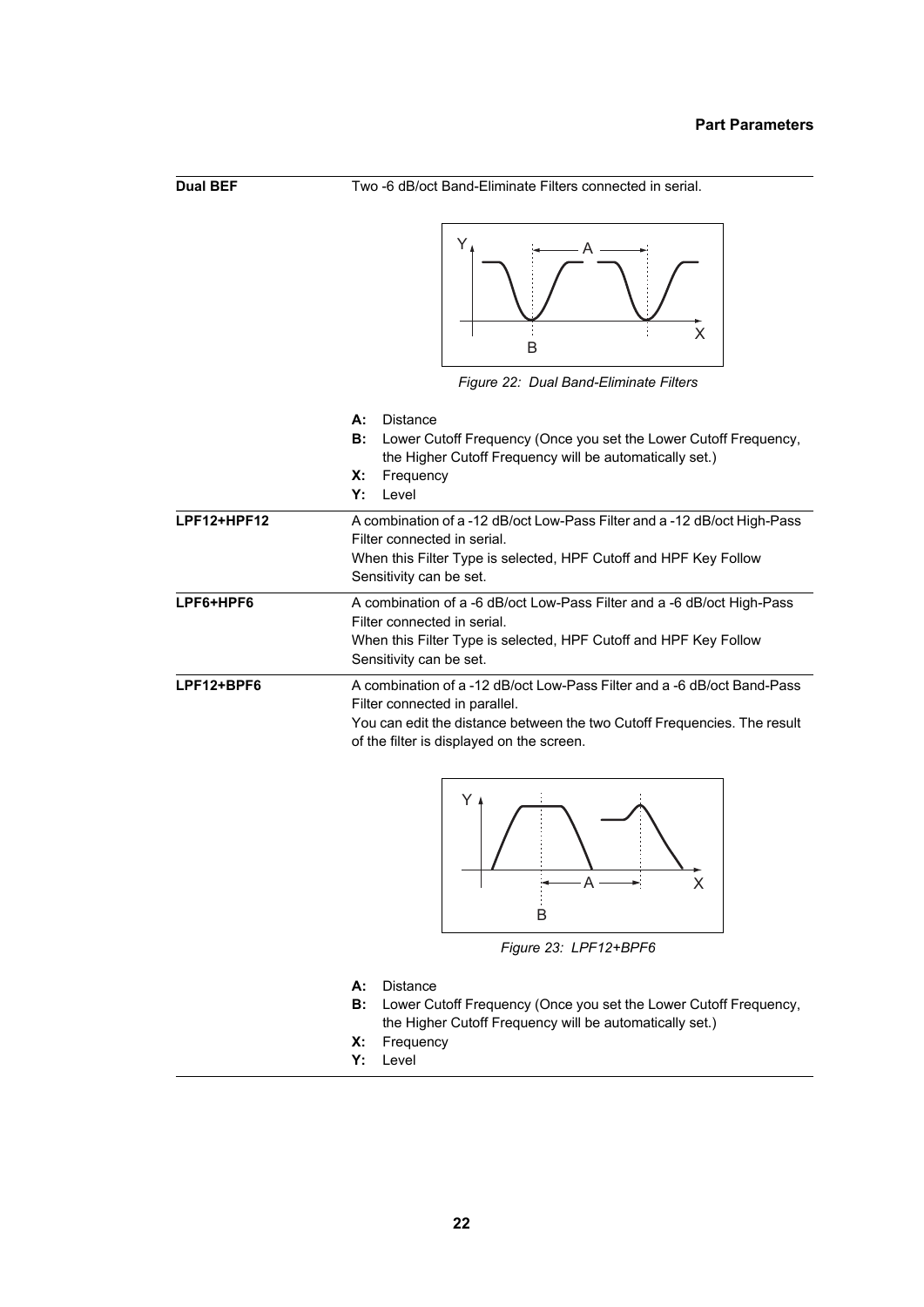# **1-2-5 Filter**

<span id="page-22-0"></span>A filter is a circuit or processor that modifies tone by blocking or passing a specific frequency range of the sound.

Filters work by allowing portions of the signal lower or higher than a specified frequency to pass, and cutting the remainder of the signal. This specified frequency is referred to as the Cutoff Frequency. You can produce a relatively brighter or darker sound depending on how you set the Cutoff Frequency.

By adjusting the Resonance (which boosts the level of the signal in the area of the Cutoff Frequency), you can produce a distinctive "peaky" tone, making the sound brighter and harder. On the tone generator block of the Electronic Musical Instrument, the sound signal output from the Pitch unit is processed by the Filter unit.

| <b>Cutoff Frequency</b>                         | Determines the Cutoff Frequency for the Filter, or the central frequency<br>around which the Filter is applied.<br>The tonal characteristics of the Sound and function of the Cutoff                                                                                                                                                                                                                                                                                                                                                                                                    |
|-------------------------------------------------|-----------------------------------------------------------------------------------------------------------------------------------------------------------------------------------------------------------------------------------------------------------------------------------------------------------------------------------------------------------------------------------------------------------------------------------------------------------------------------------------------------------------------------------------------------------------------------------------|
| <b>Cutoff Velocity</b><br><b>Sensitivity</b>    | Frequency differ depending on which Filter Type is selected.<br>Determines how the Cutoff Frequency responds to Velocity, or the strength<br>with which you play notes.<br>Positive values: The more strongly you play the keyboard, the more<br>$\blacksquare$<br>the Cutoff Frequency rises.<br>Negative values: The more softly you play the keyboard, the more the<br>$\blacksquare$<br>Cutoff Frequency rises.<br>0: The Cutoff Frequency does not change, regardless of the Velocity.<br>m.                                                                                       |
| <b>Distance</b>                                 | Determines the Distance between the two Cutoff Frequencies of the Dual<br>Filter Types (which consist of two identical filters in parallel), and of the<br>LPF12+BPF6 type.<br>When any other Filter Type is selected, this parameter is not available.                                                                                                                                                                                                                                                                                                                                 |
| <b>Resonance</b>                                | Resonance is used to set the amount of Resonance (harmonic emphasis)<br>applied to the signal at the Cutoff Frequency.<br>This parameter can boost the level of the signal in the area of the Cutoff<br>Frequency. By emphasizing the overtones in this area, this can produce a<br>distinctive "peaky" tone, making the sound brighter and harder. This can<br>be used in combination with the Cutoff Frequency parameter to add further<br>character to the sound.<br>This parameter is available when an LPF, HPF, BPF (excluding the<br>BPFw), or BEF is selected as a Filter Type. |
| Width                                           | The Width parameter is used to adjust the width of the band of signal<br>frequencies passed by the filter with the BPFw.<br>This parameter is available when a BPFw is selected as a Filter Type.                                                                                                                                                                                                                                                                                                                                                                                       |
| <b>Resonance Velocity</b><br><b>Sensitivity</b> | Determines the degree to which Resonance responds to Velocity, or the<br>strength with which you play notes.<br>Positive values: The higher the Velocity, the greater the Resonance.<br>$\blacksquare$<br><b>I</b><br>Negative values: The lower the Velocity, the greater the Resonance.<br><b>I</b><br>0: No change of the Resonance value.<br>This parameter is available when an LPF, HPF, BPF, or BEF is selected                                                                                                                                                                  |
| Gain                                            | as a Filter Type.<br>Determines the Gain of the signal sent to the filter.                                                                                                                                                                                                                                                                                                                                                                                                                                                                                                              |
|                                                 | The lower the value, the lower the Gain of the Element.                                                                                                                                                                                                                                                                                                                                                                                                                                                                                                                                 |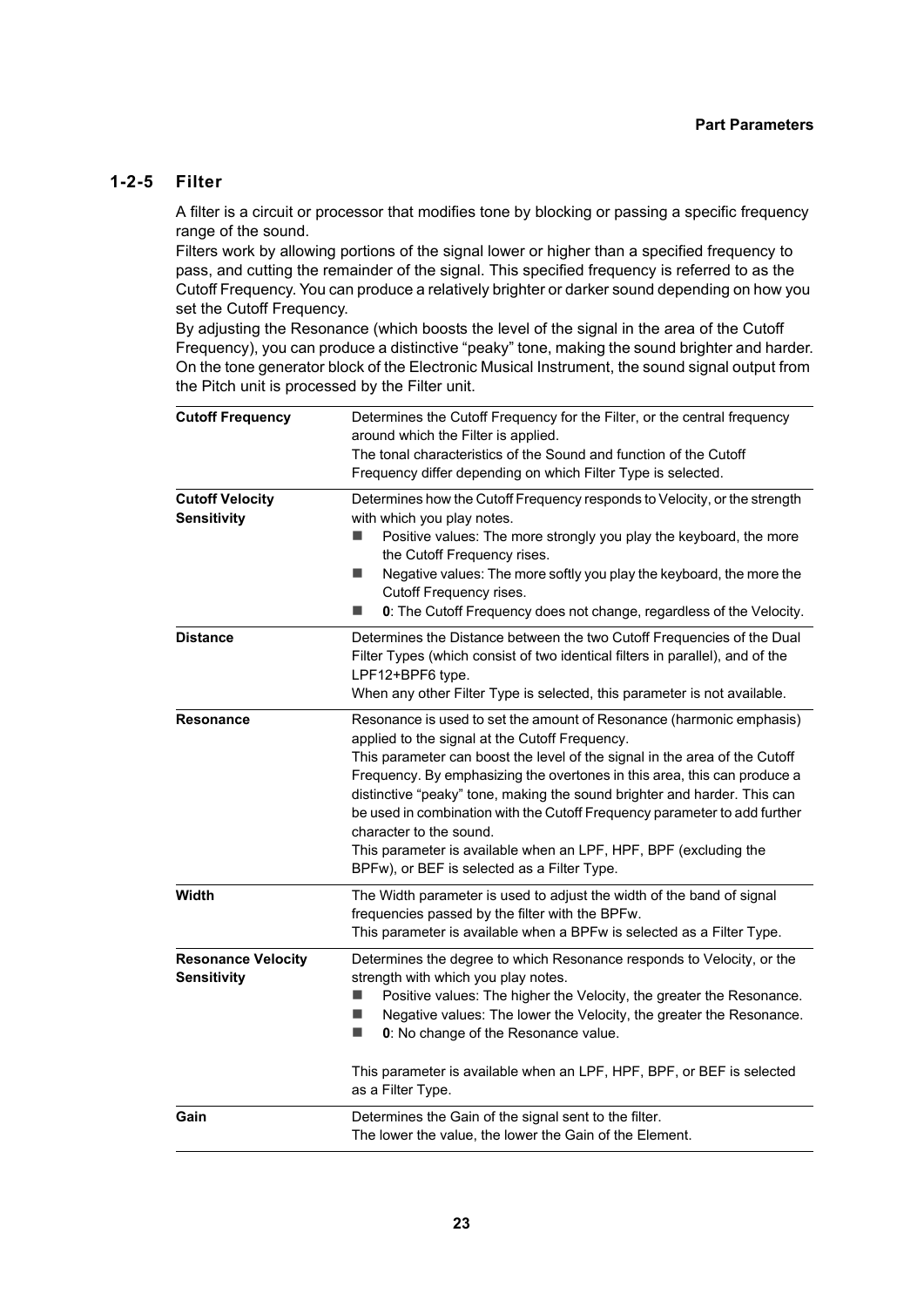| <b>Cutoff Key Follow</b><br><b>Sensitivity</b>            | Determines the degree to which the notes (specifically, their position or<br>Octave Range) affect the Cutoff Frequency of the Filter.<br>Positive values: The Cutoff Frequency drops for lower notes and rises<br>for higher notes. |  |
|-----------------------------------------------------------|-------------------------------------------------------------------------------------------------------------------------------------------------------------------------------------------------------------------------------------|--|
|                                                           | Negative values: The Cutoff Frequency rises for lower notes and<br>drops for higher notes.                                                                                                                                          |  |
| <b>Cutoff Key Follow</b><br><b>Sensitivity Center Key</b> | This indicates that the central note for Cutoff Key Follow Sensitivity is C3.<br>The setting value is fixed. You can not change it.                                                                                                 |  |



*Figure 24: Cutoff Key Follow Sensitivity and Center Key*

|                                                               | Lower range<br>А:<br>Center Key = C3<br>В:<br>$\mathbf{C}$ :<br>Higher range<br>Amount of Cutoff Frequency change<br>D:<br>Е:<br>When Cutoff Key Follow Sensitivity = 100<br>F:<br>Large<br>Small<br>G:                                                                                                                                                                                                           |
|---------------------------------------------------------------|-------------------------------------------------------------------------------------------------------------------------------------------------------------------------------------------------------------------------------------------------------------------------------------------------------------------------------------------------------------------------------------------------------------------|
| <b>HPF Cutoff Frequency</b>                                   | Determines the Cutoff Frequency of the High-Pass Filter.<br>This parameter is only available for Filter Types LPF12+HPF12 and<br>LPF6+HPF6.                                                                                                                                                                                                                                                                       |
| <b>HPF Cutoff Key Follow</b><br><b>Sensitivity</b>            | Determines the degree to which the notes (specifically, their position or<br>Octave Range) affect the Cutoff Frequency of the HPF.<br>Positive values: The Cutoff Frequency drops for lower notes and rises<br>for higher notes.<br>Negative values: The Cutoff Frequency rises for lower notes and<br>drops for higher notes.<br>This parameter is only available for Filter Types LPF12+HPF12 and<br>LPF6+HPF6. |
| <b>HPF Cutoff Key Follow</b><br><b>Sensitivity Center Key</b> | This indicates that the central note for HPF Cutoff Key Follow Sensitivity is<br>C <sub>3</sub><br>The setting value is fixed. You can not change it.                                                                                                                                                                                                                                                             |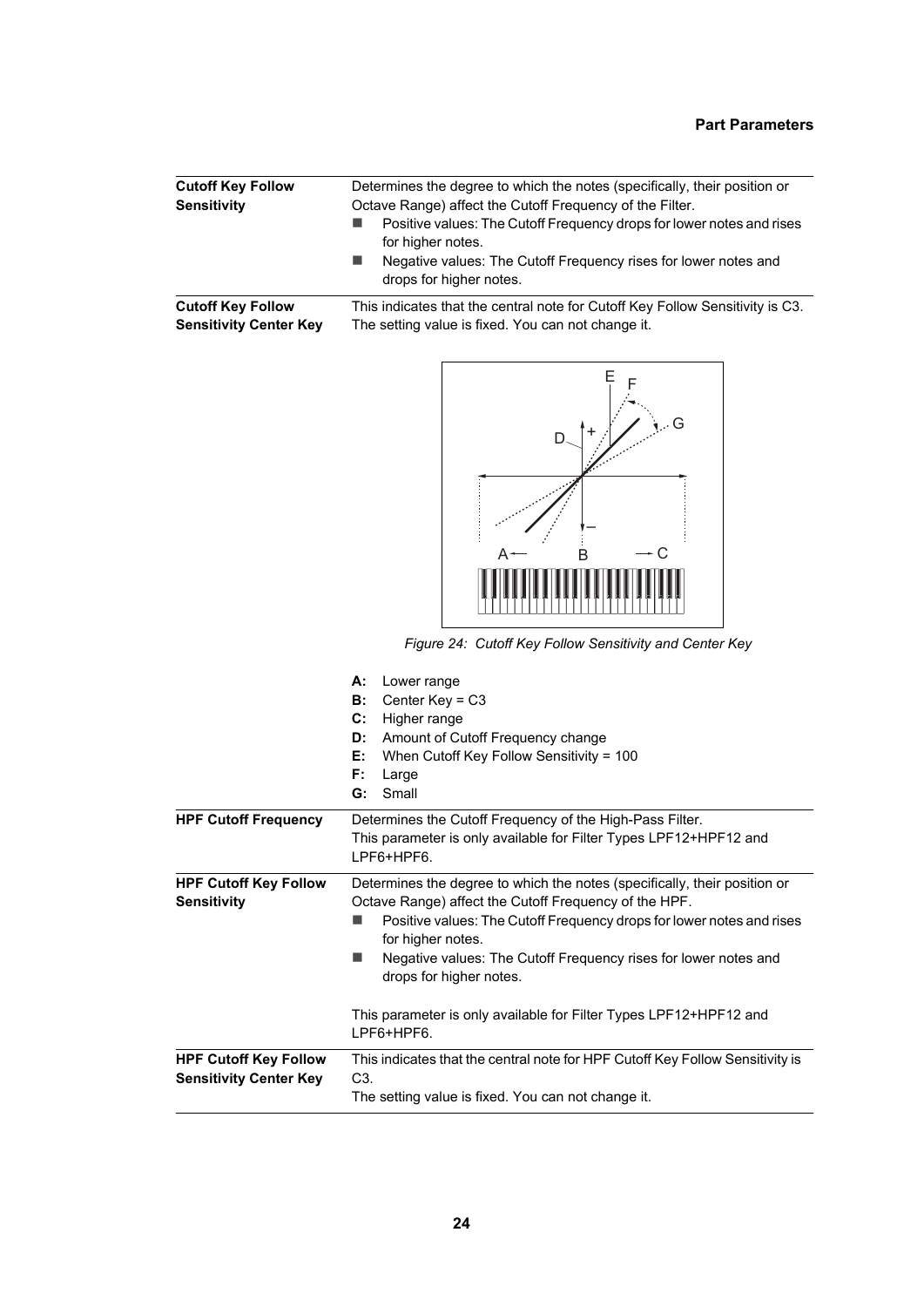# **1-2-6 Filter EG (Filter Envelope Generator)**

<span id="page-24-0"></span>This lets you control the transition in tone from the moment the sound starts to the moment the sound stops. You can create a custom Filter EG by setting parameters as illustrated below. When you press a key on the keyboard, the Cutoff Frequency will change according to these EG settings.



*Figure 25: Filter Envelope Generator*

- **A:** Key On: Pressing the key
- **B:** Key Off: Releasing the key
- **C:** Time
- **D:** Cutoff Frequency
- **E:** Hold Time
- **F:** Attack Time
- **G:** Decay 1 Time
- **H:** Decay 2 Time
- **I:** Release Time
- **J:** Hold Level
- **K:** Attack Level
- **L:** Decay 1 Level
- **M:** Decay 2 Level = Sustain Level
- **N:** Release Level

| <b>FEG Hold Time</b>    | Determines the time between the moment you press a key on the<br>keyboard and the moment the envelope starts to rise.                                                                   |
|-------------------------|-----------------------------------------------------------------------------------------------------------------------------------------------------------------------------------------|
| <b>FEG Attack Time</b>  | Determines the speed of attack from the initial Cutoff Frequency (at Hold<br>Level) to the maximum level of the Part after the Hold Time has elapsed.                                   |
| <b>FEG Decay 1 Time</b> | Determines how fast the envelope falls from the maximum Cutoff<br>Frequency (at Attack Level) to the Cutoff Frequency specified as the<br>Decay 1 Level.                                |
| <b>FEG Decay 2 Time</b> | Determines how fast the envelope falls from the Cutoff Frequency<br>specified as the Decay 1 Level to the Cutoff Frequency specified as the<br>Decay 2 Level.                           |
| <b>FEG Release Time</b> | Determines how fast the envelope falls from the Cutoff Frequency<br>specified as the Decay 2 Level to the Cutoff Frequency specified as the<br>Release Level when the note is released. |
| <b>FEG Hold Level</b>   | Determines the initial Cutoff Frequency at the moment the key is pressed.                                                                                                               |
| <b>FEG Attack Level</b> | Determines the maximum Cutoff Frequency which the envelope reaches<br>after a key is pressed.                                                                                           |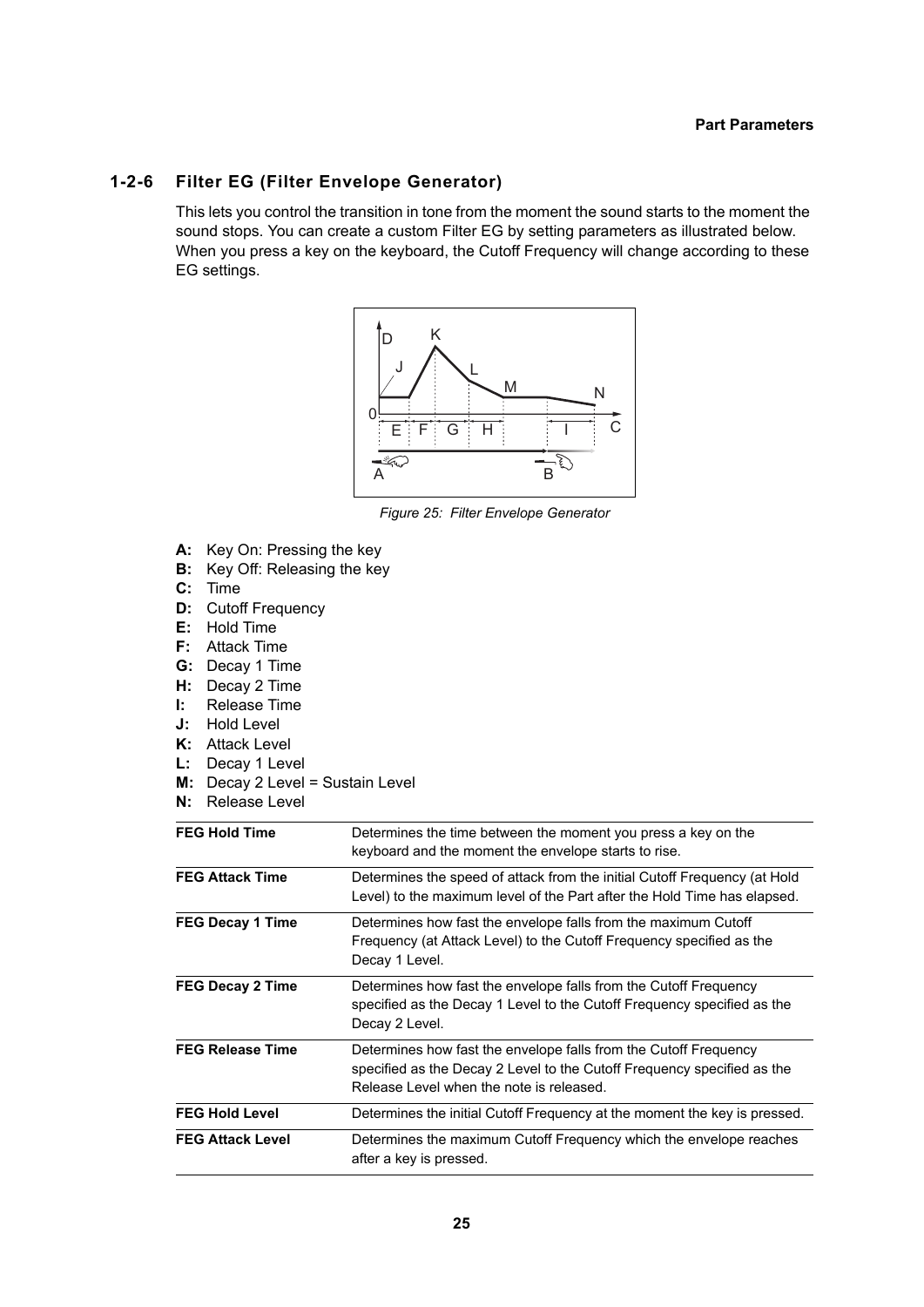| <b>FEG Decay 1 Level</b>                                    | Determines the level which the Cutoff Frequency reaches from the Attack<br>Level after the Decay 1 Time elapses.                                                                                                                                                                                                                                                                                                                                                  |
|-------------------------------------------------------------|-------------------------------------------------------------------------------------------------------------------------------------------------------------------------------------------------------------------------------------------------------------------------------------------------------------------------------------------------------------------------------------------------------------------------------------------------------------------|
| <b>FEG Decay 2 Level</b>                                    | Determines the Cutoff Frequency which will be maintained while a note is<br>held.                                                                                                                                                                                                                                                                                                                                                                                 |
| <b>FEG Release Level</b>                                    | Determines the final Cutoff Frequency reached after the note is released.                                                                                                                                                                                                                                                                                                                                                                                         |
| <b>FEG Time Key Follow</b><br><b>Sensitivity</b>            | Determines the degree to which the notes (specifically, their position or<br>Octave Range) affect the Cutoff Frequency of the FEG.<br>Positive values: High notes result in a fast FEG transition speed while<br>low notes result in a slow speed.<br>Negative values: High notes result in a slow FEG transition speed<br>while low notes result in a fast speed.<br><b>0</b> : The FEG transition speed does not change, regardless of which<br>note is played. |
| <b>FEG Time Key Follow</b><br><b>Sensitivity Center Key</b> | Determines the central note or pitch for FEG Time Key Follow Sensitivity.<br>When the Center Key note is played, the FEG behaves according to its<br>actual settings.                                                                                                                                                                                                                                                                                             |



*Figure 26: Filter EG Time Key Follow Sensitivity and Center Key*

- **A:** Center Key
- **B:** Slower Speed
- **C:** Faster Speed
- **D:** Lower range
- **E:** Higher range
- **F:** Positive value
- **G:** Negative value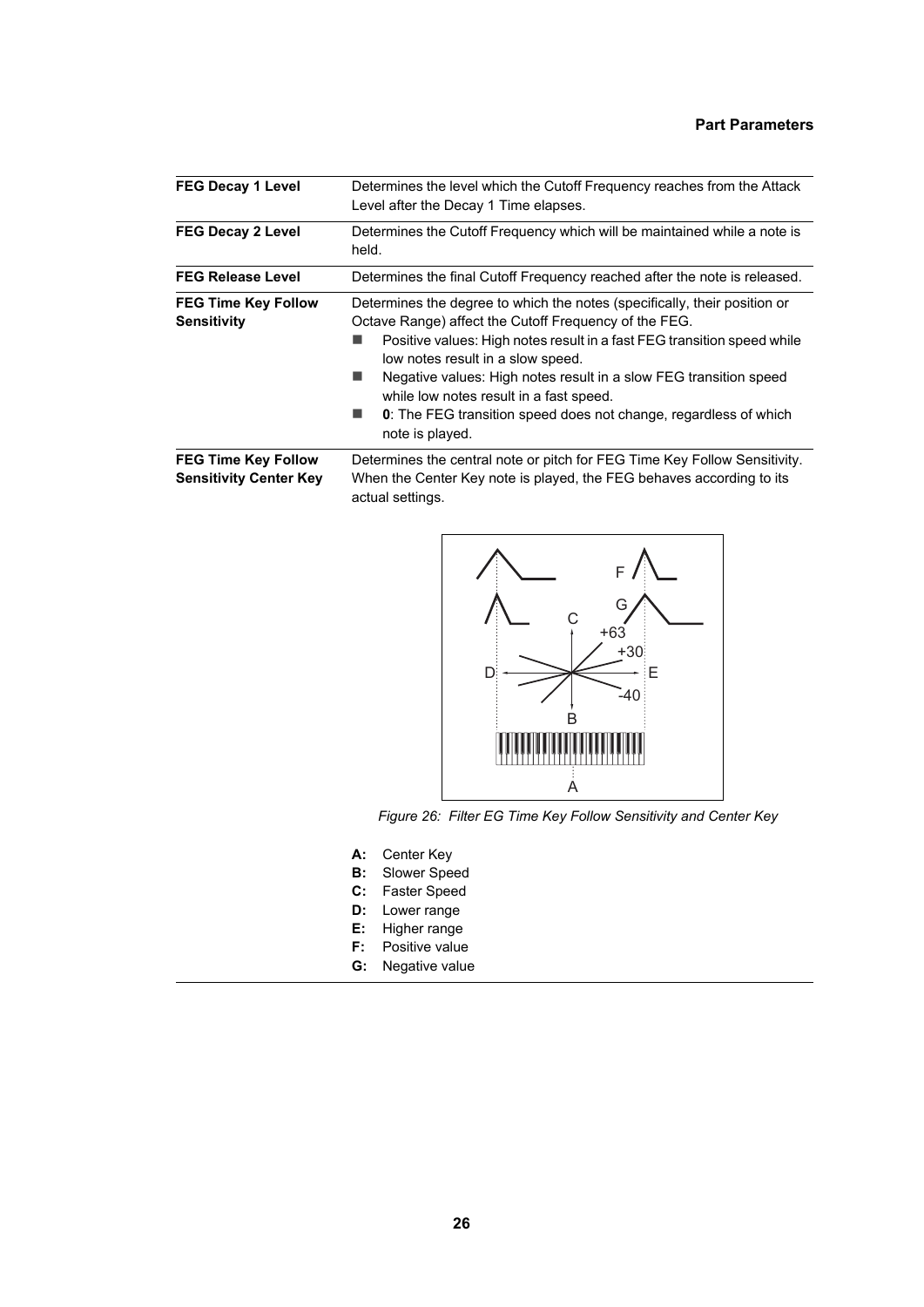<span id="page-26-1"></span><span id="page-26-0"></span>

| <b>FEG Time Velocity</b><br><b>Sensitivity</b>         | Determines how the FEG transition time (speed) responds to Velocity, or<br>the strength with which the key is pressed.<br>Positive values: High Velocities result in a fast FEG transition speed<br>(Figure 27) while low Velocities result in a slow speed (Figure 28).<br>Negative values: High Velocities result in a slow FEG transition speed<br>while low Velocities result in a fast speed.<br>0: The pitch transition speed does not change, regardless of the<br>▄<br>Velocity. |  |  |
|--------------------------------------------------------|------------------------------------------------------------------------------------------------------------------------------------------------------------------------------------------------------------------------------------------------------------------------------------------------------------------------------------------------------------------------------------------------------------------------------------------------------------------------------------------|--|--|
|                                                        | Figure 27: High Velocity, fast speed                                                                                                                                                                                                                                                                                                                                                                                                                                                     |  |  |
|                                                        | Figure 28: Low Velocity, slow speed                                                                                                                                                                                                                                                                                                                                                                                                                                                      |  |  |
| <b>FEG Time Velocity</b><br><b>Sensitivity Segment</b> | Determines the part of the FEG that is affected by the FEG Time Velocity<br>Sensitivity.                                                                                                                                                                                                                                                                                                                                                                                                 |  |  |
| <b>FEG Depth</b>                                       | Determines the range over which the Cutoff Frequency envelope changes.<br>0: The Cutoff Frequency does not change.<br>The farther from 0 the value is, the larger the range of the Cutoff<br>Frequency.<br>Negative values: The change of the Cutoff Frequency is reversed.<br>a a                                                                                                                                                                                                       |  |  |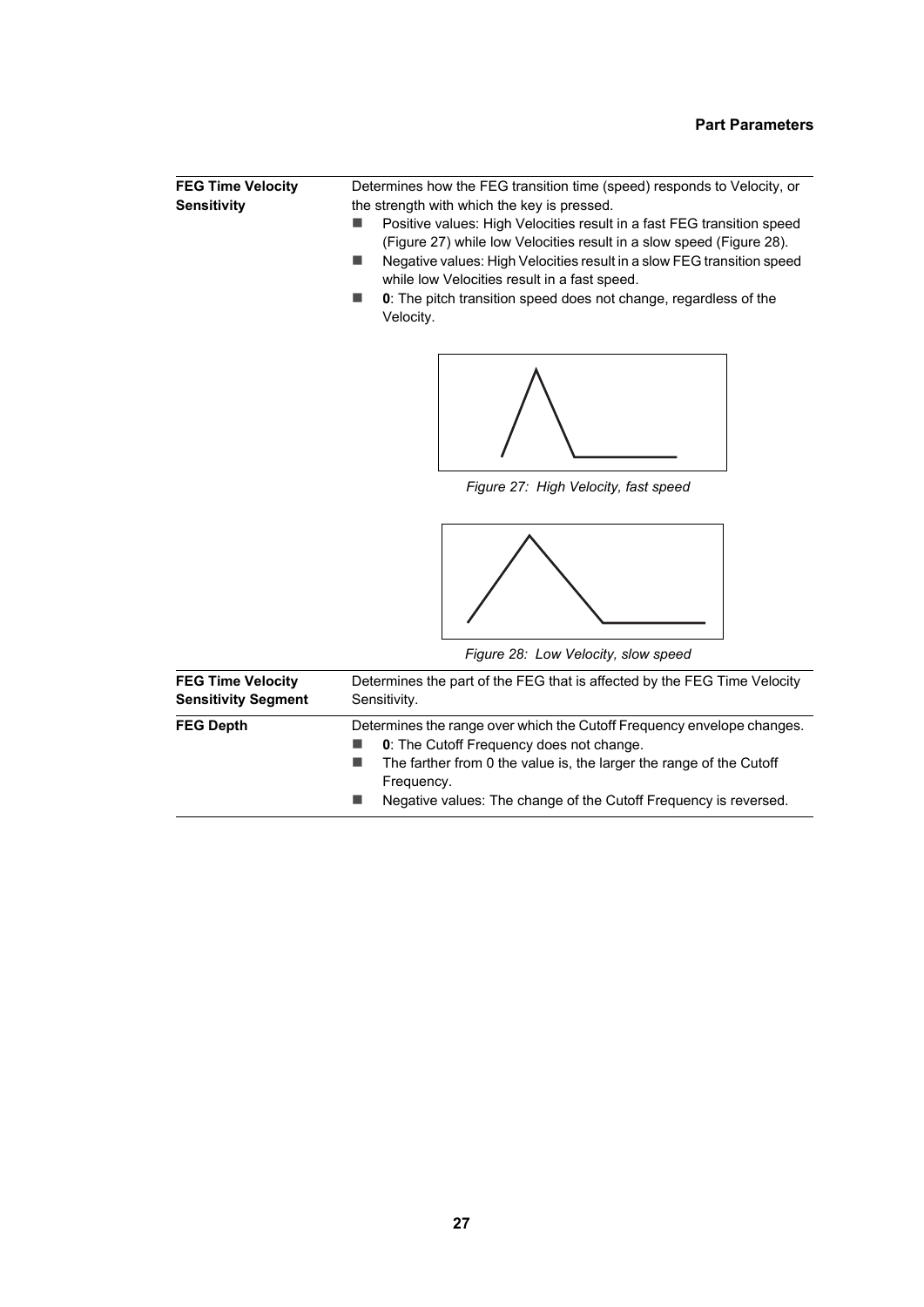<span id="page-27-0"></span>

| <b>FEG Depth Velocity</b><br><b>Sensitivity</b>       | Determines how the range of the Cutoff Frequency responds to Velocity.<br>Positive values: High Velocities cause the FEG range to expand<br>(Figure 29) and low Velocities cause it to contract (Figure 30).<br>Negative values: High Velocities cause the FEG range to contract<br><b>In</b><br>and low Velocities cause it to expand.<br>0: The FEG range does not change, regardless of the Velocity. |
|-------------------------------------------------------|----------------------------------------------------------------------------------------------------------------------------------------------------------------------------------------------------------------------------------------------------------------------------------------------------------------------------------------------------------------------------------------------------------|
|                                                       | Figure 29: High Velocity, large range                                                                                                                                                                                                                                                                                                                                                                    |
|                                                       |                                                                                                                                                                                                                                                                                                                                                                                                          |
|                                                       | Figure 30: Low Velocity, narrow range                                                                                                                                                                                                                                                                                                                                                                    |
| <b>FEG Depth Velocity</b><br><b>Sensitivity Curve</b> | This curve determines how the FEG transition range changes according to<br>the Velocity (strength) with which you play notes on the keyboard.<br>Figure 31 shows an example in which the middle range of Velocities<br>causes the FEG transition range not to change and the higher/lower range<br>of Velocities causes it to change more rapidly.                                                       |
|                                                       | D<br>Y<br>X                                                                                                                                                                                                                                                                                                                                                                                              |
|                                                       | Figure 31: Filter EG Depth Velocity Sensitivity Curve                                                                                                                                                                                                                                                                                                                                                    |
|                                                       | А:<br>Low<br>В:<br>High<br>$\mathbf{C}$ :<br>Narrow<br>Wide<br>D:                                                                                                                                                                                                                                                                                                                                        |

- <span id="page-27-2"></span><span id="page-27-1"></span>**X:** Velocity
- **Y:** Filter EG Transition Range (Cutoff Frequency range)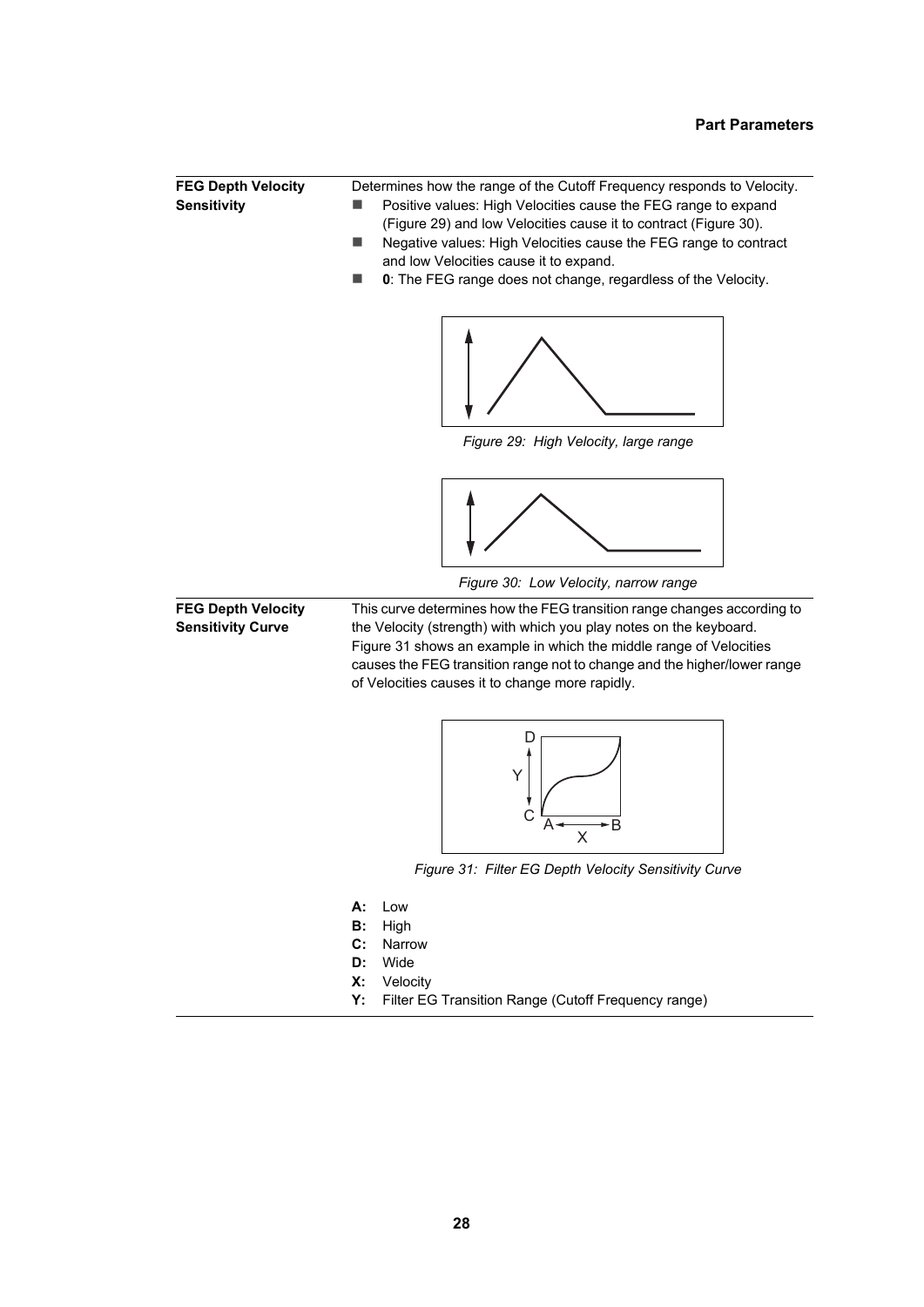#### **1-2-7 Filter Scale**

<span id="page-28-0"></span>This controls the Filter Cutoff Frequency according to the positions of the notes on the keyboard. You can divide the entire keyboard into different areas by setting four Break Points, and assign different Cutoff Frequency Offset values to these Break Points. The Cutoff Frequency changes in a linear fashion between successive Break Points.

[Table 1](#page-28-2) and [Figure 32](#page-28-1) show an example in which the basic Cutoff Frequency value is 64 and the various Offset values of the Break Points change that basic value accordingly.

| IANIT I.<br><u>UNSELS AL DIEAN I UNILS</u> |     |       |                |    |
|--------------------------------------------|-----|-------|----------------|----|
| <b>Break Point</b>                         |     |       |                |    |
| Note                                       | C#1 | D#2   | C <sub>3</sub> | A4 |
| Offset                                     | -4  | $+10$ | $+17$          | +4 |

<span id="page-28-2"></span>*Table 1: Offsets at Break Points*



*Figure 32: Filter Scale*

- <span id="page-28-1"></span>**A:** Break Point 1
- **B:** Break Point 2
- **C:** Break Point 3
- **D:** Break Point 4
- **X:** Note
- **Y:** Cutoff Frequency

| <b>Break Point 1 - 4</b> | Determines the four Filter Scale Break Points by specifying their respective<br>note numbers. |
|--------------------------|-----------------------------------------------------------------------------------------------|
| <b>Offset 1 - 4</b>      | Determines the offset value of the Cutoff Frequency of each Filter Scale<br>Break Point.      |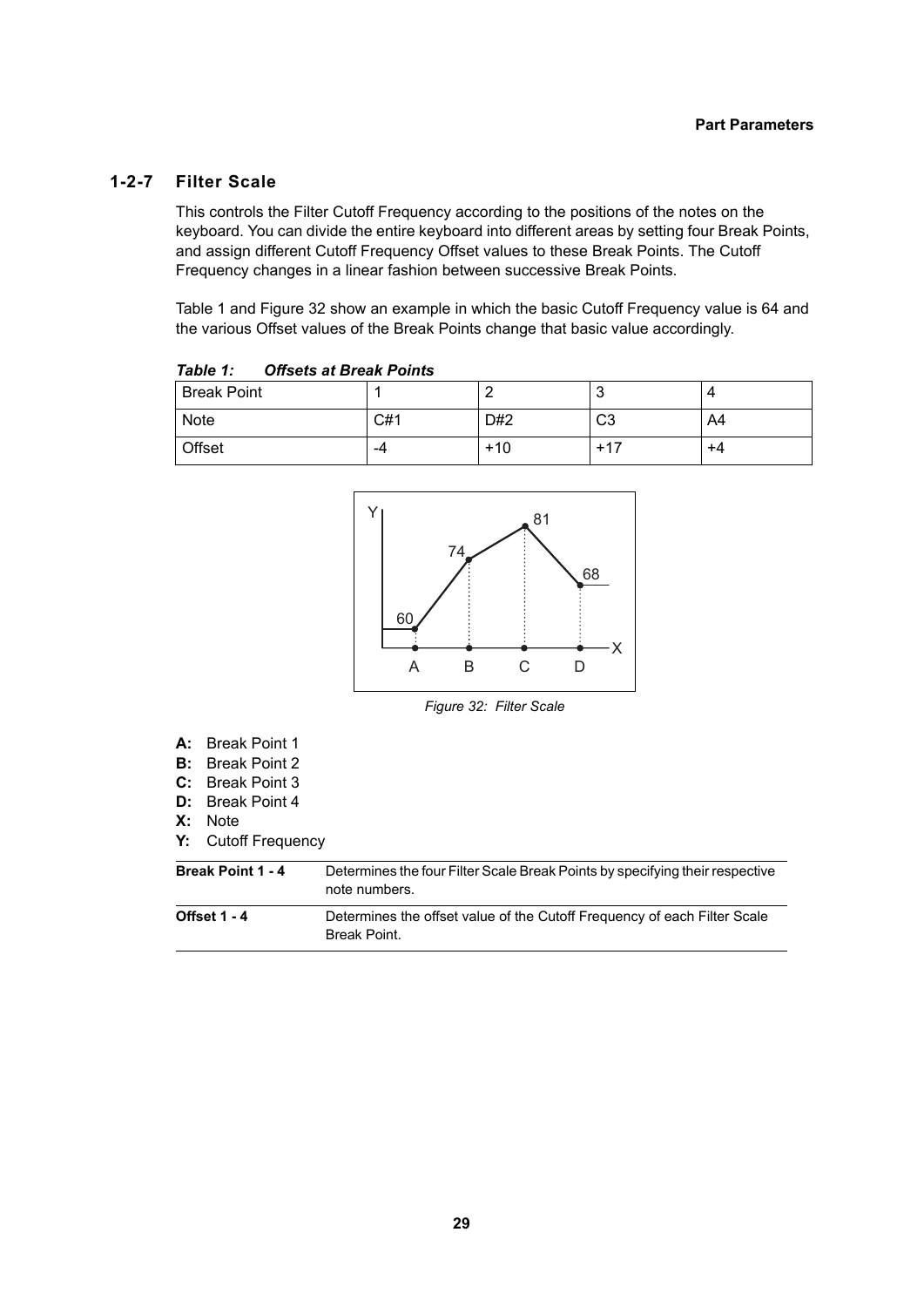# **1-2-8 Amplitude**

<span id="page-29-0"></span>The Amplitude unit controls the output level (amplitude or volume) of the Element/Operator/ Drum Key. The signals are sent at this output level to the Effect block (see Chapter [2 Effects](#page-59-0)). By setting the Amplitude Envelope Generator (AEG), you can control how the Amplitude changes over time.

| Level                             | Determines the output level of the Element/Operator/Drum Key.                                  |                                                                                           |  |
|-----------------------------------|------------------------------------------------------------------------------------------------|-------------------------------------------------------------------------------------------|--|
| <b>Level Velocity Sensitivity</b> |                                                                                                | Determines how the output level of the Element/Operator/Drum Key<br>responds to Velocity. |  |
|                                   |                                                                                                | Positive values: The more strongly you play the keyboard, the more<br>the output rises.   |  |
|                                   |                                                                                                | Negative values: The more softly you play the keyboard, the more the<br>output rises      |  |
|                                   |                                                                                                | <b>0</b> : The output level does not change.                                              |  |
|                                   | Laughlabethy Canaithyity Daisea ar leurare the Jouel anogited by the Laugh Velocity Canaityity |                                                                                           |  |

Level Velocity Sensitivity Raises or lowers the level specified by the Level Velocity Sensitivity. **Offset** If the result is higher than 127, the velocity is set to 127.



*Figure 33: Level Velocity Sensitivity Offset = 0*



*Figure 34: Level Velocity Sensitivity Offset = 64*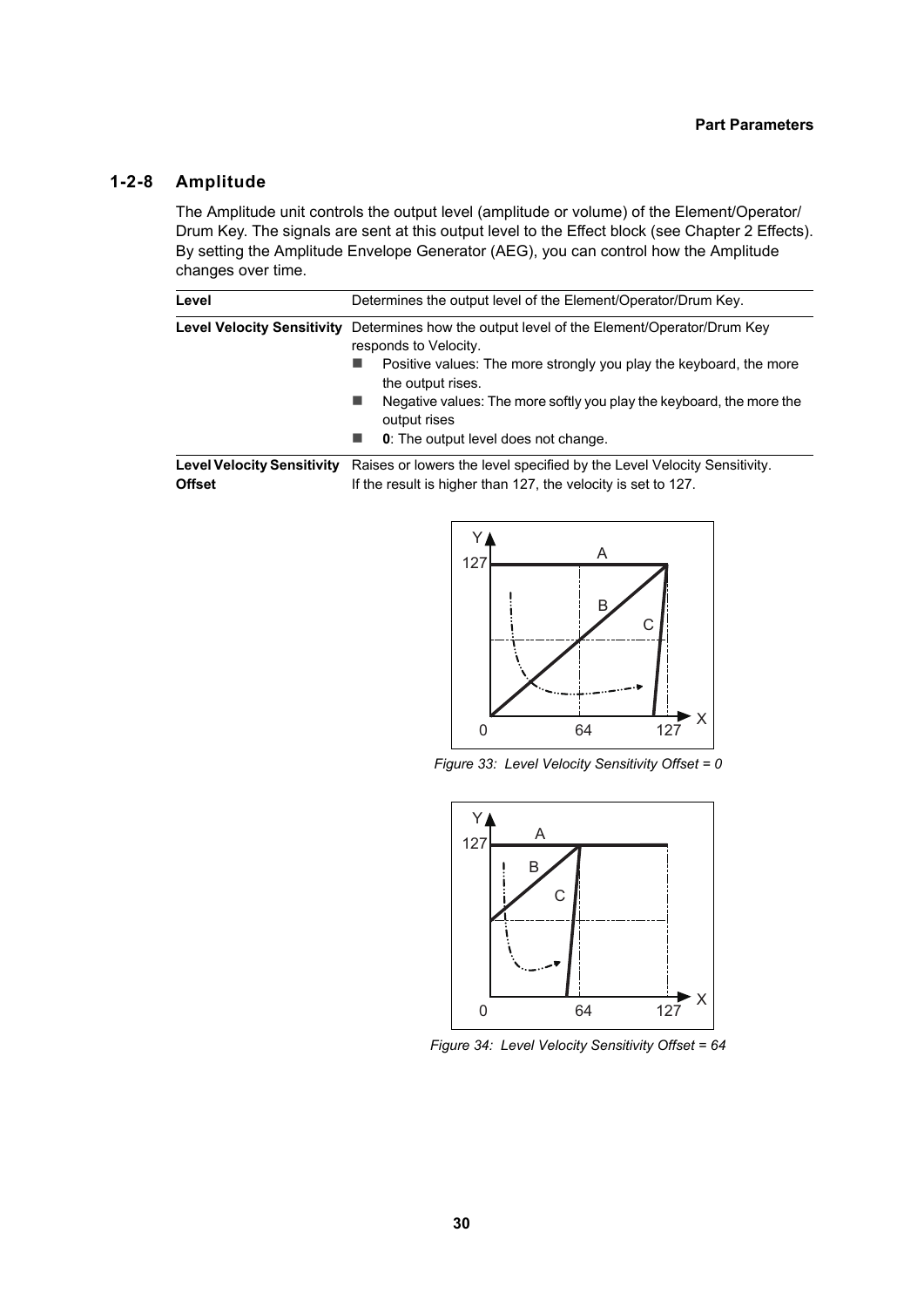

*Figure 35: Level Velocity Sensitivity Offset = 96*

- **A:** Level Velocity Sensitivity = 0
- **B:** Level Velocity Sensitivity = 32
- **C:** Level Velocity Sensitivity = 64
- **X:** Velocity with which you play a note
- **Y:** Actual resulting velocity (affecting the tone generator)

**Level Velocity Sensitivity Curve** Determines how the actual Velocity will be generated according to the Velocity (strength) with which you play notes on the keyboard. The selected curve is displayed on the screen.



*Figure 36: Level Velocity Sensitivity Curve*

|                      | A:<br>Soft<br>в:<br>Strong<br>$\mathbf{C}$ :<br>Low<br>High<br>D:<br>х:<br>Velocity (Playing strength)<br>Y:<br>Volume                                                                                                                     |
|----------------------|--------------------------------------------------------------------------------------------------------------------------------------------------------------------------------------------------------------------------------------------|
| <b>Element Pan</b>   | Adjusts the stereo pan position of the sound.<br>This Element Pan parameter may have little or no audible effect if Pan for<br>a specific element is set to the left position and Pan for another element is<br>set to the right position. |
| <b>Alternate Pan</b> | Determines the amount by which the sound is panned alternately left and<br>right for each key you press.<br>The Pan setting is used as the Center Pan position.<br>Higher values increase the width of the Pan range.                      |
| <b>Random Pan</b>    | Determines the amount by which the sound of the selected Element is<br>panned randomly left and right for each key you press.<br>The Pan setting is used as the Center Pan position.                                                       |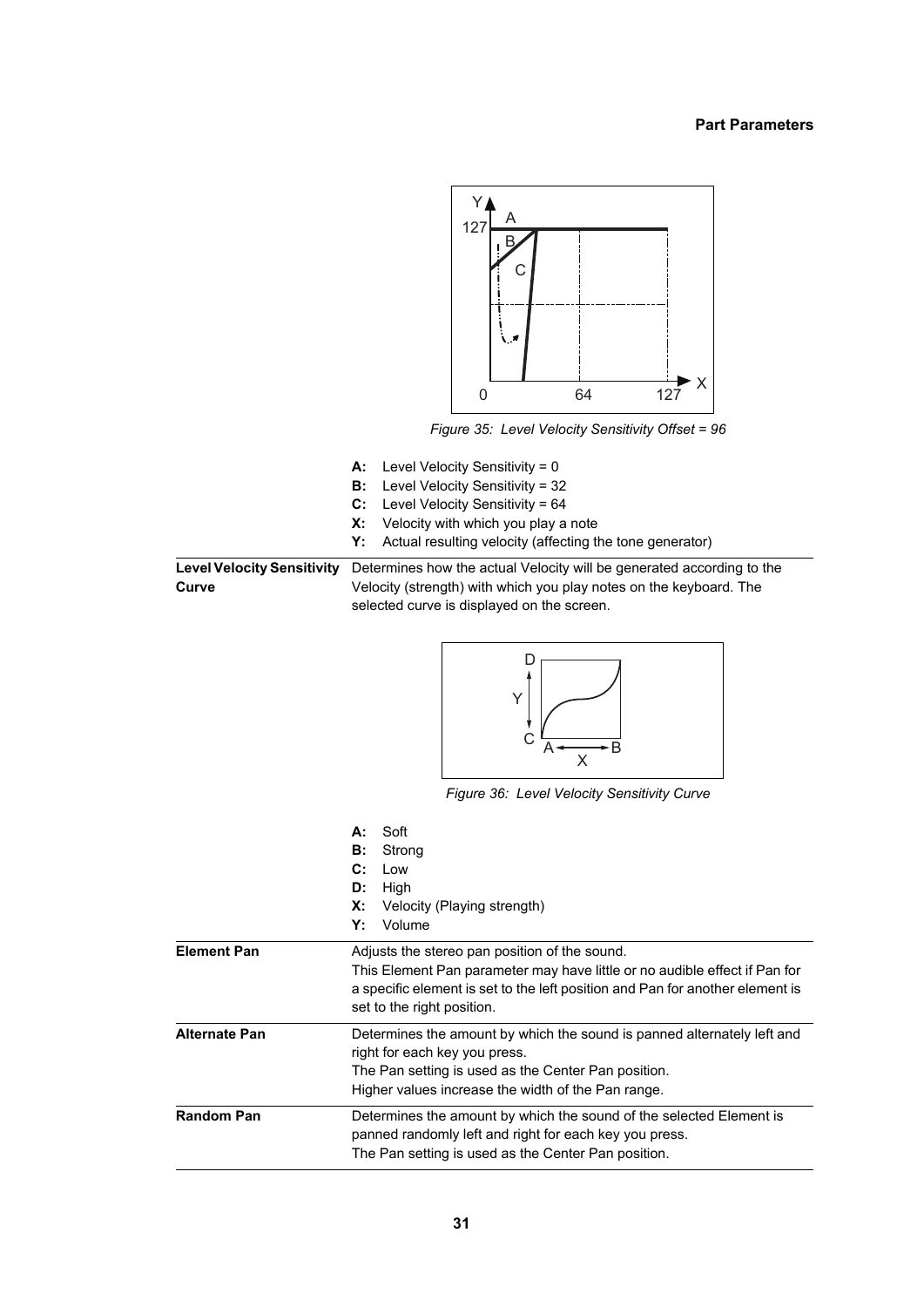| <b>Scaling Pan</b>                                       | Determines the degree to which the notes (specifically, their position or<br>Octave Range) affect the Pan position, left and right.<br>At note C3, the main Pan setting is used for the basic Pan position.<br>Positive values: Moves the pan position to the left for lower notes and<br>to the right for higher notes.<br>Negative values: Moves the pan position to the right for lower notes<br>and to the left for higher notes. |  |
|----------------------------------------------------------|---------------------------------------------------------------------------------------------------------------------------------------------------------------------------------------------------------------------------------------------------------------------------------------------------------------------------------------------------------------------------------------------------------------------------------------|--|
| <b>Level Key Follow</b><br><b>Sensitivity</b>            | Determines the degree to which the notes (specifically, their position or<br>Octave Range) affect the Amplitude level of the selected Element.<br>Positive values: Lowers the output level for lower notes and raises it<br>for higher notes.<br>Negative values: Raises the output level for lower notes and lowers it<br>for higher notes.                                                                                          |  |
| <b>Level Key Follow</b><br><b>Sensitivity Center Key</b> | This indicates that the central note for Level Key Follow Sensitivity is C3.<br>The setting value is fixed. You can not change it.                                                                                                                                                                                                                                                                                                    |  |



*Figure 37: Level Key Follow Sensitivity and Center Key*

- **A:** Lower range
- **B:** Center Key = C3
- **C:** Higher range
- **D:** Amount of Amplitude EG level change
- **E:** Level Key Follow Sensitivity = +32
- **F:** Large
- **G:** Small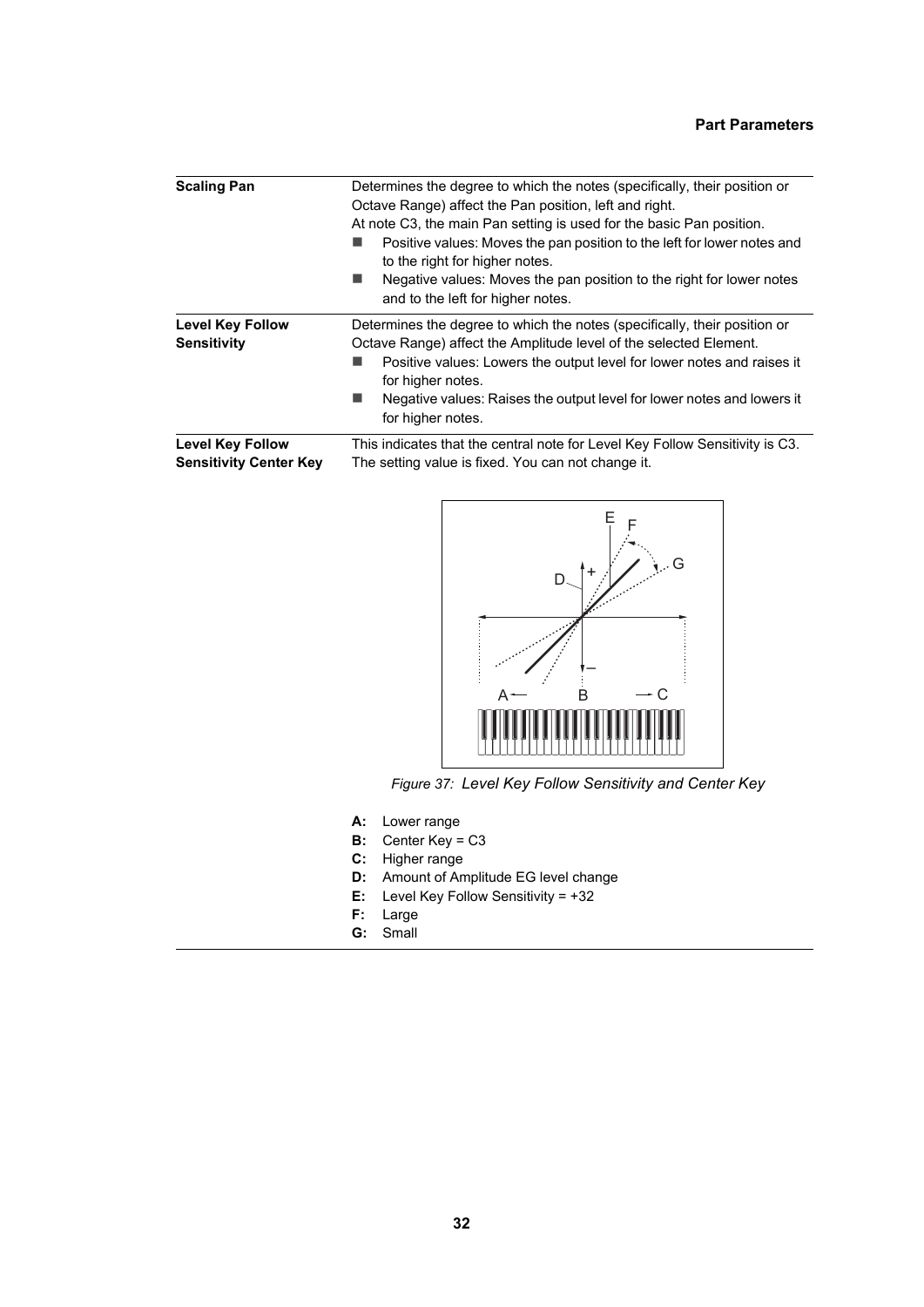# **1-2-9 Amplitude EG (Amplitude Envelope Generator)**

<span id="page-32-0"></span>This lets you control the transition in Amplitude from the moment the sound starts until the moment the sound stops. You can create a custom Amplitude EG by setting parameters as illustrated below. When you press a key on the keyboard, the volume will change according to these EG settings.

■ For Normal Parts (AWM2) and Drum Parts



*Figure 38: Amplitude Envelope Generator*

- **A:** Key On: Pressing the key
- **B:** Key Off: Releasing the key
- **C:** Time
- **D:** Level (volume)
- **E:** Attack Time
- **F:** Decay 1 Time
- **G:** Decay 2 Time
- **H:** Release Time
- **I:** Initial Level
- **J:** Attack Level
- **K:** Decay 1 Level
- **L:** Decay 2 Level = Sustain Level
- **M:** Release Level
- For Normal Parts (FM-X)



*Figure 39: Amplitude Envelope Generator*

- **A:** Key On: Pressing the key
- **B:** Key Off: Releasing the key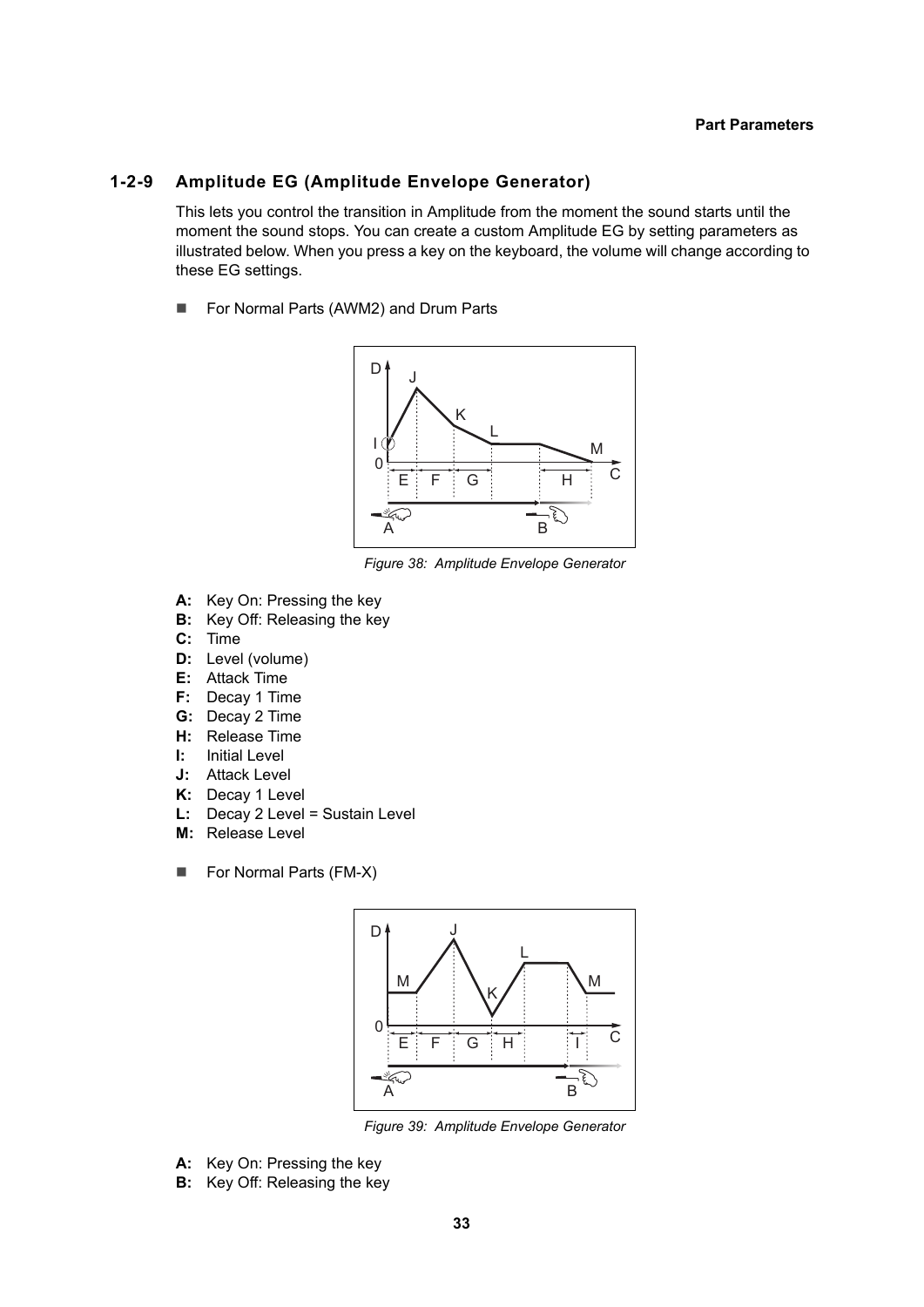- **C:** Time
- **D:** Level (volume)
- **E:** Hold Time
- **F:** Attack Time
- **G:** Decay 1 Time
- **H:** Decay 2 Time
- **I:** Release Time
- **J:** Attack Level
- **K:** Decay 1 Level
- **L:** Decay 2 Level
- **M:** Release (Hold) Level

| <b>AEG Attack Time</b>                                                   | Determines how quickly the sound reaches its maximum level after the key<br>is pressed.                                                                                                                                                                                                                                                                                                                                                                                                                 |  |  |
|--------------------------------------------------------------------------|---------------------------------------------------------------------------------------------------------------------------------------------------------------------------------------------------------------------------------------------------------------------------------------------------------------------------------------------------------------------------------------------------------------------------------------------------------------------------------------------------------|--|--|
| <b>AEG Decay 1 Time</b>                                                  | Determines how fast the envelope falls from the Attack Level to the<br>Decay 1 Level.                                                                                                                                                                                                                                                                                                                                                                                                                   |  |  |
| <b>AEG Decay 2 Time</b>                                                  | Determines how fast the envelope falls from the Decay 1 Level to the<br>Decay 2 Level (sustain level).                                                                                                                                                                                                                                                                                                                                                                                                  |  |  |
| <b>AEG Release Time</b>                                                  | Determines how quickly the sound decays to silence after the key is<br>released.                                                                                                                                                                                                                                                                                                                                                                                                                        |  |  |
| <b>AEG Initial Level</b>                                                 | Determines the initial level at the moment the key is pressed.                                                                                                                                                                                                                                                                                                                                                                                                                                          |  |  |
| <b>AEG Attack Level</b>                                                  | Determines the maximum level which the envelope reaches after a key is<br>pressed.                                                                                                                                                                                                                                                                                                                                                                                                                      |  |  |
| <b>AEG Decay 1 Level</b>                                                 | Determines the level which the envelope reaches from the Attack Level<br>after the Decay 1 Time elapses.                                                                                                                                                                                                                                                                                                                                                                                                |  |  |
| <b>AEG Decay 2 Level</b>                                                 | Determines the level which will be maintained while a note is held.                                                                                                                                                                                                                                                                                                                                                                                                                                     |  |  |
| <b>AEG Release (Hold)</b><br><b>Level (For Normal Parts</b><br>$(FM-X))$ | Determines the final level reached after the note is released.                                                                                                                                                                                                                                                                                                                                                                                                                                          |  |  |
| <b>AEG Hold Time</b>                                                     | Determines the time between the moment you press a key on the<br>keyboard and the moment the level reaches the specified hold level.                                                                                                                                                                                                                                                                                                                                                                    |  |  |
| <b>AEG Time Key Follow</b><br><b>Sensitivity</b>                         | Determines the degree to which the notes (specifically, their position or<br>Octave Range) affect the Amplitude EG times.<br>Positive values: High notes result in a fast Amplitude EG transition<br>speed while low notes result in a slow speed.<br>Negative values (for Normal Part (AWM2)): High notes result in a<br>٠<br>slow Amplitude EG transition speed while low notes result in a fast<br>speed.<br>0: The Amplitude EG transition speed does not change, regardless of<br>the played note. |  |  |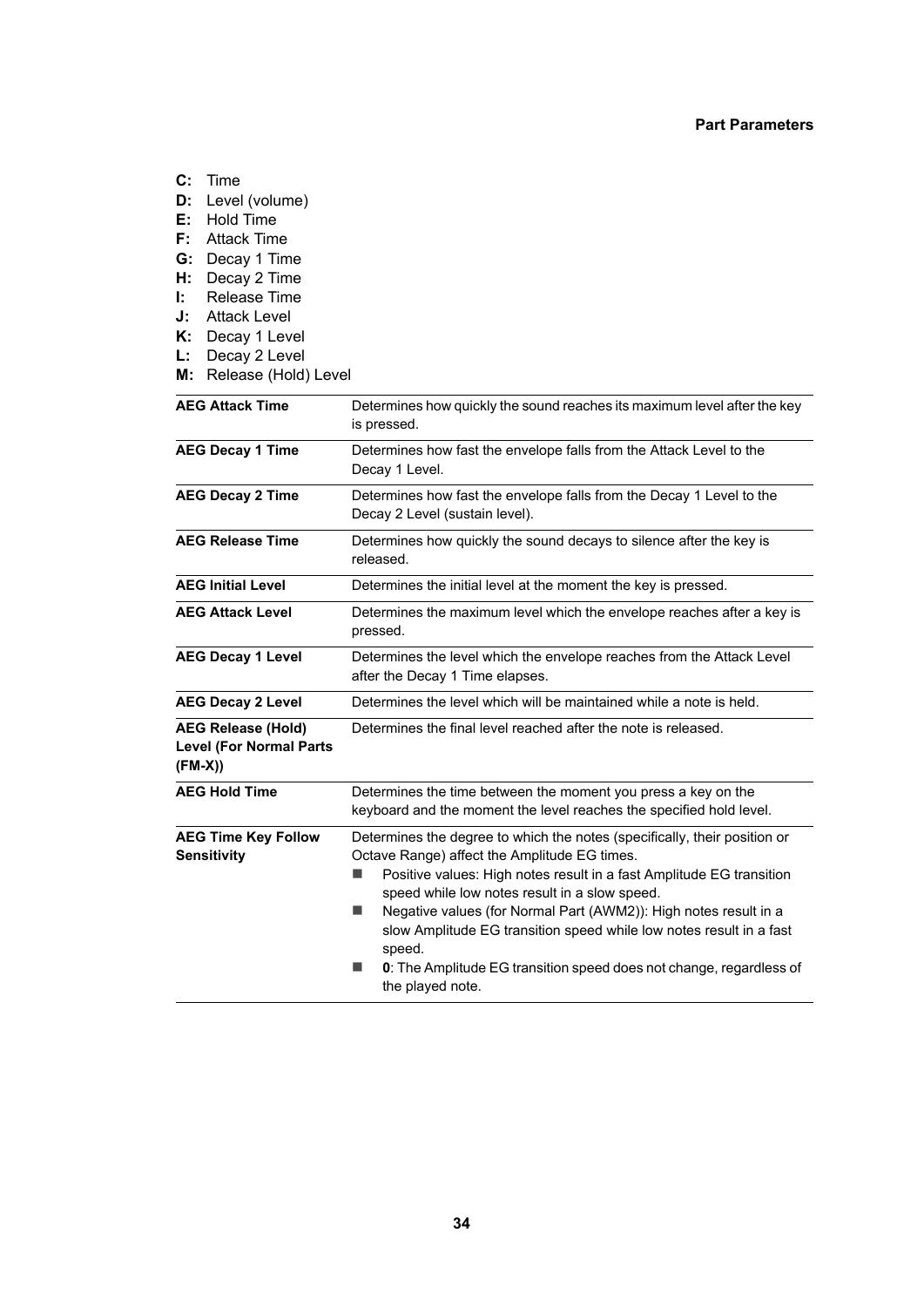**AEG Time Key Follow Sensitivity Center Key**

Determines the central note for AEG Time Key Follow Sensitivity. When the Center Key note is played, the AEG behaves according to its actual settings.



*Figure 40: Amplitude EG Time Key Follow Sensitivity and Center Key*

|                                                                               | Center Key<br>А:<br>Slower Speed<br>в:<br><b>Faster Speed</b><br>C:<br>Lower range<br>D:<br>Е:<br>Higher range<br>Positive value<br>F:<br>Negative value<br>G:                                                                                                                                      |
|-------------------------------------------------------------------------------|-----------------------------------------------------------------------------------------------------------------------------------------------------------------------------------------------------------------------------------------------------------------------------------------------------|
| <b>AEG Time Key Follow</b><br><b>Sensitivity Release</b><br><b>Adjustment</b> | Determines the sensitivity of AEG Time Key Follow Sensitivity to AEG<br>Release.<br>The lower the value, the lower the sensitivity.<br>127: Sets the AEG Time Key Follow Sensitivity to the value of<br>Decay 1 or Decay 2.<br><b>0:</b> Produces no effect in the AEG Time Key Follow Sensitivity. |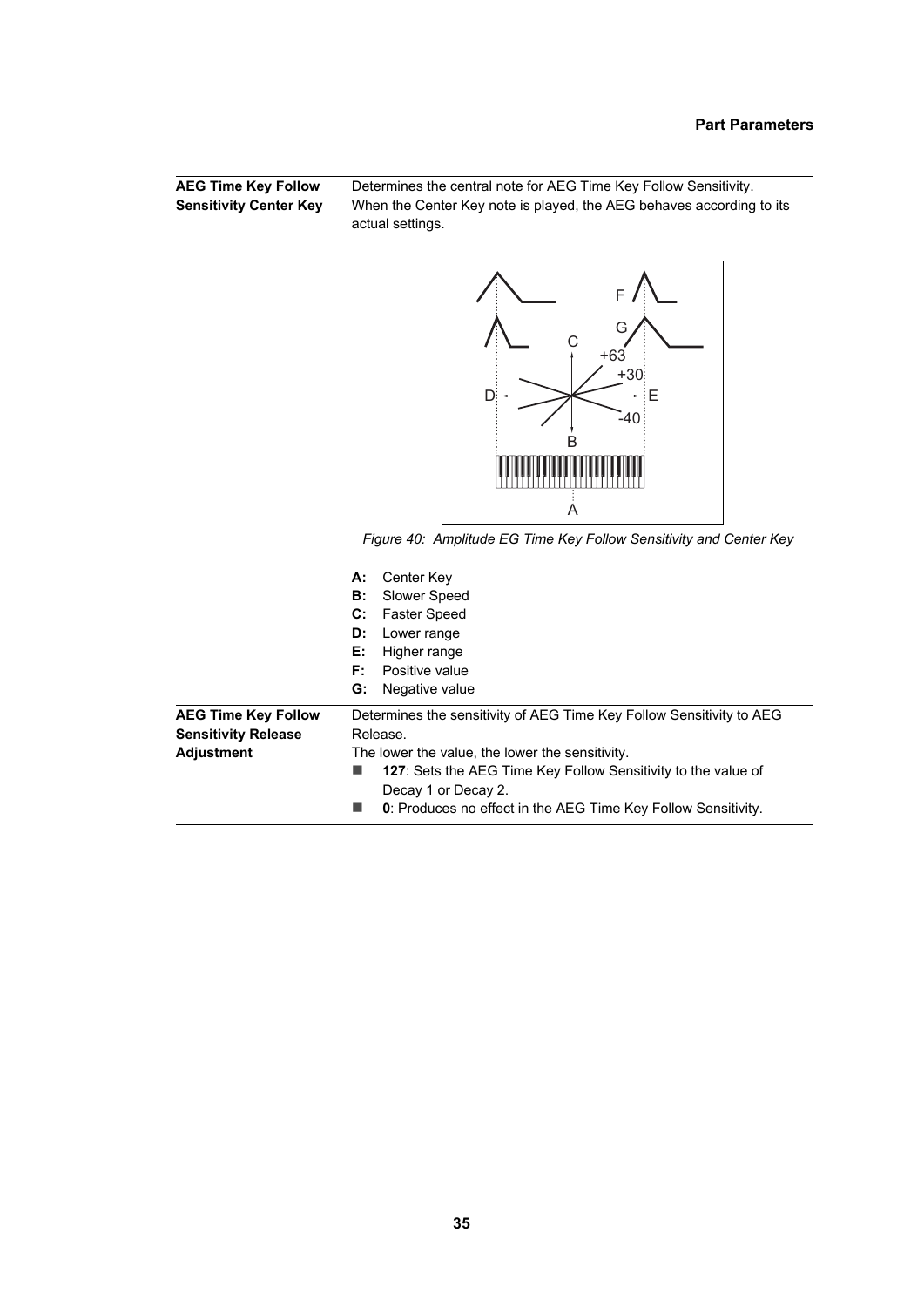| <b>AEG Time Velocity</b> | Determines how the AEG transition time (speed) responds to Velocity, or      |  |  |
|--------------------------|------------------------------------------------------------------------------|--|--|
| <b>Sensitivity</b>       | the strength with which the key is pressed.                                  |  |  |
|                          | Positive values: High Velocities result in a fast AEG transition speed       |  |  |
|                          | (Figure 41) while low Velocities result in a slow speed (Figure 42).         |  |  |
|                          | Negative values: High Velocities result in a slow AEG transition speed       |  |  |
|                          | while low Velocities result in a fast speed.                                 |  |  |
|                          | <b>0</b> : The amplitude transition speed does not change, regardless of the |  |  |
|                          | Velocitv.                                                                    |  |  |
|                          |                                                                              |  |  |



*Figure 41: High Velocity, fast speed*

<span id="page-35-0"></span>

<span id="page-35-1"></span>*Figure 42: Low Velocity, slow speed*

| <b>AEG Time Velocity</b><br><b>Sensitivity Segment</b> | Determines the part of the Amplitude EG that is affected by AEG Time<br><b>Velocity Sensitivity.</b>                                                                                                                                                                                                                                                                                                                                                                                                 |
|--------------------------------------------------------|------------------------------------------------------------------------------------------------------------------------------------------------------------------------------------------------------------------------------------------------------------------------------------------------------------------------------------------------------------------------------------------------------------------------------------------------------------------------------------------------------|
| <b>Half Damper Switch</b>                              | Determines if the Half Damper is switched on.<br>When the Half Damper Switch is set to On, holding down the FC3 Foot<br>Controller produces a "half-pedal" effect just as on a real acoustic piano.                                                                                                                                                                                                                                                                                                  |
| <b>Half Damper Time</b>                                | Determines how quickly the sound decays to silence after the key is<br>released while holding down the Foot Controller FC3 with the Half Damper<br>Switch set to On.<br>After releasing the key, you can control the decay time of the sound via the<br>Foot Controller position, with the Half Damper Time of the AEG being the<br>maximum decay value and the Release Time of the AEG being the<br>minimum decay value.<br>When you release the pedal, the decay time after the key is released is |
|                                                        | equivalent to the AEG Release Time. You can create a piano-like effect by<br>setting the Release Time to a small value and setting the Half Damper<br>Time to a large value.                                                                                                                                                                                                                                                                                                                         |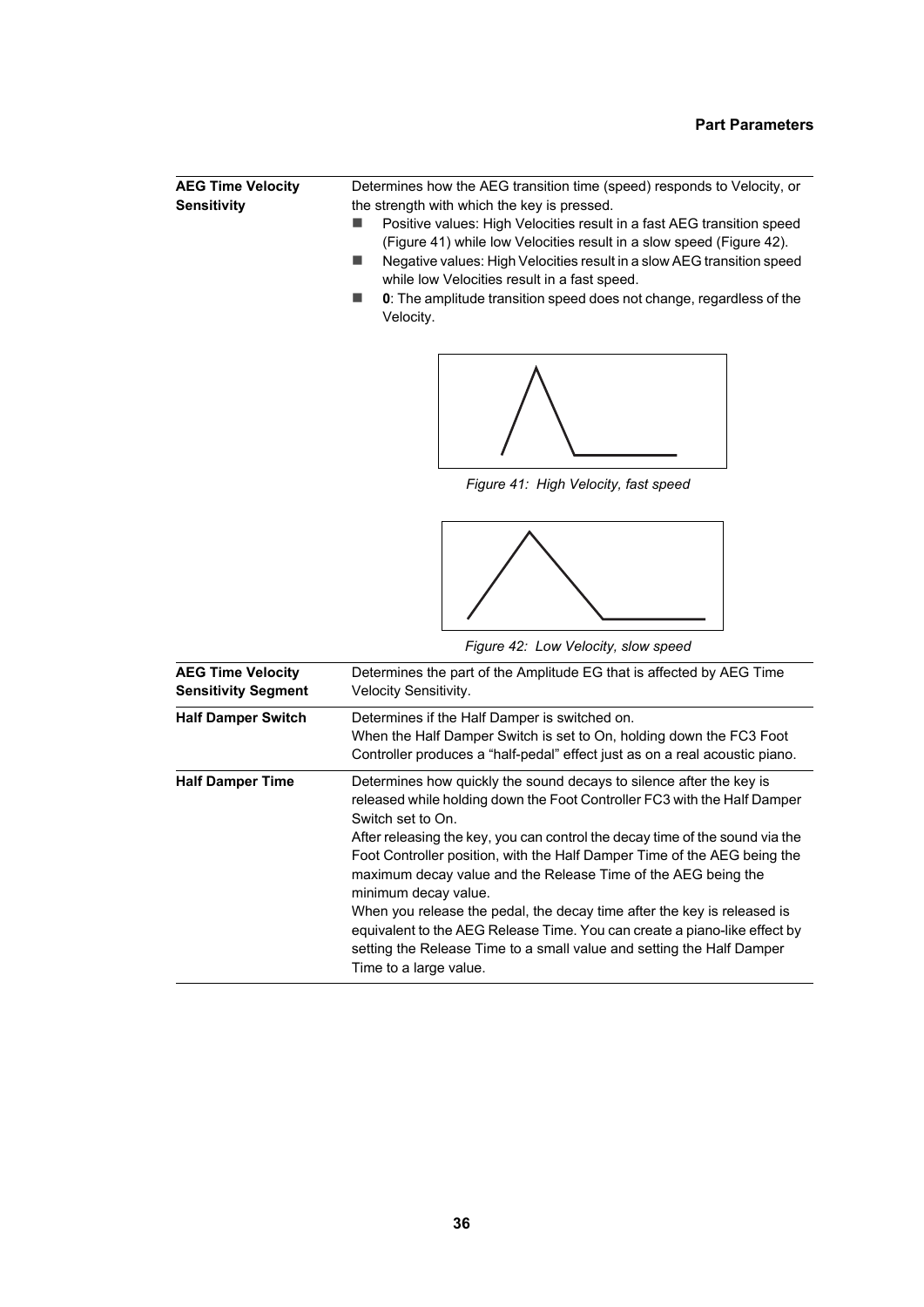#### **1-2-10 Amplitude Scale**

This controls the Amplitude output level according to the positions of the notes on the keyboard.

For Normal Parts (AWM2) and Drum Parts

You can divide the entire keyboard into different areas by setting four Break Points, and assign different Amplitude Offset values to these Break Points.

The Amplitude changes in a linear fashion between successive Break Points.

[Table 2](#page-36-0) and [Figure 43](#page-36-1) show an example in which the basic Amplitude (volume) value for the selected Element is 80 and the various Offset values of the Break Points change that basic value accordingly.

| .<br>$5.10000$ at $5.0000$ |                |         |                |    |
|----------------------------|----------------|---------|----------------|----|
| <b>Break Point</b>         |                |         |                |    |
| <b>Note</b>                | C <sub>1</sub> | റ<br>◡∠ | C <sub>3</sub> | C4 |
| Offset                     | -4             | $+10$   | $+17$          | +4 |



*Figure 43: Amplitude Scale*

- <span id="page-36-1"></span>**A:** Break Point 1
- **B:** Break Point 2
- **C:** Break Point 3
- **D:** Break Point 4
- **X:** Note
- **Y:** Amplitude

| <b>Break Point 1 - 4</b> | Determines the four Amplitude Scale Break Points by specifying their<br>respective note numbers. |
|--------------------------|--------------------------------------------------------------------------------------------------|
| <b>Offset 1 - 4</b>      | Determines the offset value of the level of each Amplitude Scale Break                           |
|                          | Point.                                                                                           |

<span id="page-36-0"></span>*Table 2: Offsets at Break Points*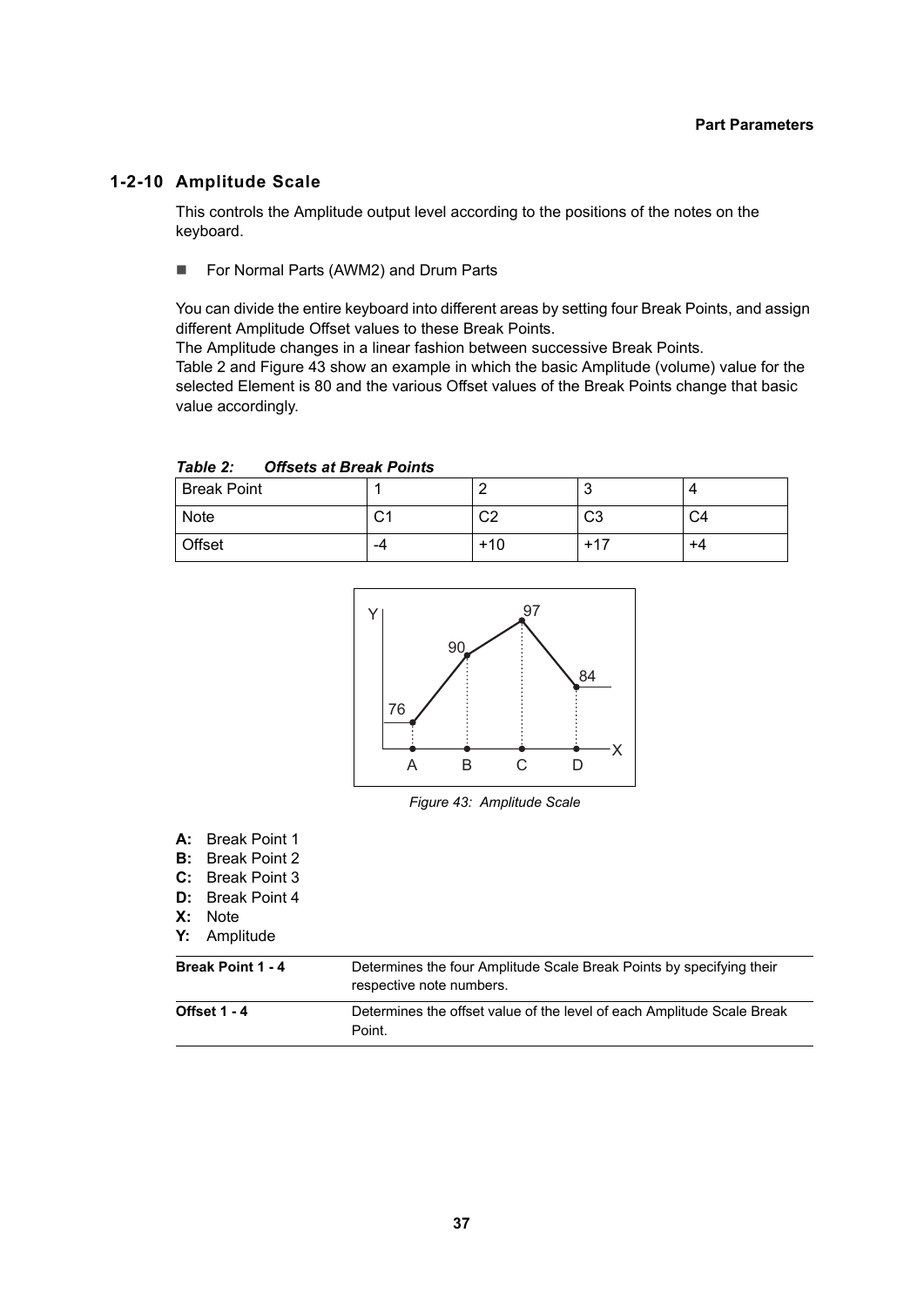For Normal Parts (FM-X)

The keyboard is divided into two sections at the break point.

The high-pitch side at the right is set by using the R Depth and the R Curve; the low-pitch side at the left is set by using the L Depth and the L Curve as described below.



*Figure 44: Amplitude Scale*

- **A:** Low Depth
- **B:** Low Curve
- **C:** BP Output Level
- **D:** High Curve
- **E:** High Depth
- **X:** Key
- **Y:** Level

The Output Level of the Key set as the Level Scaling Break Point depends on the Operator Level setting. For the Keys in the left side of the Level Scaling Break Point, the Output Level is adjusted based on the curve determined by the Low Curve and Low Depth. For the Keys in the right side of the Level Scaling Break Point, the Output Level is adjusted based on the curve determined by the High Curve and High Depth. The Output Level changes in an exponential fashion from the Break Point on the Exp type curve and the Output Level changes in a linear fashion from the Break Point in the Linear type curve. In either case, the farther away from the Break Point the key is, the greater the Output Level changes for the key.

| <b>Break Point</b>    | Determines the Break Point by specifying the respective note number. |
|-----------------------|----------------------------------------------------------------------|
| <b>Low/High Curve</b> | Determines the curve for level change.                               |
| Low/High Depth        | Determines the curve degree.                                         |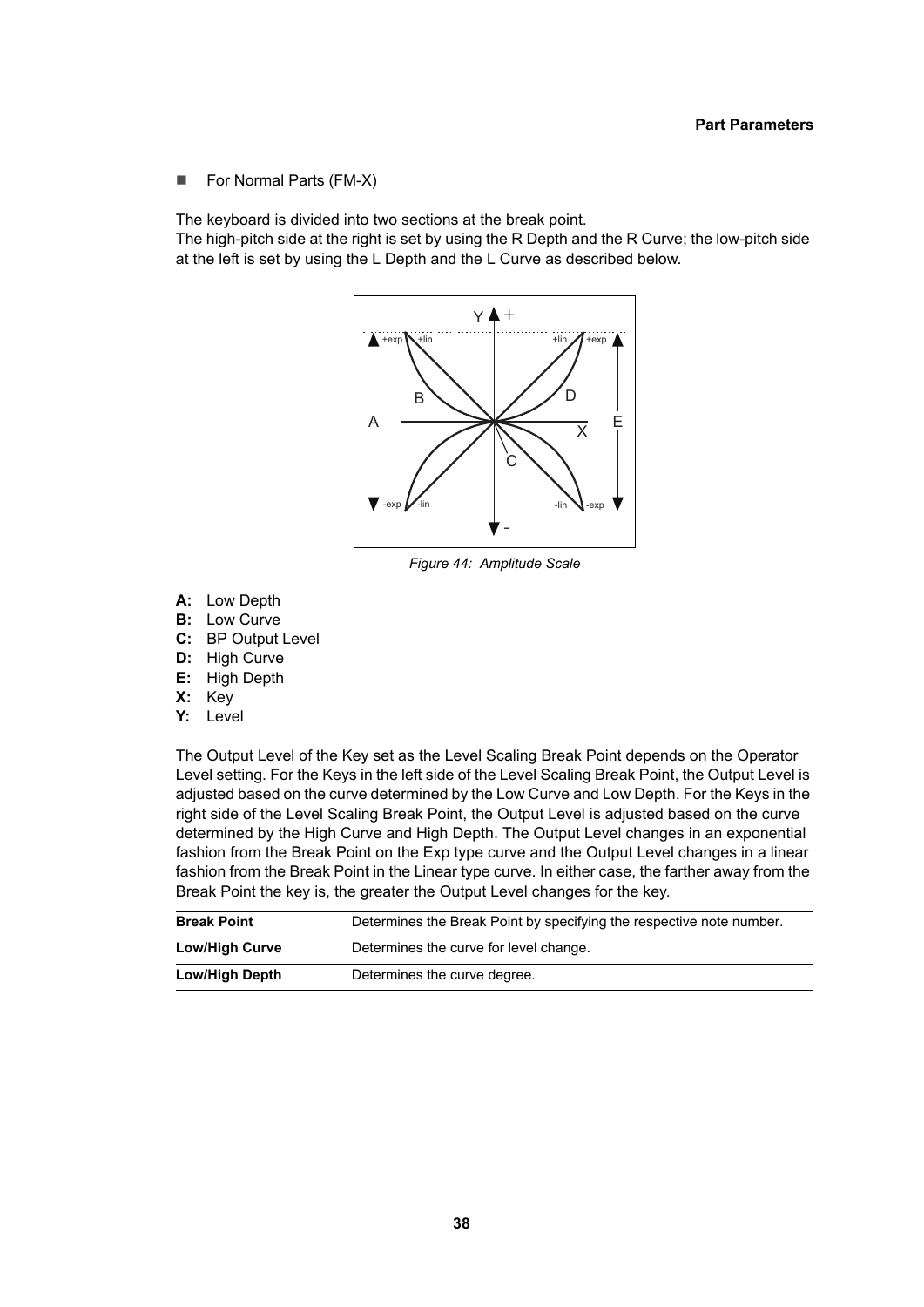#### **1-2-11 LFO (Low-Frequency Oscillator)**

The Low-Frequency Oscillator (LFO) unit of the tone generator block generates a lowfrequency signal.

The signal from the LFO can be used to modulate the pitch, filter, and amplitude. Modulating the pitch produces a vibrato effect, modulating the filter produces a wah effect, and modulating the amplitude produces a tremolo effect.

You can set the Common LFO, which determines the basic LFO parameters that are common to all Elements/Operators of the Part. Also, you can set the Element LFO, which determines the LFO parameters for each individual Element/Operator.

| <b>LFO Wave</b>     | Selects the Wave and determines how the LFO waveform modulates the<br>sound.                                                                                                                                                       |
|---------------------|------------------------------------------------------------------------------------------------------------------------------------------------------------------------------------------------------------------------------------|
| <b>Speed</b>        | Determines the speed of the LFO Wave.<br>The higher the value, the faster the speed.                                                                                                                                               |
| <b>Key On Reset</b> | Determines whether or not the LFO is reset each time a note is played.<br>Off: The LFO cycles freely with no key synchronization. Pressing a<br>key starts the LFO wave at whatever phase the LFO happens to be<br>at that moment. |



*Figure 45: Key On Reset Off*

- **A:** Key On
- **X:** Time
- **Each-on**: The LFO resets with each note you play and starts a waveform at the phase specified by the Phase parameter.



*Figure 46: Key On Reset Each-on*

- **A:** Key On (first note)
- **B:** Key On (second note)
- **X:** Time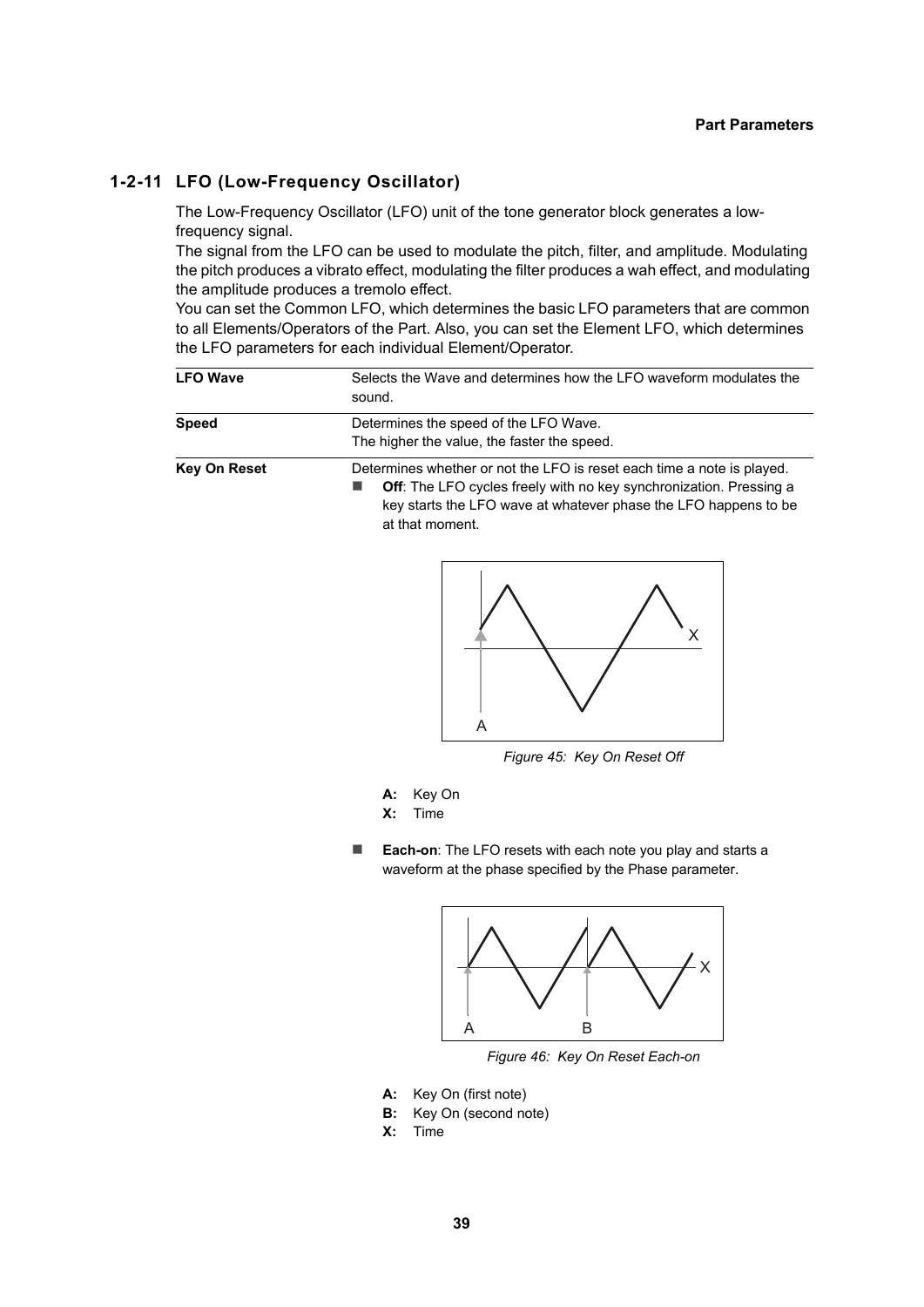#### **Part Parameters**

**1st-on**: The LFO resets with each note you play and starts a waveform at the phase specified by the Phase parameter. If you play a second note while the first is being held, the LFO continues cycling according to the same phase as triggered by the first note--in other words, the LFO only resets if the first note is released before the second is played.



*Figure 47: Key On Reset 1st-on*

- **A:** Key On (first note)
- **B:** Key On (second note)
- **X:** Time

**Delay** Determines the delay time between the moment you press a key on the keyboard and the moment the LFO comes into effect. A higher value results in a longer delay time.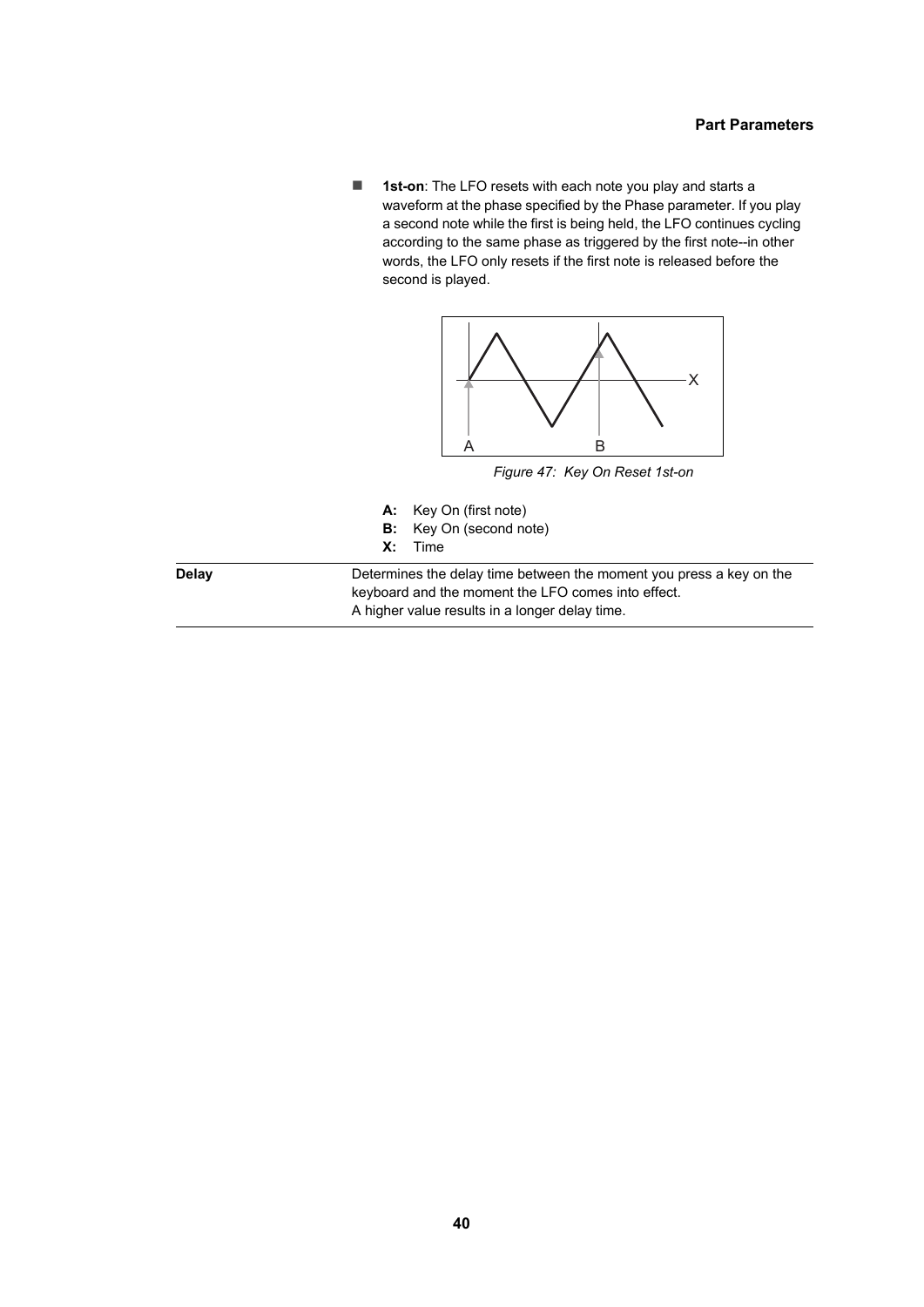**Fade-In Time** Determines the amount of time for the LFO effect to fade in after the Delay time has elapsed.

- A higher value results in a slower fade-in.
- **0**: The LFO effect will not fade in but reach the maximum level immediately after the Delay time has elapsed.



*Figure 48: Lower value: faster fade-in*



*Figure 49: Higher value: slower fade-in* 

|                                | А:<br>Key On                                                                           |
|--------------------------------|----------------------------------------------------------------------------------------|
|                                | Maximum<br>B:                                                                          |
|                                | C:<br>Delay                                                                            |
|                                | Fade-In<br>D:                                                                          |
|                                | $\mathsf{X}$ :<br>Time                                                                 |
| <b>Pitch Modulation Depth</b>  | Determines the amount (depth) by which the LFO Wave varies                             |
|                                | (modulates) the pitch of the sound.                                                    |
|                                | The higher the setting, the greater the depth of control.                              |
| <b>Filter Modulation Depth</b> | Determines the amount (depth) by which the LFO Wave varies                             |
|                                | (modulates) the Filter Cutoff Frequency.                                               |
|                                | The higher the setting, the greater the depth of control.                              |
| <b>Amplitude Modulation</b>    | Determines the amount (depth) by which the LFO Wave varies                             |
| Depth                          | (modulates) the Amplitude of the sound.                                                |
|                                | The higher the setting, the greater the depth of control.                              |
| <b>Tempo Sync</b>              | Determines whether or not the LFO speed is synchronized to the tempo of<br>the phrase. |
| <b>Random Speed</b>            | Determines the degree to which the LFO speed changes at random.                        |
|                                | Higher values result in a larger degree of speed change.                               |
|                                | 0: Results in the original speed.                                                      |
|                                | This parameter cannot be set when Tempo Sync is set to On.                             |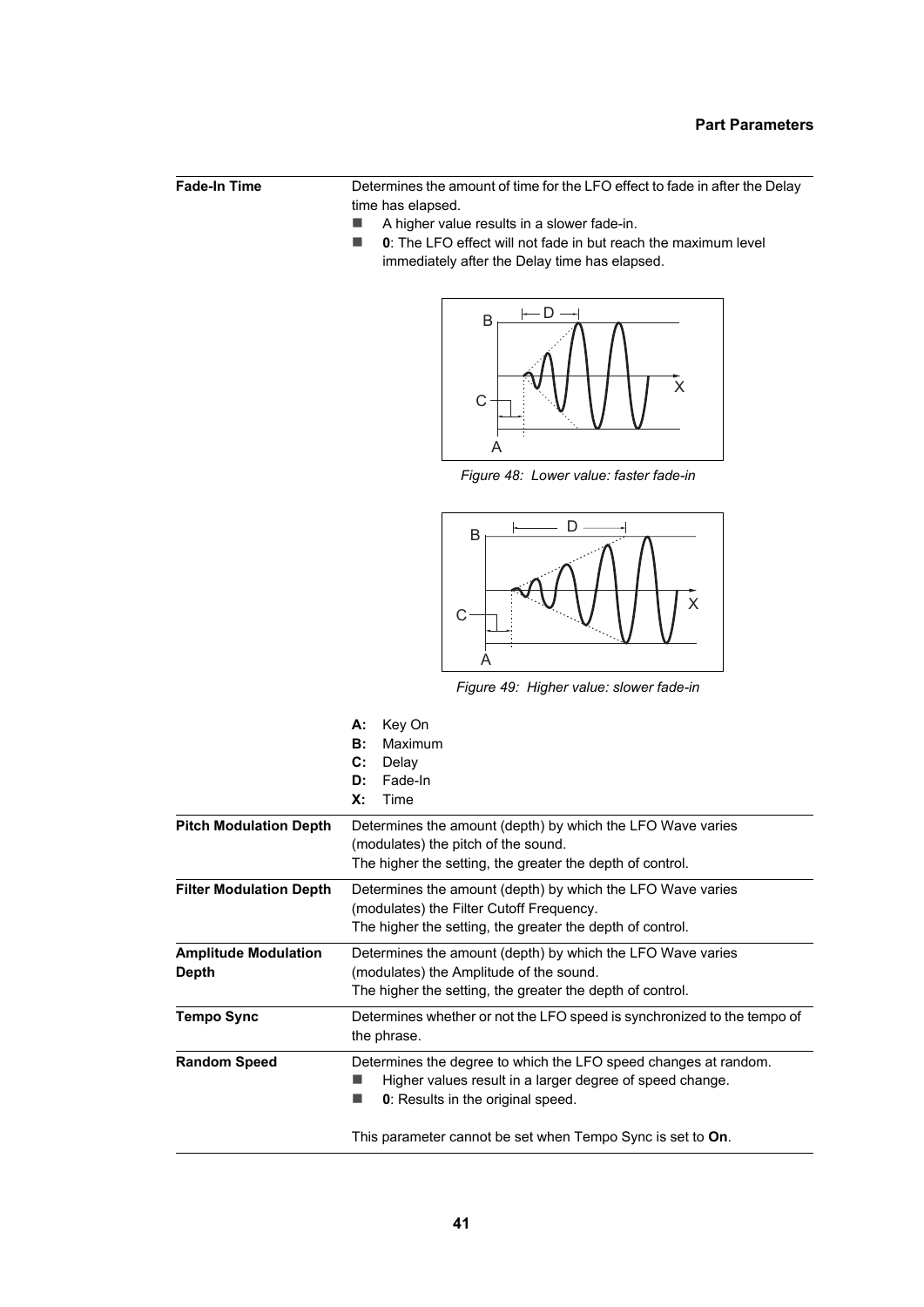#### **Part Parameters**

| <b>Tempo Speed</b>    | This parameter allows you to make detailed note value settings that<br>determine how the LFO pulses in sync with the phrase.<br>This parameter is only available when the Tempo Sync parameter has<br>been set to On. |
|-----------------------|-----------------------------------------------------------------------------------------------------------------------------------------------------------------------------------------------------------------------|
| Hold (Hold/Hold Time) | Determines the time during which the LFO is held at its maximum level.<br>A higher value results in a longer Hold Time.<br>Hold: No fade-out.<br>С<br>B<br>X<br>A<br>Figure 50: Hold Time                             |
|                       | Key On<br>А:<br>Maximum<br><b>B:</b><br>$\mathbf{C}$ :<br>Hold<br>Х:<br>Time                                                                                                                                          |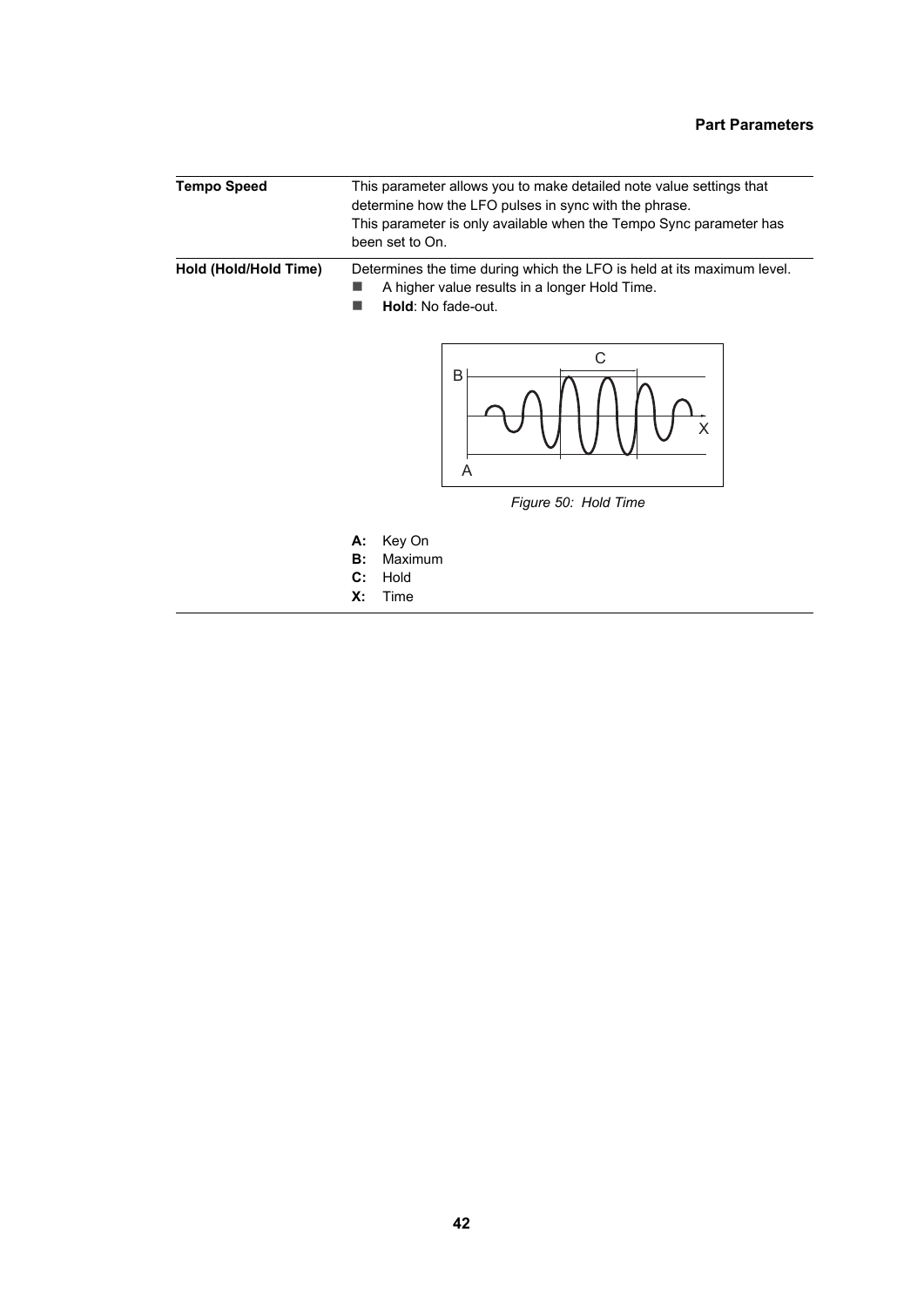**Fade-Out Time** Determines the amount of time for the LFO effect to fade out (after the Hold Time has elapsed).

A higher value results in a slower fade-out.



*Figure 51:* Lower value: faster fade-out



*Figure 52:* Higher value: slower fade-out

- **A:** Key On
- **B:** Maximum
- **C:** Hold
- **D:** Fade-Out
- **X:** Time

**Loop** Determines whether the LFO cycles repeatedly (loop) or only once (one shot).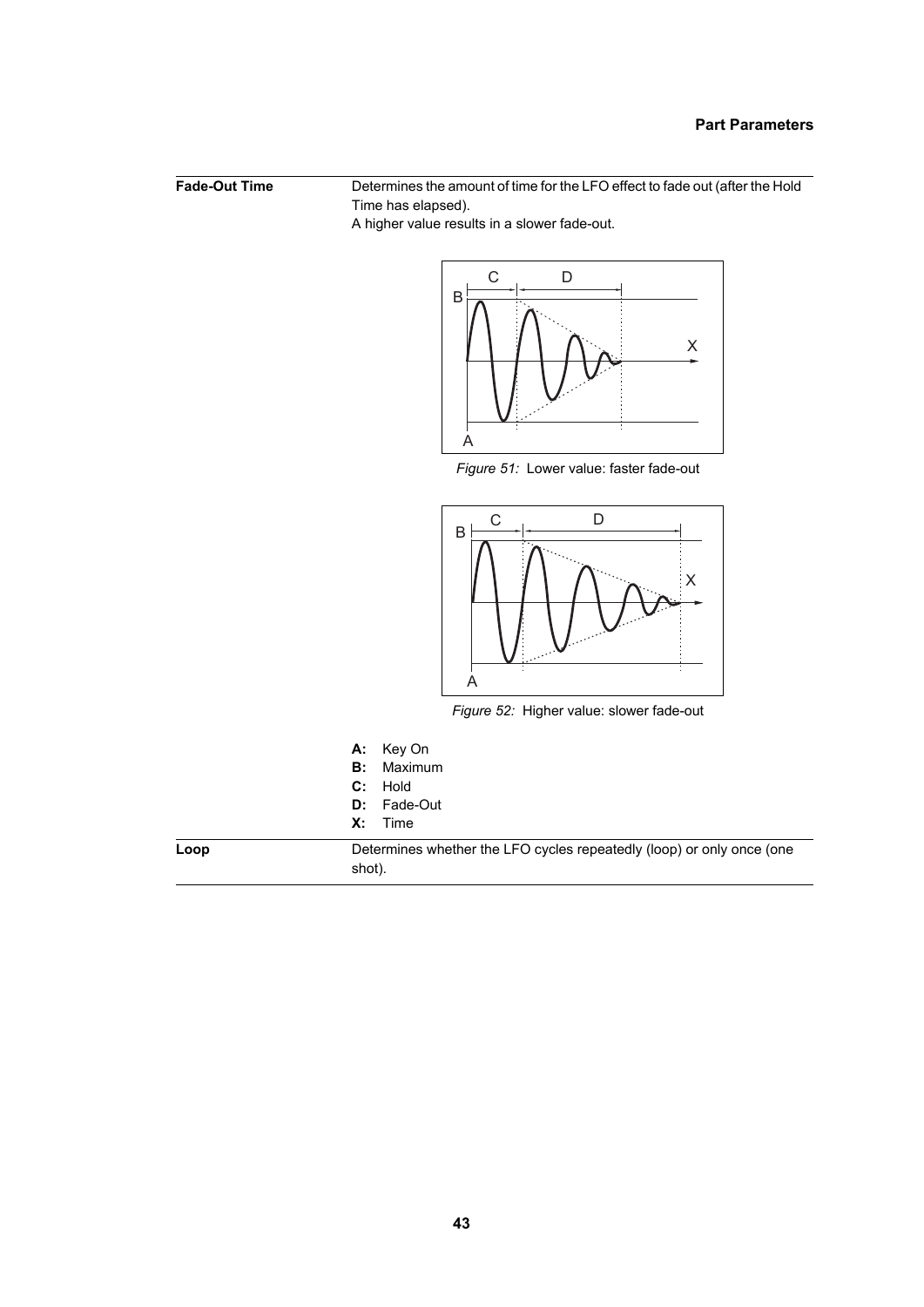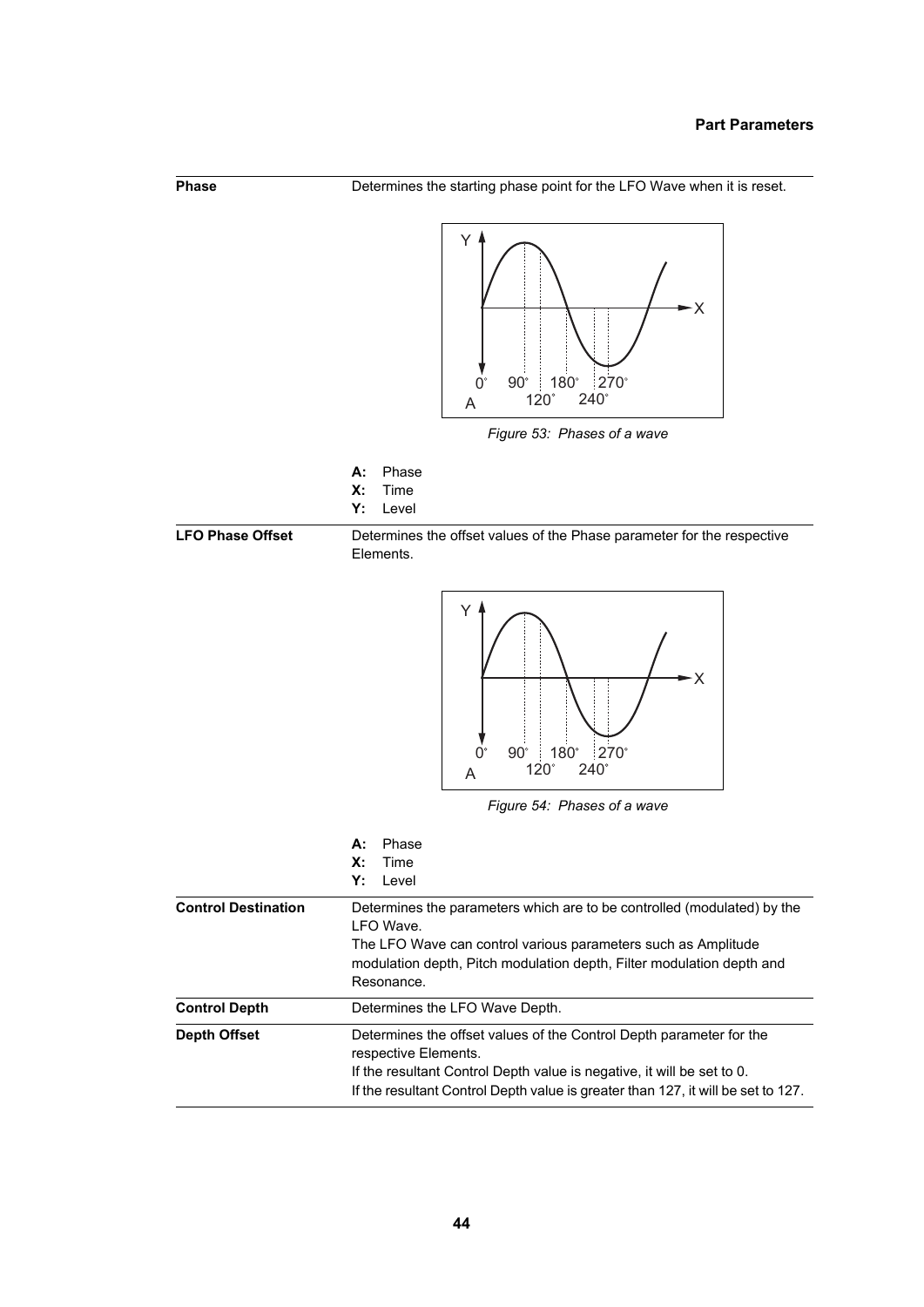# **1-3 Operational Parameters**

# **1-3-1 General**

| <b>Audition Phrase Number</b>                                           | Selects the Audition Phrase.<br>The Preset programs provide several types of Audition Phrases.                                                                                                                                                                                                                       |  |
|-------------------------------------------------------------------------|----------------------------------------------------------------------------------------------------------------------------------------------------------------------------------------------------------------------------------------------------------------------------------------------------------------------|--|
| <b>Audition Phrase Note</b><br><b>Shift</b>                             | Determines the transpose setting for the amount (in semitones) by which<br>the pitch of the Audition Phrase is raised or lowered.                                                                                                                                                                                    |  |
| <b>Audition Phrase Velocity</b><br>Shift                                | Adjusts the Velocity of the Audition Phrase between -63 and +63.                                                                                                                                                                                                                                                     |  |
| <b>Assignable Switch 1</b><br>Mode / Assignable<br><b>Switch 2 Mode</b> | Determines whether the [ASSIGN 1] button and the [ASSIGN 2] button<br>function as latch type or as momentary type.<br><b>Latch:</b> Pressing the button alternates the lamp status between on<br>and off<br>Momentary: Pressing/holding the button turns the lamp on and<br>releasing the button turns the lamp off. |  |
| <b>Ribbon Controller Mode</b>                                           | Determines how the Ribbon Controller responds when released.<br>Reset: Releasing your finger from the Ribbon Controller<br>▄<br>automatically returns the value to the center.<br><b>Hold:</b> Releasing your finger from the Ribbon Controller maintains the<br>value at the last point of contact.                 |  |
| <b>Motion Seq Hold Mode</b>                                             | Determines how the Motion Sequencer Hold button responds when<br>pressed.<br><b>Latch:</b> Pressing the button alternates the lamp status between on<br>and off.<br>Momentary: Pressing/holding the button turns the lamp on and<br>releasing the button turns the lamp off.                                         |  |

# **1-3-2 Part Setting**

| <b>Mono/Poly</b> | Selects monophonic or polyphonic.<br>Mono: The selected Part is played back monophonically; only a<br>single note is played back simultaneously.<br><b>Poly:</b> The selected Part is played back polyphonically; multiple notes<br>or chords can be played back simultaneously.                                                                                                                                                                                   |
|------------------|--------------------------------------------------------------------------------------------------------------------------------------------------------------------------------------------------------------------------------------------------------------------------------------------------------------------------------------------------------------------------------------------------------------------------------------------------------------------|
|                  | For many instrument sounds (such as bass and synth lead), <b>Mono</b> allows<br>a more natural and smooth sounding legato performance than Poly.                                                                                                                                                                                                                                                                                                                   |
| Key Assign Mode  | Determines the playing method when the same notes are received<br>continuously, and without a corresponding note off message.<br><b>Single:</b> If double playback of the same note is transmitted to the<br>internal tone generator, the first note will be stopped and then the next<br>note will be sounded.<br><b>Multi:</b> When double playback of the same note is transmitted to the<br>internal tone generator, all the notes are sounded simultaneously. |
|                  | <b>Single</b> is useful when two or more instances of the same note are received<br>nearly simultaneously, or without a corresponding note off message. To<br>allow playback of each instance of the same note, set this to Multi.                                                                                                                                                                                                                                 |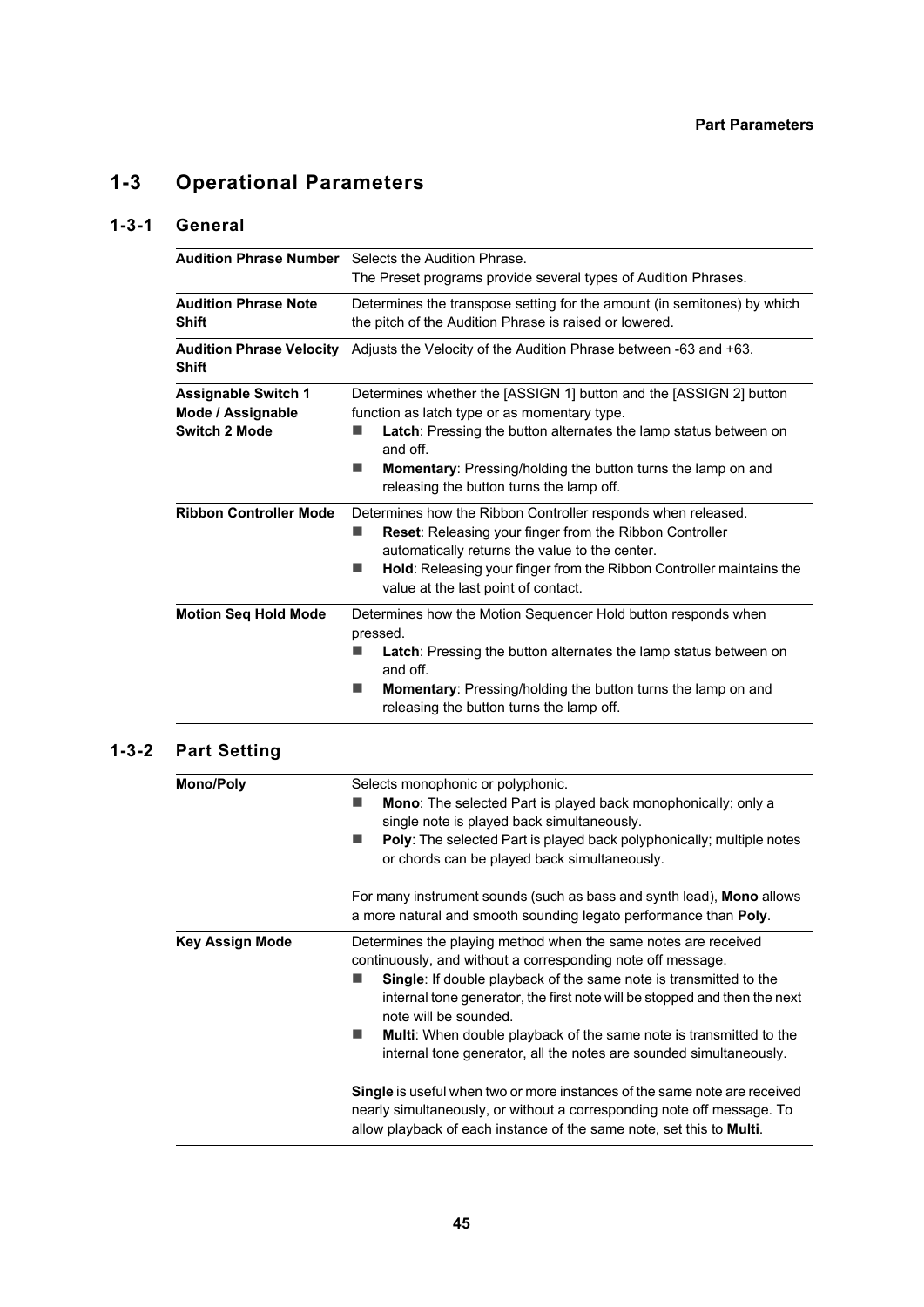| <b>Arp Play Only</b>                                         | Determines whether or not the Part whose Arpeggio is set to On is played.<br>If this parameter is set to On, the Part is played with Arpeggio. If set to Off,                                                                                                                                                                                                                   |
|--------------------------------------------------------------|---------------------------------------------------------------------------------------------------------------------------------------------------------------------------------------------------------------------------------------------------------------------------------------------------------------------------------------------------------------------------------|
|                                                              | the Part makes no sound.                                                                                                                                                                                                                                                                                                                                                        |
| <b>Element Pan Switch</b>                                    | Switches an Element Pan selected by Element Edit ([EDIT] $\rightarrow$ Part<br>Selection → Element Selection → [Amplitude] → [Level/Pan]) On or Off.<br>When set to "off," the Pan setting by Element Edit is set as the center<br>position for the Pan.                                                                                                                        |
| <b>Pitch Bend Range Upper</b><br>/ Pitch Bend Range<br>Lower | Determines the maximum Pitch Bend Range in semitones.<br>Examples:<br>Setting the Upper parameter to +12 results in a maximum pitch rise of one<br>octave when the Pitch Bend wheel is moved upwards.<br>Setting the Lower parameter to -12 results in the pitch being lowered up to<br>a maximum of one octave (12 semitones) when the Pitch Bend wheel is<br>moved downwards. |
| <b>Micro Tuning Number</b>                                   | Selects the Micro Tuning Number.<br>The Preset Bank provides several types including the most common:<br>Equal Temperament. See Section 1-3-4 Micro Tuning List.                                                                                                                                                                                                                |
| <b>Micro Tuning Root</b>                                     | Sets the base note for each scale.<br>For some scales this setting may not be necessary.                                                                                                                                                                                                                                                                                        |

# **1-3-3 Portamento**

Portamento is used to create a smooth transition in pitch from one note played on the keyboard to the next one.

| <b>Portamento Master</b><br><b>Switch</b> | Determines whether Portamento is applied to all Parts or not.                                                                                                                                                                                                                                                                                                                                                                                                     |
|-------------------------------------------|-------------------------------------------------------------------------------------------------------------------------------------------------------------------------------------------------------------------------------------------------------------------------------------------------------------------------------------------------------------------------------------------------------------------------------------------------------------------|
| <b>Portamento Part Switch</b>             | Determines whether Portamento is applied to each Part or not, when the<br>Portamento Master Switch is set to On.                                                                                                                                                                                                                                                                                                                                                  |
| <b>Portamento Time</b>                    | Determines the pitch transition time or rate when Portamento is applied.<br>Higher values result in a longer pitch change time.<br>The effect of the parameter depends on the settings of the Portamento<br>Time Mode                                                                                                                                                                                                                                             |
| <b>Portamento Mode</b>                    | Determines how Portamento is applied to your keyboard performance.<br>Fingered: Portamento is only applied when you play legato (playing<br>the next note before releasing the previous one).<br>Fulltime: Portamento is applied to all notes.                                                                                                                                                                                                                    |
| <b>Portamento Time Mode</b>               | Determines how the pitch changes in time.<br>Rate1: Pitch changes at the specified rate.<br>Time1: Pitch changes in the specified time.<br><b>Rate2:</b> Pitch changes at the specified rate within an octave.<br>Time2: Pitch changes in the specified time within an octave.                                                                                                                                                                                    |
| Legato Slope                              | Adjusts the attack of the Part for Mono legato playing.<br>When the parameter Mono/Poly is set to Mono, legato playing may<br>produce an unnatural attack depending on the waveform assigned to the<br>selected Part. To solve such a problem, you can use this parameter to<br>adjust the attack of the Part.<br>Normally, this should be set to a low value for waveforms with short attack<br>times, and to a high value for waveforms with long attack times. |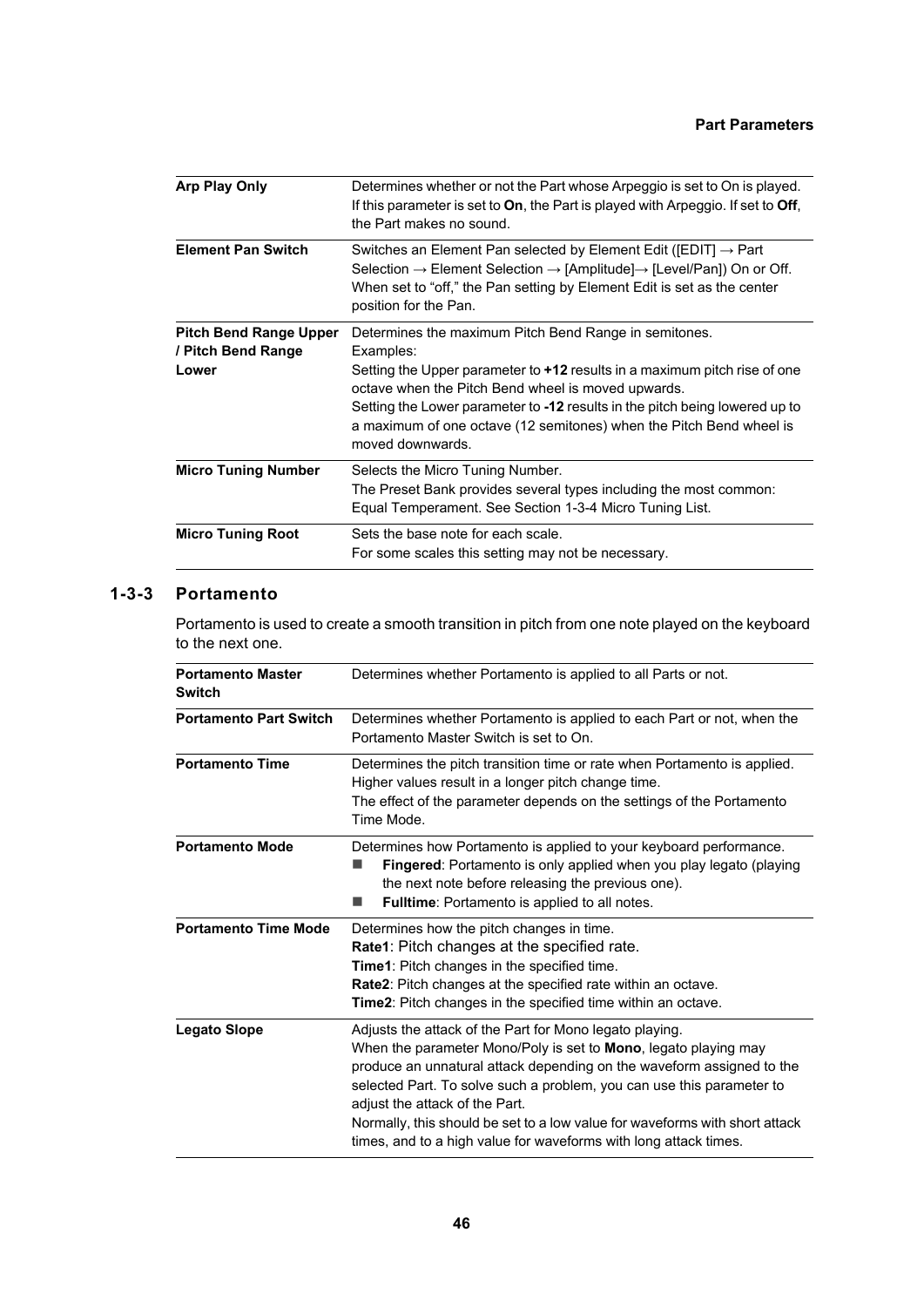# <span id="page-46-0"></span>**1-3-4 Micro Tuning List**

| <b>Equal Temperament</b>                         | The pitch range of each octave is divided equally into twelve parts, with<br>each halfstep evenly spaced in pitch. This is the most commonly used<br>tuning in music today.                                                                                                                                               |
|--------------------------------------------------|---------------------------------------------------------------------------------------------------------------------------------------------------------------------------------------------------------------------------------------------------------------------------------------------------------------------------|
| Pure Major,<br><b>Pure Minor</b>                 | These tunings preserve the pure mathematical intervals of each scale,<br>especially for triad chords (root, third, fifth). You can hear this best in actual<br>vocal harmonies - such as choirs and a cappella singing.                                                                                                   |
| Werckmeister,<br>Kirnberger,<br>Vallotti & Young | Each of the scales combines the mean-tone and Pythagorean scales. The<br>main feature of these scales is that each key has its own unique character.<br>These scales were used extensively during the time of Bach and<br>Beethoven, and even now they are often used when performing period<br>music on the harpsichord. |
| 1/4 shift                                        | The normal equal-tempered scale, shifted up 50 cents.                                                                                                                                                                                                                                                                     |
| $1/4$ tone                                       | Twenty-four equally-spaced notes per octave.<br>Play twenty-four notes within one octave.                                                                                                                                                                                                                                 |
| $1/8$ tone                                       | Forty-eight equally-spaced notes per octave.<br>Play forty-eight notes within one octave.                                                                                                                                                                                                                                 |
| Indian                                           | Usually observed in Indian music.<br>Play white keys only.                                                                                                                                                                                                                                                                |
| <b>Arabic</b>                                    | Usually observed in Arabic music.                                                                                                                                                                                                                                                                                         |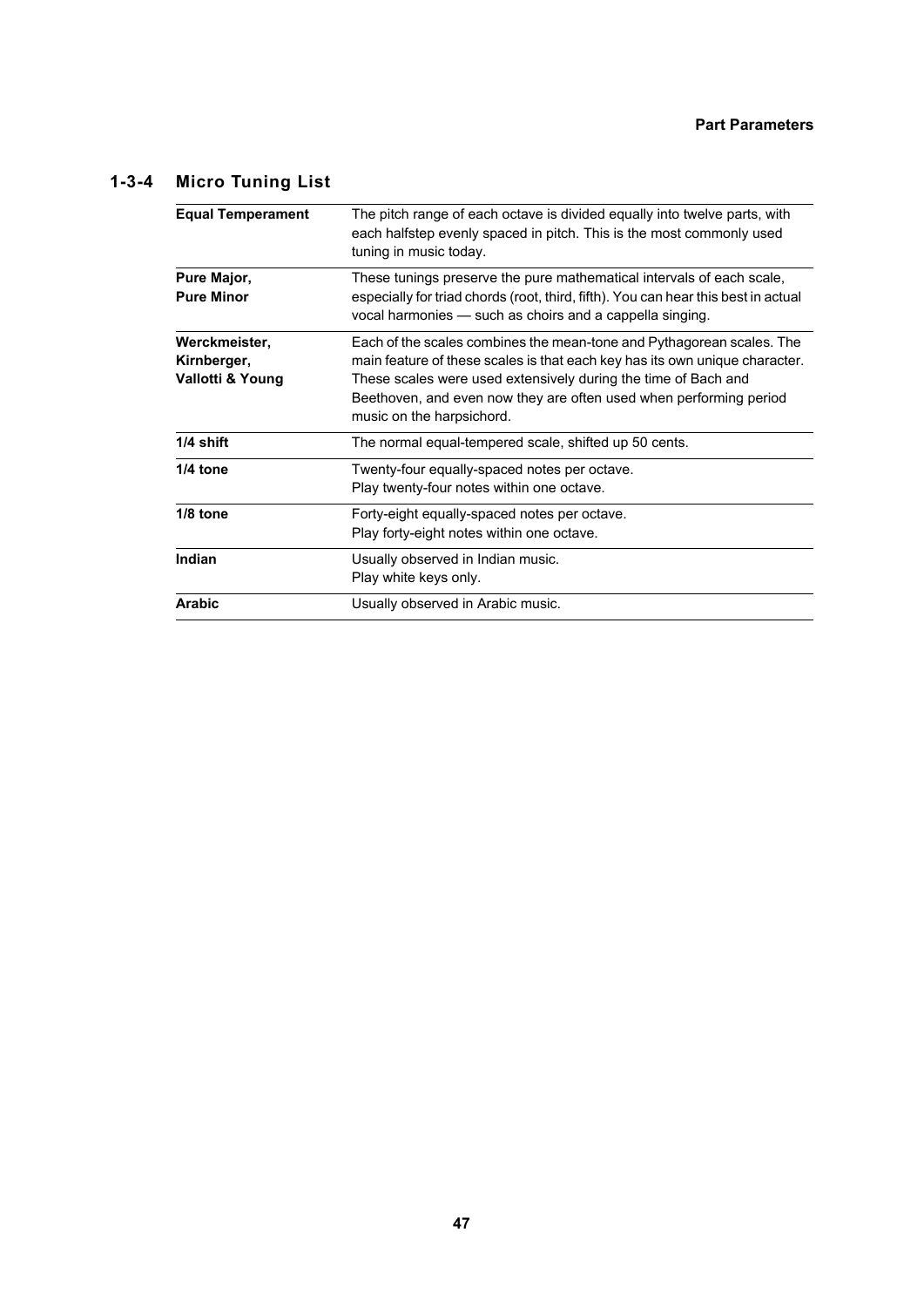# **1-3-5 Arpeggio**

This function lets you automatically trigger musical and rhythmic phrases and backing patterns using the current Performance by simply pressing a key or keys on the keyboard. The Arpeggio sequence changes in response to the actual notes or chords you play, giving you a wide variety of inspiring musical phrases and ideas, both in composing and performing.

| <b>Arpeggio Master Switch</b> | Determines whether Arpeggio for the entire Performance is On or Off.                                                                                                                                                                                                                                                                                                                                                                                                                                                                                                                                                                                                                                                                                                                                                                                                                                                                                                      |  |
|-------------------------------|---------------------------------------------------------------------------------------------------------------------------------------------------------------------------------------------------------------------------------------------------------------------------------------------------------------------------------------------------------------------------------------------------------------------------------------------------------------------------------------------------------------------------------------------------------------------------------------------------------------------------------------------------------------------------------------------------------------------------------------------------------------------------------------------------------------------------------------------------------------------------------------------------------------------------------------------------------------------------|--|
| <b>Arpeggio Part Switch</b>   | Determines whether Arpeggio for the Part is On or Off.                                                                                                                                                                                                                                                                                                                                                                                                                                                                                                                                                                                                                                                                                                                                                                                                                                                                                                                    |  |
| <b>Synchro Quantize Value</b> | Determines the timing at which the next Arpeggio Type is switched during<br>Arpeggio playback. If this is set to "off", the next Arpeggio playback starts<br>as soon as each Part is played. The displayed value indicates clocks.                                                                                                                                                                                                                                                                                                                                                                                                                                                                                                                                                                                                                                                                                                                                        |  |
| <b>Arpeggio Hold</b>          | Determines whether the Arpeggio continues cycling after the keys are<br>released.<br>П<br>Off: The Arpeggio plays only while you hold the keys.<br>On: The Arpeggio cycles automatically, even if you release your<br>■<br>fingers from the keys.<br>Sync-off: Arpeggio playback continues to run silently, even when you<br>■<br>release the keys. Pressing any key turns Arpeggio playback on again,<br>and the Arpeggio is heard from the point in the cycle where playback<br>is resumed.                                                                                                                                                                                                                                                                                                                                                                                                                                                                             |  |
| <b>Key Mode</b>               | Determines how the Arpeggio plays back when playing the keyboard.<br>Sort: When you play specific notes (for example, the notes of a<br>chord), the same sequence plays, no matter what order you play the<br>notes.<br>Thru: When you play specific notes (for example, the notes of a<br>ш<br>chord), the resulting sequence differs depending on the order of the<br>notes.<br>Direct: Note events of the Arpeggio sequence do not play; only the<br>$\blacksquare$<br>notes you play on the keyboard are heard. When the Arpeggio plays<br>back, events such as Pan and Brightness are applied to the sound of<br>your keyboard performance. Use this setting when the Arpeggio<br>types include Control Change data.<br>Sort+Drct: The Arpeggio is played back according to the Sort setting,<br>■<br>and the notes played are also sounded.<br>Thru+Drct: The Arpeggio is played back according to the Thru<br>ш<br>setting, and the notes played are also sounded. |  |
| <b>Change Timing</b>          | Determines the actual timing at which the Arpeggio type is switched when<br>you select another type during Arpeggio playback.<br>Real-time: The Arpeggio type is switched immediately.<br>Measure: The Arpeggio type is switched at the top of the next<br>ш<br>measure.                                                                                                                                                                                                                                                                                                                                                                                                                                                                                                                                                                                                                                                                                                  |  |
| Loop                          | Determines whether the Arpeggio plays a single time or continuously,<br>while notes are held.<br>On: The Arpeggio cycles while notes are held.<br>Off: The Arpeggio plays only once even if notes are held.<br>■                                                                                                                                                                                                                                                                                                                                                                                                                                                                                                                                                                                                                                                                                                                                                          |  |
| <b>Arpeggio Note Limit</b>    | Determines the lowest and highest notes in the Arpeggio's note range.<br>Notes played in this range trigger the Arpeggio.<br>For example, setting a Note Limit of C5 - C4 lets you trigger the Arpeggio<br>by playing notes in the two ranges of C-2 to C4 and C5 to G8; notes played<br>between C4 and C5 have no effect on the Arpeggio.                                                                                                                                                                                                                                                                                                                                                                                                                                                                                                                                                                                                                                |  |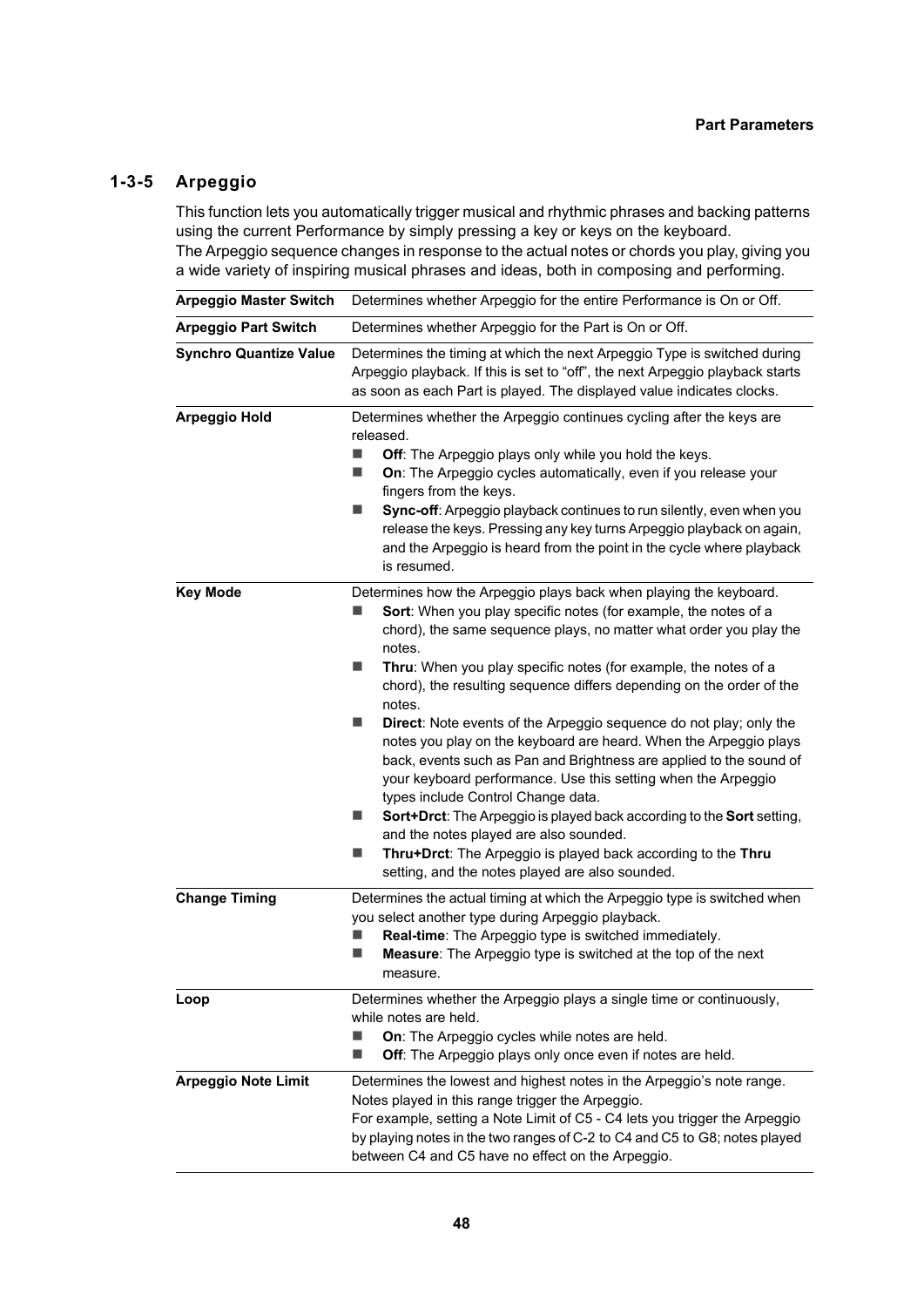| <b>Arpeggio Velocity Limit</b> | Determines the lowest and highest Velocity that can trigger Arpeggio<br>playback.<br>This lets you set the Velocity range with which you press the key to trigger<br>Arpeggio playback. You can also create separate low and high trigger<br>ranges for the Arpeggio playback, with a Velocity "hole" in the middle, by<br>specifying the maximum value first.<br>For example, setting a Velocity Limit of 93 - 34 lets you play the Arpeggio<br>from two separate Velocity ranges: soft (1 to 34) and hard (93 to 127). |
|--------------------------------|--------------------------------------------------------------------------------------------------------------------------------------------------------------------------------------------------------------------------------------------------------------------------------------------------------------------------------------------------------------------------------------------------------------------------------------------------------------------------------------------------------------------------|
| <b>Velocity Rate</b>           | Notes played at middle Velocities (35 to 92) do not play the Arpeggio.<br>Determines how much the Velocity of Arpeggio playback is offset from the<br>original value.<br>$\blacksquare$<br>100%: The original Velocities are used.<br>Below 100%: Reduces the Velocities of the Arpeggio notes.<br>ш<br>Above 100%: Increases the Velocities.<br><b>In</b>                                                                                                                                                               |
|                                | If the resulting Velocity value is 0, it will be set to 1; if the resulting Velocity<br>value is greater than 127, it will be set to 127.                                                                                                                                                                                                                                                                                                                                                                                |
| <b>Velocity Rate Offset</b>    | Determines the Velocity Offset value of Arpeggio playback.<br>If the resulting Velocity value is 0, it will be set to 1. If the resulting Velocity<br>value is greater than 127 it will be set to 127.                                                                                                                                                                                                                                                                                                                   |
| <b>Gate Time Rate</b>          | Determines how much the Gate Time (length) of the Arpeggio notes is<br>offset from the original value.<br>100%: Indicates that the original Gate Times are used.<br>■<br>Below 100%: Shortens the Gate Times of the Arpeggio notes.<br>$\blacksquare$<br>Above 100%: Lengthens the Gate Times of the Arpeggio notes.<br>$\blacksquare$<br>The Gate Time cannot be decreased beyond its normal minimum of 1; any<br>values outside that range will automatically be limited to the minimum.                               |
| <b>Gate Time Rate Offset</b>   | Determines the Gate Time Rate Offset value of the Arpeggio notes.<br>The Gate Time cannot be decreased beyond its normal minimum of 1; any<br>values outside that range will automatically be limited to the minimum.                                                                                                                                                                                                                                                                                                    |
| Arp / Motion Seq Grid          | Determines to which beats the note data in the Arpeggio/Motion<br>Sequencer will be aligned, or determines to which beats in the Arpeggio/<br>Motion Sequencer the swing is applied.<br>For Motion Sequencer, this value is set as one step length.                                                                                                                                                                                                                                                                      |
| <b>Quantize Strength</b>       | Sets the "strength" by which note events are pulled toward the nearest<br>quantize beats.<br>0%: No quantization.<br>■<br>50%: The note events are pulled halfway between 0% and 100%.<br>■<br>100%: Exact timing as set by Quantize Value.<br>■                                                                                                                                                                                                                                                                         |
| <b>Unit Multiply</b>           | Adjusts the Arpeggio playback time based on tempo.<br>By using this parameter, you can create a different Arpeggio type from the<br>original one.<br>200%: The playback time will be doubled and the tempo is halved.<br>100%: The normal playback time.<br>■<br>50%: The playback time will be halved and the tempo doubled.<br>■                                                                                                                                                                                       |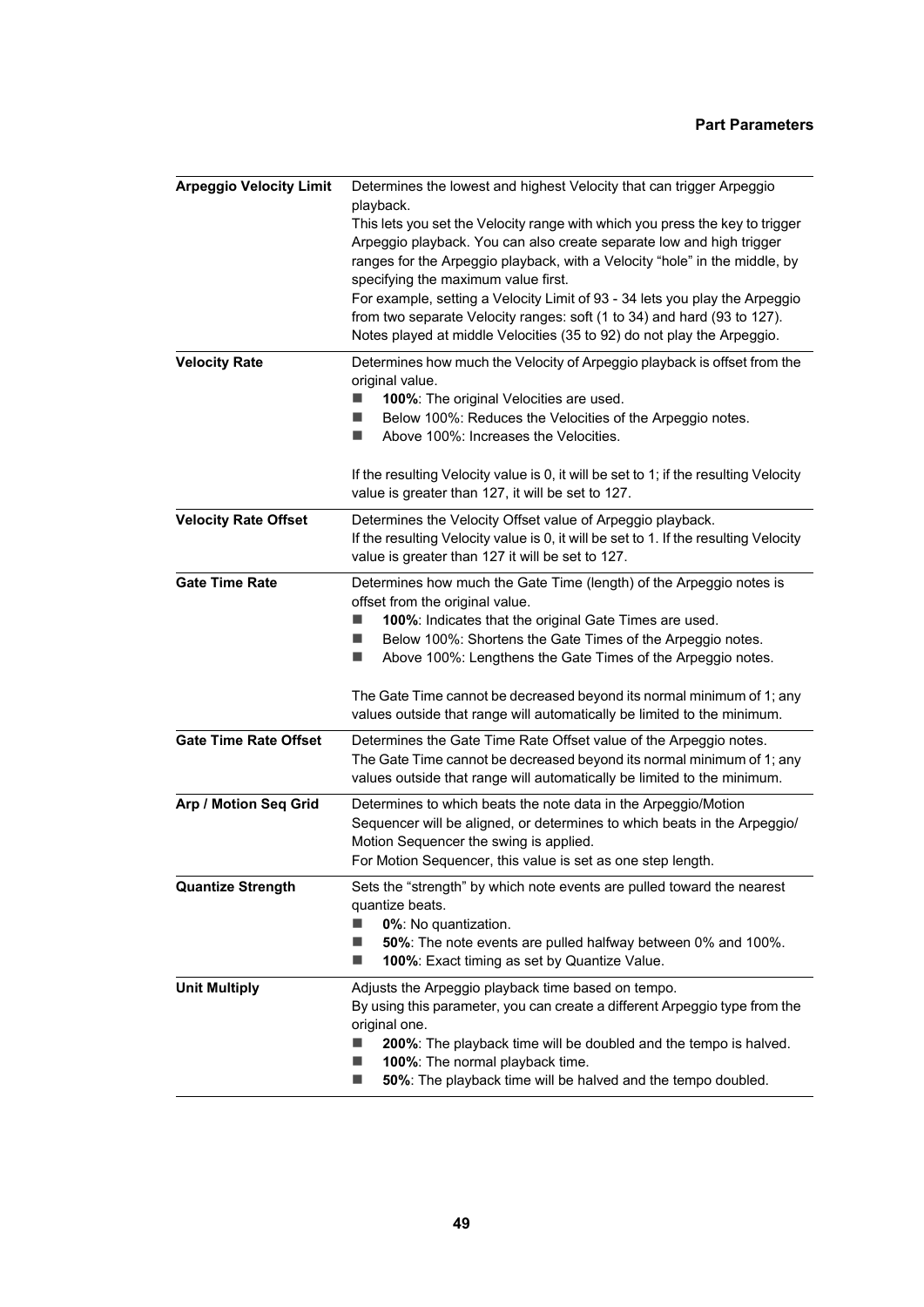| Swing                                       | Delays notes on even-numbered beats (backbeats) to produce a swing<br>feel.                                                                                                                                                                                                                                                                                                                                                                         |
|---------------------------------------------|-----------------------------------------------------------------------------------------------------------------------------------------------------------------------------------------------------------------------------------------------------------------------------------------------------------------------------------------------------------------------------------------------------------------------------------------------------|
|                                             | +1 and higher: Delay the Arpeggio notes.                                                                                                                                                                                                                                                                                                                                                                                                            |
|                                             | -1 and lower: Advance the Arpeggio notes.                                                                                                                                                                                                                                                                                                                                                                                                           |
|                                             | 0: Exact timing as set by Quantize Value, resulting in no swing.<br>▄                                                                                                                                                                                                                                                                                                                                                                               |
|                                             | Judicious use of this setting lets you create swing rhythms and triplet feels,<br>such as shuffle and bounce.                                                                                                                                                                                                                                                                                                                                       |
| <b>Output Octave Shift</b>                  | Shifts the pitch of the Arpeggio up or down in octaves.                                                                                                                                                                                                                                                                                                                                                                                             |
| <b>Octave Range</b>                         | Specifies the maximum Arpeggio range in octaves.<br>Positive values: Increase the Octave Range of the Arpeggio<br>playback.<br>Negative values: Decrease the Octave Range of the Arpeggio<br>playback.                                                                                                                                                                                                                                              |
| <b>Velocity Mode</b>                        | Adjusts the Velocity of the Arpeggio notes.<br>Original: The Arpeggio plays back at the preset Velocities included<br>in the Arpeggio sequence data.<br>Thru: The Arpeggio plays back according to the Velocity of your<br>■<br>playing.                                                                                                                                                                                                            |
|                                             | For example, if you press the keys strongly, the playback volume of the<br>Arpeggio is high.                                                                                                                                                                                                                                                                                                                                                        |
| <b>Trigger Mode</b>                         | Determines how Arpeggio playback is started and stopped.<br>Gate: Pressing the key starts Arpeggio playback and releasing the<br>note stops it.<br>Toggle: Pressing the key starts/stops Arpeggio playback and<br>releasing the note does not affect Arpeggio playback. This Mode<br>overrules the Arpeggio Hold setting. In other words, even when<br>the Arpeggio Hold parameter is set to On, pressing the key<br>start/stops Arpeggio playback. |
|                                             | Normally, this parameter should be set to Gate.                                                                                                                                                                                                                                                                                                                                                                                                     |
| <b>Random SFX</b>                           | Determines whether Random SFX is active or not.<br>Some Arpeggio types feature the Random SFX (Sound Effect) function,<br>which will trigger a special sound when the note is released—for example,<br>the fret noise of a guitar.                                                                                                                                                                                                                  |
| <b>Random SFX Velocity</b><br><b>Offset</b> | Determines the offset value by which the Random SFX notes will be<br>shifted from their original Velocities.<br>If the resulting Velocity is 0, it will be set to 1.<br>If the resulting Velocity is greater than 127, it will be set to 127.                                                                                                                                                                                                       |
| Random SFX Key On<br><b>Control</b>         | Defines the way in which the Velocity of the Random SFX special sound<br>is determined.<br>On: The Random SFX special sound is played with the Velocity<br>generated when the key is pressed.<br>Off: The Random SFX special sound is played with a pre-<br>programmed Velocity.                                                                                                                                                                    |
| <b>Accent Velocity</b><br><b>Threshold</b>  | Determines the minimum Velocity that will trigger the Accent Phrase.<br>Some Arpeggio types include special sequence data called Accent<br>Phrases, which will be played back only when Velocities higher than the<br>specified threshold are received.                                                                                                                                                                                             |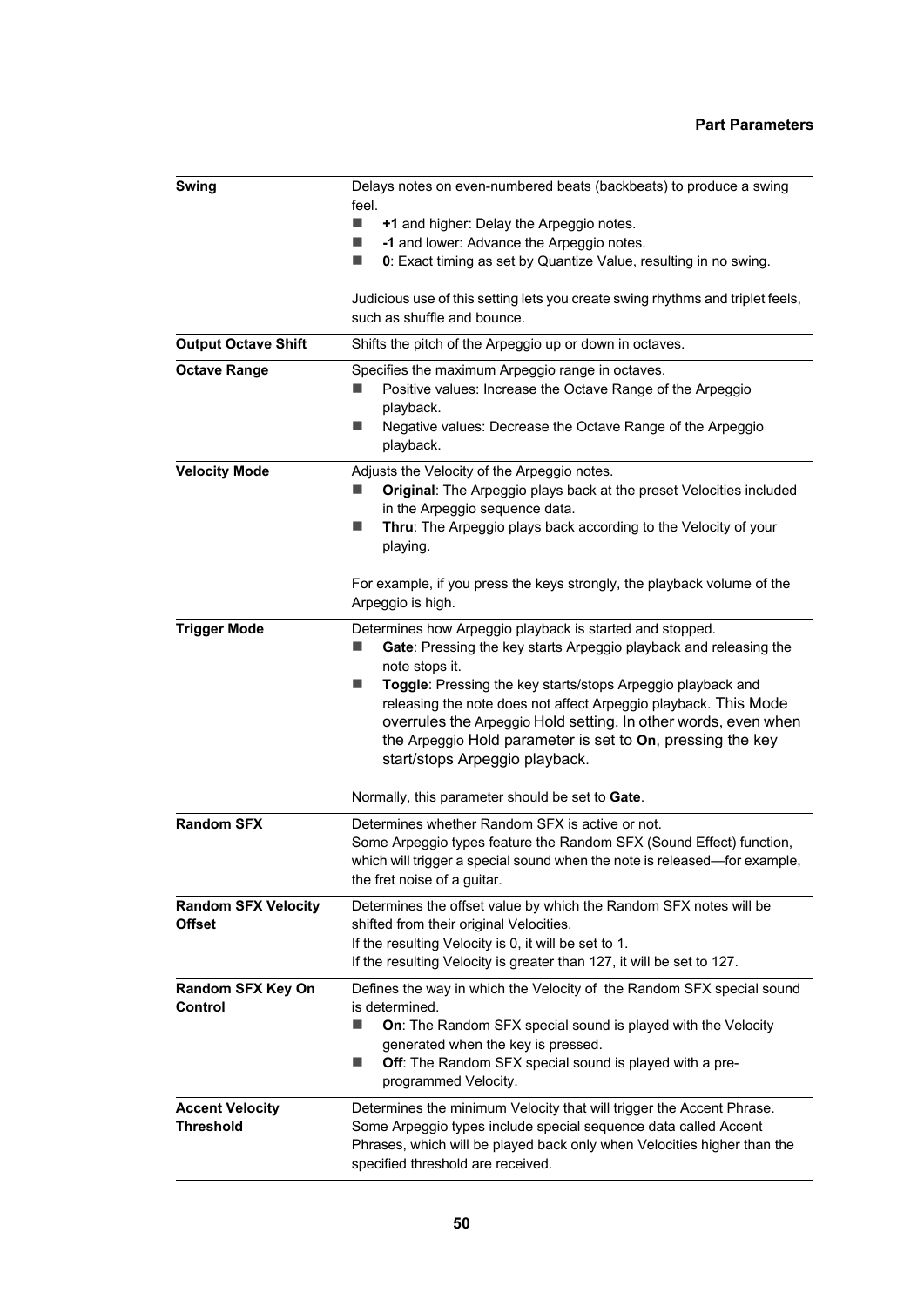| <b>Accent Start Quantize</b>           | Determines the start timing of the Accent Phrase when the Velocity higher<br>than the specified threshold in Accent Velocity Threshold is received.<br><b>Off:</b> The Accent Phrase starts as soon as the Velocity is received.<br>On: The Accent Phrase starts on the beat specified for each Arpeggio<br>type after the Velocity is received.                                                 |
|----------------------------------------|--------------------------------------------------------------------------------------------------------------------------------------------------------------------------------------------------------------------------------------------------------------------------------------------------------------------------------------------------------------------------------------------------|
| <b>Fixed SD/BD (for Drum</b><br>Parts) | Determines whether or not C1 and D1 are fixed as notes for Bass Drum<br>(BD) and Snare Drum (SD) in Arpeggio playback.<br>When this parameter is set to <b>On</b> , C1 will be used as the note of the Bass<br>Drum and D1 will be used as the note of the Snare Drum in Arpeggio<br>playback.                                                                                                   |
|                                        | Although most Drum Kits assign the Bass Drum sound to C1 and the Snare<br>Drum to D1, certain Drum Kits additionally assign these sounds to other<br>notes and certain Arpeggio Types are created by using those different<br>notes. Accordingly, you may hear improper sounds depending on the<br>selected Arpeggio Type and Drum Kit. Setting this parameter to On may<br>solve such problems. |

#### **1-3-6 Motion Sequencer**

The Motion Sequencer feature lets you dynamically change sounds by operating parameters depending on sequences created in advance.

It provides real time control for changing sounds depending on various sequences such as Tempo, Arpeggio, or the rhythm of external connected devices.

You can assign desired sequence types for one Lane.

| <b>Motion Seq Master</b><br><b>Switch</b> | Determines whether the Motion Sequencer for the entire Performance is<br>active or not.                                                                                                                                                                                                                                                                                                                                                                                          |
|-------------------------------------------|----------------------------------------------------------------------------------------------------------------------------------------------------------------------------------------------------------------------------------------------------------------------------------------------------------------------------------------------------------------------------------------------------------------------------------------------------------------------------------|
| <b>Motion Seg Part Switch</b>             | Determines whether the Motion Sequencer for the selected Part is active<br>or not.                                                                                                                                                                                                                                                                                                                                                                                               |
| <b>Lane Switch</b>                        | Determines whether each Lane is active or not.                                                                                                                                                                                                                                                                                                                                                                                                                                   |
| Amplitude                                 | Determines the Amplitude change of the entire sequence. There are three<br>parameters available for different ranges (below).<br><b>Common Motion Seq Amplitude: Offsets the Amplitude of the Lane</b><br>in the Performance when "MS FX" for the Lane is set on On.<br><b>Part Motion Seg Amplitude:</b> Offsets the Amplitude of the Lane in the<br>Part when "MS FX" for the Lane is set on On.<br><b>Motion Seq Amplitude:</b> Determines the Amplitude of each<br>Sequence. |
| <b>Pulse Shape</b>                        | Determines the Pulse shape of the Sequence. There are two parameters<br>available for different ranges (below).<br>Common Motion Seq Pulse Shape: Offsets the Pulse Shape of the<br>Lane parameter in the Performance when "MS FX" for the Lane is set<br>to on and "Control" for the parameter is set on On.<br><b>Part Motion Seq Pulse Shape:</b> Offsets the Pulse Shape of the Lane<br>parameter in the Part when "Control" for the parameter is set on On.                 |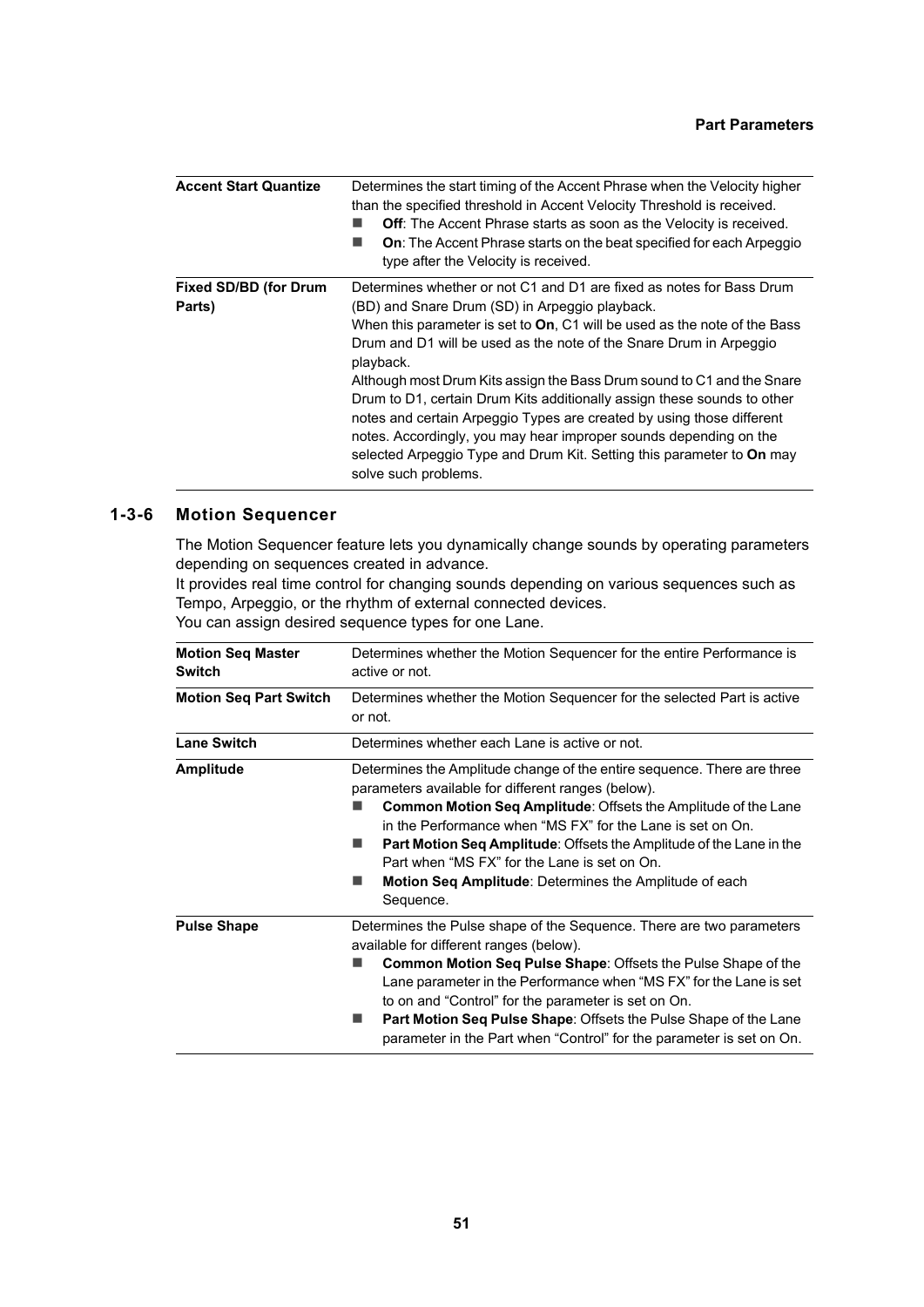| <b>Smoothness</b>           | Determines the smoothness of the time change of the Sequence. There<br>are three parameters available for different ranges (below).<br>Common Motion Seq Smoothness: Offsets the Smoothness of the<br>Lane in the Performance when "MS FX" for the Lane is set on On.<br>Part Motion Seq Smoothness: Offsets the Smoothness of the Lane<br>in the Part when "MS FX" for the Lane is set on On.<br>Motion Seq Smoothness: Determines the Smoothness of each<br>Sequence.                                                                                                                                                      |
|-----------------------------|------------------------------------------------------------------------------------------------------------------------------------------------------------------------------------------------------------------------------------------------------------------------------------------------------------------------------------------------------------------------------------------------------------------------------------------------------------------------------------------------------------------------------------------------------------------------------------------------------------------------------|
| Random                      | Determines how randomly change the Step Value is. There are two<br>parameters available for different ranges (below).<br>Common Motion Seq Random: Offsets the Random of the Lane in<br>the Performance when "MS FX" for the Lane is set on On.<br>Motion Seq Random: Determines the Random setting of each Part.<br>ш                                                                                                                                                                                                                                                                                                       |
| Lane FX Receive             | Determines whether or not the Lane is affected by the knob operation of<br>ARP/MS FX.<br>On: The Lane is affected by parameter values of ARP/MS FX (Swing,<br>ш<br>Unit Multiply, Gate Time Rate, Velocity Rate, Amplitude, Pulse<br>Shape, Smooth, and Random) and the operation of the [MOTION<br>SEQ HOLD] button.                                                                                                                                                                                                                                                                                                        |
| <b>Lane Trigger Receive</b> | Determines whether the Lane responds to the MS Trigger or not.<br>On: The Lane is affected by the operation of the [MOTION SEQ<br>ш<br>TRIGGER] button.                                                                                                                                                                                                                                                                                                                                                                                                                                                                      |
| Lane Sync                   | Determines if the playback of the Motion Sequence is synchronized to the<br>tempo of the Performance, Beat, Part Arpeggio, or Lane 1 (only when any<br>Lane other than Lane 1 is selected.)                                                                                                                                                                                                                                                                                                                                                                                                                                  |
| <b>Lane Speed</b>           | Determines the speed of the playback of the Motion Sequence.<br>This parameter is active when the Lane Sync is set to "Off."                                                                                                                                                                                                                                                                                                                                                                                                                                                                                                 |
| Lane Key On Reset           | Determines whether or not the playback of the Motion Sequence is<br>stopped when you play the keyboard.<br>Off: The playback of the Motion Sequence continues even after you<br>-<br>play the keyboard.<br>Each-on: Each time you play the keyboard, the playback of the<br>Motion Sequence is reset. Playback restarts from the first step.<br>1st-on: When you play the first note on the keyboard, the playback of<br>the Motion Sequence is reset and the playback starts from the first<br>step. If you play a second note while the first is being held, the<br>playback position of the Motion Sequence is not reset. |
| Lane Loop                   | Determines the Motion Sequence is played only once or repeatedly.<br>On: While you hold down the keys, the Motion Sequence is played<br>repeatedly.<br>Off: Even if you hold down the keys, the Motion Sequence is played<br>only once.                                                                                                                                                                                                                                                                                                                                                                                      |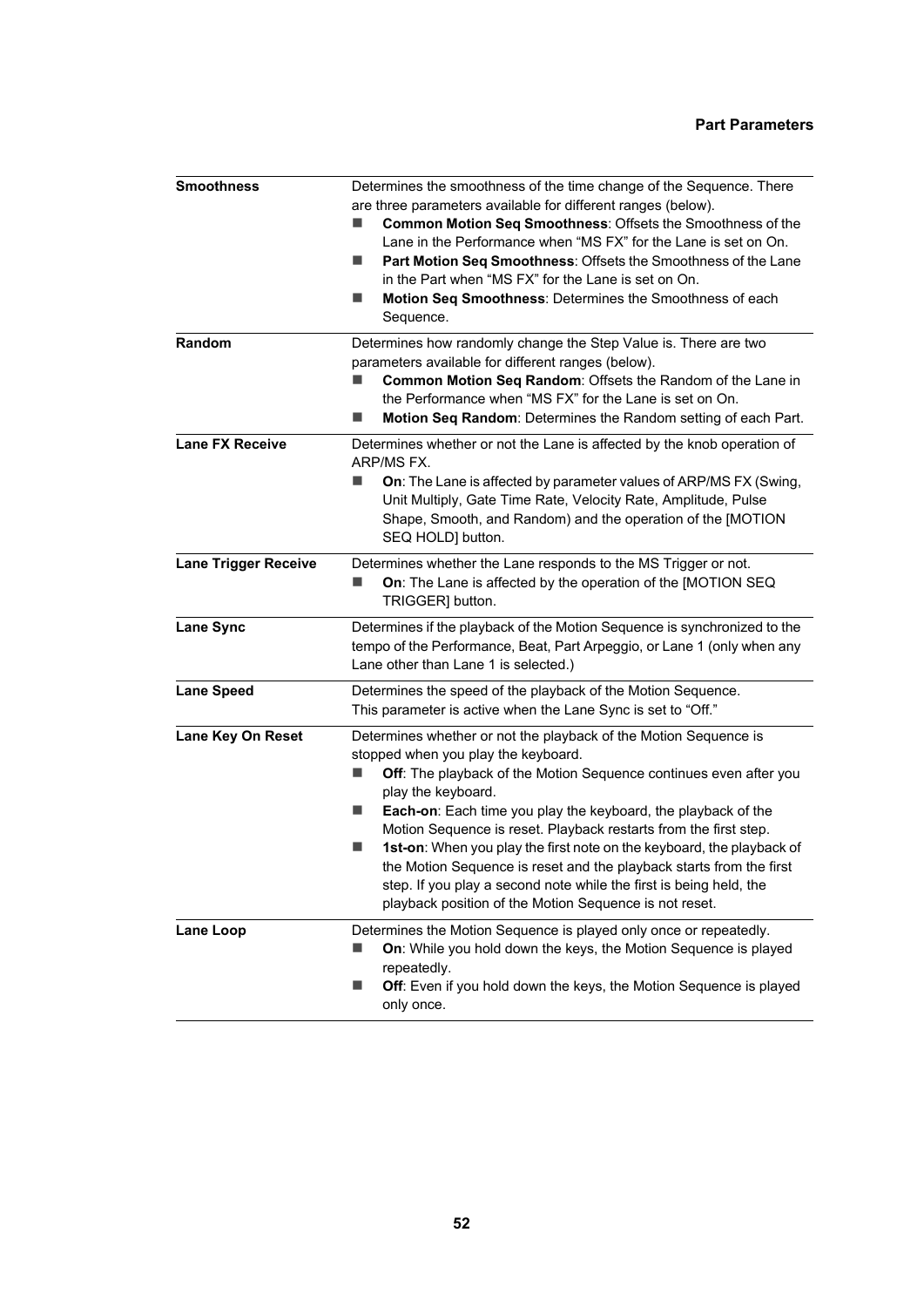| <b>Lane Velocity Limit</b> | Determines the minimum and maximum Velocity values in which the<br>Motion Sequence responds.<br>The Motion Sequence will only be available for notes played between its<br>specified Velocity Limits. In addition to this, if you first specify the maximum<br>value then the minimum value which is actually higher than the maximum<br>value, you can create two Velocity Limits to playback the Motion<br>Sequence. For example, if you set 93 as the minimum and 34 as the<br>maximum, then the Velocity range covers both "1 to 34" and "93 to 127,"<br>with a Velocity "hole" in the middle. For that "hole" between the two Velocity<br>Limits, the Motion Sequence will not be available. |
|----------------------------|---------------------------------------------------------------------------------------------------------------------------------------------------------------------------------------------------------------------------------------------------------------------------------------------------------------------------------------------------------------------------------------------------------------------------------------------------------------------------------------------------------------------------------------------------------------------------------------------------------------------------------------------------------------------------------------------------|
| <b>Lane Unit Multiply</b>  | Adjusts the Motion Sequencer playback time based on tempo.<br>By using this parameter, you can create a different Motion Sequencer type<br>from the original one.<br><b>200%:</b> The playback time will be doubled and the tempo is halved.<br><b>100%:</b> The normal playback time.<br><b>50%:</b> The playback time will be halved and the tempo doubled.<br><b>Common:</b> The value set in the Unit Multiply common to the all Parts<br>will be applied.<br><b>Arp:</b> The value set in the Arpeggio Unit Multiply for the selected Part<br>will be applied.                                                                                                                               |

#### **1-3-7 Controller Set**

The controllers such as knobs on the front panel can be used to change and adjust a variety of parameters for each Part—both in real time and simultaneously. For example, keyboard aftertouch can be used to control vibrato and the Modulation Wheel can be used to control tonal brightness.

The function settings for all controllers are referred to as a Controller Set, and several Controller Sets can be created for each Part. The controller is referred to as Source, and the controlled function is referred to as Destination.

| Source                | Determines which panel controller is to be assigned and used for the<br>selected Controller Set.                                                                                                                                                                                                                   |
|-----------------------|--------------------------------------------------------------------------------------------------------------------------------------------------------------------------------------------------------------------------------------------------------------------------------------------------------------------|
|                       | You can assign multiple functions to a controller.                                                                                                                                                                                                                                                                 |
| <b>Destination</b>    | Determines the parameter that is controlled by the Source.<br>You can select any of the available parameters for each controller, such as<br>volume, pitch and LFO depth.                                                                                                                                          |
| <b>Element Switch</b> | Determines whether or not the selected controller affects each individual<br>Flement of the current Part.<br>This parameter is disabled when the Destination is set to a parameter that<br>is not related to the Part Flements.<br>For the Normal Part (FM-X), this parameter is changed to "Operator"<br>Switch." |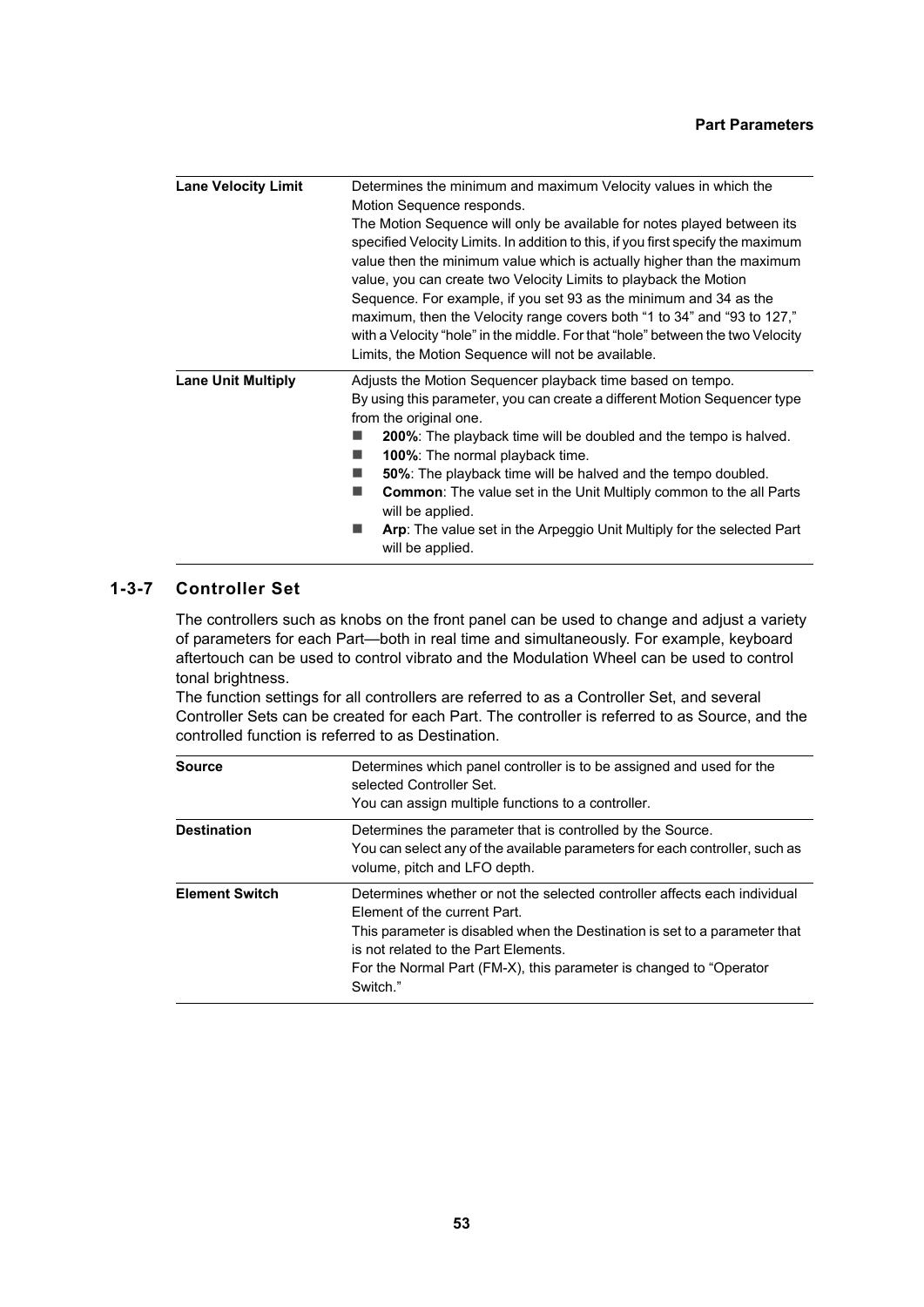#### **Part Parameters**

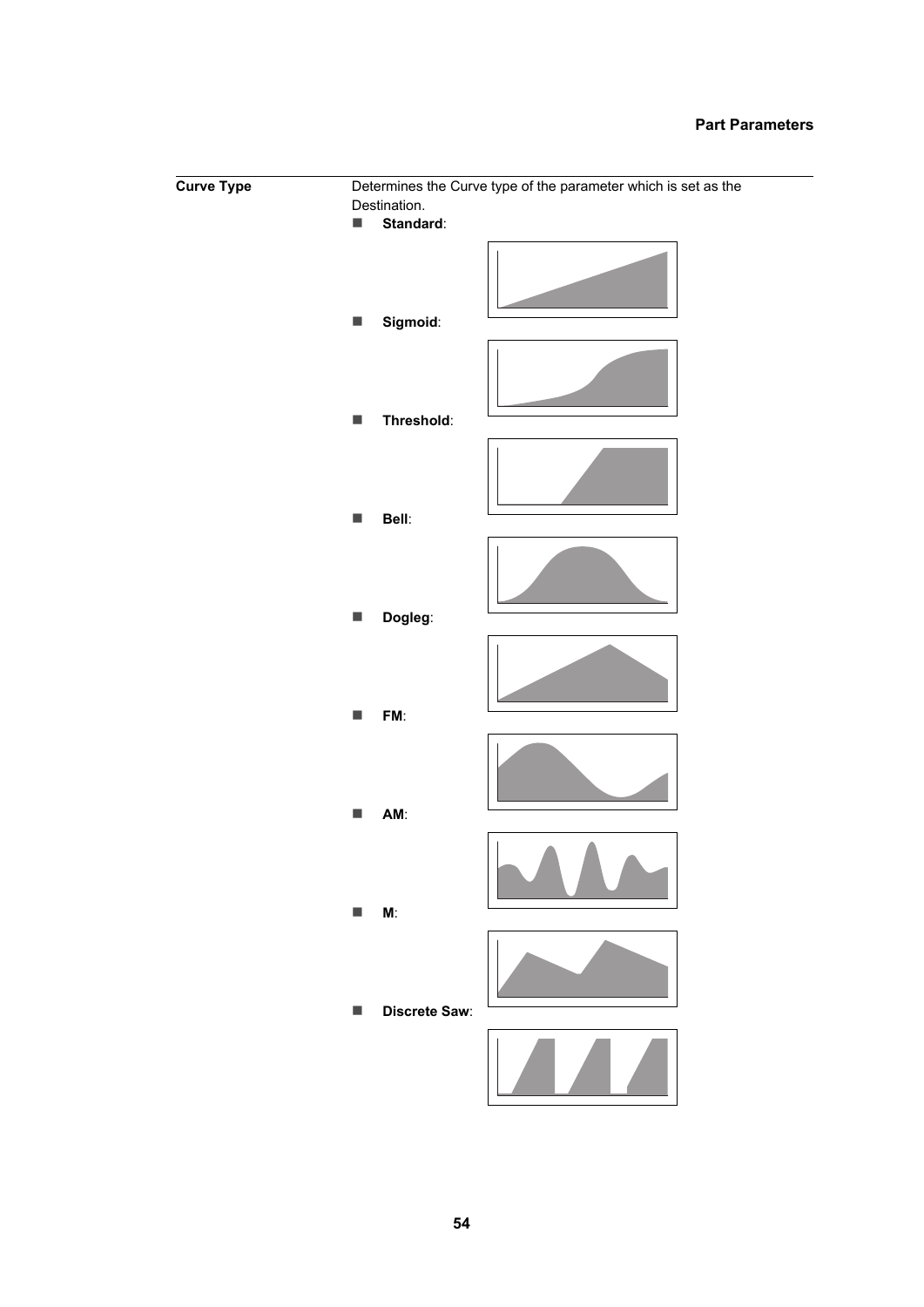#### **Part Parameters**

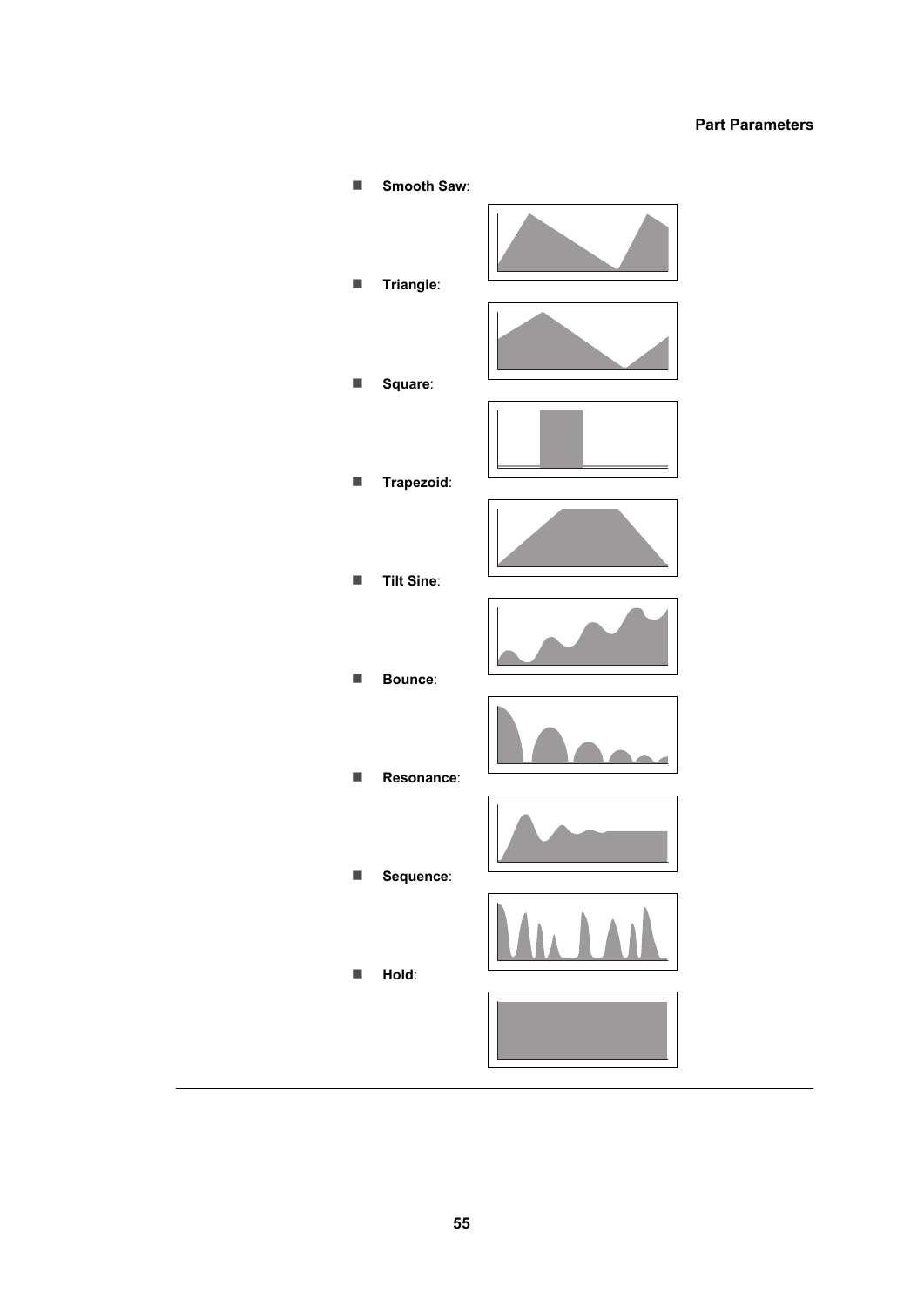| <b>Curve Polarity</b><br><b>Curve Ratio</b> | Determines the Curve Polarity of the selected Curve type.<br>uni (unipolar): Unipolar changes only in a positive direction or in a<br>negative direction from a base parameter value according to the<br>Curve shape.<br>bi (bipolar): Bipolar changes in both of positive and negative |
|---------------------------------------------|-----------------------------------------------------------------------------------------------------------------------------------------------------------------------------------------------------------------------------------------------------------------------------------------|
|                                             | directions from a base parameter value.<br>Determines the Curve ratio.                                                                                                                                                                                                                  |
|                                             |                                                                                                                                                                                                                                                                                         |
| <b>Curve Parameter</b>                      | Adjusts the Curve shape.<br>The number of Curve Parameters will change according to the Curve type.                                                                                                                                                                                     |

#### **1-3-8 Effect**

The Effect unit applies Effects to the output of the tone generator block and audio input block, processing and enhancing the sound. Effects are applied in the final stages of editing, letting you change the sound of the created Part as desired.

| <b>Master Effect</b>                        | Master effects are applied to the final output signal of the entire sound.                                                                                                                                                                                                                                                                                                                                                                                                                                                                  |
|---------------------------------------------|---------------------------------------------------------------------------------------------------------------------------------------------------------------------------------------------------------------------------------------------------------------------------------------------------------------------------------------------------------------------------------------------------------------------------------------------------------------------------------------------------------------------------------------------|
| <b>System Effect</b>                        | System Effects are applied to the overall sound—for example, that of an<br>entire Part, an entire Performance, etc.<br>With System Effects, the sound of each Part is sent to the effect according<br>to the Effect Send Level for each Part. The processed sound (referred to<br>as "wet") is sent back to the mixer, according to the Return Level, and<br>output-after being mixed with the unprocessed "dry" sound. This<br>arrangement lets you prepare an optimum balance of the effect sound and<br>the original sound of the Parts. |
| <b>Insertion Effect</b>                     | Insertion Effects can be applied individually to each of specified Parts<br>before merging the signals of all parts.<br>This should be used for sounds for which you want to drastically change<br>the character. The Insertion Effect has A and B units and those units can<br>be separately set to different effects.                                                                                                                                                                                                                     |
| <b>Side Chain/Modulator</b>                 | The Side Chain/Modulator uses the output from one track to control an<br>effect in a different track. You can specify the Effect type for activating the<br>feature so that input signals for Parts other than the selected Part or the<br>audio input signal can control the specified Effect.<br>This trigger is called either "Side Chain" or "Modulator," depending on the<br>Effect Type.                                                                                                                                              |
| <b>Element Connection</b>                   |                                                                                                                                                                                                                                                                                                                                                                                                                                                                                                                                             |
| <b>Switch</b>                               | Determines which Insertion Effect (A or B) is used to process each<br>individual Element of the current Normal Part (AWM2.)<br>Set this to Thru to bypass the Insertion Effects for the specified element.                                                                                                                                                                                                                                                                                                                                  |
| <b>Drum Key Connection</b><br><b>Switch</b> | Determines which Insertion Effect (A or B) is used to process each<br>individual Key of the current Drum Part or determines that no Insertion<br>Fffect is used.<br>Parameters can be set for each Drum Key.                                                                                                                                                                                                                                                                                                                                |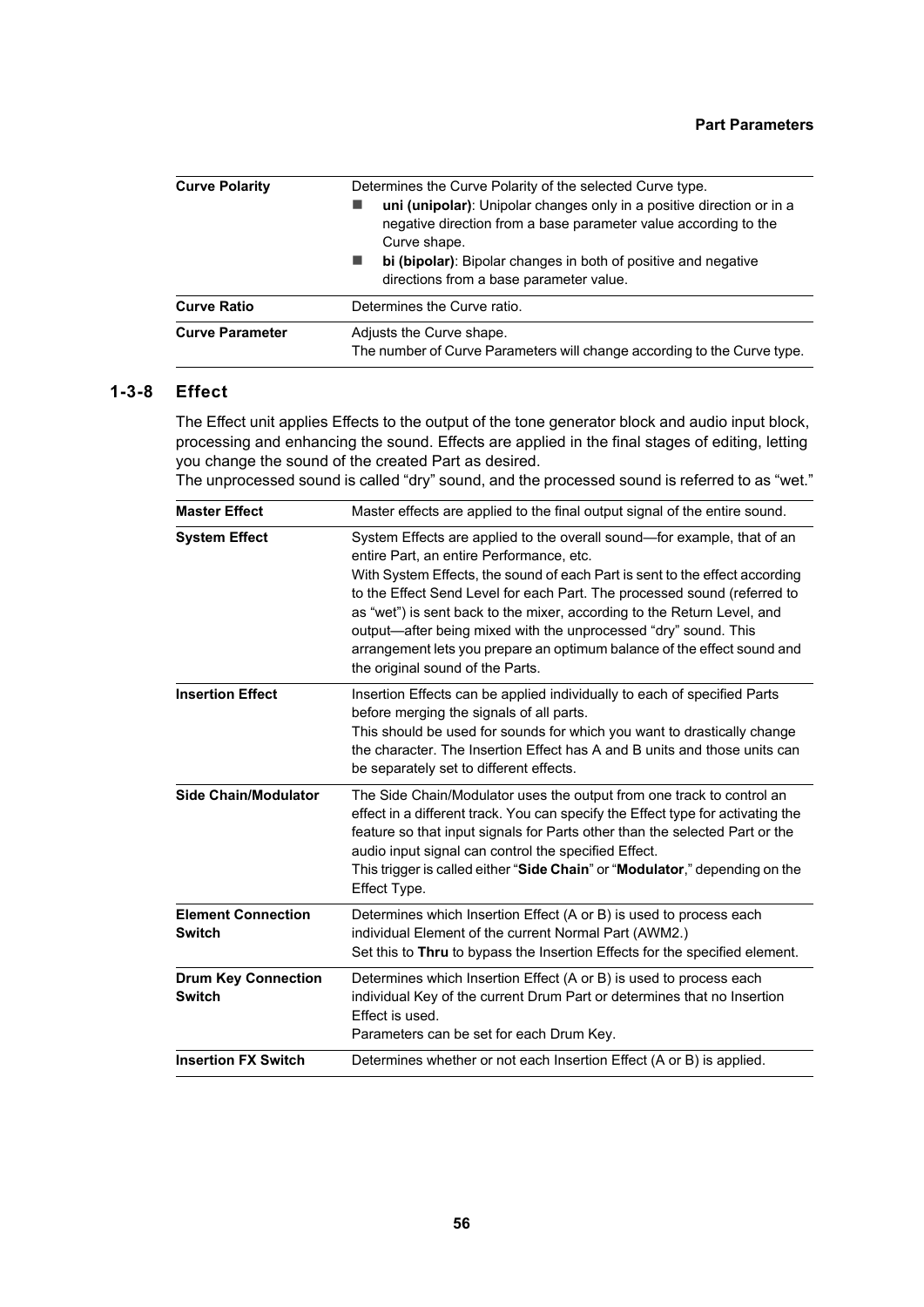**Insertion Connection Type** Lets you set the effect routing for Insertion Effects A and B. **Parallel** (for Normal Parts (AWM2) and Drum Parts): Signals processed with the Insertion Effect A and B blocks are sent to the Master Effect, Master EQ, Reverb, Variation, and Envelope Follower blocks.



- *Figure 55: Insertion Effect Connection Parallel*
- **Ins A>B**: Signals processed with the Insertion Effect A are sent to the Insertion Effect B and signals processed with the Insertion Effect B are sent to the Master Effect, Master EQ, Reverb, Variation, and Envelope Follower blocks.



- *Figure 56: Insertion Effect Connection Ins A>B*
- **Ins B>A**: Signals processed with the Insertion Effect B are sent to the Insertion Effect A and signals processed with the Insertion Effect A are sent to the Master Effect, Master EQ, Reverb, Variation, and Envelope Follower blocks.

| P |
|---|

*Figure 57: Insertion Effect Connection Ins B>A*

**Reverb** The Reverb System Effect block adds a warm ambience to the sound, simulating the complex reflections of actual performance spaces, such as a concert hall or a small club. **Reverb Send** Adjusts the reverb send level. The higher the value the deeper the Reverb. **Variation** The Variation System Effect block uses various type of modulation processing in addition to Chorus, Reverb, and Delay. **Variation Send** Adjusts the Variation Send level. The higher the value the deeper the Variation Effect. **Variation to Reverb** Determines the Send level of the signal sent from the Variation Effect to the Reverb Effect. The higher the value, the deeper the Reverb that is applied to the Variation processed signal. **Reverb Return** Determines the Return level of the Reverb Effect. **Variation Return** Determines the Return level of the Variation Effect. **Reverb Pan** Determines the pan position of the Reverb effect sound. **Variation Pan** Determines the pan position of the Variation effect sound.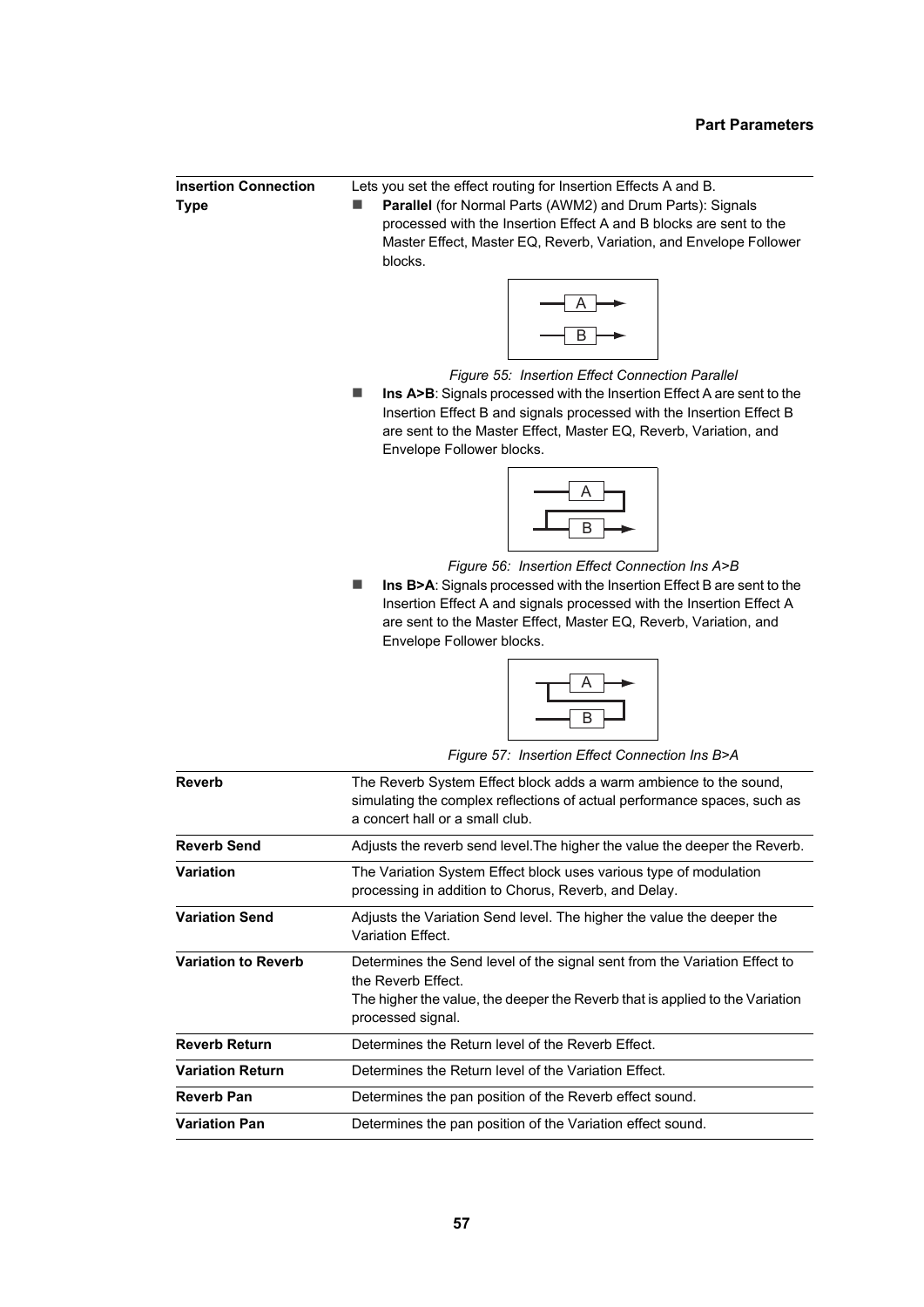#### **1-3-9 EQ (Equalizer)**

In general, an equalizer (EQ) is used to correct the sound output from amplifiers or speakers to match the special character of the room, or to change the tonal character of the sound. The sound is divided into several frequency bands, and adjustments are made to the sound by raising or lowering the level of each band. By adjusting the sound according to the genre (classical music being more refined, pop music more crisp, and rock music more dynamic) you can draw out the special characteristics of the music and make your performance more enjoyable.

| 2-band EQ                                | This Effect type is an equalizer that allows equalization of the Low and<br>High bands. This is applied after the Insertion Effects.                                                                                                                                                                                     |
|------------------------------------------|--------------------------------------------------------------------------------------------------------------------------------------------------------------------------------------------------------------------------------------------------------------------------------------------------------------------------|
| 3-band EQ                                | This Effect type is an equalizer that allows equalization of the Low, Mid,<br>and High bands. This is applied before the Insertion Effects.                                                                                                                                                                              |
| Boost 6,<br><b>Boost 12,</b><br>Boost 18 | Boosts the entire band of the selected Element by +6dB, +12dB, and<br>+18dB respectively.                                                                                                                                                                                                                                |
| Parametric EQ (PEQ)                      | Use this to attenuate or boost signal levels (gain) around the Frequency.<br>An equalizer in which all of the parameters of equalization can be adjusted.<br>The adjustable parameters include:<br><b>Center Frequency</b><br>Gain (boost/cut) of the Center Frequency<br>Bandwidth (see "Q")<br>Y<br>$\,{}^+$<br>X<br>0 |
| <b>Frequency</b>                         | Figure 58: PEQ<br>Determines the center frequency.<br>Frequencies around this point are attenuated/boosted by the Gain setting.                                                                                                                                                                                          |
| Gain                                     | Determines the level gain for the Frequency, or the amount the selected<br>frequency band is attenuated or boosted.                                                                                                                                                                                                      |
| Q                                        | A parameter that determines the EQ bandwidth, or range of frequencies,<br>to be attenuated/boosted.                                                                                                                                                                                                                      |

<span id="page-57-0"></span>Consequently, this parameter determines the frequency characteristic curve.

In case of the 3-band EQ, the Q setting is only available for the Mid band, which is a Peaking type EQ. The EQ Shape of the High and Low band is of the Shelving type. In case of the 2-band EQ, the Q setting is only available when Peak/Dip is selected as the EQ type.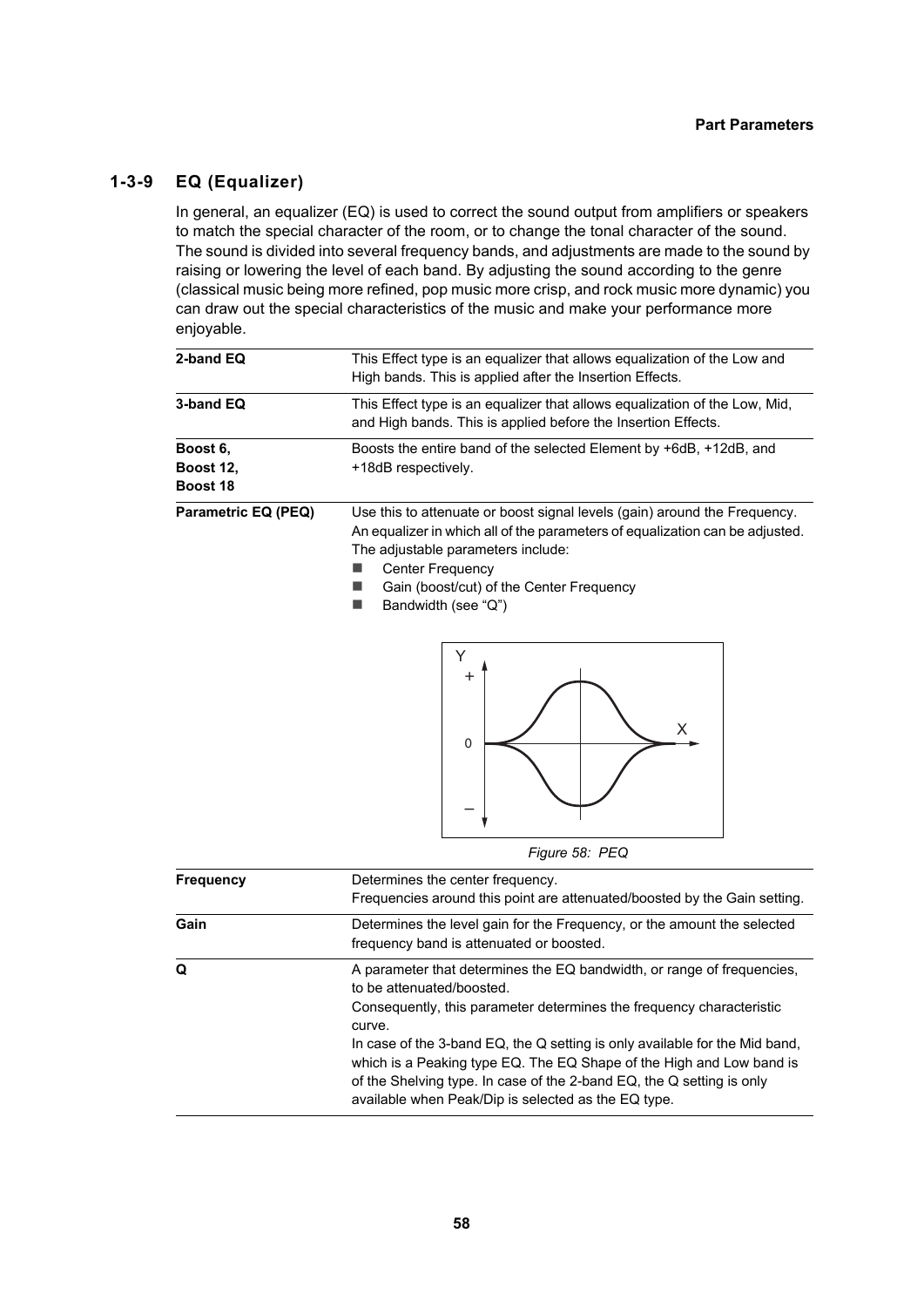# **1-3-10 Envelope Follower**

Envelope Follower is a function for detecting the envelope of the input signal waveform and modifying sounds dynamically.

|                                            | <b>Envelope Follower Gain</b> Determines the output gain of the Envelope Follower. |
|--------------------------------------------|------------------------------------------------------------------------------------|
| <b>Envelope Follower</b><br>Attack         | Determines the attack time of the Envelope Follower.                               |
| <b>Envelope Follower</b><br><b>Release</b> | Determines the release time of the Envelope Follower.                              |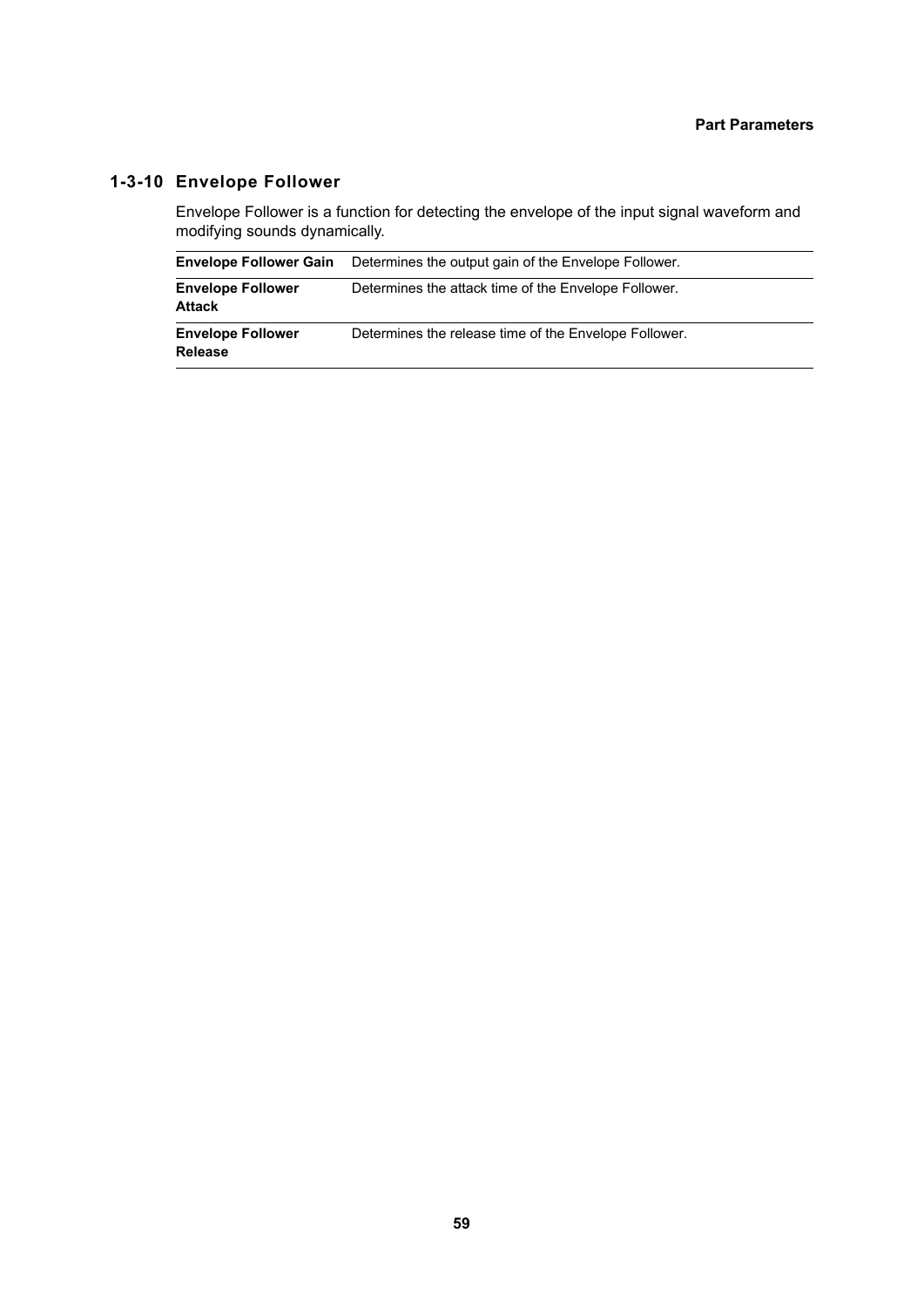## **2-1 Basic Terms**

## **2-1-1 Definitions**

| <b>VCM (Virtual Circuitry</b><br>Modelling) | VCM is a technology that authentically models the elements in analog<br>circuitry (such as resistors and capacitors). Effect types using the VCM<br>technology produce the uniquely warm characteristics of vintage<br>processing gear. |
|---------------------------------------------|-----------------------------------------------------------------------------------------------------------------------------------------------------------------------------------------------------------------------------------------|
| <b>REV-X</b>                                | REV-X is a Reverb algorithm developed by Yamaha. It provides a high-<br>density, richly reverberant sound quality, with smooth attenuation, spread<br>and depth that work together to enhance the original sound.                       |

# **2-2 Effect Types**

## **2-2-1 Reverb**

Also called "reverberation," this refers to the sound energy remaining in a room or closed space after the original sound stops. Similar to, yet different from echo, Reverb is the indirect, diffuse sound of reflections from the walls and ceiling that accompany the direct sound. The characteristics of this indirect sound depends on the size of the room or space and the materials and furnishings in the room.

| <b>HD HALL</b>         | Reverb emulating the acoustics of a concert hall.                                                      |  |
|------------------------|--------------------------------------------------------------------------------------------------------|--|
| <b>REV-X HALL</b>      | Reverb emulating the acoustics of a concert hall using the REV-X<br>technology.                        |  |
| <b>R3 HALL</b>         | Reverb emulating the acoustics of a concert hall using the algorithm<br>derived from the Yamaha ProR3. |  |
| <b>SPX HALL</b>        | Reverb emulating the acoustics of a concert hall derived from the Yamaha<br>SPX1000.                   |  |
| <b>HD ROOM</b>         | Reverb emulating the acoustics of a room.                                                              |  |
| <b>REV-X ROOM</b>      | Reverb emulating the acoustics of a room using REV-X technology.                                       |  |
| <b>R3 ROOM</b>         | Reverb emulating the acoustics of a room using the algorithm derived from<br>the Yamaha ProR3.         |  |
| <b>SPX ROOM</b>        | Reverb emulating the acoustics of a room derived from the Yamaha<br>SPX1000.                           |  |
| <b>HD PLATE</b>        | Reverb emulating a metal plate.                                                                        |  |
| <b>R3 PLATE</b>        | Reverb emulating a metal plate using the algorithm derived from the<br>Yamaha ProR3.                   |  |
| <b>SPX STAGE</b>       | Reverb appropriate for a solo instrument derived from the Yamaha<br>SPX1000.                           |  |
| <b>SPACE SIMULATOR</b> | Reverb that lets you set the space size by specifying the width, height, and<br>depth.                 |  |
| <b>GATED REVERB</b>    | Simulation of gated reverb.                                                                            |  |
| <b>REVERSE REVERB</b>  | Simulation of reverse playback of gated reverb.                                                        |  |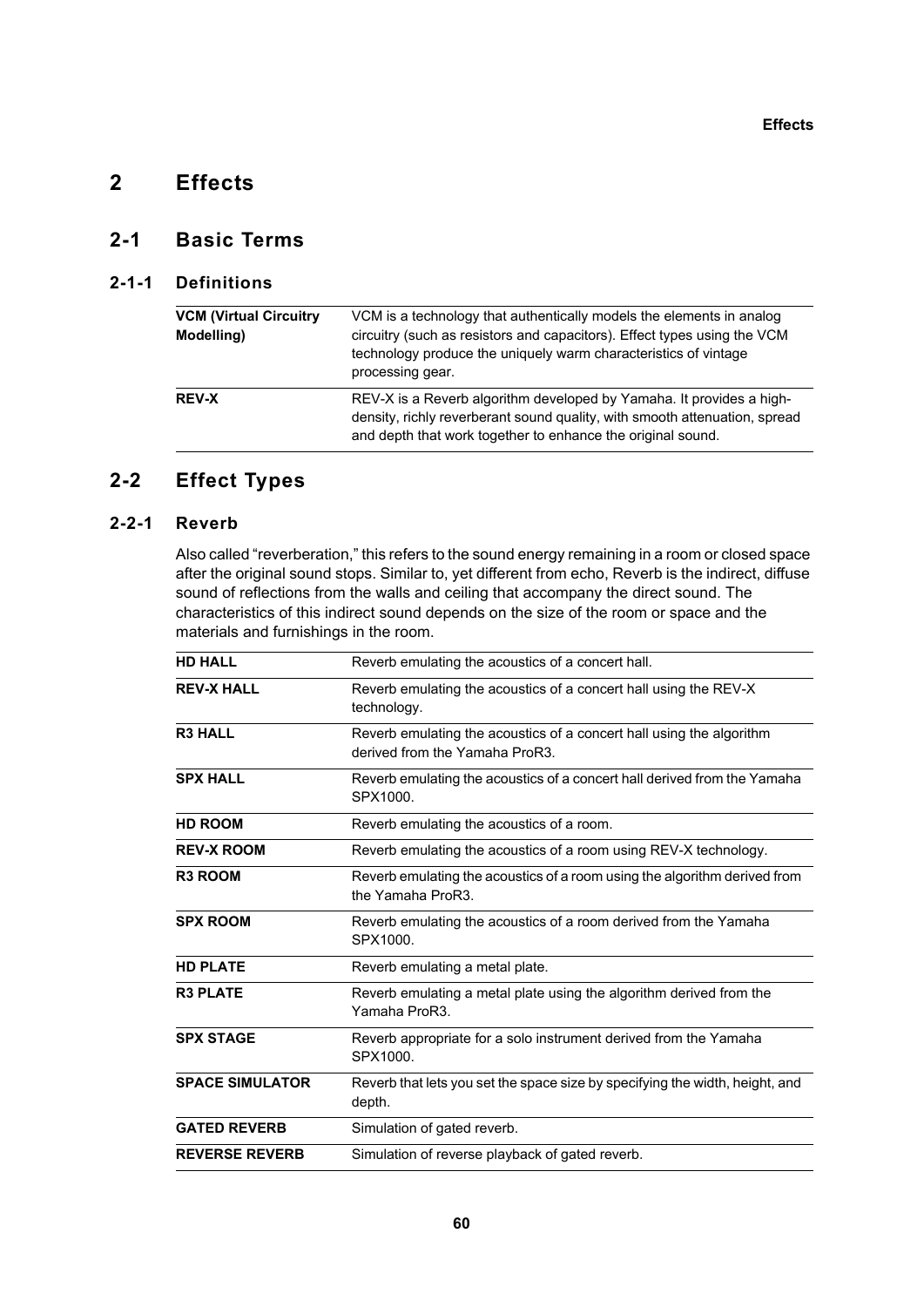# **2-2-2 Delay**

An effect (or device) that delays an audio signal for ambient or rhythmic effects.

| <b>CROSS DELAY</b>                   | The feedback of the two delayed sounds is crossed.                                    |  |
|--------------------------------------|---------------------------------------------------------------------------------------|--|
| <b>TEMPO CROSS DELAY</b>             | Tempo-synchronized Cross delay.                                                       |  |
| <b>TEMPO DELAY MONO</b>              | Tempo-synchronized Mono delay.                                                        |  |
| <b>TEMPO DELAY STEREO</b>            | Tempo-synchronized Stereo delay.                                                      |  |
| <b>CONTROL DELAY</b>                 | Delay with delay time that is controllable in real time.                              |  |
| <b>DELAY LCR</b>                     | Produces three delayed sounds: L, R and C (center).                                   |  |
| <b>DELAY LR</b>                      | Produces two delayed sounds in stereo: L and R.                                       |  |
| <b>ANALOG DELAY RETRO</b>            | Analog delay driven by bucket-brigade device (BBD) chips with short delay<br>setting. |  |
| <b>ANALOG DELAY</b><br><b>MODERN</b> | Analog delay driven by bucket-brigade device (BBD) chips with long delay<br>setting.  |  |

#### **2-2-3 Chorus**

Depending on the particular Chorus type and parameters, this can make a Voice sound "larger," as if several identical instruments were playing in unison, or it can give a Voice greater warmth and depth.

| <b>G CHORUS</b>        | A Chorus Effect that produces a richer and more complex modulation than<br>normal chorus. |
|------------------------|-------------------------------------------------------------------------------------------|
| <b>2 MODULATOR</b>     | A Chorus Effect consisting of pitch modulation and amplitude modulation.                  |
| <b>SPX CHORUS</b>      | An effect which uses a 3-phase LFO to add modulation and spaciousness<br>to the sound.    |
| <b>SYMPHONIC</b>       | A 3-phase Chorus which uses a complex LFO wave.                                           |
| <b>ENSEMBLE DETUNE</b> | Chorus effect without modulation, created by adding a slightly pitch-shifted<br>sound.    |

## **2-2-4 Flanger**

This effect creates a swirling, metallic sound.

| <b>VCM FLANGER</b>     | These effects emulate the characteristics of an analog flanger used in the<br>1970s, recreating a warm, high-quality flanger effect. |
|------------------------|--------------------------------------------------------------------------------------------------------------------------------------|
| <b>CLASSIC FLANGER</b> | Conventional type of flanger.                                                                                                        |
| <b>TEMPO FLANGER</b>   | Tempo-synchronized flanger.                                                                                                          |
| <b>DYNAMIC FLANGER</b> | Dynamically controlled flanger.                                                                                                      |
| <b>CONTROL FLANGER</b> | Manually controlled flanger.                                                                                                         |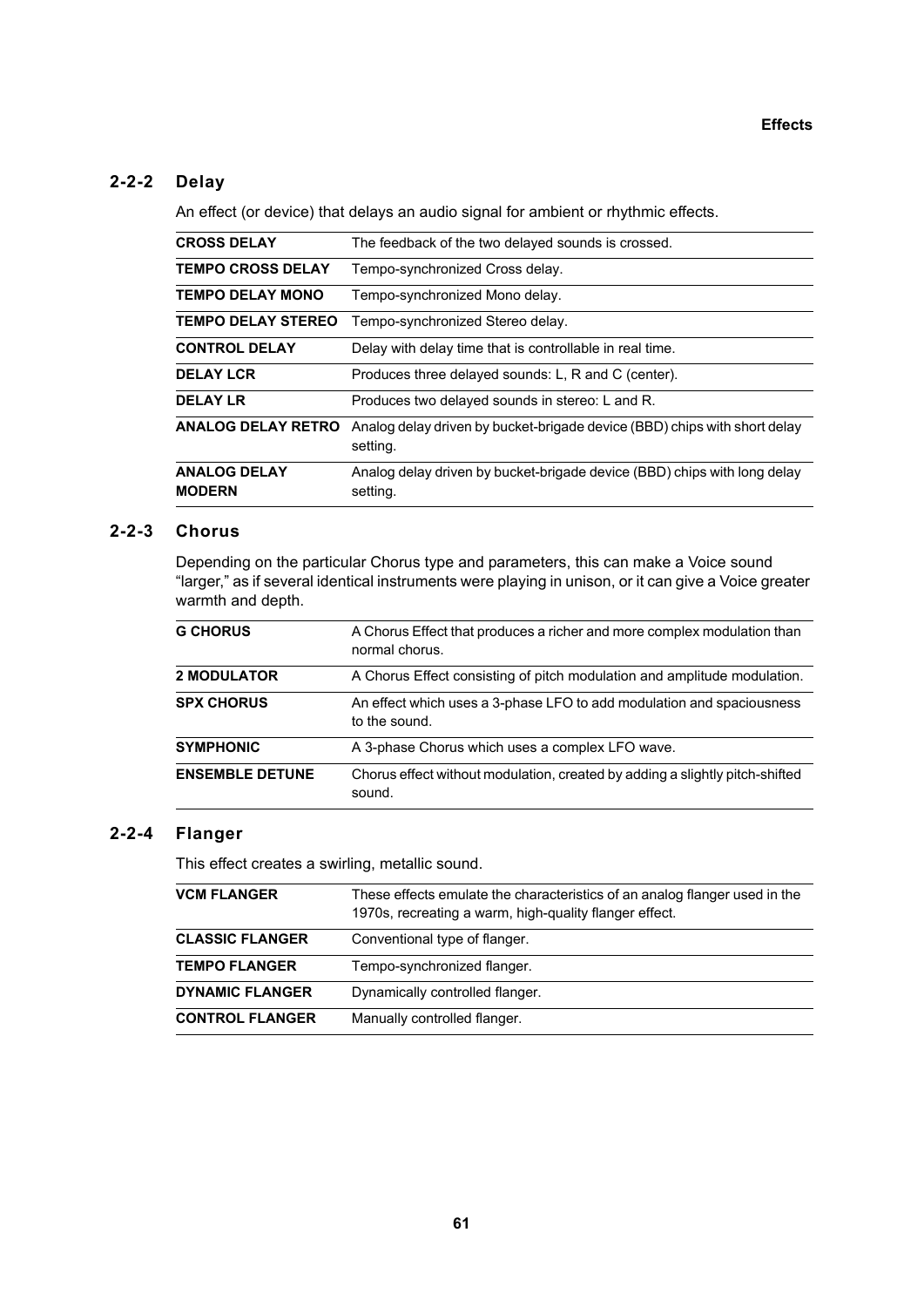#### **2-2-5 Phaser**

Cyclically modulates the phase to add modulation to the sound.

| <b>VCM PHASER MONO</b>   | This effect emulates the characteristics of analog phasers used in the<br>1970s, recreating a warm, high-quality phaser effect. This is a mono<br>phaser with VCM technology for producing a vintage sound.   |
|--------------------------|---------------------------------------------------------------------------------------------------------------------------------------------------------------------------------------------------------------|
| <b>VCM PHASER STEREO</b> | This effect emulates the characteristics of analog phasers used in the<br>1970s, recreating a warm, high-quality phaser effect. This is a stereo<br>phaser with VCM technology for producing a vintage sound. |
| <b>TEMPO PHASER</b>      | Tempo-synchronized phaser.                                                                                                                                                                                    |
| <b>DYNAMIC PHASER</b>    | Dynamically controlled phase shifter.                                                                                                                                                                         |
| <b>CONTROL PHASER</b>    | Manually controlled phaser.                                                                                                                                                                                   |

#### **2-2-6 Tremolo & Rotary**

The Tremolo effect cyclically modulates the volume. The Rotary Speaker effect simulates the characteristic vibrato effect of a rotary speaker.

| <b>AUTO PAN</b>         | An effect which cyclically moves the sound left/right and front/back. |
|-------------------------|-----------------------------------------------------------------------|
| <b>TREMOLO</b>          | An effect which cyclically modulates the volume.                      |
| <b>ROTARY SPEAKER 1</b> | Simulation of a rotary speaker.                                       |
| <b>ROTARY SPEAKER 2</b> | Simulator of a rotary speaker including the amp block.                |

#### **2-2-7 Distortion**

This type can be used mainly for guitar, adding distortion with an edge to the sound.

| <b>AMP SIMULATOR 1</b>                 | Simulation of a guitar amplifier.                                                                                             |
|----------------------------------------|-------------------------------------------------------------------------------------------------------------------------------|
| <b>AMP SIMULATOR 2</b>                 | Simulation of a guitar amplifier.                                                                                             |
| <b>COMP DISTORTION</b>                 | Since a Compressor is included in the first stage, steady distortion can be<br>produced regardless of changes in input level. |
| <b>COMP DISTORTION</b><br><b>DELAY</b> | Compressor, Distortion and Delay are connected in series.                                                                     |
| <b>US COMBO</b>                        | Simulation of an American combo amplifier.                                                                                    |
| <b>JAZZ COMBO</b>                      | Simulation of a jazz combo amplifier.                                                                                         |
| <b>US HIGH GAIN</b>                    | Simulation of an American high gain amplifier.                                                                                |
| <b>BRITISH LEAD</b>                    | Simulation of a British stack amplifier.                                                                                      |
| <b>MULTIFX</b>                         | Multi effects processing for guitar sounds.                                                                                   |
| <b>SMALL STEREO</b>                    | Stereo distortion of guitar sounds.                                                                                           |
| <b>BRITISH COMBO</b>                   | Simulation of a British combo amplifier.                                                                                      |
| <b>BRITISH LEGEND</b>                  | Simulation of a British stack amplifier.                                                                                      |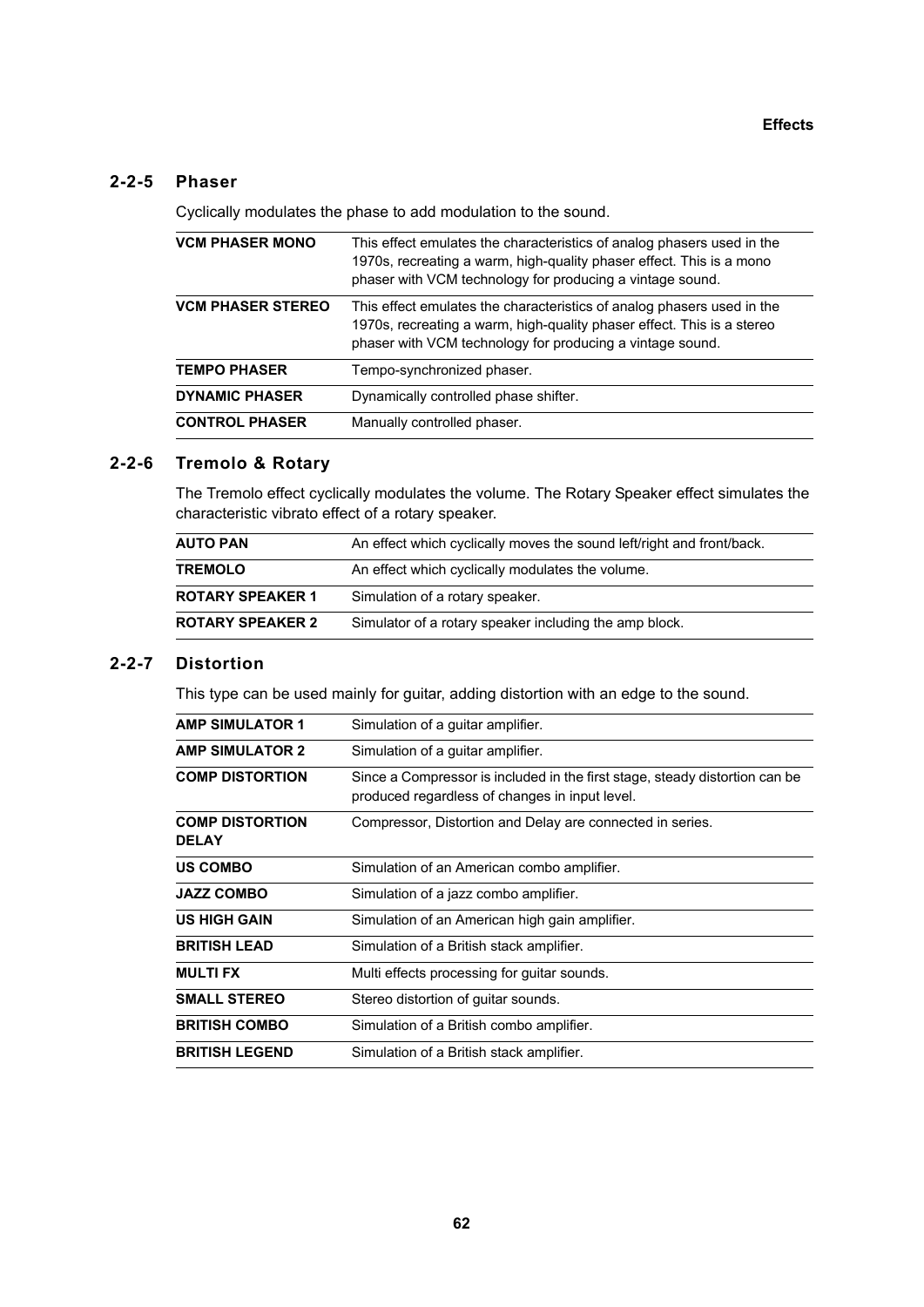#### **2-2-8 Compressor**

Compressor is an effect commonly used to limit and compress the dynamics (softness/ loudness) of an audio signal. When used with Gain to boost the overall level, this creates a more powerful, more consistently high-level sound. Compression can be used to increase sustain for electric guitar, smooth out the volume of a vocal, or bring a Drum Kit or rhythm pattern further up-front in the mix.

|                                                    | VCM COMPRESSOR 376 This effect emulates the characteristics of analog compressors—<br>commonly used in recording studios. By squashing the dynamics, it<br>thickens the sound, making it easier to boost in the mix, and is useful for<br>drum and bass sounds. |
|----------------------------------------------------|-----------------------------------------------------------------------------------------------------------------------------------------------------------------------------------------------------------------------------------------------------------------|
| <b>CLASSIC COMPRESSOR</b> Conventional compressor. |                                                                                                                                                                                                                                                                 |
| <b>MULTI BAND COMP</b>                             | 3-band compressor.                                                                                                                                                                                                                                              |
| UNI COMP DOWN                                      | Compressor using "downward" algorithm for making loud sounds quieter.                                                                                                                                                                                           |



*Figure 59: Uni Comp Down*

- **A:** Threshold
- **X:** Input
- **Y:** Output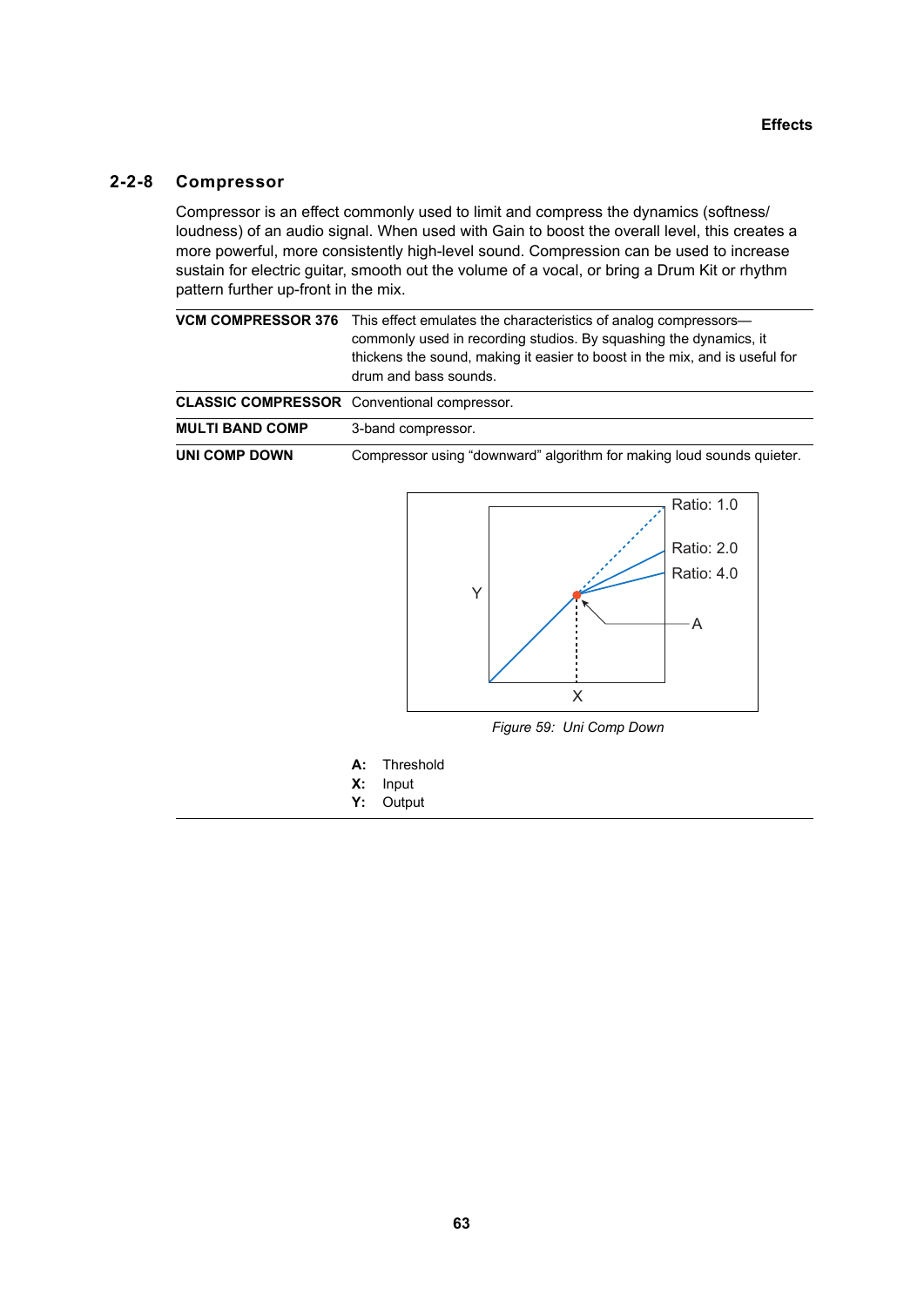



A

| Figure 60: Uni Comp Up |  |
|------------------------|--|

Y

|                      | <b>A:</b> Threshold                                                                 |
|----------------------|-------------------------------------------------------------------------------------|
|                      | <b>B</b> : Ratio                                                                    |
|                      | C: Gain Limit                                                                       |
|                      | Х:<br>Input                                                                         |
|                      | Y:<br>Output                                                                        |
| <b>PARALLEL COMP</b> | Compressor applying parallel processing of the compressed sounds and<br>dry sounds. |
|                      |                                                                                     |

#### **2-2-9 Wah**

This Effect cyclically modulates the tone brightness (Cutoff Frequency of a filter). Auto Wah modulates the tone via LFO, Touch Wah modulates the tone via volume and Pedal Wah modulates the tone by pedal control. These effects emulate the characteristics of analog wah effects used in the 1970s, recreating a warm, high-quality wah-wah effect.

| <b>VCM AUTO WAH</b>  | Modulates the tone via LFO.                                                                                                                                                                                                                         |
|----------------------|-----------------------------------------------------------------------------------------------------------------------------------------------------------------------------------------------------------------------------------------------------|
| <b>VCM TOUCH WAH</b> | Modulates the tone via Amplitude.                                                                                                                                                                                                                   |
| <b>VCM PEDAL WAH</b> | Modulates the tone via pedal control.<br>To use this properly, assign the Pedal Control parameter of this Effect<br>Type to the Foot Controller in the Controller Set display, then use the Foot<br>Controller to control this effect in real time. |

#### **2-2-10 Lo-Fi**

This Effect intentionally degrades the audio quality of the input signal via several methods such as lowering the sampling frequency.

| <b>LO-FI</b>             | Degrades the audio quality of the input signal to get a lo-fi sound.                 |
|--------------------------|--------------------------------------------------------------------------------------|
| <b>NOISY</b>             | Adds noise to the current sound.                                                     |
| <b>DIGITAL TURNTABLE</b> | Simulates the noise of an analog record.                                             |
| <b>BIT CRUSHER</b>       | Produces distortion by reducing the resolution or bandwidth of the digital<br>sound. |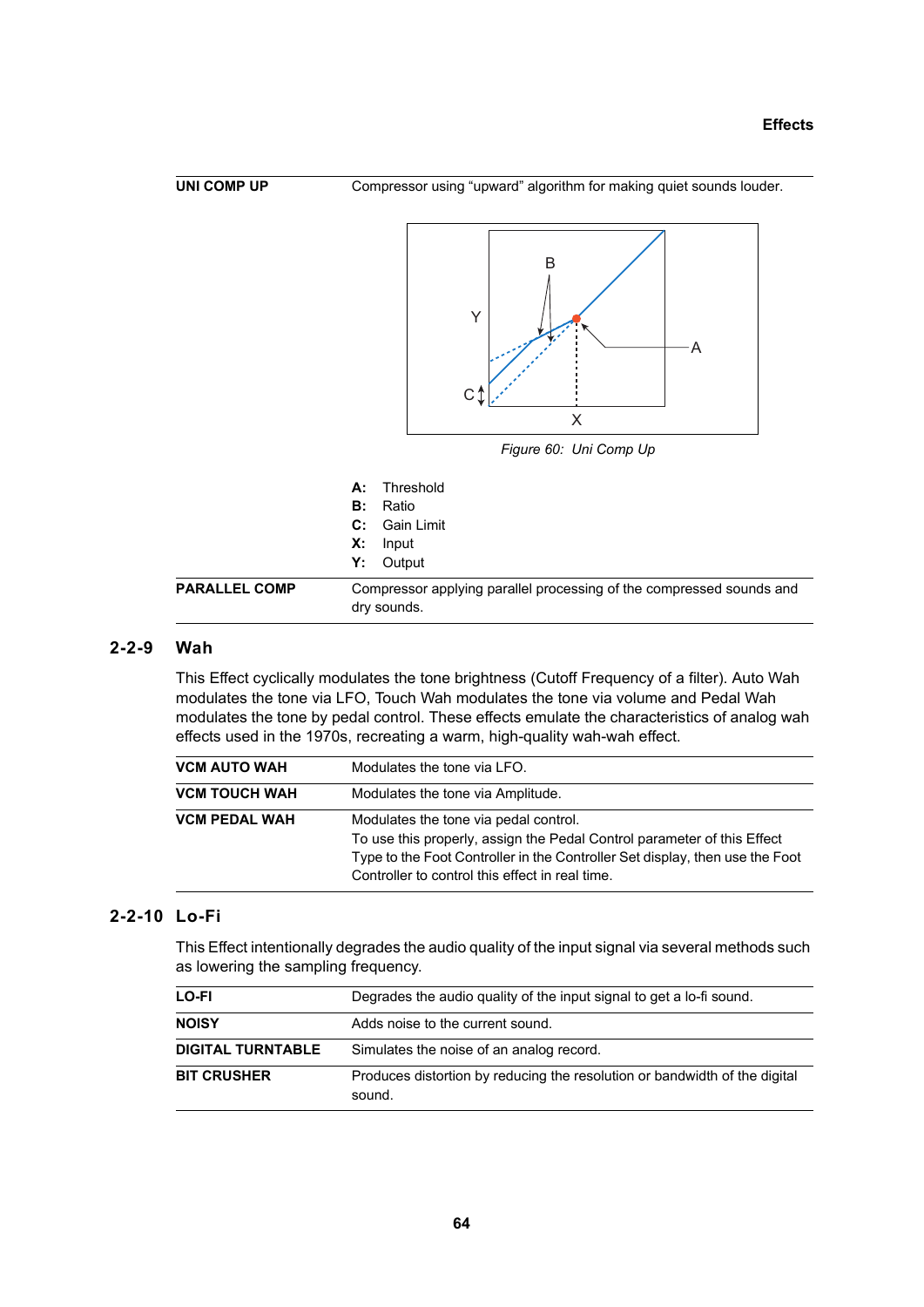# **2-2-11 Tech**

This Effect changes the tonal characteristics radically by using filtering and modulation.

| <b>RING MODULATOR</b>                   | An effect that modifies the pitch by applying Amplitude Modulation to the<br>frequency of the input.                                                           |
|-----------------------------------------|----------------------------------------------------------------------------------------------------------------------------------------------------------------|
| <b>DYNAMIC RING</b><br><b>MODULATOR</b> | Dynamically controlled Ring Modulator.                                                                                                                         |
| <b>DYNAMIC FILTER</b>                   | Dynamically controlled filter.                                                                                                                                 |
| <b>AUTO SYNTH</b>                       | Processes the input signal into a synthesizer-type sound.                                                                                                      |
| <b>ISOLATOR</b>                         | Controls the level of a specified frequency band of the input signal.                                                                                          |
| <b>SLICE</b>                            | Slices the Amplitude EG of the Voice sound.                                                                                                                    |
| <b>TECH MODULATION</b>                  | Adds a unique feeling of modulation similar to ring modulation.                                                                                                |
| <b>CONTROL FILTER</b>                   | Manually controlled filter.                                                                                                                                    |
| <b>VINYL BREAK</b>                      | Simulates how a turntable slows down gradually (this causes the pitch to<br>drop) before stopping.                                                             |
| <b>BEAT REPEAT (EVEN)</b>               | Adds a mechanical beat by repeatedly playing sampled sounds.<br>The beat is divided into even notes: 4ths, 8ths, or 16ths.                                     |
| <b>BEAT REPEAT</b><br>(TRIPLET)         | Adds a mechanical beat by repeatedly playing sampled sounds.<br>The beat is divided into triple notes.                                                         |
| <b>BEAT REPEAT</b><br>(EVEN+TRIPLET)    | Adds a mechanical beat by repeatedly playing sampled sounds.<br>The beat has both even notes and triple notes.                                                 |
| <b>BEAT REPEAT (FREE)</b>               | Adds a mechanical beat by repeatedly playing sampled sounds.<br>The beat is more complex, allowing more unusual divisions, such as<br>sextuplets or octuplets. |
| <b>SPIRALIZER F</b>                     | Unique filter applying Flanger processing with seemingly endless up/down<br>pitch change.                                                                      |
| <b>TEMPO SPIRALIZER F</b>               | Spiralizer with tempo-synchronized LFO.                                                                                                                        |
| <b>SPIRALIZER P</b>                     | Unique filter applying Phaser processing with seemingly endless up/down<br>pitch change.                                                                       |
| <b>TEMPO SPIRALIZER P</b>               | Spiralizer with tempo-synchronized LFO.                                                                                                                        |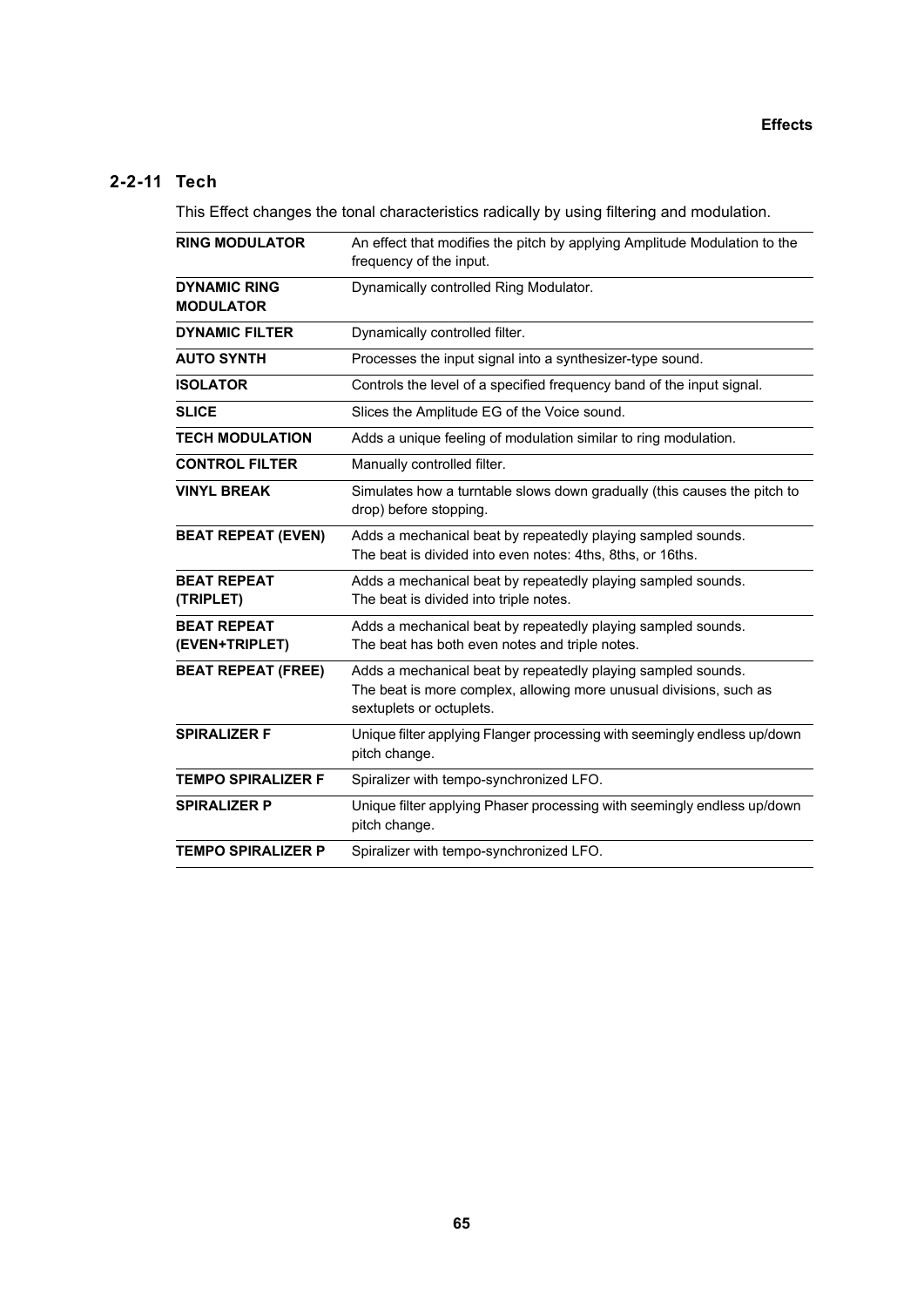# **2-2-12 Misc**

This category includes the other effect types.

| <b>VCM EQ 501</b>                       | This effect emulates the characteristics of analog equalizers used in the<br>1970s, recreating warm, high-quality equalization.                                                                                                                                                     |
|-----------------------------------------|-------------------------------------------------------------------------------------------------------------------------------------------------------------------------------------------------------------------------------------------------------------------------------------|
| <b>PITCH CHANGE</b>                     | Changes the pitch of the input signal.                                                                                                                                                                                                                                              |
| <b>EARLY REFLECTION</b>                 | This effect isolates only the early reflection components of the Reverb.                                                                                                                                                                                                            |
| <b>HARMONIC ENHANCER</b>                | Layers additional harmonics to the input signal to make the sound stand<br>out.                                                                                                                                                                                                     |
| <b>STEREOPHONIC</b><br><b>OPTIMIZER</b> | Adjusts the spacing of the sound and reproduces natural sound distance.                                                                                                                                                                                                             |
| <b>TALKING MODULATOR</b>                | Adds a vowel sound to the input signal.                                                                                                                                                                                                                                             |
| <b>DAMPER RESONANCE</b>                 | Simulates the Resonance produced when the damper pedal of a piano is<br>pressed.                                                                                                                                                                                                    |
| <b>NOISE GATE+COMP+EQ</b>               | This effect combines Noise Gate, Compressor and 3-Band EQ, to provide<br>optimum processing of the microphone input, especially vocals.                                                                                                                                             |
| <b>PRESENCE</b>                         | Effect for bringing out the hidden presence in the input sounds.                                                                                                                                                                                                                    |
| <b>VOCODER</b>                          | This effect extracts characteristics from the microphone sound and applies<br>it to the Part played from the keyboard.<br>This creates a distinctive, "robot voice" effect which is generated when you<br>play the keyboard and sing or speak into the microphone at the same time. |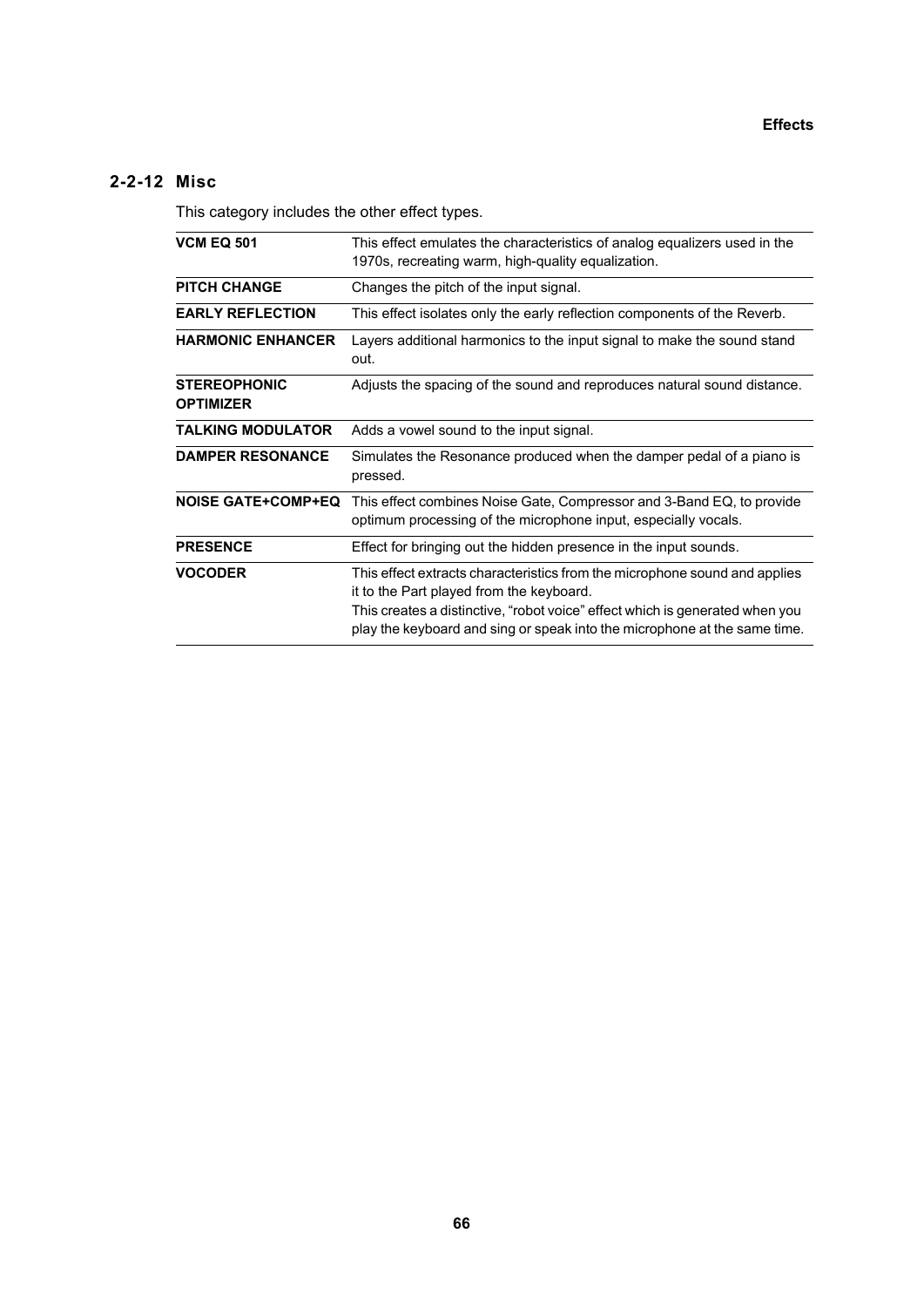# **2-3 Effect Parameters**

# **2-3-1 A**

| AEG Phase            | Offsets the phase of the Amplitude EG.                                                                                                                                                                                    |
|----------------------|---------------------------------------------------------------------------------------------------------------------------------------------------------------------------------------------------------------------------|
| AM Depth             | Determines the depth of Amplitude Modulation.                                                                                                                                                                             |
| AM Inverse R         | Determines the phase of the Amplitude Modulation for the R channel.                                                                                                                                                       |
| <b>AM Speed</b>      | Determines the Amplitude Modulation speed.                                                                                                                                                                                |
| AM Wave              | Selects the wave for modulating the Amplitude.                                                                                                                                                                            |
| <b>AMP Type</b>      | Selects the amplifier type to be simulated.                                                                                                                                                                               |
| Analog Feel          | Adds the characteristics of an analog flanger to the sound.                                                                                                                                                               |
| Attack               | Determines the amount of time that elapses between the playing of a key<br>and the start of the compressor effect.                                                                                                        |
| <b>Attack Offset</b> | Determines the amount of time that elapses between the playing of a key<br>and the start of the wah effect.                                                                                                               |
| <b>Attack Time</b>   | [Dynamic Flanger, Dynamic Phaser, Dynamic Ring Modulator, Dynamic<br>Filter] Determines the attack time of the envelope follower.<br>[Beat Repeat] Determines the attack time of the gate effect for the entire<br>sound. |

# **2-3-2 B**

| <b>Balance</b>    | Determines the balance of the low frequencies and the high frequencies.                     |
|-------------------|---------------------------------------------------------------------------------------------|
| <b>Bass</b>       | Determines the sound quality at the low frequencies.                                        |
| <b>Bit</b>        | Lowers the resolution (bit accuracy) of the sound.                                          |
| <b>Bit Assign</b> | Determines how Word Length is applied to the sound.                                         |
| <b>Bit Link</b>   | Determines the offset Bit value for the Side against the Mid when M/S (Mid/<br>Side) is ON. |
| BPF1-10 Gain      | Determines each output gain of BPFs 1 - 10 of the Vocoder effect.                           |
| <b>Break</b>      | Sets Break point to On.                                                                     |
| <b>Brilliant</b>  | Determines the volume of the sound for which low frequencies are cut.                       |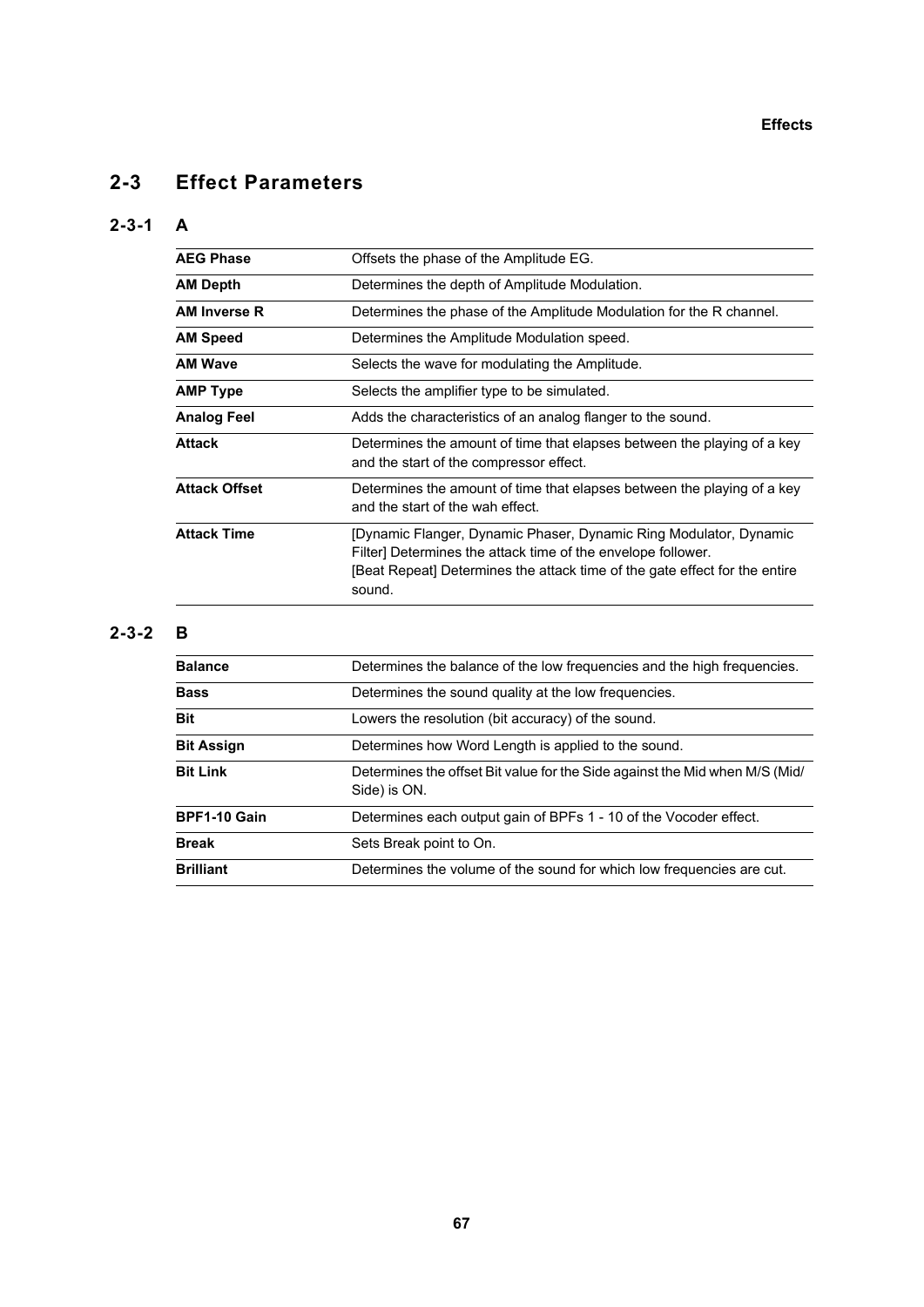# **2-3-3 C**

| <b>Chorus</b>                      | Selects the Chorus type.                                                                                                                                                                                    |
|------------------------------------|-------------------------------------------------------------------------------------------------------------------------------------------------------------------------------------------------------------|
| <b>Click Density</b>               | Determines the frequency at which the click sounds.                                                                                                                                                         |
| <b>Click Level</b>                 | Determines the click level.                                                                                                                                                                                 |
| <b>Clipper</b>                     | Determines the extent to which the Clipper is applied for forcibly reducing<br>the gain.                                                                                                                    |
| <b>Clipper Source</b>              | Determines the signal to which the Clipper effect is applied for forcibly<br>reducing the gain.                                                                                                             |
| Color                              | Determines the fixed phase modulation.<br>The Color parameter may not be effective depending on the values of the<br>Mode and Stage parameters.                                                             |
| <b>Common Release</b>              | Determines the amount of time that elapses between the releasing of a<br>note and the end of the effect.<br>This is a parameter of Multi Band Comp.                                                         |
| Compression                        | Determines the extent to which the compressor is applied.                                                                                                                                                   |
| <b>Compress</b>                    | Determines the minimum input level at which the compressor effect is<br>applied.                                                                                                                            |
| <b>Comp Attack</b>                 | Determines the amount of time that elapses between the playing of a key<br>and the start of the compressor effect.                                                                                          |
| <b>Comp Level</b>                  | Determines the output level of the compressor effect.                                                                                                                                                       |
| <b>Comp Output Level</b>           | Determines the level of the signal output from the compressor effect.                                                                                                                                       |
| <b>Comp Ratio</b>                  | Determines the ratio of the compressor.                                                                                                                                                                     |
| <b>Comp Release</b>                | Determines the amount of time that elapses between the release of a note<br>and the end of the compressor effect.                                                                                           |
| <b>Comp Sustain</b>                | Determines the amount of time of the compressor sustain.                                                                                                                                                    |
| <b>Comp SW</b>                     | Turns the compressor on or off.                                                                                                                                                                             |
| <b>Comp Threshold</b>              | Determines the minimum input level at which the compressor effect is<br>applied.                                                                                                                            |
| <b>Control Type</b>                | This is a parameter of Control Delay.<br>Normal: The delay effect is always applied to the sound.<br>Scratch: The delay effect is not applied if both the Delay Time and<br>Delay Time Offset are set to 0. |
| <b>Crush Type</b>                  | Determines the Bit accuracy.                                                                                                                                                                                |
| Curve                              | Determines the velocity curve toward the end of the sound.                                                                                                                                                  |
| Cut                                | Cuts the high frequencies.                                                                                                                                                                                  |
| <b>Cutoff Frequency</b>            | Determines the Cutoff Frequency of the Filter for the effect sound.                                                                                                                                         |
| <b>Cutoff Frequency</b><br>Control | Determines the Cutoff Frequency of the Filter.                                                                                                                                                              |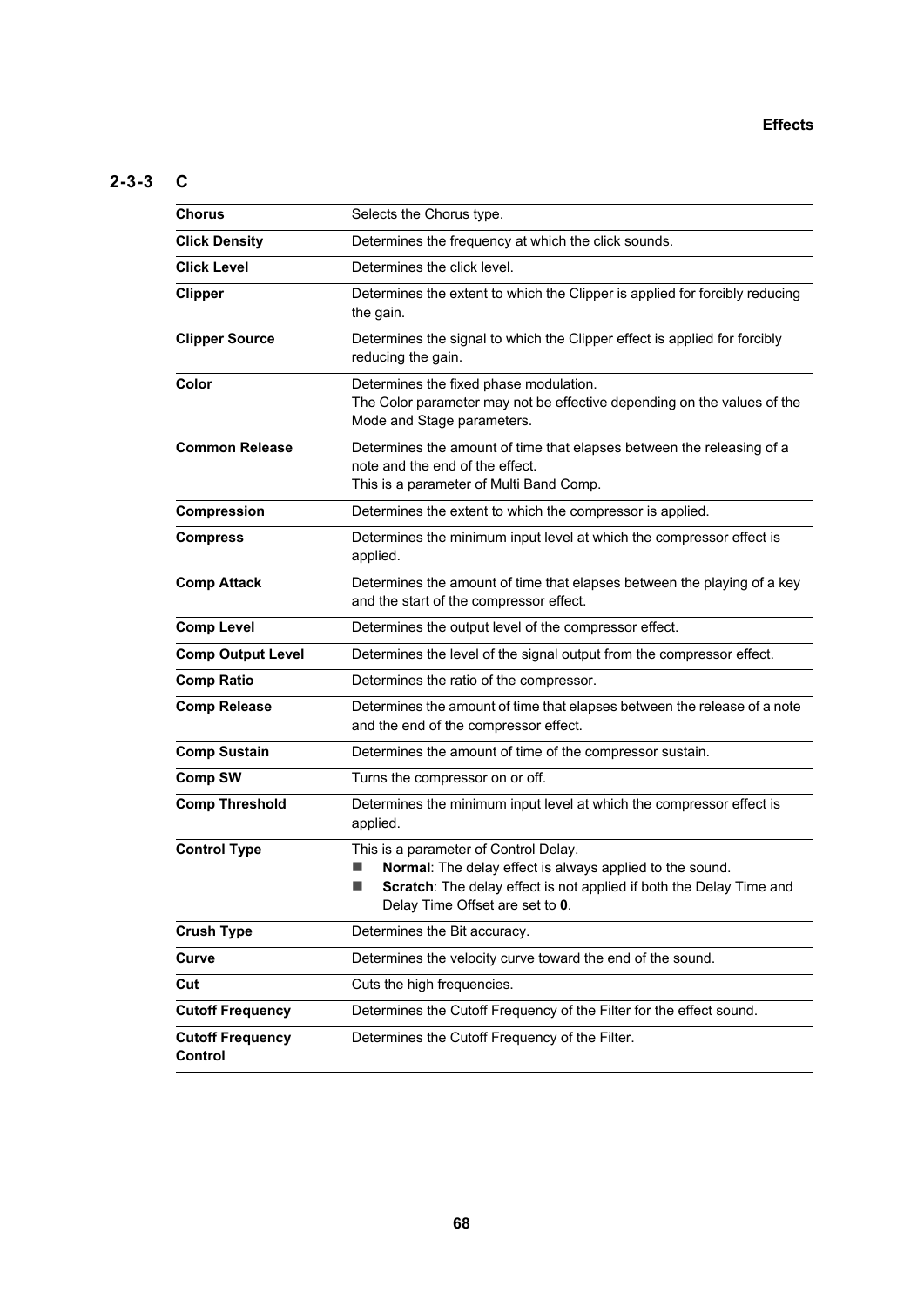## **2-3-4 D**

| <b>Damper Control</b>        | When the half-damper compatible FC3 footswitch is connected to the<br>instrument, the Damper Control parameter is controlled by the FC3,<br>allowing for partial damper effects.                                                                                                                                                                                                                                                                                                                                                                                     |
|------------------------------|----------------------------------------------------------------------------------------------------------------------------------------------------------------------------------------------------------------------------------------------------------------------------------------------------------------------------------------------------------------------------------------------------------------------------------------------------------------------------------------------------------------------------------------------------------------------|
| <b>Decay</b>                 | Controls how the Reverb sound decays.                                                                                                                                                                                                                                                                                                                                                                                                                                                                                                                                |
| <b>Delay Control</b>         | Determines the depth/amount of the effect type selected by Delay SW.                                                                                                                                                                                                                                                                                                                                                                                                                                                                                                 |
| <b>Delay Input Level</b>     | Determines the delay input level.                                                                                                                                                                                                                                                                                                                                                                                                                                                                                                                                    |
| <b>Delay Level</b>           | Determines the level of the delayed sound.                                                                                                                                                                                                                                                                                                                                                                                                                                                                                                                           |
| Delay Level C                | Determines the level of the delayed sound for the center channel.                                                                                                                                                                                                                                                                                                                                                                                                                                                                                                    |
| <b>Delay Mix</b>             | Determines the level of the delayed mixed sound when multiple effects are<br>applied.                                                                                                                                                                                                                                                                                                                                                                                                                                                                                |
| <b>Delay Offset</b>          | Determines the offset value of the delay modulation.                                                                                                                                                                                                                                                                                                                                                                                                                                                                                                                 |
| Delay SW                     | Determines the delay type or modulation type.                                                                                                                                                                                                                                                                                                                                                                                                                                                                                                                        |
| <b>Delay Time</b>            | Determines the delay of the sound in note value or absolute time.                                                                                                                                                                                                                                                                                                                                                                                                                                                                                                    |
| Delay Time C, L, R           | Determines the delay time for each channel: center, left and right.                                                                                                                                                                                                                                                                                                                                                                                                                                                                                                  |
| Delay Time L>R               | Determines the amount of time between the moment the sound is input<br>from the L channel and the moment the sound is output to the R channel.                                                                                                                                                                                                                                                                                                                                                                                                                       |
| <b>Delay Time Offset R</b>   | Determines the delay time for the R channel as offset.                                                                                                                                                                                                                                                                                                                                                                                                                                                                                                               |
| Delay Time R>L               | Determines the amount of time between the moment the sound is input<br>from the R channel and the moment the sound is output to the L channel.                                                                                                                                                                                                                                                                                                                                                                                                                       |
| <b>Delay Transition Rate</b> | Determines the speed (rate) at which the delay time is changed from the<br>current value to the specified new value.                                                                                                                                                                                                                                                                                                                                                                                                                                                 |
| <b>Density</b>               | Determines the density of the reverberations or reflections.                                                                                                                                                                                                                                                                                                                                                                                                                                                                                                         |
| <b>Depth</b>                 | Determines a specific value-usually the degree or intensity of the effect-<br>depending on the selected Effect type.<br>For Space Simulator, this parameter determines the depth of the simulated<br>room.<br>For VCM Flanger, this parameter determines the Amplitude of the LFO<br>wave that controls the cyclic change of the delay modulation.<br>For Phaser Type, this parameter determines the Amplitude of the LFO<br>wave that controls the cyclic change of the phase modulation.<br>For Jazz Combo, this parameter determines the depth of chorus/vibrato. |
| <b>Detune</b>                | Determines the amount by which pitch is detuned.                                                                                                                                                                                                                                                                                                                                                                                                                                                                                                                     |
| <b>Device</b>                | Selects the device for changing how to distort the sound.                                                                                                                                                                                                                                                                                                                                                                                                                                                                                                            |
| <b>Diffusion</b>             | For Reverb type, this parameter determines the spread of the reverb.<br>For Tempo Phaser and Early Reflection, this parameter determines the<br>spread of the selected effect.                                                                                                                                                                                                                                                                                                                                                                                       |
| <b>Direction</b>             | For Flanger, Phaser, Wah and Filter effects, this parameter determines the<br>direction of the modulation controlled by the envelope follower.<br>For Tempo Spiralizer F and Tempo Spiralizer, this parameter determines<br>the direction of the pitch shift.                                                                                                                                                                                                                                                                                                        |
| <b>Distortion</b>            | Determines the extent to which the sound is distorted.                                                                                                                                                                                                                                                                                                                                                                                                                                                                                                               |
| Dist EQ                      | Switches the EQ type for adjusting the quality of the distorted sound.                                                                                                                                                                                                                                                                                                                                                                                                                                                                                               |
| <b>Dist Drive</b>            | Controls the amount of the distortion.                                                                                                                                                                                                                                                                                                                                                                                                                                                                                                                               |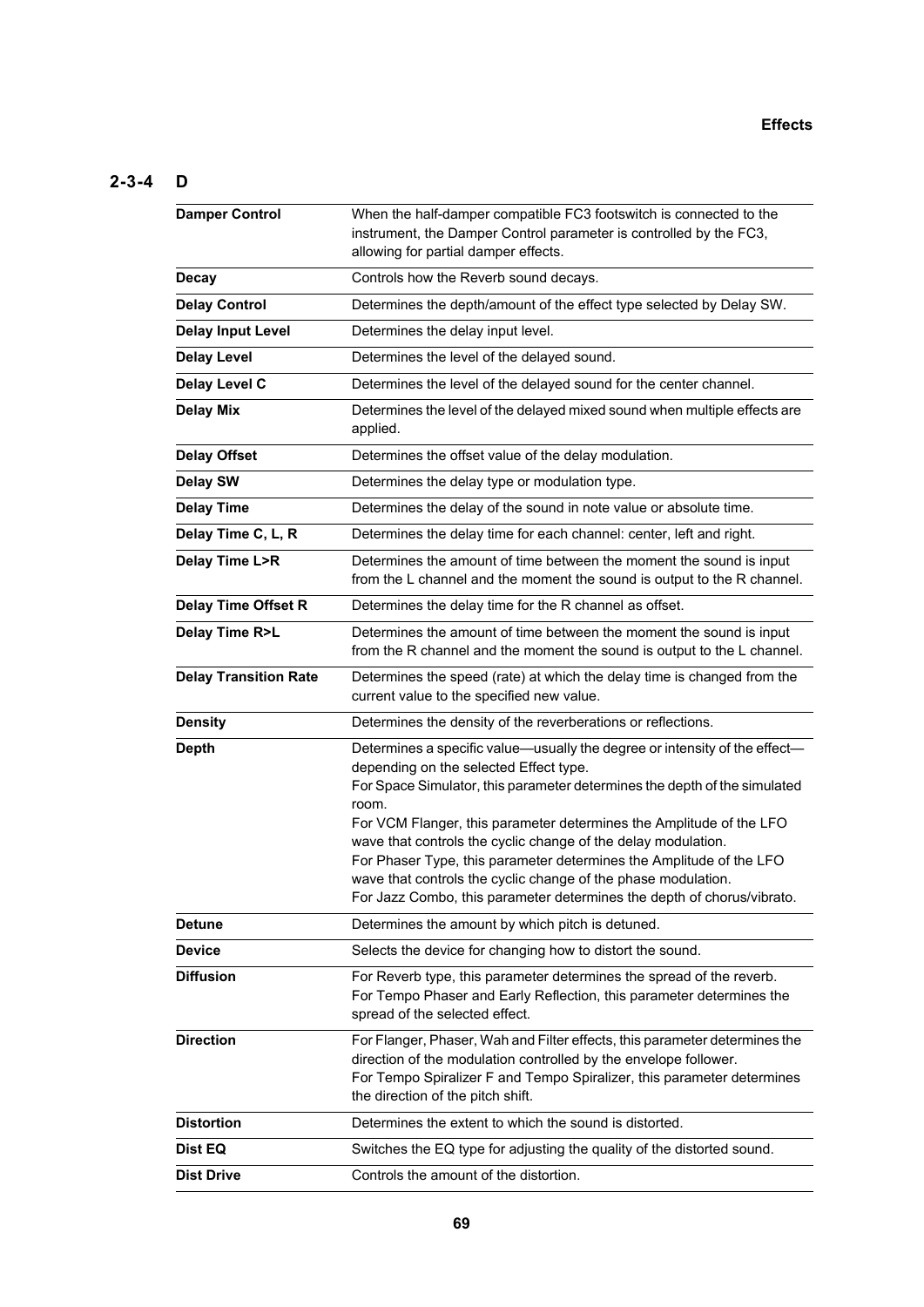| <b>Dist Presence</b>               | Determines each distortion type setting.                                                                                                                                                                                                                                                                                               |
|------------------------------------|----------------------------------------------------------------------------------------------------------------------------------------------------------------------------------------------------------------------------------------------------------------------------------------------------------------------------------------|
| <b>Dist SW</b>                     | Switches the distortion types.                                                                                                                                                                                                                                                                                                         |
| <b>Dist Tone</b>                   | Adjusts the distortion tone level.                                                                                                                                                                                                                                                                                                     |
| <b>Dist Type</b>                   | Determines the distortion type.                                                                                                                                                                                                                                                                                                        |
| Divide Freq High                   | Determines the high frequency for dividing the entire sound into three<br>bands.                                                                                                                                                                                                                                                       |
| <b>Divide Freq Low</b>             | Determines the low frequency for dividing the entire sound into three<br>bands.                                                                                                                                                                                                                                                        |
| <b>Divide Min Level</b>            | Determines the minimum level of the portions extracted via the Slice effect.                                                                                                                                                                                                                                                           |
| <b>Divide Type</b>                 | Determines how the sound (wave) is sliced by the note length.                                                                                                                                                                                                                                                                          |
| <b>Drive</b>                       | Determines the extent of a series of specific effects.<br>For Distortion effects, Noisy, Slice, and Rotary Speaker 2, this parameter<br>determines the extent to which the sound is distorted.<br>For one of the Miscellaneous effects, this parameter determines the extent<br>to which the enhancer or talking modulator is applied. |
| <b>Drive Horn</b>                  | Determines the depth of the modulation generated via the rotation of the<br>horn.                                                                                                                                                                                                                                                      |
| <b>Drive Rotor</b>                 | Determines the depth of the modulation generated via the rotation of the<br>rotor.                                                                                                                                                                                                                                                     |
| Dry Level                          | Determines the level of the dry (unprocessed) sound.                                                                                                                                                                                                                                                                                   |
| Dry LPF Cutoff<br><b>Frequency</b> | Determines the Cutoff Frequency of the Low-Pass Filter applied to the dry<br>sound.                                                                                                                                                                                                                                                    |
| Dry Mix Level                      | Determines the level of the dry sound.                                                                                                                                                                                                                                                                                                 |
| Dry Send to Noise                  | Determines the level of the dry signal sent to the noise effect.                                                                                                                                                                                                                                                                       |
| Dry/Wet                            | Determines the balance of the dry sound and the effect sound.                                                                                                                                                                                                                                                                          |
| <b>Dry/Wet Balance</b>             | Determines the balance of the dry sound and the effect sound.                                                                                                                                                                                                                                                                          |
| <b>Dyna Level Offset</b>           | Determines the offset value added to the output of the envelope follower.                                                                                                                                                                                                                                                              |
| <b>Dyna Threshold Level</b>        | Determines the minimum level at which the envelope follower starts.                                                                                                                                                                                                                                                                    |

# **2-3-5 E**

| Edge                     | Sets the curve that determines how the sound is distorted.                          |
|--------------------------|-------------------------------------------------------------------------------------|
| <b>Emphasis</b>          | Determines the change of the characteristics at high frequencies.                   |
| <b>EQ Frequency</b>      | Determines the center frequency for each band of the EQ.                            |
| <b>EQ Gain</b>           | Determines the level gain of the EQ center frequency for each band.                 |
| <b>EQ High Frequency</b> | Determines the center frequency of the high EQ band that is attenuated/<br>boosted. |
| <b>EQ High Gain</b>      | Determines the amount of boost or attenuation applied to the high EQ<br>band.       |
| <b>EQ Low Frequency</b>  | Determines the center frequency of the low EQ band that is attenuated/<br>boosted.  |
| <b>EQ Low Gain</b>       | Determines the amount of boost or attenuation applied to the low EQ band.           |
|                          |                                                                                     |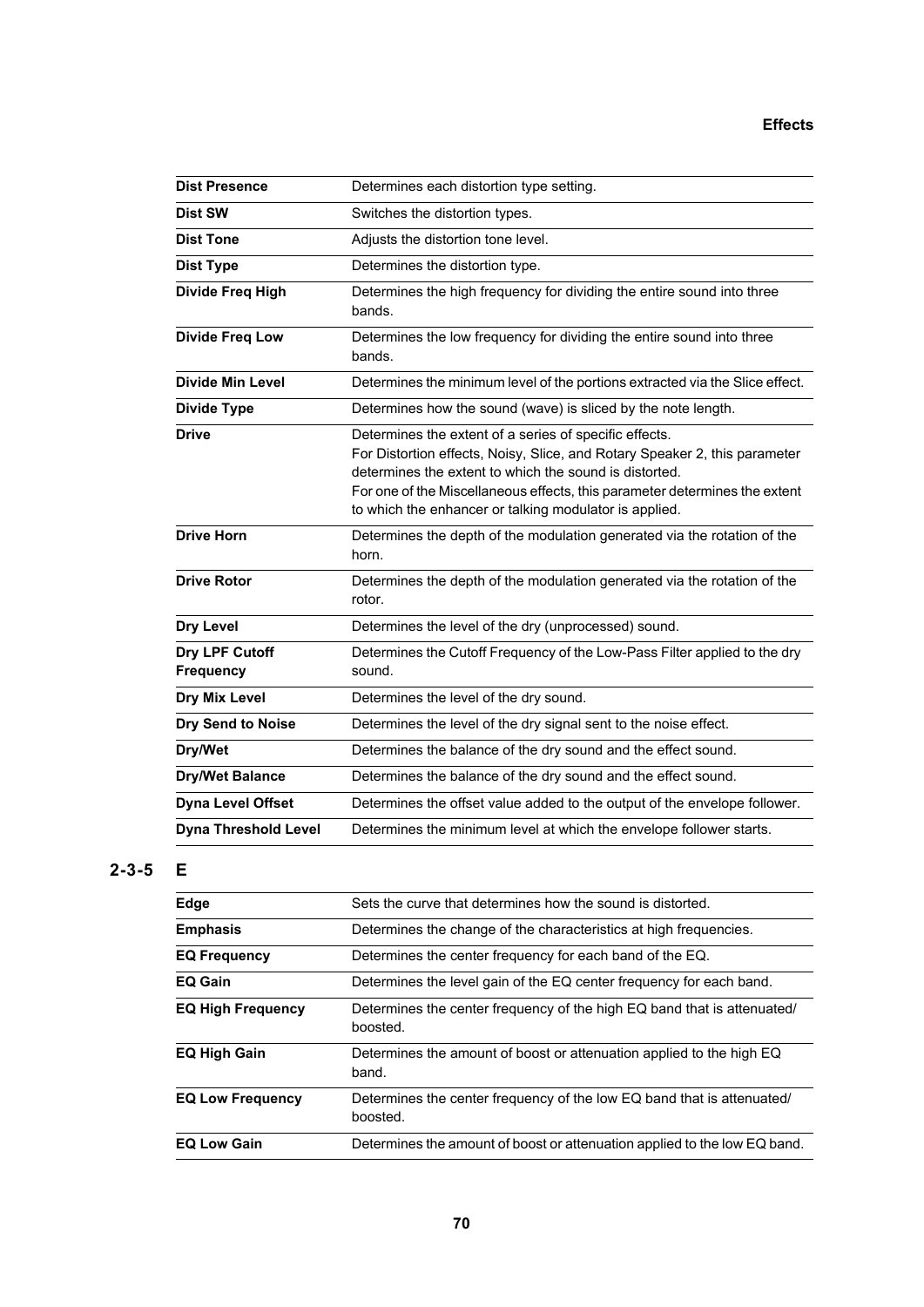| <b>EQ Mid Frequency</b>   | Determines the center frequency of the middle EQ band that is attenuated/<br>boosted. |
|---------------------------|---------------------------------------------------------------------------------------|
| <b>EQ Mid Gain</b>        | Determines the amount of boost or attenuation applied to the middle EQ<br>band.       |
| <b>EQ Mid Width</b>       | Determines the width of the middle EQ band.                                           |
| <b>EQ Width</b>           | Determines the width of the FO band.                                                  |
| EQ1(LSH) Frequency        | Determines the center frequency of the EQ1 (Low Shelving).                            |
| EQ1(LSH) Gain             | Determines the level gain of the EQ1 (Low Shelving) center frequency.                 |
| <b>EQ2 Frequency</b>      | Determines the center frequency of the EQ2.                                           |
| EQ2 Gain                  | Determines the level gain of the EQ2 center frequency.                                |
| <b>EQ2 Q</b>              | Determines the EQ2 bandwidth, or range of EQ2 frequencies.                            |
| <b>EQ3 Frequency</b>      | Determines the center frequency of the EQ3.                                           |
| EQ3 Gain                  | Determines the level gain of the EQ3 center frequency.                                |
| EQ3 Q                     | Determines the EQ3 bandwidth, or range of EQ3 frequencies.                            |
| <b>EQ4 Frequency</b>      | Determines the center frequency of the EQ4.                                           |
| EQ4 Gain                  | Determines the level gain of the EQ4 center frequency.                                |
| EQ4 Q                     | Determines the EQ4 bandwidth, or range of EQ4 frequencies.                            |
| <b>EQ5(HSH) Frequency</b> | Determines the center frequency of the EQ5 (High Shelving).                           |
| EQ5(HSH) Gain             | Determines the level gain of the EQ5 (High Shelving) center frequency.                |
| <b>ER/Rev Balance</b>     | Determines the level balance of the early reflection and Reverb sounds.               |

## **2-3-6 F**

| <b>F/R Depth</b>         | Determines the depth of the F/R (front/rear) pan.<br>This parameter of Auto Pan is available when Pan Direction is set to L turn<br>or $R$ turn.                                                                                                                                                                                                                                                                                                                                                                                                                                                                                               |
|--------------------------|------------------------------------------------------------------------------------------------------------------------------------------------------------------------------------------------------------------------------------------------------------------------------------------------------------------------------------------------------------------------------------------------------------------------------------------------------------------------------------------------------------------------------------------------------------------------------------------------------------------------------------------------|
| FB Hi Damp Offset R      | Determines the amount of decay in high frequencies for the R channel as<br>offset.                                                                                                                                                                                                                                                                                                                                                                                                                                                                                                                                                             |
| <b>FB Level Offset R</b> | Determines the feedback level for the R channel as offset.                                                                                                                                                                                                                                                                                                                                                                                                                                                                                                                                                                                     |
| Feedback                 | Determines the level of the sound signal output from the effect block and<br>returned to its own input.                                                                                                                                                                                                                                                                                                                                                                                                                                                                                                                                        |
| Feedback (Level)         | Determines a specific value, depending on the selected Effect type.<br>For the Reverb and Early Reflection effects, this parameter determines the<br>feedback level of the initial delay.<br>For the delay, chorus, flanger, comp distortion delay, and Tech effects, this<br>parameter determines the feedback level output from the delay and<br>returned to the input.<br>For Analog Delay (Short) and Analog Delay (Long), this parameter<br>determines the feedback level of the delayed sound.<br>For Tempo Phaser and Dynamic Phaser, this parameter determines the<br>feedback level output from the phaser and returned to the input. |
| Feedback High Damp       | Determines the amount of decay of the high frequencies in the feedback<br>sound.                                                                                                                                                                                                                                                                                                                                                                                                                                                                                                                                                               |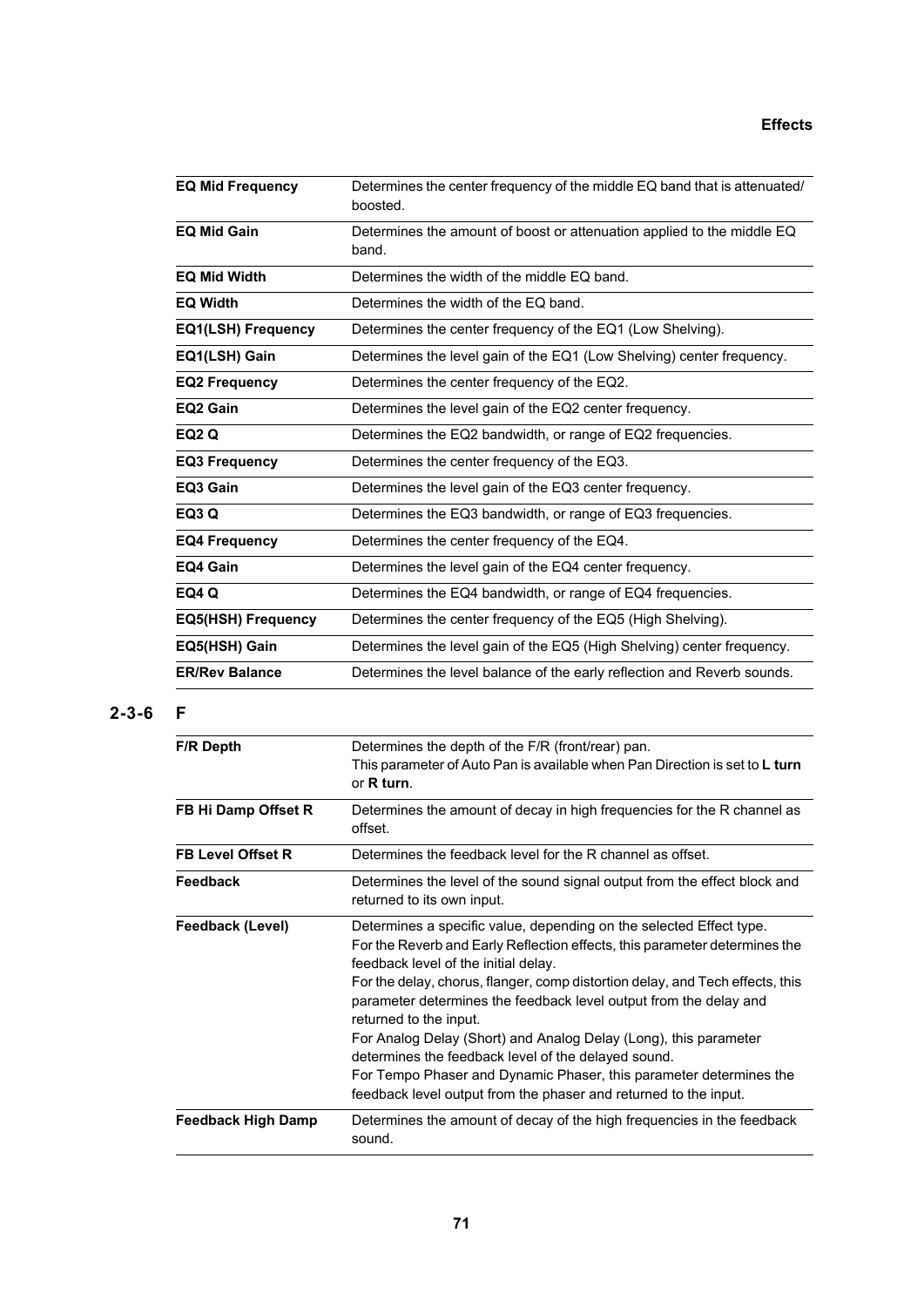| Feedback Level 1, 2        | Determines the feedback level of the delayed sound in each of the first<br>series and second series.                                                                                                                                                                                                                 |
|----------------------------|----------------------------------------------------------------------------------------------------------------------------------------------------------------------------------------------------------------------------------------------------------------------------------------------------------------------|
| <b>Feedback Time</b>       | Determines the delay time of the feedback.                                                                                                                                                                                                                                                                           |
| Feedback Time L, R         | Determines the time of the feedback delay L and R.                                                                                                                                                                                                                                                                   |
| <b>Filter Output Level</b> | Determines the output level of the Filter.                                                                                                                                                                                                                                                                           |
| <b>Filter Type</b>         | Determines a specific value, depending on the selected setting.<br>For Lo-Fi, this parameter selects the tonal characteristic type.<br>For Dynamic Filter and Control Filter, this parameter determines the Filter<br>Type.<br>For Beat Repeat, this parameter determines the filter type for the effected<br>sound. |
| <b>Fine 1, 2</b>           | Fine-tunes the pitch for each of the first series and second series.                                                                                                                                                                                                                                                 |
| <b>Flanger Control</b>     | Determines the delay value (the value of the Comb Filter) of the delay<br>modulation.                                                                                                                                                                                                                                |
| <b>Formant Offset</b>      | This Vocoder parameter adds the offset value to the Cutoff Frequency of<br>BPF for the Inst input.                                                                                                                                                                                                                   |
| <b>Formant Shift</b>       | This Vocoder parameter shifts the Cutoff Frequency of the BPF for Inst<br>input.                                                                                                                                                                                                                                     |
| Freeze                     | When this parameter is set to On, the effect repeats until the parameter is<br>set to Off.                                                                                                                                                                                                                           |

# **2-3-7 G**

| Gain              | Determines the level gain of the pre-amplifier.                                                                                                               |
|-------------------|---------------------------------------------------------------------------------------------------------------------------------------------------------------|
| <b>Gain Boost</b> | Switches the level gain of the power amplifier.                                                                                                               |
| <b>Gain Limit</b> | Determines the maximum gain level.                                                                                                                            |
| <b>Gate Time</b>  | For Slice, this parameter determines the gate time of the sliced portion.<br>For Beat Repeat, this parameter determines the gate time of the entire<br>sound. |

# **2-3-8 H**

| Determines the height of the simulated room.                                                                                                                                                                                                                                                                  |
|---------------------------------------------------------------------------------------------------------------------------------------------------------------------------------------------------------------------------------------------------------------------------------------------------------------|
| Determines the amount of time from the moment a key is pressed to the<br>moment the compressor is applied to the high frequencies.                                                                                                                                                                            |
| Cuts the level of the high frequencies.                                                                                                                                                                                                                                                                       |
| Determines the characteristic of the high frequencies.                                                                                                                                                                                                                                                        |
| Determines the output gain for the high frequencies.                                                                                                                                                                                                                                                          |
| Determines the level of the high frequencies.                                                                                                                                                                                                                                                                 |
| Switches the mute status of the high frequencies.                                                                                                                                                                                                                                                             |
| Determines a specific value, depending on the selected Effect type.<br>For REV-X Hall, REV-X Room, HD Hall, HD Room, and HD Plate, this<br>parameter determines the ratio of the high frequencies.<br>For Multi-band Comp, this parameter determines the ratio of the<br>compressor for the high frequencies. |
|                                                                                                                                                                                                                                                                                                               |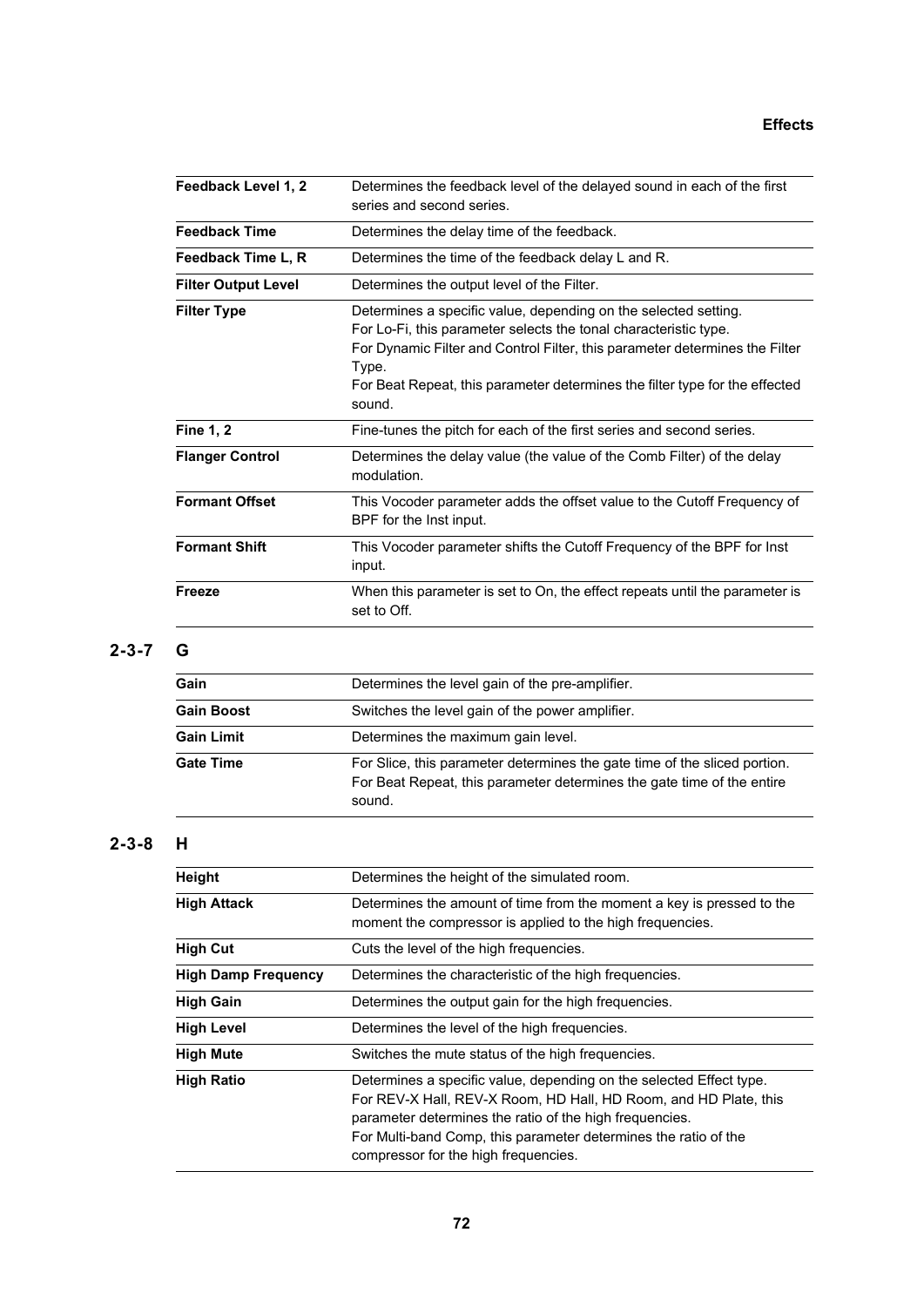| <b>High Subband Gain Lch,</b><br><b>Rch</b> | Determines the gain level of the high frequencies for the stereo sound (R<br>and L channels).                                                                                                                                                                                                                            |
|---------------------------------------------|--------------------------------------------------------------------------------------------------------------------------------------------------------------------------------------------------------------------------------------------------------------------------------------------------------------------------|
| <b>High Threshold</b>                       | Determines the minimum input level at which the effect is applied to the<br>high frequencies.                                                                                                                                                                                                                            |
| <b>High Treble</b>                          | Determines the gain of the high frequencies which is higher than the treble<br>setting.                                                                                                                                                                                                                                  |
| <b>Horn Fast</b>                            | Determines the frequency of the horn (higher range) when the Speed<br>Control is set to Fast.                                                                                                                                                                                                                            |
| <b>Horn Fast/Slow</b>                       | Determines how long it takes for the rotation speed of the horn (higher<br>range) to change from Fast to Slow when the rotation speed is switched.                                                                                                                                                                       |
| <b>Horn Slow</b>                            | Determines the frequency of the horn (higher range) when the Speed<br>Control is set to Slow.                                                                                                                                                                                                                            |
| <b>Horn Slow/Fast</b>                       | Determines how long it takes for the rotation speed of the horn (higher<br>range) to change from Slow to Fast when the rotation speed is switched.                                                                                                                                                                       |
| <b>Horn Speed Fast</b>                      | Determines the speed of the horn when the slow/fast switch is set to Fast.                                                                                                                                                                                                                                               |
| <b>Horn Speed Slow</b>                      | Determines the speed of the horn when the slow/fast switch is set to Slow.                                                                                                                                                                                                                                               |
| <b>HPF Cutoff Frequency</b>                 | Determines a specific value, depending on the selected Effect type.<br>For Reverb type, tech type, or misc type, this parameter determines the<br>Cutoff Frequency of the High-Pass Filter.<br>For Vocoder, this parameter determines the Cutoff Frequency for the High-<br>Pass Filter applied to the microphone sound. |
| <b>HPF Output Level</b>                     | Determines how much the output from High-Pass Filter is mixed with the<br>output from the Vocoder.                                                                                                                                                                                                                       |

## **2-3-9 I**

| <b>Initial Delay</b>   | Determines the amount of time that elapses between the direct, original<br>sound and the initial reflections.                                                         |
|------------------------|-----------------------------------------------------------------------------------------------------------------------------------------------------------------------|
| Initial Delay 1, 2     | Determines the delay time until the initial reflection for each of the first<br>series and second series.                                                             |
| Initial Delay Lch, Rch | Determines the amount of time that elapses between the direct, original<br>sound and the initial reflections (echoes) that follow it for each of R and L<br>channels. |
| <b>Input Level</b>     | Determines the input level of the signal.                                                                                                                             |
| <b>Input Mode</b>      | Selects mono or stereo configuration for the input sound.                                                                                                             |
| <b>Input Select</b>    | Selects an input channel.                                                                                                                                             |
| <b>Inst Level</b>      | Determines the level of the keyboard performance sound which is to be<br>input to the Vocoder.                                                                        |

# **2-3-10 K**

| Knee | Determines how the transition range changes around the threshold. The |
|------|-----------------------------------------------------------------------|
|      | higher the value, the shallower the transition curve.                 |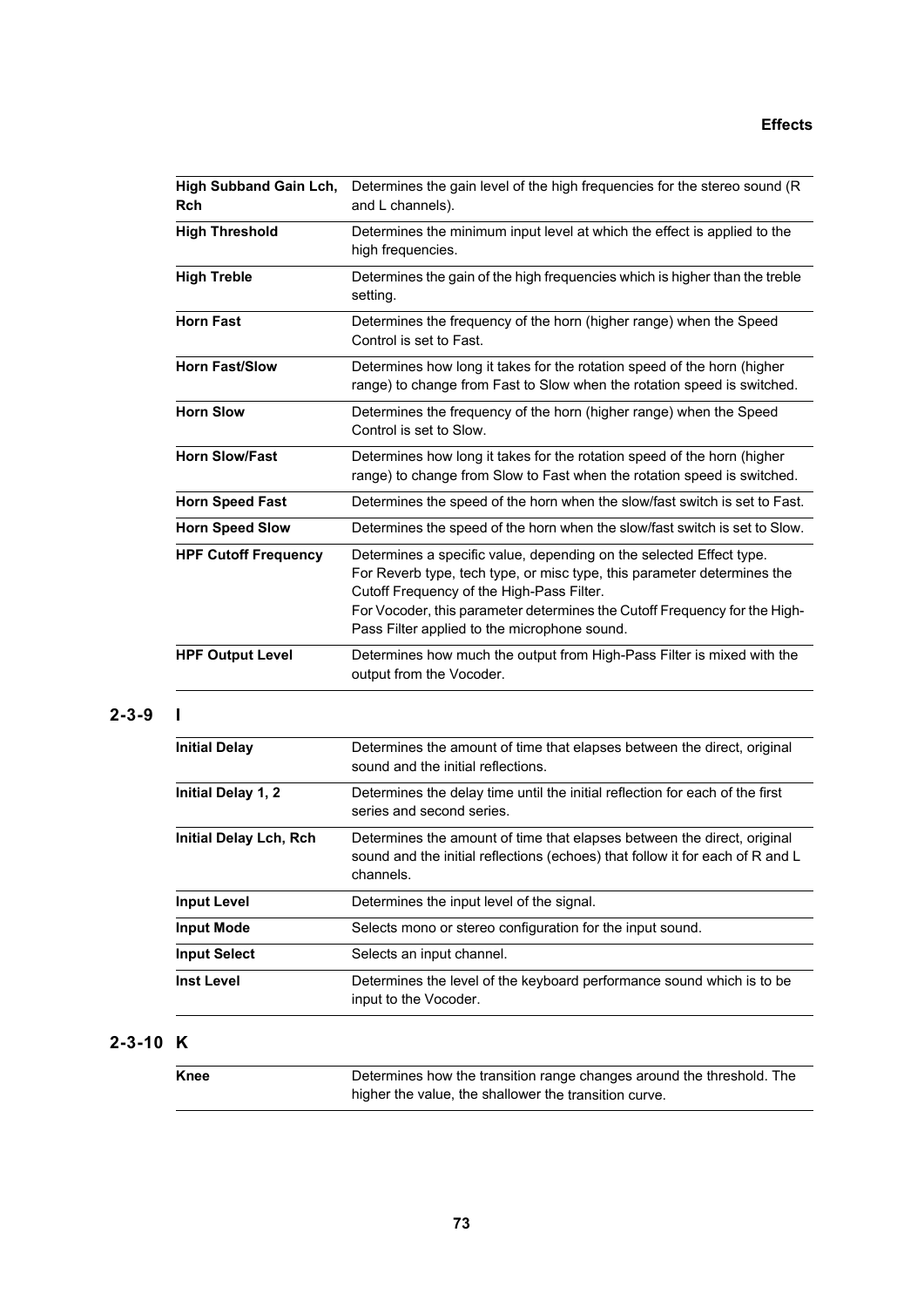# **2-3-11 L**

| L/R Depth                     | Determines the depth of the L/R pan effect.                                                                                                                                                                                                                                                                                                                                               |
|-------------------------------|-------------------------------------------------------------------------------------------------------------------------------------------------------------------------------------------------------------------------------------------------------------------------------------------------------------------------------------------------------------------------------------------|
| <b>L/R Diffusion</b>          | Determines the spread of the sound.                                                                                                                                                                                                                                                                                                                                                       |
| Lag                           | Determines the lag time that is additionally applied to the delayed sound<br>specified via a note length.                                                                                                                                                                                                                                                                                 |
| Length                        | Determines the amount of time for repeating.                                                                                                                                                                                                                                                                                                                                              |
| <b>Length Change Quantize</b> | Quantizes the timing for changing the length parameter.                                                                                                                                                                                                                                                                                                                                   |
| <b>LFO Depth</b>              | Determines a specific value, depending on the selected Effect type.<br>For SPX Chorus, Symphonic, Classic Flanger, and Ring Modulator, this<br>parameter determines the depth of the modulation.<br>For Tempo Phase, this parameter determines the frequency of the phase<br>modulation.                                                                                                  |
| <b>LFO Phase Difference</b>   | Determines the L/R phase difference of the modulated wave.                                                                                                                                                                                                                                                                                                                                |
| <b>LFO Phase Reset</b>        | Determines how the initial phase of the LFO is reset.                                                                                                                                                                                                                                                                                                                                     |
| <b>LFO Speed</b>              | Determines a specific value, depending on the selected Effect type.<br>For Chorus effects, Flanger effects, Tremolo and Ring Modulator, this<br>parameter determines the frequency of the modulation.<br>For Tempo Phaser and Tempo Flanger, this parameter determines the<br>modulation speed via a note type.<br>For Auto Pan, this parameter determines the frequency of the Auto Pan. |
| <b>LFO Wave</b>               | Determines a specific value, depending on the selected Effect type.<br>For Flanger effects and Ring Modulator, this parameter selects the wave<br>for modulation.<br>For Auto Pan, this parameter determines the panning curve.<br>For VCM Auto Wah, this parameter selects the wave: sine or square.                                                                                     |
| <b>Liveness</b>               | Determines the decay characteristic of Early Reflection.                                                                                                                                                                                                                                                                                                                                  |
| <b>Low Attack</b>             | Determines the amount of time from the moment a key is pressed to the<br>moment the compressor is applied to the low frequencies.                                                                                                                                                                                                                                                         |
| <b>Low Cut</b>                | Cuts the level of the low frequencies.                                                                                                                                                                                                                                                                                                                                                    |
| <b>Low Gain</b>               | Determines the output gain for the low frequencies.                                                                                                                                                                                                                                                                                                                                       |
| <b>Low Level</b>              | Determines the output level for the low frequencies.                                                                                                                                                                                                                                                                                                                                      |
| <b>Low Mute</b>               | Switches the mute status of the low frequencies.                                                                                                                                                                                                                                                                                                                                          |
| <b>Low Ratio</b>              | Determines the ratio of low frequencies.<br>When "REV-X Hall" or "REV-X Room" is selected, this parameter<br>determines the ratio of the low frequencies.<br>When "Multi-band Comp" is selected, this parameter determines the ratio<br>of the compressor for the low frequencies.                                                                                                        |
| Low Subband Gain Lch,<br>Rch  | Determines the gain level of the low frequencies for the stereo sound (R<br>and L channels).                                                                                                                                                                                                                                                                                              |
| <b>Low Threshold</b>          | Determines the minimum input level at which the effect is applied to the low<br>frequencies.                                                                                                                                                                                                                                                                                              |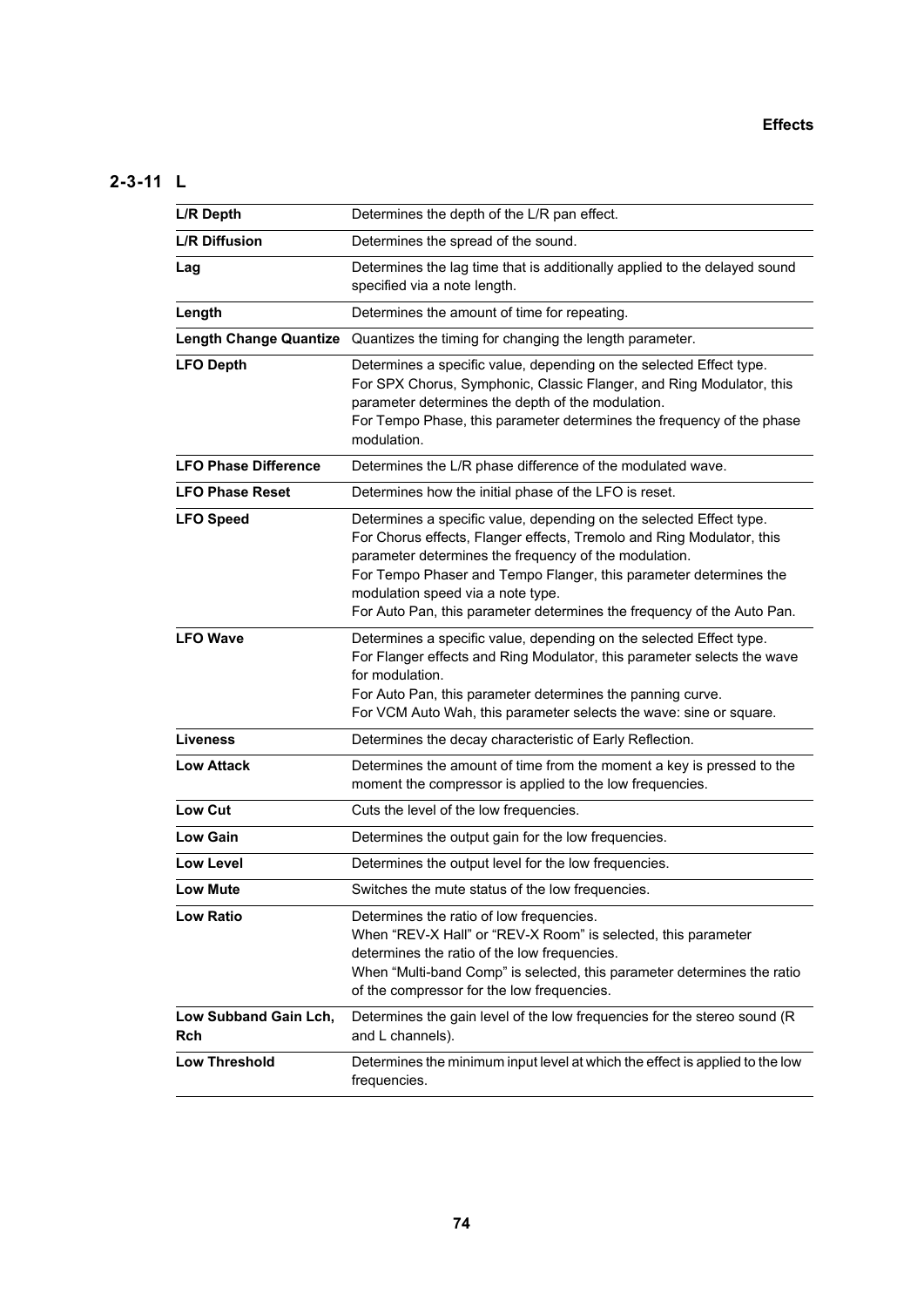| Lower Range                 | [VCM Auto Wah, VCM Touch Wah, VCM Pedal Wah] Determines the                                                                       |
|-----------------------------|-----------------------------------------------------------------------------------------------------------------------------------|
|                             | minimum value of the wah filter. The Bottom parameter is available only<br>when the value is less than that of the Top parameter. |
|                             | [Control Flanger] Determines the minimum value of Flange Control.                                                                 |
|                             | [Control Phaser] Determines the minimum value of Phase Control.                                                                   |
|                             | [Control Filter] Determines the minimum value of Cutoff Frequency                                                                 |
|                             | Control.                                                                                                                          |
| <b>LPF Cutoff Frequency</b> | Determines the Cutoff Frequency of the Low-Pass Filter.                                                                           |
| <b>LPF Resonance</b>        | Determines the resonance of the low pass filter for the input sound.                                                              |

# **2-3-12 M**

| <b>Manual</b>                 | Determines a specific value, depending on the selected Effect type.<br>For VCM Flanger, this parameter determines the offset value of the delay<br>modulation.<br>For VCM Phaser mono and VCM Phaser stereo, this parameter<br>determines the offset value of the phase modulation. |
|-------------------------------|-------------------------------------------------------------------------------------------------------------------------------------------------------------------------------------------------------------------------------------------------------------------------------------|
| <b>Make Up Gain</b>           | Determines the output gain of the compressor block.                                                                                                                                                                                                                                 |
| <b>Master Volume</b>          | Determines the gain level of the power amplifier.                                                                                                                                                                                                                                   |
| <b>Mic Output Gate Switch</b> | Off: Always passes HPF output and "Noise Generator" output.<br>$\blacksquare$<br>On: Passes HPF output and Noise Generator output when there is<br>m.<br>audio input data in "Inst."                                                                                                |
| <b>Mic Input Level</b>        | Determines the input level of the microphone sound.                                                                                                                                                                                                                                 |
| Mic L-R Angle                 | Determines the L/R angle of the microphone.                                                                                                                                                                                                                                         |
| <b>Mic Position</b>           | Determines the relative position of the microphone to the speaker.                                                                                                                                                                                                                  |
| Mid                           | Determines the characteristic of the mid frequencies.                                                                                                                                                                                                                               |
| <b>Mid Attack</b>             | Determines the amount of time from the moment a key is pressed to the<br>moment the compressor is applied to the mid frequencies.                                                                                                                                                   |
| Mid Cut                       | Cuts the level of the mid frequencies.                                                                                                                                                                                                                                              |
| <b>Mid Gain</b>               | Determines the output gain for the mid frequencies.                                                                                                                                                                                                                                 |
| <b>Mid Level</b>              | Determines the output level for the mid frequencies.                                                                                                                                                                                                                                |
| <b>Mid Mute</b>               | Switches the mute status of the mid frequencies.                                                                                                                                                                                                                                    |
| <b>Mid Ratio</b>              | Determines the ratio of the compressor for the mid frequencies.                                                                                                                                                                                                                     |
| <b>Mid Sweep</b>              | Determines the frequency range over which the mid frequencies are cut.                                                                                                                                                                                                              |
| <b>Mid Threshold</b>          | Determines the minimum input level at which the effect is applied for the<br>mid frequencies.                                                                                                                                                                                       |
| <b>Mid Width</b>              | Determines the bandwidth to cut the mid frequencies.                                                                                                                                                                                                                                |
| Mix                           | Determines the volume of the effect sound.                                                                                                                                                                                                                                          |
| <b>Mix Level</b>              | Determines the level of the effect sound mixed with the dry sound.                                                                                                                                                                                                                  |
| Mid1 Subband Gain Lch,<br>Rch | Determines the gain level of the Mid1 frequencies for the stereo sound (R<br>and L channels).                                                                                                                                                                                       |
| Mid2 Subband Gain Lch,<br>Rch | Determines the gain level of the Mid2 frequencies for the stereo sound (R<br>and L channels).                                                                                                                                                                                       |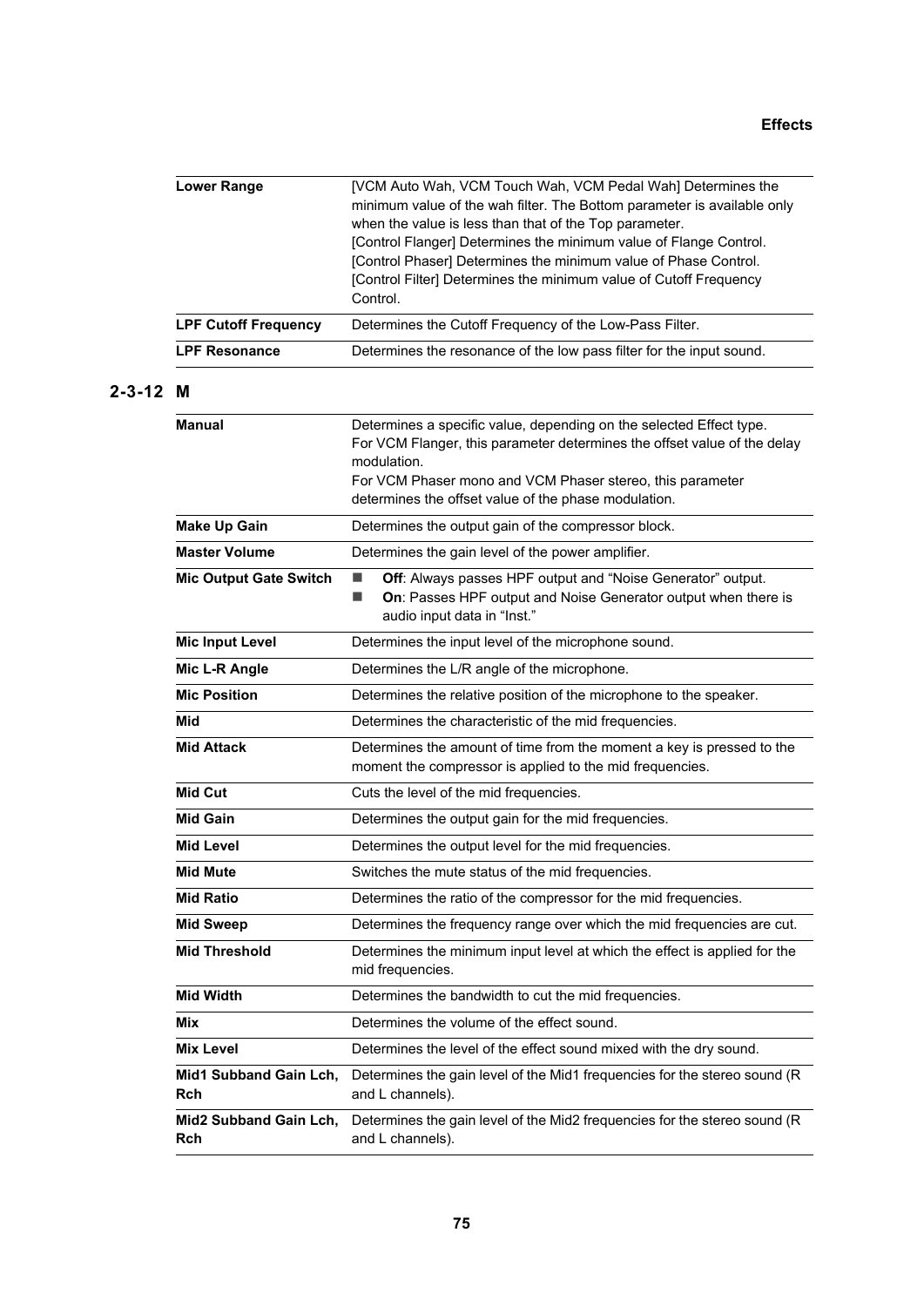| <b>Mid3 Subband Gain Lch,</b><br><b>Rch</b> | Determines the gain level of the Mid3 frequencies for the stereo sound (R)<br>and L channels).                                                                                                                               |
|---------------------------------------------|------------------------------------------------------------------------------------------------------------------------------------------------------------------------------------------------------------------------------|
| <b>Mod Depth</b>                            | Determines the depth of the modulation.                                                                                                                                                                                      |
| <b>Mod Depth Offset R</b>                   | Determines the depth of the modulation for R channel as offset.                                                                                                                                                              |
| <b>Mod Feedback</b>                         | Determines the feedback level to the modulation.                                                                                                                                                                             |
| <b>Mod Gain</b>                             | Determines the gain of the modulation.                                                                                                                                                                                       |
| <b>Mod LPF Cutoff</b><br><b>Frequency</b>   | Determines the Cutoff Frequency of the Low-Pass Filter applied to the<br>modulated sound.                                                                                                                                    |
| <b>Mod LPF Resonance</b>                    | Determines the Resonance of the Low-Pass Filter for the modulated<br>sound.                                                                                                                                                  |
| <b>Mod Mix Balance</b>                      | Determines the mix balance of the modulated element.                                                                                                                                                                         |
| <b>Mod Speed</b>                            | Determines the modulation speed.                                                                                                                                                                                             |
| <b>Mod Wave Type</b>                        | Selects the wave type for modulation.                                                                                                                                                                                        |
| <b>Mode</b>                                 | For VCM Phaser Mono and VCM Phaser Stereo, this parameter<br>determines the phaser type, or more specifically, the factor for forming the<br>phaser effect.<br>For British Combo, this parameter switches the pre-amplifier. |
| <b>Modulation Phase</b>                     | Determines the L/R phase difference of the modulated wave.                                                                                                                                                                   |
| <b>Modulator Input Level</b>                | Determines the input level of the modulator.                                                                                                                                                                                 |
| <b>Move Speed</b>                           | Determines how long it takes to move the sound from the current status to<br>the sound specified via the Vowel parameter.                                                                                                    |
| M/S                                         | When this parameter is set to On, each sound (center, left and right) is<br>modulated, respectively.                                                                                                                         |

# **2-3-13 N**

| <b>Noise Gate Attack</b>             | Determines the amount of time that elapses between the playing of a key<br>and the start of the Noise Gate effect.  |
|--------------------------------------|---------------------------------------------------------------------------------------------------------------------|
| Noise Gate Release                   | Determines the amount of time that elapses between the releasing of a<br>note and the end of the Noise Gate effect. |
| <b>Noise Gate Threshold</b>          | Determines the minimum input level at which the Noise Gate effect is<br>applied.                                    |
| Noise Level                          | Determines the noise level.                                                                                         |
| Noise LPF Cutoff<br><b>Frequency</b> | Determines the Cutoff Frequency of the Low-Pass Filter applied to the<br>noise.                                     |
| Noise LPF Q                          | Determines the Resonance of the Low-Pass Filter applied to the noise.                                               |
| <b>Noise Mod Depth</b>               | Determines the depth of the noise modulation.                                                                       |
| <b>Noise Mod Speed</b>               | Determines the speed of the noise modulation.                                                                       |
| <b>Noise Tone</b>                    | Determines the tonal characteristics of the noise.                                                                  |
| <b>Normal</b>                        | Determines the volume of the standard sound.                                                                        |
|                                      |                                                                                                                     |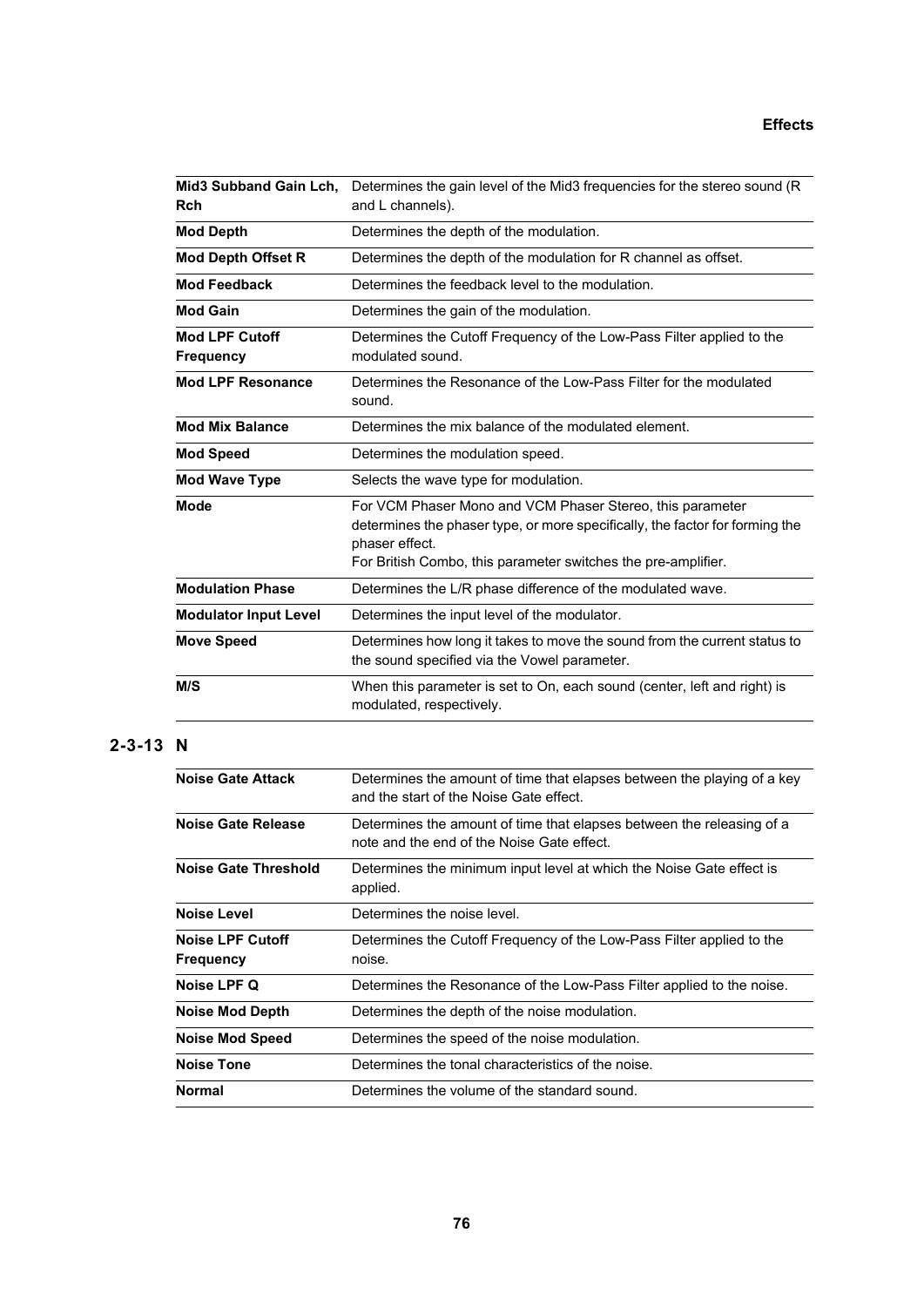#### **Effects**

## **2-3-14 O**

| Determines the starting pitch in semitones.                                                                    |
|----------------------------------------------------------------------------------------------------------------|
| Determines the time that elapses after the Offset value changes.                                               |
| For the Isolator, turns the isolator on or off.<br>For the Stereophonic Optimizer, turns the effect on or off. |
| Determines the frequency at which the sine wave modulates the amplitude<br>of the input wave.                  |
| Fine-tunes the frequency at which the sine wave modulates the amplitude<br>of the input wave.                  |
| Determines the level of the signal output from the effect block.                                               |
| Determines the level of the signal output from the effect block.                                               |
| Determines the level of the signal output from the first block and second<br>block, respectively.              |
| Determines the degree and character of the distortion effect.                                                  |
|                                                                                                                |

## **2-3-15 P**

| Pan 1, 2                  | Determines the pan setting for each of the first series and second series.                                                                                                                                        |
|---------------------------|-------------------------------------------------------------------------------------------------------------------------------------------------------------------------------------------------------------------|
| <b>Pan AEG Min Level</b>  | This parameter of the Slice effect determines the minimum level of the<br>Amplitude EG applied to the panned sound.                                                                                               |
| Pan AEG Type              | This parameter of the Slice effect determines the type of the Amplitude EG<br>applied to the panned sound.                                                                                                        |
| <b>Pan Depth</b>          | Determines the depth of the pan effect.                                                                                                                                                                           |
| <b>Pan Direction</b>      | Determines the direction toward which the stereo pan position of the sound<br>moves.                                                                                                                              |
| Pan Type                  | Determines the pan type.                                                                                                                                                                                          |
| Panning                   | Determines the spread of the chorus/vibrato.                                                                                                                                                                      |
| <b>Pedal Control</b>      | Determines the Cutoff Frequency of the wah filter.<br>For best results, assign this parameter to the Foot Controller in the<br>Controller Set display, then use the Foot Controller to control this<br>parameter. |
| <b>Phase Control</b>      | Determines the depth of phase modulation.                                                                                                                                                                         |
| <b>Phase Shift Offset</b> | Determines the offset value of the phase modulation.                                                                                                                                                              |
| <b>Phaser SW</b>          | Determines the Phaser type                                                                                                                                                                                        |
| <b>Pitch 1, 2</b>         | Determines the pitch in semitones for each of the first series and second<br>series.                                                                                                                              |
| <b>Pitch Sweep</b>        | Sets the pitch to change gradually in each repetition.                                                                                                                                                            |
| <b>Plate Type</b>         | Determines the sound echo type.                                                                                                                                                                                   |
| <b>Play Speed</b>         | Determines the playback speed.                                                                                                                                                                                    |
| <b>PM Depth</b>           | Determines the depth of the pitch modulation.                                                                                                                                                                     |
| Post-comp HPF             | Determines the Cutoff Frequency of the High-Pass Filter which follows the<br>compressor.                                                                                                                          |
| Preamp                    | Determines the gain level of the pre-amplifier.                                                                                                                                                                   |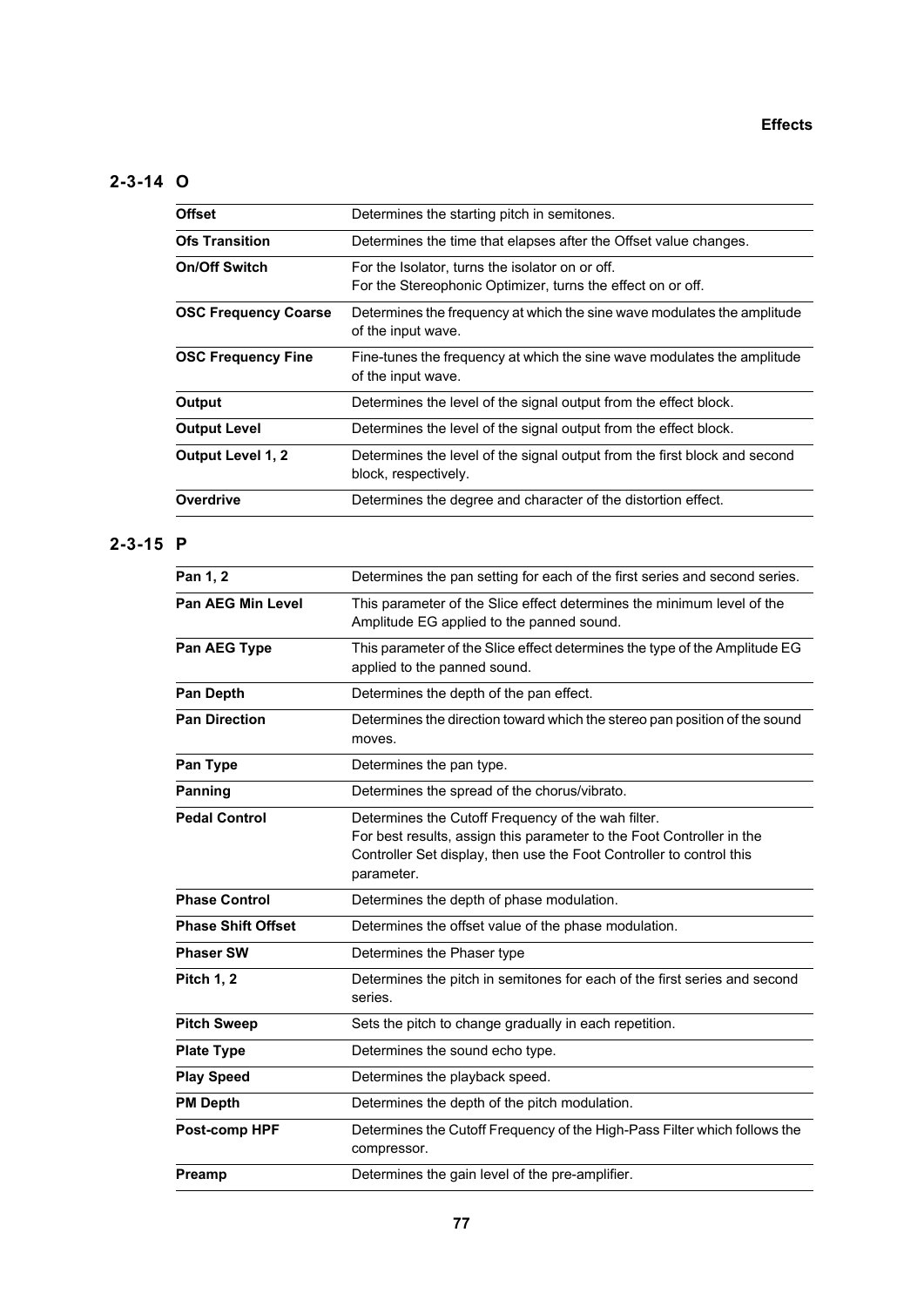| <b>Pre Mod HPF Cutoff</b> | Determines the Cutoff Frequency of the High-Pass Filter before                        |
|---------------------------|---------------------------------------------------------------------------------------|
| <b>Frequency</b>          | modulation is applied.                                                                |
| <b>Pre-LPF Cutoff</b>     | Determines the Cutoff Frequency of the Low-Pass Filter before modulation              |
| <b>Frequency</b>          | is applied.                                                                           |
| <b>Pre-LPF Resonance</b>  | Determines the Resonance of the Low-Pass Filter for the input sound.                  |
| <b>Presence</b>           | For Amp Simulator effects this parameter controls high frequencies.                   |
|                           | For Presence, this parameter determines the extent to which the effect is<br>applied. |

# **2-3-16 R**

| <b>R/H Balance</b>            | Determines the volume balance of the horn (higher range) and rotor (lower<br>range).                                                                                                                                                                            |
|-------------------------------|-----------------------------------------------------------------------------------------------------------------------------------------------------------------------------------------------------------------------------------------------------------------|
| Random                        | Creates random repetition.                                                                                                                                                                                                                                      |
| Ratio                         | Determines the ratio of the compressor.                                                                                                                                                                                                                         |
| <b>Release</b>                | Determines the amount of time that elapses between the releasing of a key<br>and the end of the compressor effect.                                                                                                                                              |
| <b>Release Curve</b>          | Determines the release curve of the envelope follower.                                                                                                                                                                                                          |
| <b>Release Time</b>           | For Dynamic Flanger, Dynamic Phaser, Dynamic Ring Modulator, and<br>Dynamic Filter, this parameter determines the release time of the envelope<br>follower.<br>For Beat Repeat, this parameter determines the release time of the gate<br>for the entire sound. |
| <b>Repeat</b>                 | Determines whether Repeat is active or not.                                                                                                                                                                                                                     |
| <b>Resonance</b>              | For Dynamic Filter and Control Filter, this parameter determines the<br>Resonance of the filter.<br>For Beat Repeat, the parameter determines the Resonance of the filter for<br>the effected sound.                                                            |
| <b>Resonance Offset</b>       | Determines the Resonance as offset.                                                                                                                                                                                                                             |
| <b>Retrigger Attack Time</b>  | Determines the attack time of the gate for the entire sound.                                                                                                                                                                                                    |
| <b>Retrigger Cycle</b>        | Determines the cycle for repeating.                                                                                                                                                                                                                             |
| <b>Retrigger Gate Time</b>    | Determines the gate time for the entire sound.                                                                                                                                                                                                                  |
| <b>Retrigger Release Time</b> | Determines the release time of the gate for the entire sound.                                                                                                                                                                                                   |
| <b>Retrigger Quantize</b>     | When this parameter is set to On, the sequencer is repeated at the top of<br>the measure.                                                                                                                                                                       |
| <b>Reverb Delay</b>           | Determines the delay time from the early reflections until the<br>reverberations.                                                                                                                                                                               |
| <b>Reverb Time</b>            | Determines the Reverb time.                                                                                                                                                                                                                                     |
| <b>Reverse</b>                | Repeats reverse playback.                                                                                                                                                                                                                                       |
| <b>Room Size</b>              | Determines the size of the room in which the instrument sounds.                                                                                                                                                                                                 |
| <b>Rotor Fast</b>             | Determines the frequency of the rotor (lower range) when the Speed<br>Control is set to Fast.                                                                                                                                                                   |
| <b>Rotor Slow</b>             | Determines the frequency of the rotor (lower range) when the Speed<br>Control is set to Slow.                                                                                                                                                                   |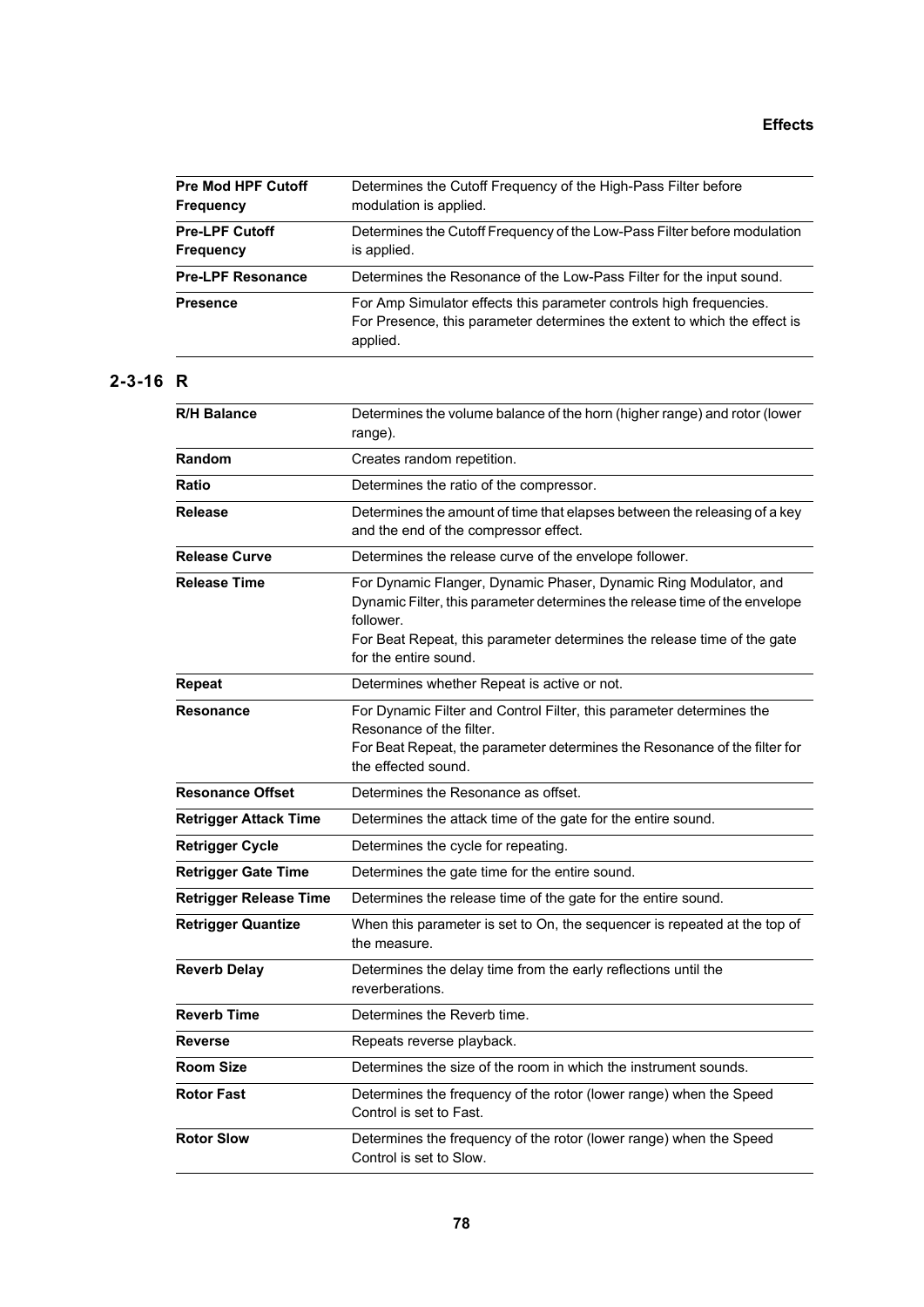| <b>Rotor Speed Fast</b>   | Determines the speed of the rotor when the slow/fast switch is set to Fast.                                                                        |  |  |  |
|---------------------------|----------------------------------------------------------------------------------------------------------------------------------------------------|--|--|--|
| <b>Rotor Speed Slow</b>   | Determines the speed of the rotor when the slow/fast switch is set to Slow.                                                                        |  |  |  |
| <b>Rotor/Horn Balance</b> | Determines the volume balance of the horn and rotor.                                                                                               |  |  |  |
| <b>Rtr Fast/Slow</b>      | Determines how long it takes for the rotation speed of the rotor (lower<br>range) to change from Fast to Slow when the rotation speed is switched. |  |  |  |
| <b>Rtr Slow/Fast</b>      | Determines how long it takes for the rotation speed of the rotor (lower<br>range) to change from Slow to Fast when the rotation speed is switched. |  |  |  |

# **2-3-17 S**

| <b>Sample Rate</b>                   | Lowers the Sample Rate.                                                                                                                                                                                                                                                                                                                                                                                                                                           |  |  |  |
|--------------------------------------|-------------------------------------------------------------------------------------------------------------------------------------------------------------------------------------------------------------------------------------------------------------------------------------------------------------------------------------------------------------------------------------------------------------------------------------------------------------------|--|--|--|
| <b>Sample Rate Link</b>              | Determines the offset value of the Sample Rate for the Side against the<br>Mid when M/S (Mid/Side) is ON.                                                                                                                                                                                                                                                                                                                                                         |  |  |  |
| <b>Sampling Frequency</b><br>Control | Controls the sampling frequency.                                                                                                                                                                                                                                                                                                                                                                                                                                  |  |  |  |
| <b>Scale Type</b>                    | Determines how the pitch changes when "Step Mode" is set to "Scale."                                                                                                                                                                                                                                                                                                                                                                                              |  |  |  |
| <b>SC EQ Freq</b>                    | Determines the center frequency of the Side Chain EQ.                                                                                                                                                                                                                                                                                                                                                                                                             |  |  |  |
| <b>SC EQ Gain</b>                    | Determines the level gain of the Side Chain EQ.                                                                                                                                                                                                                                                                                                                                                                                                                   |  |  |  |
| SC EQ Q                              | Determines the Side Chain EQ bandwidth.                                                                                                                                                                                                                                                                                                                                                                                                                           |  |  |  |
| <b>Semitones</b>                     | Determines the pitch shift range when "Step Mode" is set to "Semitone."                                                                                                                                                                                                                                                                                                                                                                                           |  |  |  |
| <b>Sensitivity</b>                   | Determines a specific value, depending on the selected Effect type.<br>For Dynamic Flanger, Dynamic Phaser, and the Tech effects, this<br>parameter determines the sensitivity of the modulation applied to the input<br>change.<br>For VCM Touch Wah effects, this parameter determines the sensitivity of<br>the wah filter's change applied to the input change.<br>For British Combo effect, this parameter switches the gain level of the pre-<br>amplifier. |  |  |  |
| <b>Side Bit</b>                      | Lowers the resolution (bit accuracy) for the Side chain.                                                                                                                                                                                                                                                                                                                                                                                                          |  |  |  |
| Side Chain EQ                        | When this is turned on, the EQ is applied for the corresponding input level<br>range of the Side Chain.                                                                                                                                                                                                                                                                                                                                                           |  |  |  |
| <b>Side Chain Lyl</b>                | Determines the Side chain input level.                                                                                                                                                                                                                                                                                                                                                                                                                            |  |  |  |
| <b>Side Chain Input Level</b>        | Determines the Side chain input level.                                                                                                                                                                                                                                                                                                                                                                                                                            |  |  |  |
| <b>Side Sample Rate</b>              | Lowers the Sample rate for the Side chain.                                                                                                                                                                                                                                                                                                                                                                                                                        |  |  |  |
| <b>Slow-Fast Time of Horn</b>        | Determines how long it takes for the rotation speed of the horn to change<br>from the current speed (slow or fast) to the other one (fast or slow) when<br>the rotation speed is switched.                                                                                                                                                                                                                                                                        |  |  |  |
| <b>Slow-Fast Time of Rotor</b>       | Determines how long it takes for the rotation speed of the rotor to change<br>from the current speed (slow or fast) to another one (fast or slow) when the<br>rotation speed is switched.                                                                                                                                                                                                                                                                         |  |  |  |
| <b>Space Type</b>                    | Selects the type of space simulation.                                                                                                                                                                                                                                                                                                                                                                                                                             |  |  |  |
| <b>Speaker Air</b>                   | Determines the characteristic of the speaker cabinet.                                                                                                                                                                                                                                                                                                                                                                                                             |  |  |  |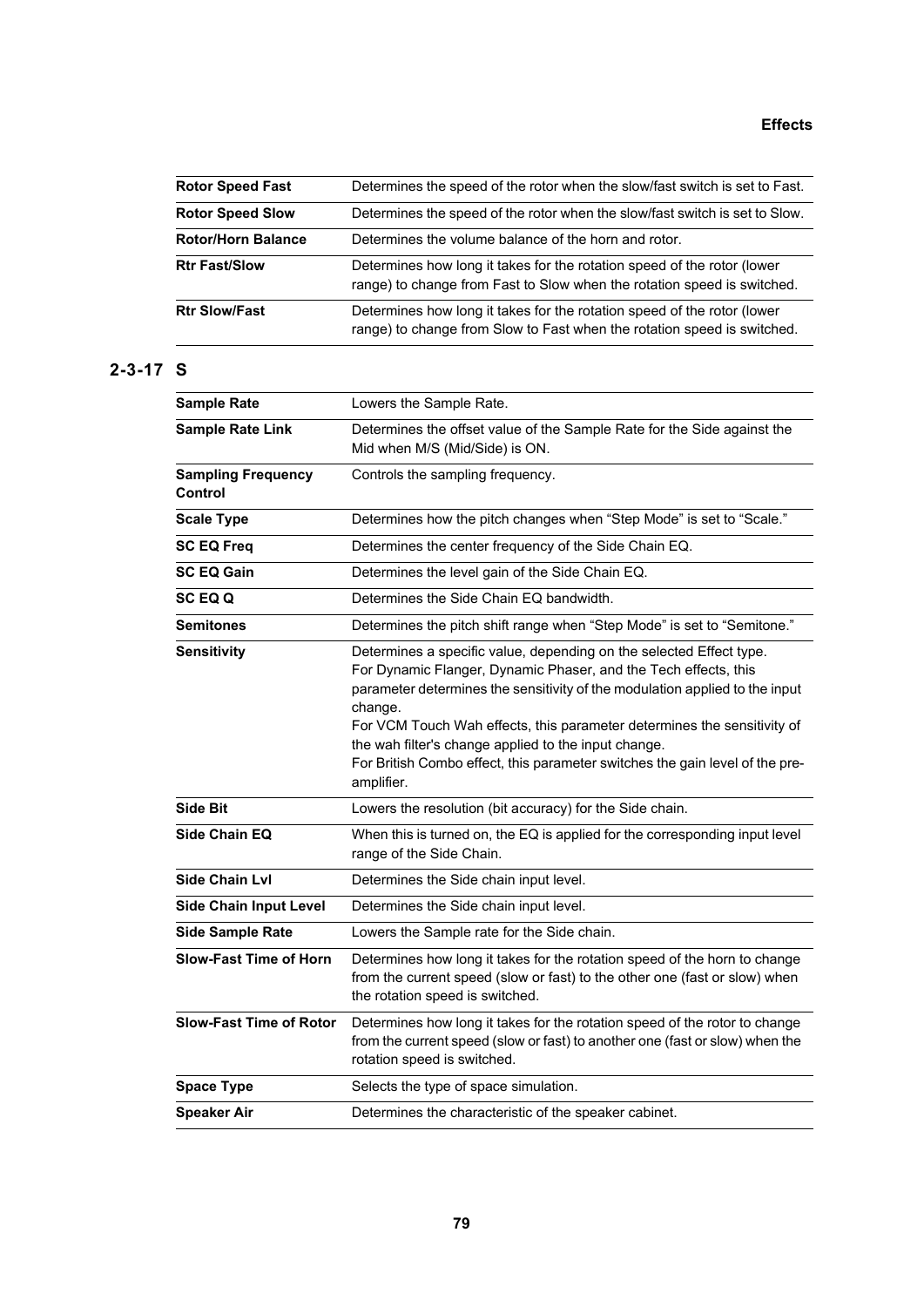| <b>Speaker Type</b>    | For Amp Simulator 1 and Comp Distortion Delay, this parameter selects<br>the type of speaker simulation.<br>For US Combo, Jazz Combo, US High Gain, British Lead, Small Stereo,<br>British Combo, British Legend, and Multi FX, this parameter selects the<br>speaker type.                                                                                                                                                                                                                                                                                        |  |  |  |  |
|------------------------|--------------------------------------------------------------------------------------------------------------------------------------------------------------------------------------------------------------------------------------------------------------------------------------------------------------------------------------------------------------------------------------------------------------------------------------------------------------------------------------------------------------------------------------------------------------------|--|--|--|--|
| <b>Speed</b>           | Determines a specific value, depending on the selected Effect type.<br>For VCM Flanger, this parameter determines the frequency of the LFO<br>wave which controls the cyclic change of the delay modulation.<br>For Phaser, this parameter determines the frequency of the LFO wave<br>which controls the cyclic change of the phase modulation.<br>For VCM Auto Wah, this parameter determines the speed of the LFO.<br>For Vinyl Break, this parameter determines the amount of time between<br>the moment the sound starts and the moment the sound is stopped. |  |  |  |  |
| <b>Speed Adjust</b>    | For fine adjustment of the speed.                                                                                                                                                                                                                                                                                                                                                                                                                                                                                                                                  |  |  |  |  |
| <b>Speed Control</b>   | Switches the rotary speed.                                                                                                                                                                                                                                                                                                                                                                                                                                                                                                                                         |  |  |  |  |
| <b>Spiral</b>          | Turn the I FO On/Off.                                                                                                                                                                                                                                                                                                                                                                                                                                                                                                                                              |  |  |  |  |
| <b>Spiral Sync</b>     | Determines the basic time period over which the pitch shifts step by step.                                                                                                                                                                                                                                                                                                                                                                                                                                                                                         |  |  |  |  |
| <b>Spread</b>          | Determines the spread of the sound.                                                                                                                                                                                                                                                                                                                                                                                                                                                                                                                                |  |  |  |  |
| <b>Stage</b>           | Determines the step number of the phase shifter.                                                                                                                                                                                                                                                                                                                                                                                                                                                                                                                   |  |  |  |  |
| <b>Step Mode</b>       | Determines whether the pitch shifts smoothly or step by step.                                                                                                                                                                                                                                                                                                                                                                                                                                                                                                      |  |  |  |  |
| <b>Step Transition</b> | Determines how long it takes for the pitch to change to the next pitch when<br>the pitch shifts step by step.                                                                                                                                                                                                                                                                                                                                                                                                                                                      |  |  |  |  |

## **2-3-18 T**

| <b>Texture</b>    | Determines the texture of the sound effect.                                                                                                                                                                                                                                                                                                                                                                                                                                                                                                                                                                                      |  |  |
|-------------------|----------------------------------------------------------------------------------------------------------------------------------------------------------------------------------------------------------------------------------------------------------------------------------------------------------------------------------------------------------------------------------------------------------------------------------------------------------------------------------------------------------------------------------------------------------------------------------------------------------------------------------|--|--|
| <b>Treble</b>     | Determines the gain of the high frequencies.                                                                                                                                                                                                                                                                                                                                                                                                                                                                                                                                                                                     |  |  |
| <b>Threshold</b>  | Determines the minimum input level at which the effect is applied.                                                                                                                                                                                                                                                                                                                                                                                                                                                                                                                                                               |  |  |
| <b>Time Sweep</b> | Determines the gradual change of the time length in each repetition.                                                                                                                                                                                                                                                                                                                                                                                                                                                                                                                                                             |  |  |
| <b>Tone Shift</b> | Switches the characteristic of the Tone control.                                                                                                                                                                                                                                                                                                                                                                                                                                                                                                                                                                                 |  |  |
| Type              | Determines a specific value, depending on the selected Effect type.<br>For VCM Flanger, this parameter determines the flanger type.<br>For Wah effects, this parameter determines the type of the Auto Wah.<br>For Early Reflection, Gated Reverb, and Reverse Reverb, this parameter<br>determines the type of the reflection sound.<br>For US High Gain and British Lead, this parameter switches the type of the<br>amplifier.<br>For Analog Delay (Short) and Analog Delay (Long), this parameter<br>determines the characteristic of the delay effect.<br>For Parallel Comp, this parameter determines the compressor type. |  |  |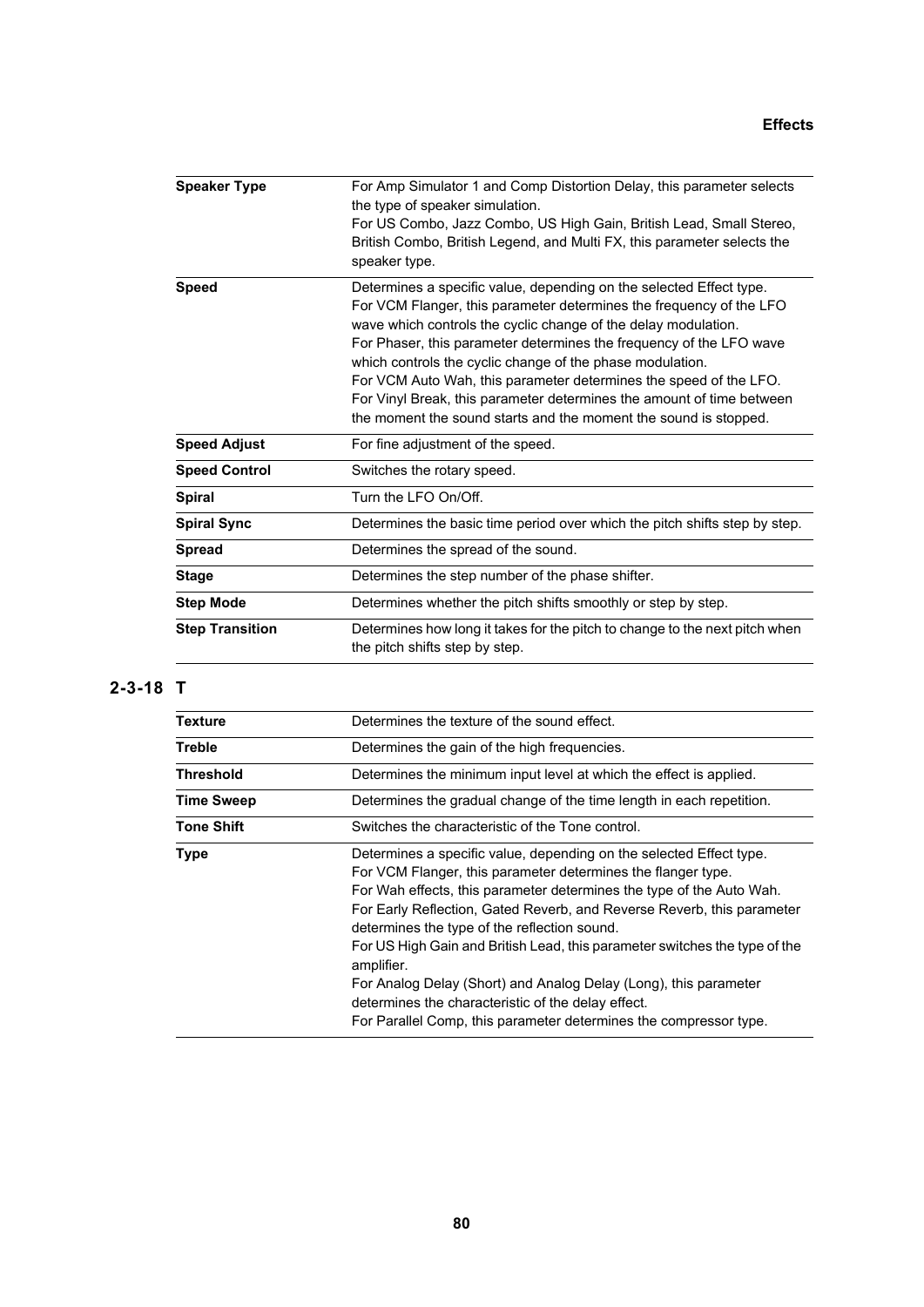#### **Effects**

## **2-3-19 U**

| Upper Range | For VCM Auto Wah, VCM Touch Wah, and VCM Pedal Wah, this                |
|-------------|-------------------------------------------------------------------------|
|             | parameter determines the maximum value of the wah filter.               |
|             | For Control Flanger, this parameter determines the maximum value of the |
|             | Flange Control.                                                         |
|             | For Control Phaser, this parameter determines the maximum value of the  |
|             | Phase Control.                                                          |
|             |                                                                         |

# **2-3-20 V**

| <b>Vib Speed</b> | Determines the speed of the vibrato. This parameter is active when Chorus<br>is set to "Vib."    |  |  |
|------------------|--------------------------------------------------------------------------------------------------|--|--|
| Vocoder Attack   | Determines the Attack Time of the Vocoder sound.<br>The higher the value, the slower the attack. |  |  |
| Vocoder Release  | Determines the Release Time of the Vocoder sound.<br>The higher the value, the slower the decay. |  |  |
| Volume           | Determines the volume of the re-amp.                                                             |  |  |
| Vowel            | Selects a vowel type.                                                                            |  |  |

# **2-3-21 W**

| Wah Pedal               | Determines the position of the wah pedal.                              |  |  |
|-------------------------|------------------------------------------------------------------------|--|--|
| Wah SW                  | Determines the type of the wah effect.                                 |  |  |
| <b>Wall Vary</b>        | Determines the wall status of the simulated room.                      |  |  |
|                         | Higher values produce more diffuse reflections.                        |  |  |
| Width                   | Determines the width of the simulated room.                            |  |  |
| <b>Width Low</b>        | Determines the stereo balance of the low frequencies.                  |  |  |
| <b>Width Mid1, 2, 3</b> | Determines the stereo balance of the Mid1, Mid2, and Mid3 frequencies. |  |  |
| <b>Width High</b>       | Determines the stereo balance of the high frequencies.                 |  |  |
| <b>Word Length</b>      | Determines the degree of sound roughness.                              |  |  |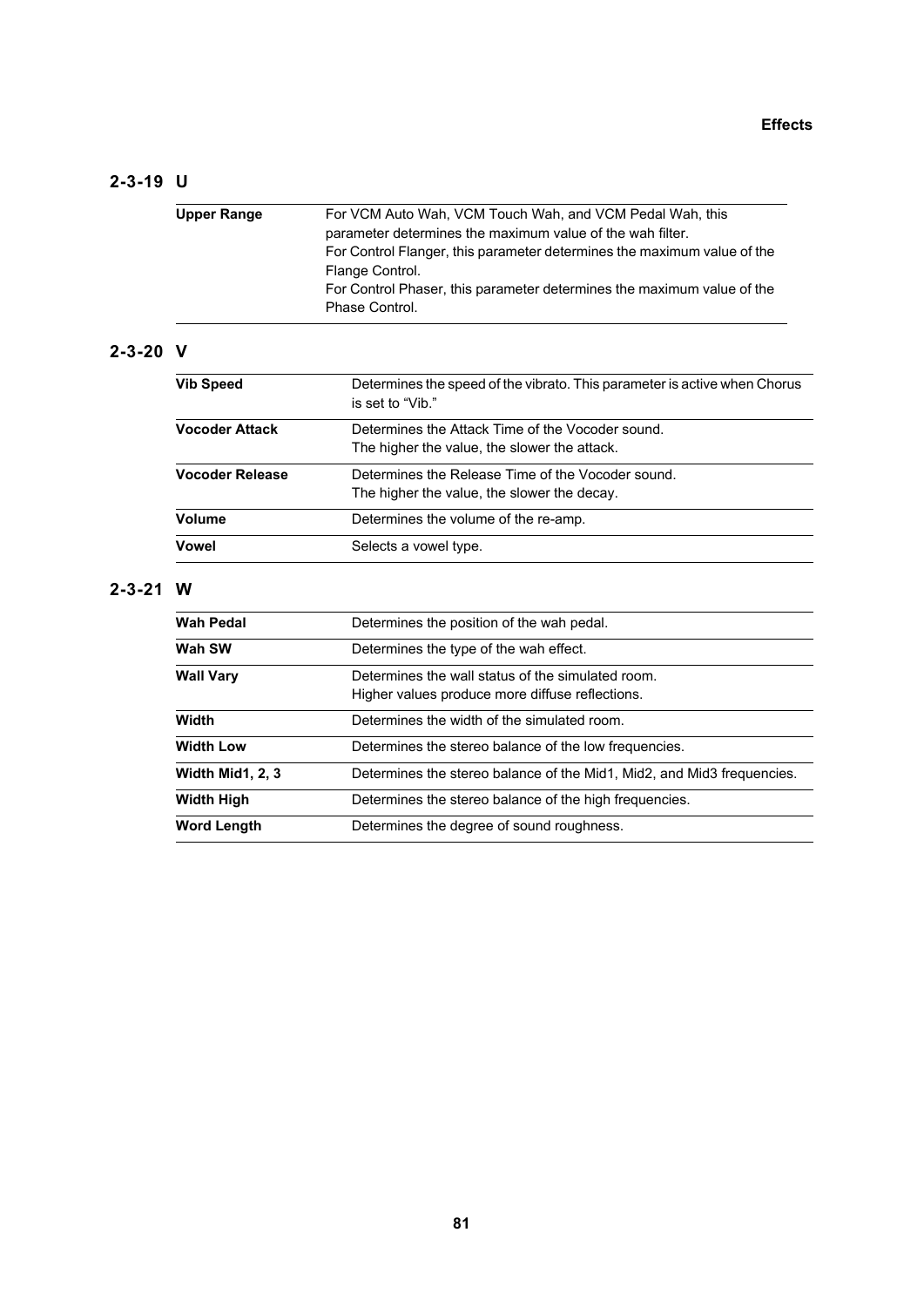# **3 MIDI**

## **3-1 Overview**

## **3-1-1 About MIDI**

MIDI (Musical Instrument Digital Interface) is a standard that allows electronic musical instruments to communicate with each other, by sending and receiving compatible types of MIDI data or messages. The types of MIDI data include Note, Control Change, Program Change and various other types.

This synthesizer can control other MIDI devices by transmitting note-related data and various types of controller data. It can also be controlled by incoming MIDI messages which automatically determine the tone generator mode, select MIDI channels, Parts and Effects, change parameter values, and of course play the Parts.

## **3-1-2 MIDI channels**

MIDI performance data is assigned to one of sixteen MIDI channels. Using these channels, 1 through 16, the performance data for sixteen different instrument parts can be simultaneously sent over one MIDI cable.

Think of the MIDI channels as TV channels. Each TV station transmits its broadcasts over a specific channel. Your home TV set receives many different programs simultaneously from several TV stations and you select the appropriate channel to watch the desired program. MIDI operates on the same basic principle.



*Figure 61: MIDI Channels*

**A:** Weather Report

#### **B:** News

The transmitting instrument sends MIDI data on a specific MIDI channel (MIDI Transmit Channel) via a single MIDI cable to the receiving instrument. If the receiving instrument's MIDI channel (MIDI Receive Channel) matches the Transmit Channel, the receiving instrument will sound according to the data sent by the transmitting instrument.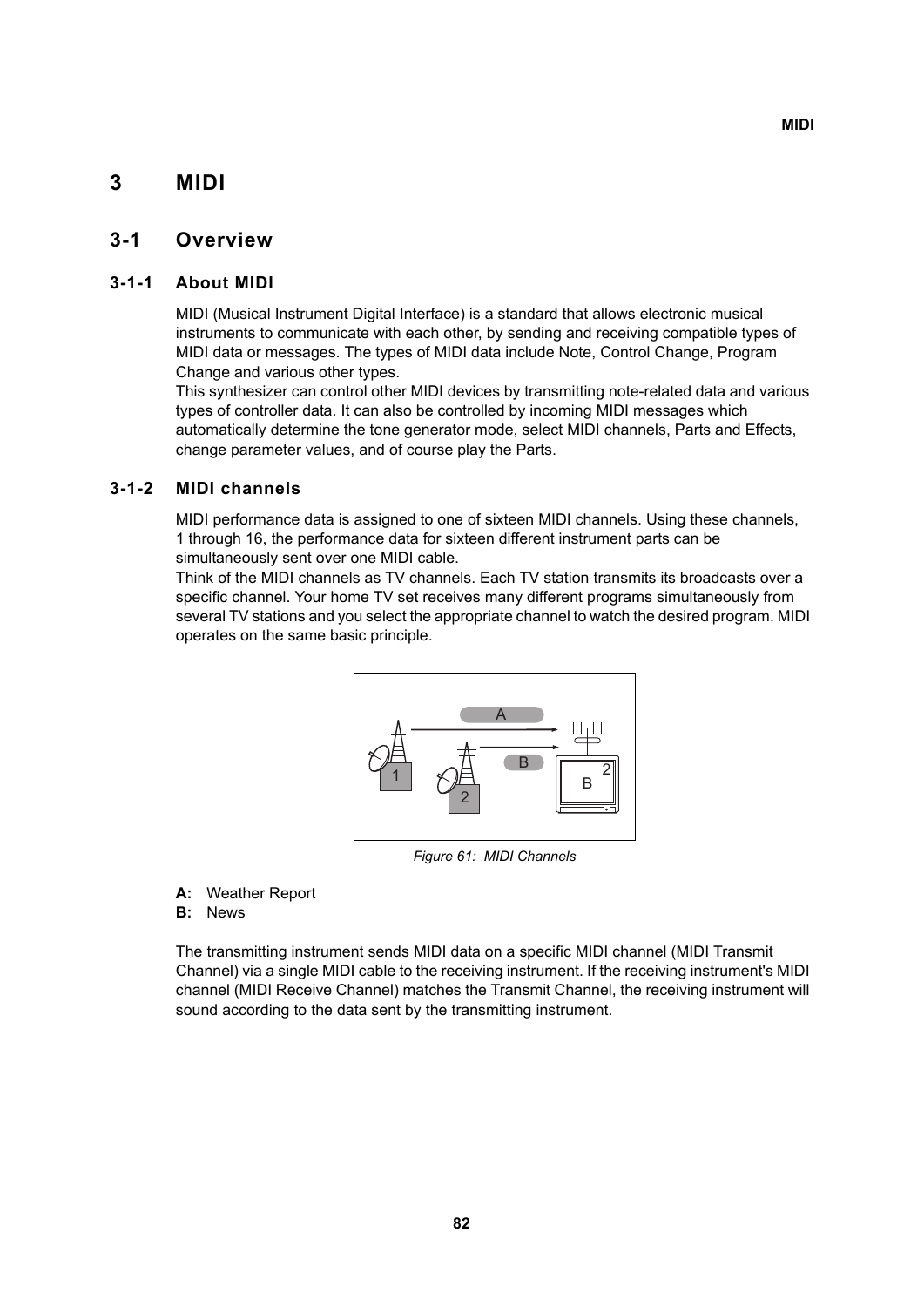

*Figure 62: MIDI Cable*

- **A:** MIDI Transmit channel 2
- **B:** MIDI cable
- **C:** MIDI Receive channel 2

#### **3-1-3 MIDI ports**

The above-mentioned sixteen-channel limit can be overcome by using separate MIDI "ports," each supporting sixteen channels. While a single MIDI cable is equipped to handle data over up to sixteen channels simultaneously, a USB connection is capable of handling far more, thanks to the use of MIDI ports. Each MIDI port can handle sixteen channels, and the USB connection allows up to eight ports, enabling you to use up to 128 channels on your computer.

## **3-1-4 MIDI messages**

MIDI messages can be divided into two groups:

- Channel messages (see section [3-2 Channel Messages](#page-83-0)) and
- System messages (see section [3-3 System Messages](#page-88-0)).

The following explanations show examples of MIDI messages. For more details about MIDI messages (for example, for editing recorded MIDI data) please refer to any of the fine MIDI guidebooks that are commercially available.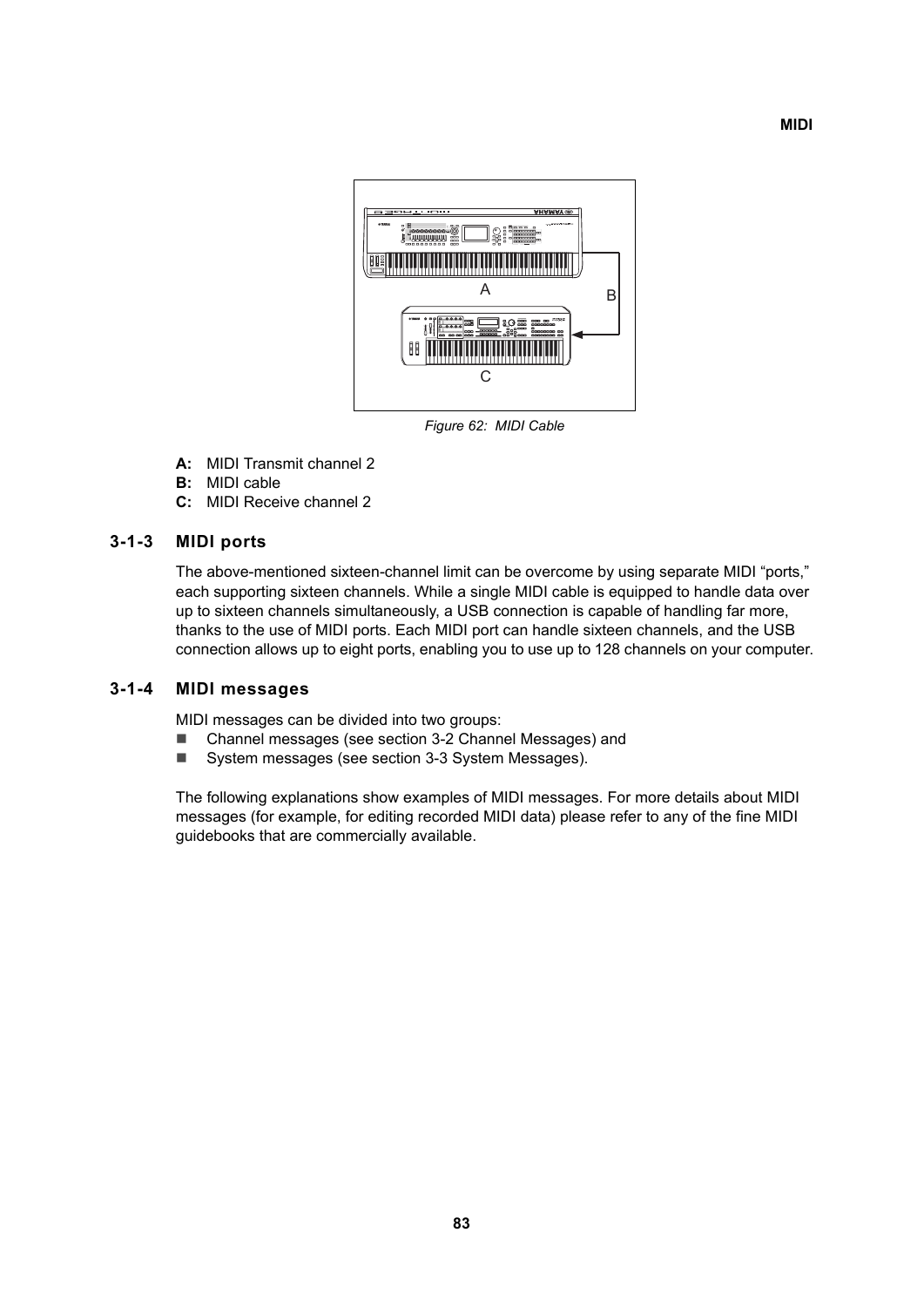# <span id="page-83-0"></span>**3-2 Channel Messages**

## **3-2-1 Note On/Off**

Messages which are generated when the keyboard is played:

- Note On: Generated when a key is pressed.
- Note Off: Generated when a key is released.

Each message includes a specific note number, which corresponds to the key that is pressed, plus a Velocity value based on how hard the key is struck.

Reception note range =  $C - 2 (0) - G8 (127)$ ;  $C3 = 60$ Velocity range = 1 - 127 (only Note On Velocity is received)

#### **3-2-2 Pitch Bend**

Pitch Bend messages are continuous controller messages that allow the pitch of designated notes to be raised or lowered by a specified amount over a specified duration. This message is a numerical representation of pitch bend wheel position.

### **3-2-3 Program Change**

Messages that determine which Performance to select for each part. In combination with Bank Select, you can select not only basic Performance numbers, but also variation Performance bank numbers.



When you specify Program Change as a number in the range of 0 - 127, make sure to specify a number that is one less than the program number listed in the Performance List. (The program numbers for this instrument begin with 1.) For example, to specify program number 128, you would actually enter Program Change 127.

#### **3-2-4 Control Change**

Control Change messages let you select a Performance bank, control volume, panning, modulation, portamento time, brightness, and various other controller parameters, through specific Control Change numbers.

Each Control Change number corresponds to a specific parameter.

| <b>Bank Select MSB</b>                  | Messages that select variation Performance bank numbers by combining                                                                        |  |  |  |  |
|-----------------------------------------|---------------------------------------------------------------------------------------------------------------------------------------------|--|--|--|--|
| (Control #0) and                        | and sending the MSB and LSB from an external device.                                                                                        |  |  |  |  |
| <b>Bank Select LSB</b><br>(Control #32) | The functions of MSB and LSB messages differ depending on the tone<br>generator mode:                                                       |  |  |  |  |
|                                         | MSB numbers select Performance Type.                                                                                                        |  |  |  |  |
|                                         | I SB numbers select Performance banks.                                                                                                      |  |  |  |  |
|                                         | A new bank selection will not become effective until the next Program<br>Change message is received.                                        |  |  |  |  |
|                                         | To change the Performances (including the Performance banks), transmit<br>Bank Select MSB, LSB, then Program Change in this order as a set. |  |  |  |  |
| <b>Modulation (Control #1)</b>          | Messages that control parameters using the Modulation Wheel.<br>127: Maximum vibrato.<br>0: No change.                                      |  |  |  |  |
|                                         |                                                                                                                                             |  |  |  |  |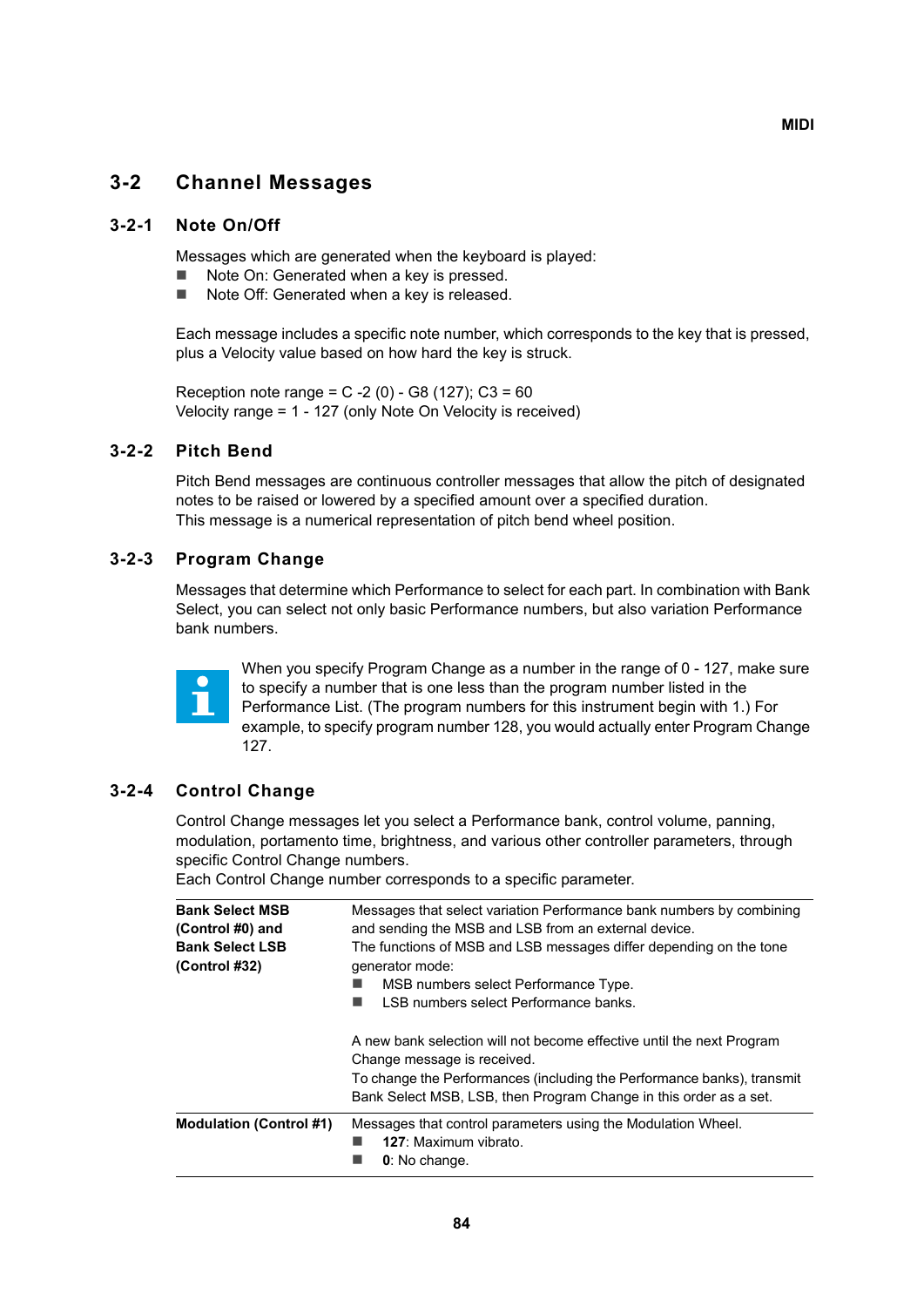| <b>Portamento Time</b><br>(Control #5)                                | Messages that control the duration of portamento, or a continuous pitch<br>glide between successively played notes.<br>127: Maximum portamento time.<br>$\blacksquare$<br>0: Minimum portamento time.                                                                                                                                                                  |  |  |  |  |
|-----------------------------------------------------------------------|------------------------------------------------------------------------------------------------------------------------------------------------------------------------------------------------------------------------------------------------------------------------------------------------------------------------------------------------------------------------|--|--|--|--|
|                                                                       | When the parameter Portamento Switch (Control #65) is set to On, the<br>value set here can adjust the speed of the pitch change.                                                                                                                                                                                                                                       |  |  |  |  |
| Data Entry MSB<br>(Control #6) and<br>Data Entry LSB<br>(Control #38) | These parameters specify the value of RPN MSB and RPN LSB events.<br>The parameter value is determined by combining the MSB and LSB.                                                                                                                                                                                                                                   |  |  |  |  |
| Main Volume (Control #7)                                              | Messages that control the volume of each part.<br>127: Maximum volume.<br>0: Volume off.                                                                                                                                                                                                                                                                               |  |  |  |  |
|                                                                       | This provides detailed control over the level balance among the parts.                                                                                                                                                                                                                                                                                                 |  |  |  |  |
| Pan (Control #10)                                                     | Messages that control the stereo panning position of each part (for stereo<br>output).<br>127: Positions the sound to the far right.<br>0: Positions the sound to the far left.                                                                                                                                                                                        |  |  |  |  |
| <b>Expression (Control #11)</b>                                       | Messages that control intonation expression of each part during<br>performance.<br>This parameter produces volume variations during playback:<br>127: Maximum volume.<br>0: Volume off.                                                                                                                                                                                |  |  |  |  |
| Hold1 (Control #64)                                                   | Messages that control sustain on/off.<br>Notes playing when the pedal is pressed will be sustained.<br>64 - 127: Sustain on.<br>0 - 63: Sustain off.                                                                                                                                                                                                                   |  |  |  |  |
|                                                                       | When the pedal supports half-damper playing, the control of sustain is<br>continuous, and not a simple switch. In other words, higher values results<br>in longer sustain time and lower values result in shorter sustain.                                                                                                                                             |  |  |  |  |
|                                                                       | Portamento (Control #65) Messages that control portamento On/Off.<br>64 - 127: Portamento On.<br>0 - 63: Portamento Off.                                                                                                                                                                                                                                               |  |  |  |  |
|                                                                       | When Mono/Poly is set to Mono and this parameter is On, you can<br>effectively perform legato passages by playing successive notes smoothly<br>with no breaks between notes (in other words, holding down one key and<br>not releasing it until the next is played).<br>The length (degree) of the portamento effect is controlled by Portamento<br>Time (Control #5). |  |  |  |  |
| Sostenuto (Control #66)                                               | Messages that control sostenuto On/Off.<br>64 - 127: Sostenuto On.<br>▄<br>0 - 63: Sostenuto Off.<br>■                                                                                                                                                                                                                                                                 |  |  |  |  |
|                                                                       | Holding specific notes and then pressing and holding the sostenuto pedal<br>will sustain those notes as you play subsequent notes, until the pedal is<br>released.                                                                                                                                                                                                     |  |  |  |  |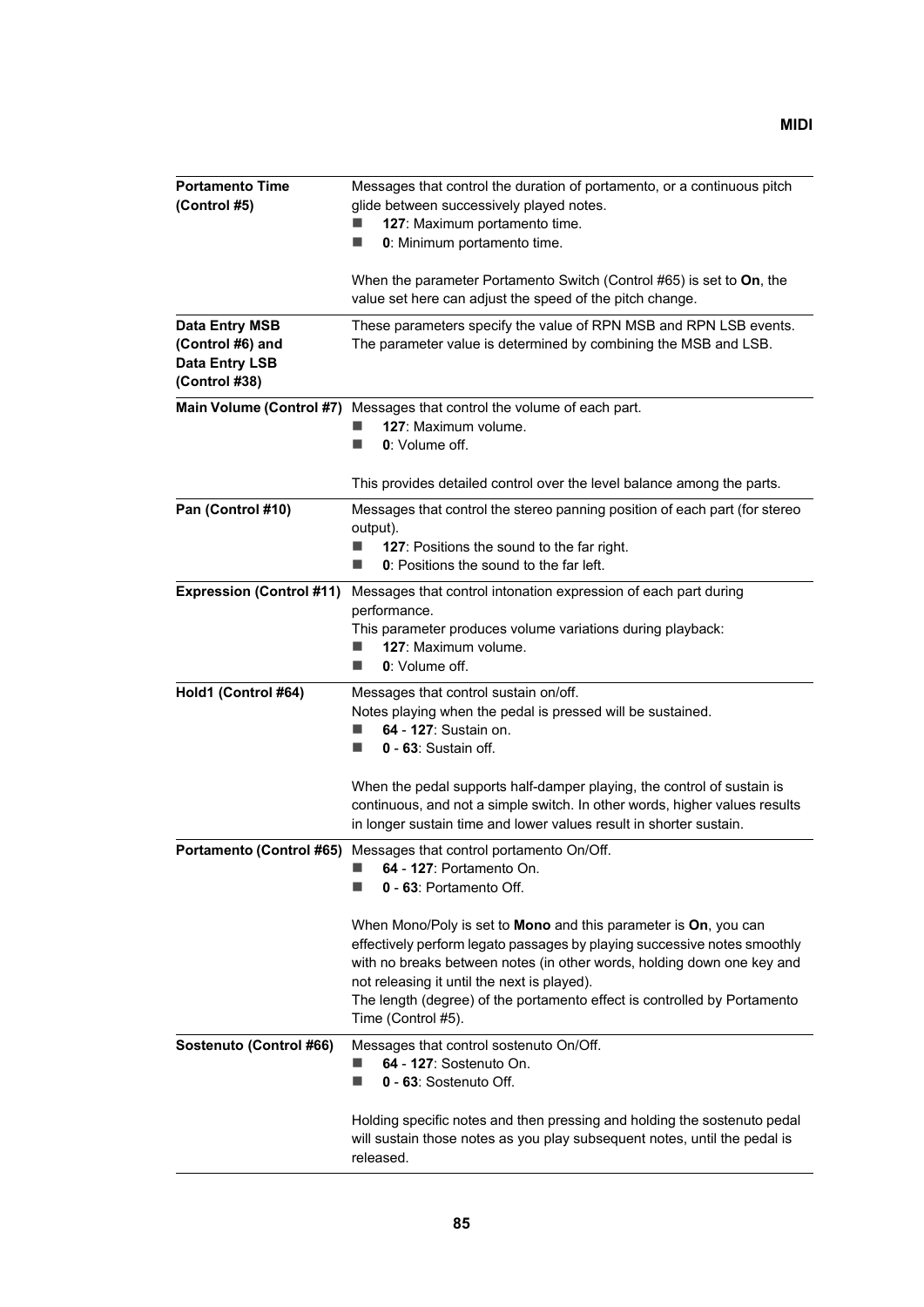| <b>Harmonic Content</b><br>(Control #71)                                      | Messages that adjust the filter Resonance set for each part.<br>The value set here is an offset value which will be added to or subtracted<br>from the Part data.                                                                                                                                                                                                                                                                                                                                                                                                                                                                   |  |  |  |
|-------------------------------------------------------------------------------|-------------------------------------------------------------------------------------------------------------------------------------------------------------------------------------------------------------------------------------------------------------------------------------------------------------------------------------------------------------------------------------------------------------------------------------------------------------------------------------------------------------------------------------------------------------------------------------------------------------------------------------|--|--|--|
| <b>Release Time</b><br>(Control #72)                                          | Messages that adjust the Amplitude EG Release Time set for each part.<br>This is an offset that is added to or subtracted from the Part data.                                                                                                                                                                                                                                                                                                                                                                                                                                                                                       |  |  |  |
| <b>Attack Time</b><br>(Control #73)                                           | Messages that adjust the Amplitude EG Attack Time set for each part.<br>This is an offset that is added to or subtracted from the Part data.                                                                                                                                                                                                                                                                                                                                                                                                                                                                                        |  |  |  |
| <b>Brightness (Control #74)</b>                                               | Messages that adjust the filter Cutoff Frequency set for each part.<br>This is an offset that is added to or subtracted from the Part data.                                                                                                                                                                                                                                                                                                                                                                                                                                                                                         |  |  |  |
| Decay Time (Control #75)                                                      | Messages that adjust the Amplitude EG decay time set for each part.<br>This is an offset that is added to or subtracted from the Part data.                                                                                                                                                                                                                                                                                                                                                                                                                                                                                         |  |  |  |
| <b>Effect1 Depth</b><br>(Reverb Send Level)<br>(Control #91)                  | Messages that adjust the send level for the Reverb effect.                                                                                                                                                                                                                                                                                                                                                                                                                                                                                                                                                                          |  |  |  |
| <b>Effect3 Depth</b><br>(Chorus Send Level)<br>(Control #93)                  | Messages that adjust the send level for the Chorus effect.                                                                                                                                                                                                                                                                                                                                                                                                                                                                                                                                                                          |  |  |  |
| <b>Effect4 Depth</b><br>(Variation Send Level)<br>(Control #94)               | Messages that adjust the send level for the Variation effect.                                                                                                                                                                                                                                                                                                                                                                                                                                                                                                                                                                       |  |  |  |
| Data Increment<br>(Control #96) and<br><b>Data Decrement</b><br>(Control #97) | Messages that increase or decrease the MSB value of pitch bend<br>sensitivity, fine tune, or coarse tune in steps of 1.<br>You will need to assign one of those parameters using the RPN in the<br>external device in advance.                                                                                                                                                                                                                                                                                                                                                                                                      |  |  |  |
| <b>NRPN MSB (Control #99)</b><br>and NRPN LSB<br>(Control #98)                | Used primarily as offset values for vibrato, filter, EG and other settings.<br>Data Entry is used to set the parameter value after specifying the<br>parameter using the NRPN (Non-Registered Parameter Number) MSB<br>and LSB. Once an NRPN is specified, the following data entry message<br>received on the same channel is processed as the value of that NRPN.<br>You can prevent operational errors by transmitting an RPN Null message<br>(7FH, 7FH) after using these messages to perform a control operation.                                                                                                              |  |  |  |
| RPN MSB (Control #101)<br>and RPN LSB<br>(Control #100)                       | Used primarily as offset values for pitch bend sensitivity, tuning, and other<br>part settings.<br>First send the RPN (Registered Parameter Number) MSB and RPN LSB<br>to specify the parameter which is to be controlled. Then use Data<br>Increment/Decrement to set the value of the specified parameter.<br>Once the RPN has been set for a channel, subsequent data entry will be<br>recognized as the same RPN's value change. Therefore, after you use the<br>RPN, you should set a Null (7FH, 7FH) value to avoid unexpected results.<br>The RPN numbers that can be received are listed in Table 3: RPN<br>Parameter List. |  |  |  |



The NRPN MSB and NRPN LSB cannot be handled by the tone generator block in some synthesizers, although they can be recorded to a Song/Pattern track.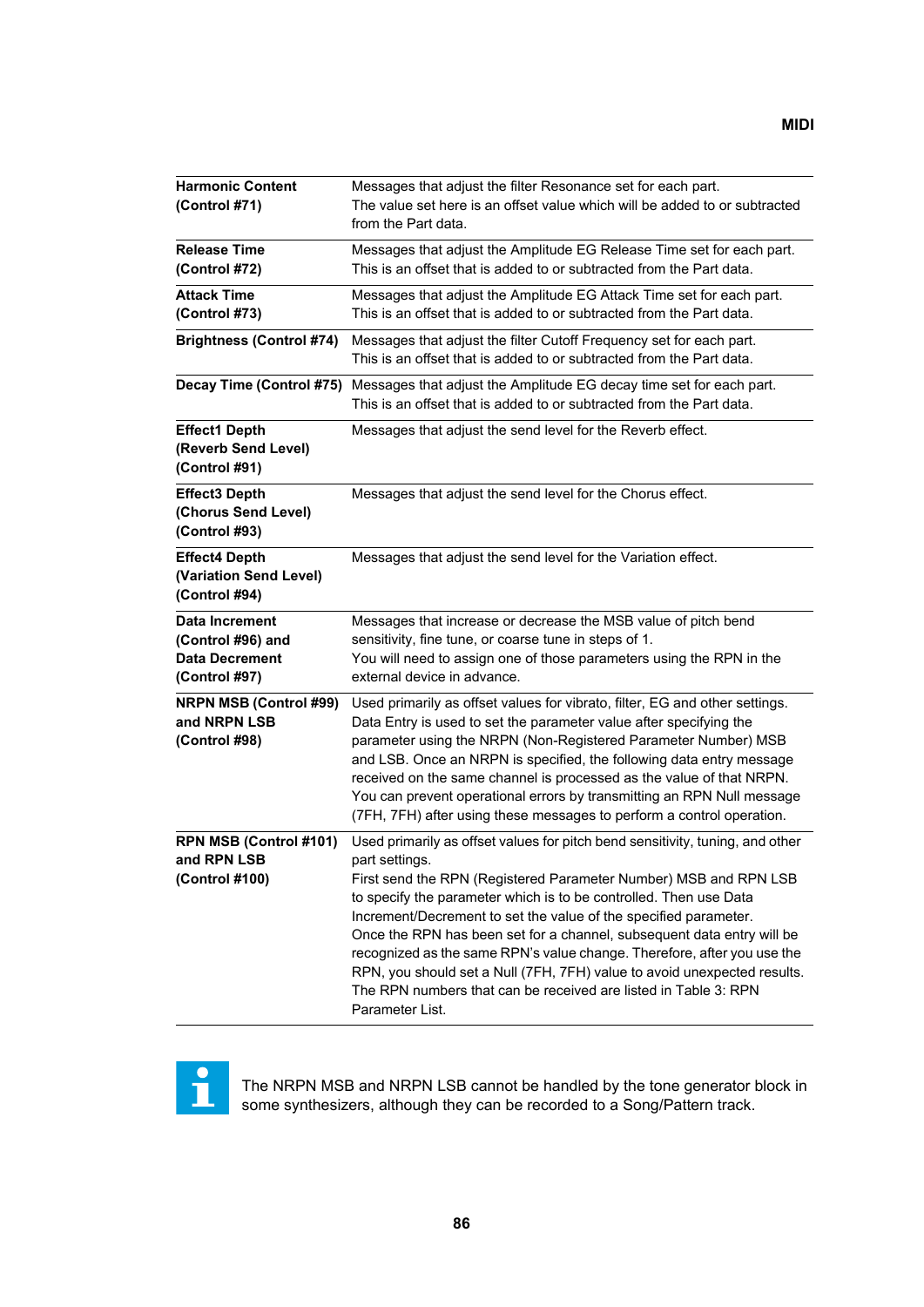| <b>RPN</b> |            | <b>Parameter</b>          | Data Entry (Range) |            | <b>Function</b>                                                                                                                                      |
|------------|------------|---------------------------|--------------------|------------|------------------------------------------------------------------------------------------------------------------------------------------------------|
| <b>MSB</b> | <b>LSB</b> | Name                      | <b>MSB</b>         | <b>LSB</b> |                                                                                                                                                      |
| 000        | 000        | Pitch Bend<br>Sensitivity | $0 - 24$           |            | Specifies the amount of pitch bend<br>produced in response to pitch bend data<br>in semitone increments.                                             |
| 000        | 001        | Fine Tune                 | $0 - 127$          | $0 - 127$  | Adjusts the tuning in 100/8192 cent<br>increments.<br>The setting values are between -8192<br>and +8191 based on the formula "MSB x<br>$128 + LSB."$ |
| 000        | 002        | Coarse Tune               | $-24 - +24$        |            | Adjusts the tuning in semitone<br>increments.                                                                                                        |
| 127        | 127        | Null                      |                    |            | Voids the RPN and NRPN settings so no<br>tone generator settings are changed<br>when subsequent Data Entry messages<br>are received.                 |

<span id="page-86-0"></span>*Table 3: RPN Parameter List*

# **3-2-5 Channel Mode message**

| <b>All Sounds Off</b><br>(Control #120)        | Clears all sounds currently sounding on the specified channel.<br>However, the status of channel messages such as Hold1 or Sostenuto is<br>maintained.                                                                               |  |  |  |  |
|------------------------------------------------|--------------------------------------------------------------------------------------------------------------------------------------------------------------------------------------------------------------------------------------|--|--|--|--|
| <b>Reset All Controllers</b><br>(Control #121) | Resets all controllers to their initial values.<br>However, some controllers are not affected.                                                                                                                                       |  |  |  |  |
| <b>All Notes Off</b><br>(Control #123)         | Clears all notes currently on for the specified channel.<br>However, if Hold1 or Sostenuto is on, notes will continue sounding until<br>these are turned off.                                                                        |  |  |  |  |
| Omni Mode Off<br>(Control #124)                | Performs the same operation as when an All Notes Off message is<br>received.<br>The receive channel is set to 1.                                                                                                                     |  |  |  |  |
| Omni Mode On<br>(Control #125)                 | Performs the same operation as when an All Notes Off message is<br>received.<br>Only the receive channel is set to Omni On.                                                                                                          |  |  |  |  |
| Mono (Control #126)                            | Performs the same operation as when an All Sound Off message is<br>received.<br>If the $3rd$ byte parameter (the parameter that determines the mono number)<br>is 0 - 16, the parts corresponding to those channels are set to Mono. |  |  |  |  |
| Poly (Control #127)                            | Performs the same function as when an All Sounds Off message is<br>received.<br>Sets the corresponding channel to Poly Mode.                                                                                                         |  |  |  |  |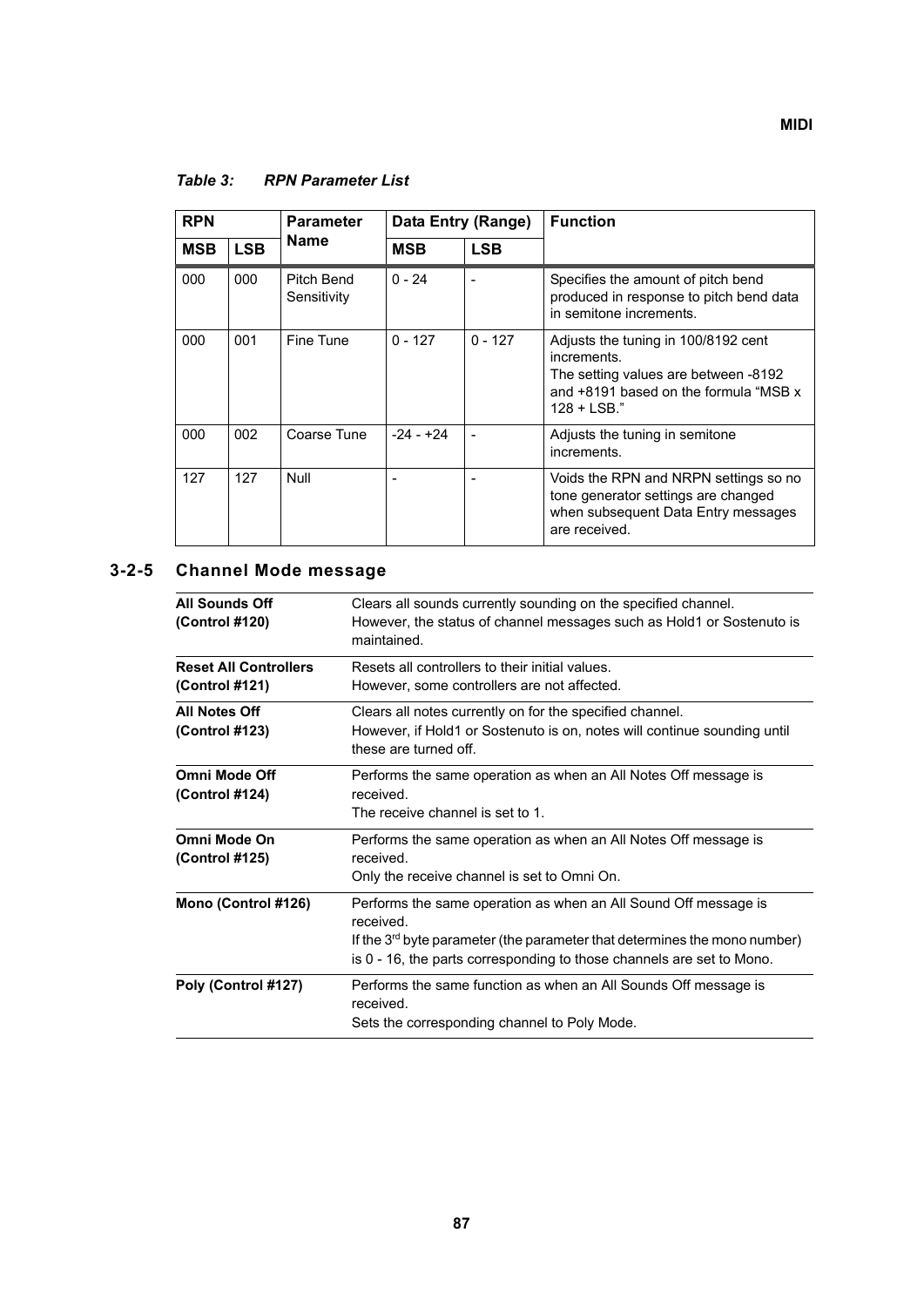## **3-2-6 Channel After Touch**

Messages that let you control the sounds by the pressure you apply to the keys after the initial striking of the keys, over the entire channel.

#### **3-2-7 Polyphonic After Touch**

Messages that let you control the sounds by the pressure you apply to the keys after the initial striking of the keys, for each individual key.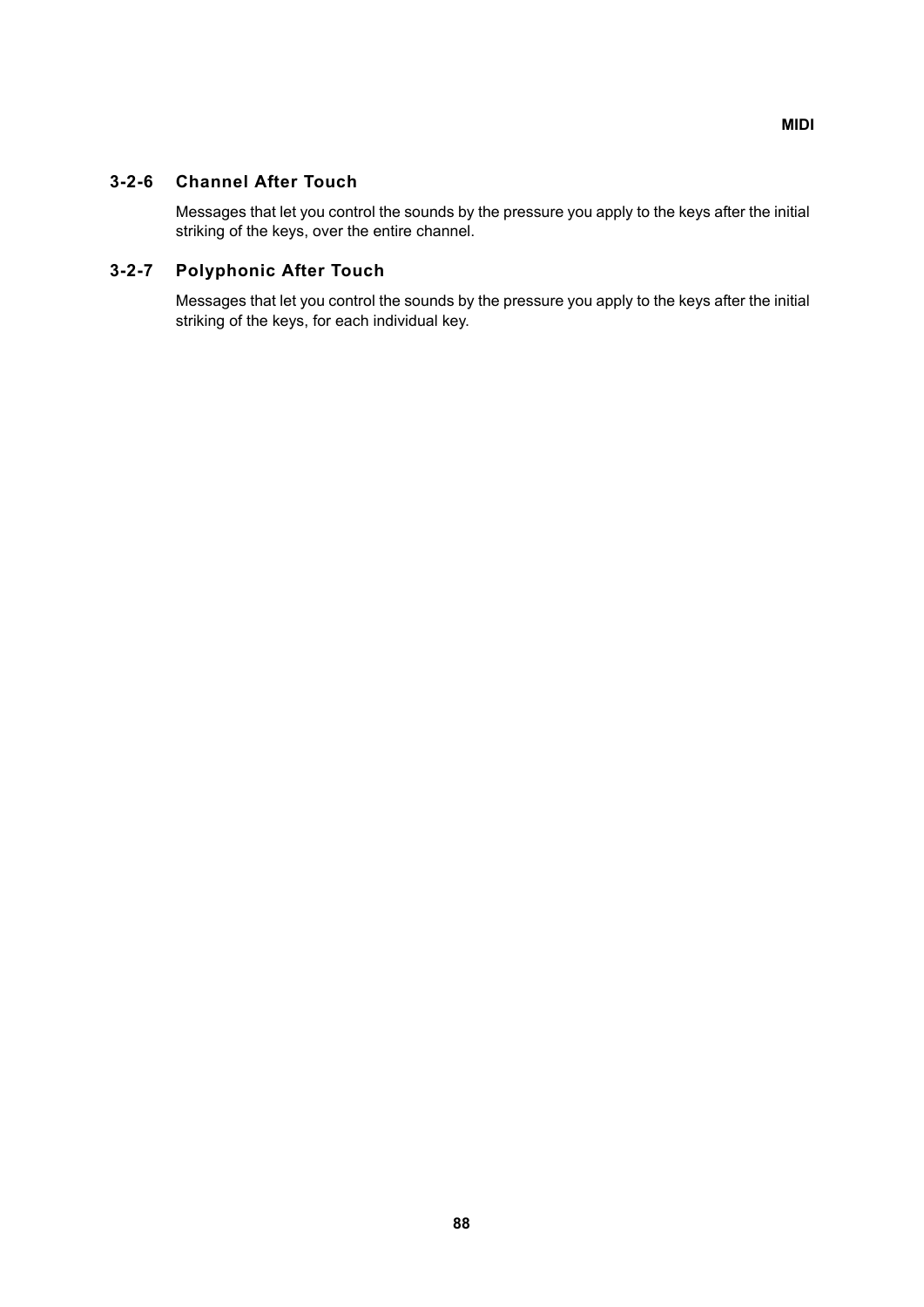#### **MIDI**

# <span id="page-88-0"></span>**3-3 System Messages**

#### **3-3-1 System Exclusive Messages**

Changes internal tone generator settings such as Part and effect settings, remote switch control, tone generator mode switching, and others via MIDI.

The Device Number of the synthesizer must match the Device Number of the external MIDI device when transmitting/receiving bulk data, parameter changes or other System Exclusive Messages. System Exclusive Messages control various functions of this synthesizer, including master volume and master tuning, tone generator mode, effect type and various other parameters. Some System Exclusive Messages are called Universal Messages (for example, GM System On) and do not require a Device Number.

| General MIDI (GM)<br><b>System On</b> | When this message is received, the synthesizer will receive MIDI<br>messages that are compatible with GM System Level 1, and consequently<br>will not receive Bank Select messages. When the instrument receives the<br>GM System On message, each receive channel of parts 1 - 16 (in a Multi)<br>will be assigned to 1 - 16.<br>For best results, make sure that the interval between this message and the<br>first note data of the song is a quarter note or longer.<br>Data Format: F0 7E 7F 09 01 F7 (Hexadecimal). |
|---------------------------------------|---------------------------------------------------------------------------------------------------------------------------------------------------------------------------------------------------------------------------------------------------------------------------------------------------------------------------------------------------------------------------------------------------------------------------------------------------------------------------------------------------------------------------|
| <b>MIDI Master Volume</b>             | When this message is received, the Volume MSB will be effective for the<br>System Parameter.<br>Data Format: F0 7F 7F 04 01 II mm F7 (Hexadecimal), in which:<br>$II(LSB) = ignored;$<br>mm (MSB) = appropriate volume value.                                                                                                                                                                                                                                                                                             |

#### **3-3-2 System Realtime Messages**

System Common messages control the sequencer.

| Start (FAH)                 | This message lets the MIDI sequence data start playing back from the<br>beginning.<br>This message will be transmitted when pressing the $[\blacktriangleright]$ (Play) button at<br>the top of the Song or Pattern.                                                                                                                                                                                                                                                                                                       |
|-----------------------------|----------------------------------------------------------------------------------------------------------------------------------------------------------------------------------------------------------------------------------------------------------------------------------------------------------------------------------------------------------------------------------------------------------------------------------------------------------------------------------------------------------------------------|
| <b>Continue (FBH)</b>       | This message lets the MIDI sequence data start playing back from the<br>current song position.<br>This message will be transmitted when pressing the $[\blacktriangleright]$ (Play) button at<br>the middle of the Song or Pattern.                                                                                                                                                                                                                                                                                        |
| Stop (FCH)                  | This message causes MIDI sequence data (song) to stop playing back.<br>This message will be transmitted when pressing the $[\blacksquare]$ (Stop) button<br>during playback.                                                                                                                                                                                                                                                                                                                                               |
| <b>Active Sensing (FEH)</b> | This is a type of MIDI message used to prevent unexpected results when<br>a MIDI cable is disconnected or damaged while the instrument is being<br>played.<br>Once this message has been received, if no MIDI data is subsequently<br>received within an interval period, the same function is performed as when<br>All Sounds Off, All Notes Off, and Reset All Controllers messages are<br>received, and the device returns to a status in which FEH is not monitored.<br>The interval period is approximately 300 msec. |
| Timing Clock (F8H)          | This message is transmitted with a fixed interval (24 times per 1/4 note) to<br>synchronize connected MIDI instruments.                                                                                                                                                                                                                                                                                                                                                                                                    |